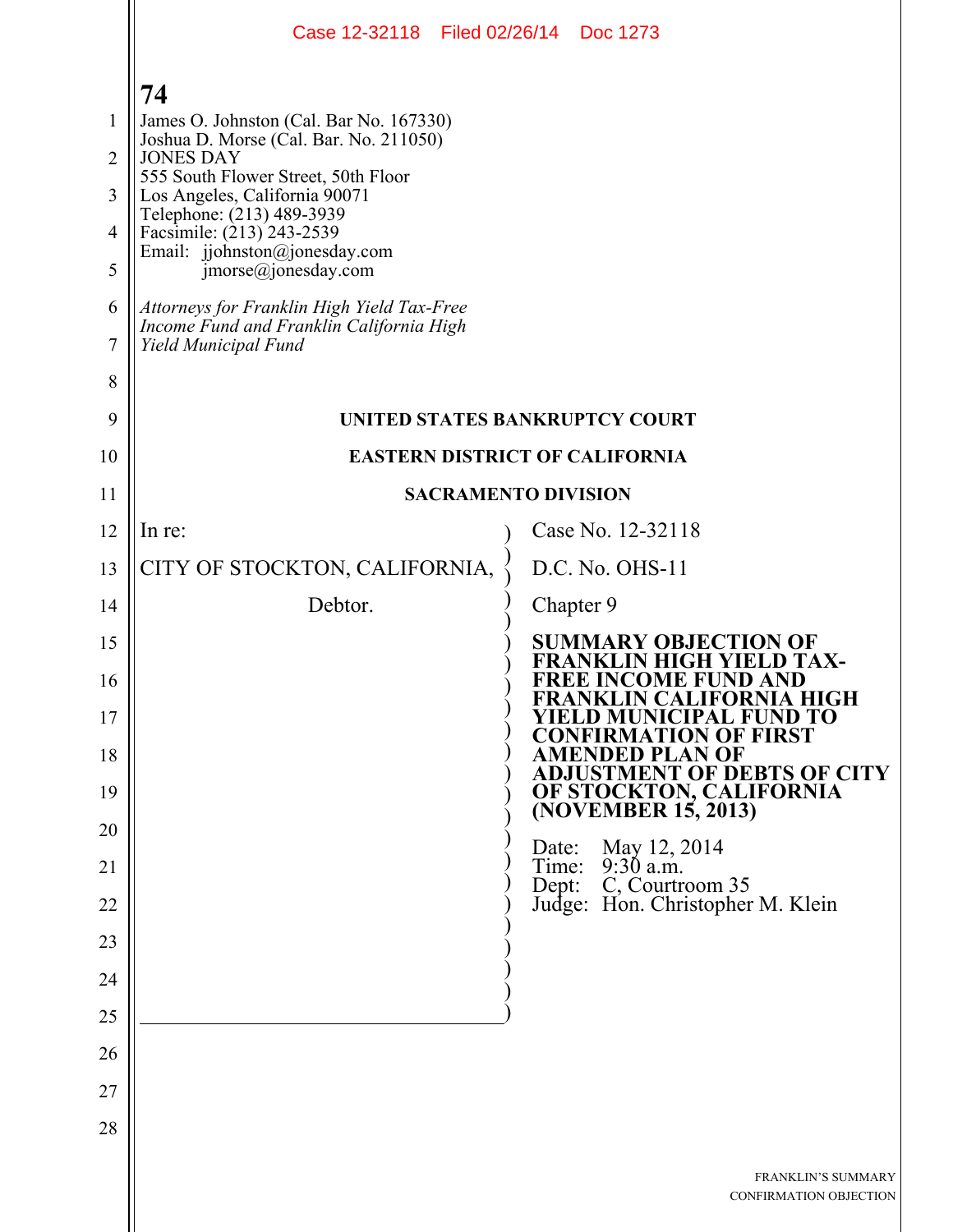|              |    |               |    |               | Case 12-32118 Filed 02/26/14 Doc 1273                                                                                                  |             |
|--------------|----|---------------|----|---------------|----------------------------------------------------------------------------------------------------------------------------------------|-------------|
|              |    |               |    |               | <b>TABLE OF CONTENTS</b>                                                                                                               | <b>Page</b> |
| $\mathbf{1}$ | I. |               |    |               |                                                                                                                                        |             |
| 2            | П. |               |    |               |                                                                                                                                        |             |
| 3            | Ш. |               |    |               | THE PLAN DOES NOT SATISFY THE STATUTORY REQUIREMENTS                                                                                   |             |
| 4            |    | A.            |    |               |                                                                                                                                        |             |
| 5            |    |               | 1. |               | The "Best Interests" Test Provides Protection                                                                                          |             |
| 6            |    |               |    |               |                                                                                                                                        |             |
| 7<br>8       |    |               | 2. |               | The "Best Interests" Test Requires The City To<br>Provide Franklin A Reasonable Recovery Under The Circumstances.  11                  |             |
| 9            |    |               | 3. |               | The Plan Fails To Provide Franklin A Reasonable Recovery  14                                                                           |             |
| 10           |    |               |    | a)            | The City's Own Projections Demonstrate That                                                                                            |             |
| 11<br>12     |    |               |    | b)            |                                                                                                                                        |             |
| 13           |    |               |    | $\mathbf{c})$ | The City's Refusal To Confront Its Pension Problem Provides<br>No Justification For Franklin's Meager Proposed Recovery 23             |             |
| 14<br>15     |    |               |    | $\mathbf{d}$  | Franklin Could Recover Substantially More                                                                                              |             |
| 16           |    | <b>B.</b>     |    |               | The Plan Improperly Classifies, Disparately Treats,                                                                                    |             |
| 17           |    |               | 1. |               |                                                                                                                                        |             |
| 18           |    |               |    | a)            |                                                                                                                                        |             |
| 19           |    |               |    | b)            | The Plan Classifies Franklin's Claim With Claims That Are                                                                              |             |
| 20           |    |               | 2. |               |                                                                                                                                        |             |
| 21           |    |               | 3. |               | The Plan Unfairly Discriminates Against Franklin's Claim 46                                                                            |             |
| 22           |    | $C_{\bullet}$ |    |               |                                                                                                                                        |             |
| 23<br>24     |    | D.            |    |               | The Plan Violates Section 943(b)(3) Due To The City's<br><b>Failure To Disclose Payments To Its Counsel And Other Professionals 57</b> |             |
| 25           |    | E.            |    |               | The Plan Does Not Comply With Other                                                                                                    |             |
| 26           |    |               | 1. |               |                                                                                                                                        |             |
| 27           |    |               |    |               |                                                                                                                                        |             |
| 28           |    |               |    |               | <b>FRANKLIN'S SUMMARY</b><br>CONFIRMATION OBJECTION<br>$-i-$                                                                           |             |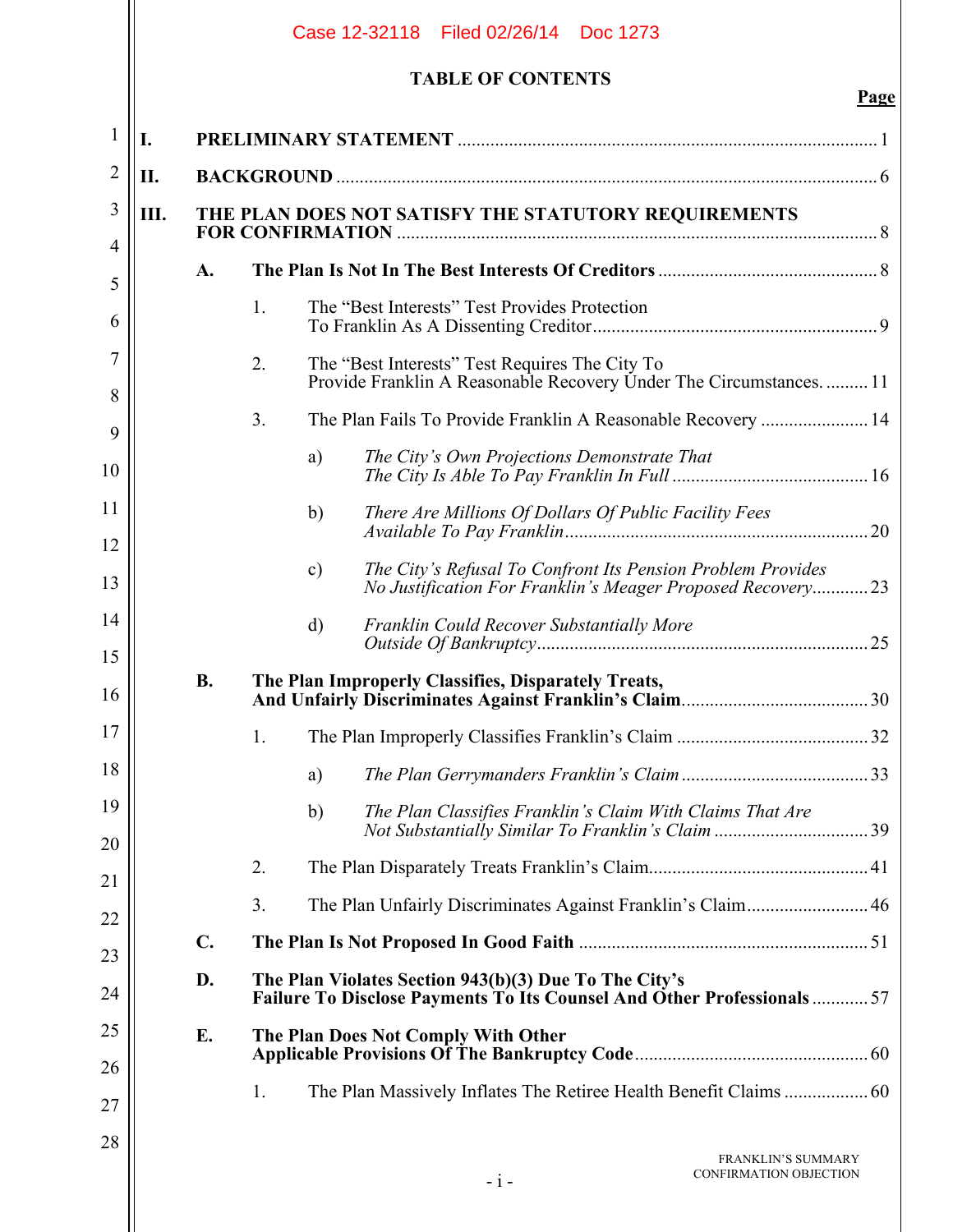|                |     |                | Case 12-32118 Filed 02/26/14 Doc 1273                          |      |
|----------------|-----|----------------|----------------------------------------------------------------|------|
|                |     |                | <b>TABLE OF CONTENTS</b>                                       |      |
| $\mathbf{1}$   |     |                |                                                                | Page |
| $\overline{2}$ |     | 2.             |                                                                |      |
| $\overline{3}$ |     | 3 <sub>1</sub> | The Disclosure Statement Did Not Provide                       |      |
| $\overline{4}$ |     |                | Adequate Information About The City's Creditor Settlements  64 |      |
| 5              | IV. |                |                                                                |      |
| 6              |     |                |                                                                |      |
| $\overline{7}$ |     |                |                                                                |      |
| 8              |     |                |                                                                |      |
| 9              |     |                |                                                                |      |
| 10<br>11       |     |                |                                                                |      |
| 12             |     |                |                                                                |      |
| 13             |     |                |                                                                |      |
| 14             |     |                |                                                                |      |
| 15             |     |                |                                                                |      |
| 16             |     |                |                                                                |      |
| 17             |     |                |                                                                |      |
| 18             |     |                |                                                                |      |
| 19             |     |                |                                                                |      |
| 20             |     |                |                                                                |      |
| 21             |     |                |                                                                |      |
| $22\,$         |     |                |                                                                |      |
| 23             |     |                |                                                                |      |
| 24             |     |                |                                                                |      |
| 25             |     |                |                                                                |      |
| 26<br>27       |     |                |                                                                |      |
| 28             |     |                |                                                                |      |
|                |     |                | FRANKLIN'S SUMMARY<br>CONFIRMATION OBJECTION<br>$-ii -$        |      |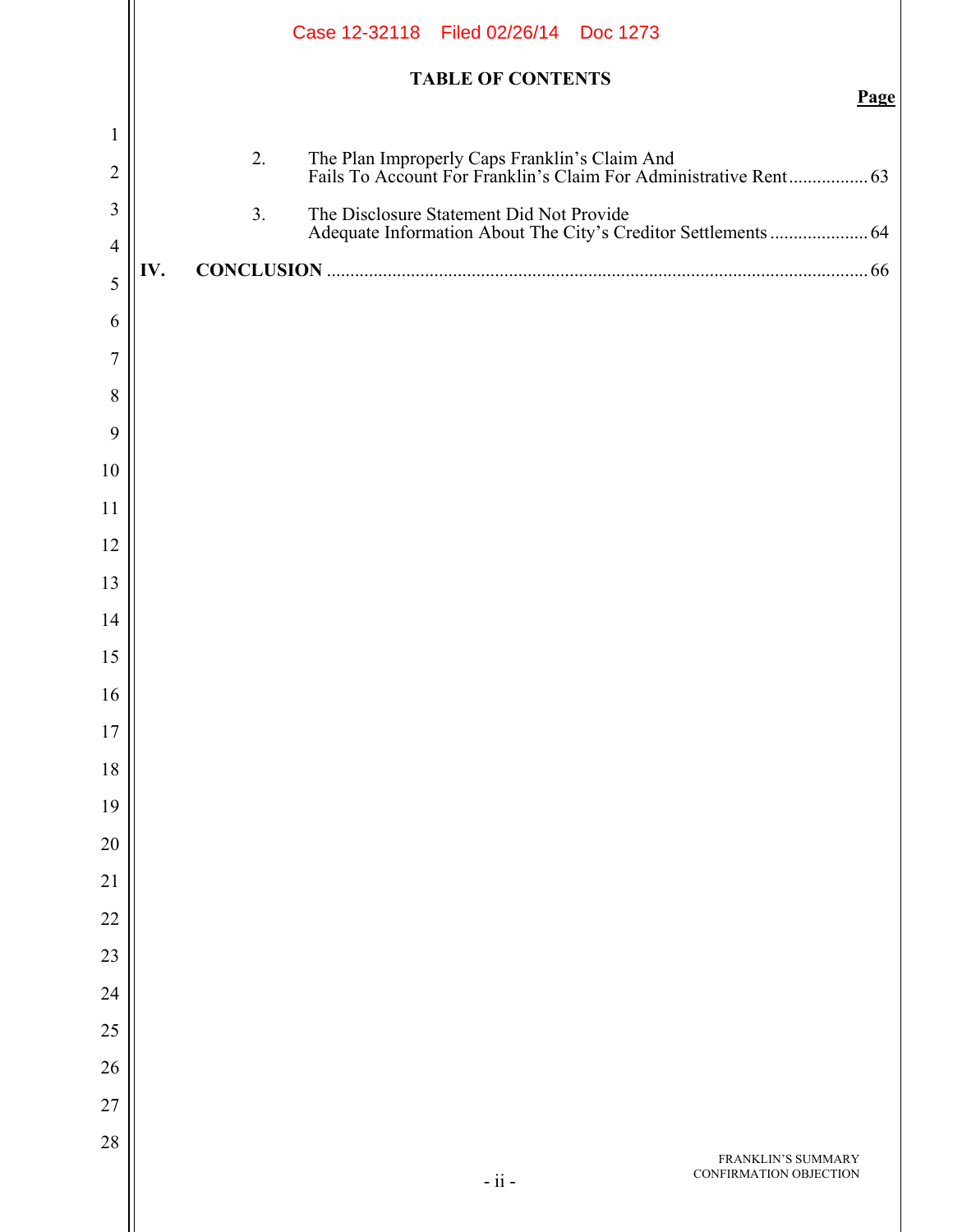|                | Case 12-32118 Filed 02/26/14 Doc 1273                                                                                               |
|----------------|-------------------------------------------------------------------------------------------------------------------------------------|
|                | <b>TABLE OF AUTHORITIES</b><br>Page                                                                                                 |
| 1              | Cases                                                                                                                               |
| $\overline{2}$ | ACC Bondholder Grp. v. Adelphia Communications Corp.<br>(In re Adelphia Communications Corp.), 361 B.R. 337 (S.D.N.Y. 2007)10,44-45 |
| 3              |                                                                                                                                     |
| $\overline{4}$ |                                                                                                                                     |
| 5              |                                                                                                                                     |
| 6<br>7         | Ault v. Emblem Corp. (In re Wolf Creek Valley Metro. Dist. No. IV),                                                                 |
| 8              |                                                                                                                                     |
| 9              | Bank of Am. Nat'l Trust & Savs. Assoc. v. 203 North LaSalle Street Partnership,                                                     |
| 10             | Barakat v. The Life Ins. Co. (In re Barakat), 99 F.3d 1520 (9th Cir. 1996)33-34,34,35                                               |
| 11             |                                                                                                                                     |
| 12             |                                                                                                                                     |
| 13             | Bekins v. Lindsay-Strathmore Irrigation Dist., 114 F.2d 680 (9th Cir. 1940) 13,15                                                   |
| 14<br>15       | Bonner Mall Partnership v. U.S. Bancorp Mortgage Co.                                                                                |
| 16             | Brady v. Andrew (In re Commercial W. Fin. Corp.), 761 F.2d 1329 (9th Cir. 1985)  41                                                 |
| 17             |                                                                                                                                     |
| 18             | In re City of Colo. Springs Spring Creek Gen. Imp. Dist.,                                                                           |
| 19             | In re City of Detroit, 504 B.R. 97, 2013 Bankr. LEXIS 5120 (Bankr. E.D. Mich. 2013)55                                               |
| 20             |                                                                                                                                     |
| 21             |                                                                                                                                     |
| 22             |                                                                                                                                     |
| 23             |                                                                                                                                     |
| 24             |                                                                                                                                     |
| 25             |                                                                                                                                     |
| 26<br>27       |                                                                                                                                     |
| 28             |                                                                                                                                     |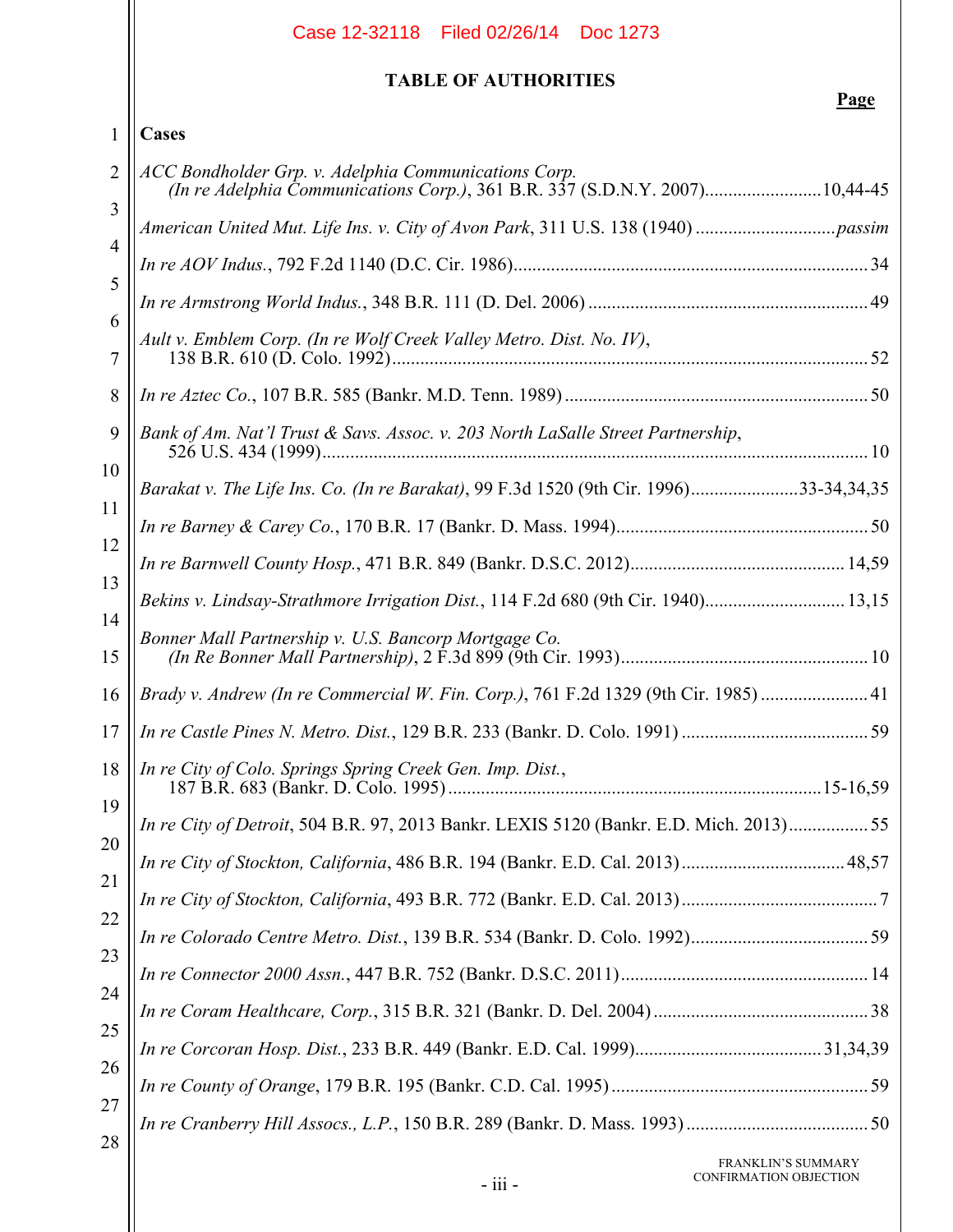## **TABLE OF AUTHORITIES**

| 1              |                                                                                                                                      |  |
|----------------|--------------------------------------------------------------------------------------------------------------------------------------|--|
| $\overline{2}$ |                                                                                                                                      |  |
| 3              |                                                                                                                                      |  |
| 4              |                                                                                                                                      |  |
| 5              | Fano v. Newport Heights Irrigation Dist., 114 F.2d 563 (9th Cir. 1940) 11,12,15                                                      |  |
| 6              |                                                                                                                                      |  |
| 7<br>8         | Gas Power Mach. v. Wisconsin Trust Co.                                                                                               |  |
| 9              | Granada Wines, Inc. v. New England Teamsters & Trucking Indus. Pension Fund,                                                         |  |
| 10             |                                                                                                                                      |  |
| 11             |                                                                                                                                      |  |
| 12             |                                                                                                                                      |  |
| 13             |                                                                                                                                      |  |
| 14             | John Hancock Mut. Life Ins. v. Route 37 Bus. Park Assocs., 987 F.2d 154 (3d Cir. 1993)  35                                           |  |
| 15             | Kaufman County Levee Imp. Dist. No. 4 v. Mitchell, 116 F.2d 959 (5th Cir. 1941) 52                                                   |  |
| 16             |                                                                                                                                      |  |
| 17             |                                                                                                                                      |  |
| 18             |                                                                                                                                      |  |
| 20             | 19    Liberty Nat'l Enters. v. Ambanc La Mesa L.P. (In re Ambanc La Mesa L.P.),                                                      |  |
| 21             |                                                                                                                                      |  |
| 22             | LTV Corp. v. Pension Benefit Guar. Corp. (In re Chateaugay Corp.),<br>115 B.R. 760 (Bankr. S.D.N.Y. 1990), vacated by consent order, |  |
| 23<br>24       |                                                                                                                                      |  |
| 25             |                                                                                                                                      |  |
| 26             |                                                                                                                                      |  |
| 27             |                                                                                                                                      |  |
| 28             |                                                                                                                                      |  |
|                | FRANKLIN'S SUMMARY                                                                                                                   |  |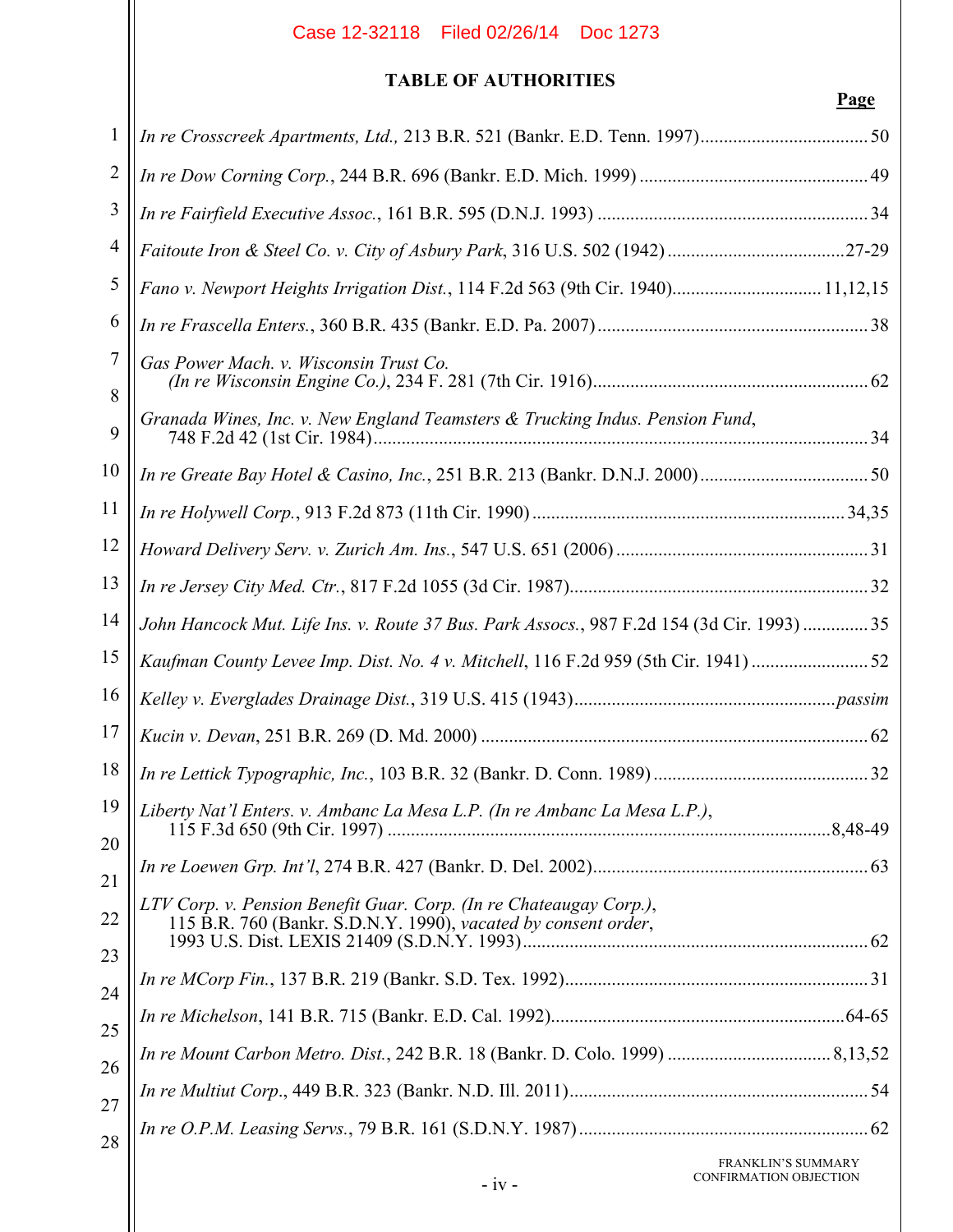|                     | Case 12-32118 Filed 02/26/14 Doc 1273                                                        |      |
|---------------------|----------------------------------------------------------------------------------------------|------|
|                     | <b>TABLE OF AUTHORITIES</b>                                                                  | Page |
| $\mathbf{1}$        |                                                                                              |      |
| $\overline{2}$      | Oxford Life Ins. v. Tucson Self-Storage, Inc. (In re Tucson Self-Storage, Inc.),             |      |
| 3<br>$\overline{4}$ | Pension Benefit Guar. Corp. v. Belfance (In re CSC Indus.), 232 F.3d 505 (6th Cir. 2000)  62 |      |
| 5                   | Pension Benefit Guar. Corp. v. CF&I Fabricators of Utah, Inc.                                |      |
| 6                   | Pereira v. Nelson (In re Trace Int'l Holdings), 284 B.R. 32 (Bankr. S.D.N.Y. 2002) 61,62     |      |
| 7<br>8              | Phoenix Mut. Life Ins. v. Greystone III Joint Venture                                        |      |
| 9                   |                                                                                              |      |
| 10                  |                                                                                              |      |
| 11                  | In re Sanitary & Improvement Dist., #7, 98 B.R. 970 (Bankr. D. Neb. 1989)  11                |      |
| 12                  | In re Sea Trail Corp., No. 11-07370-8-SWH,                                                   |      |
| 13<br>14            | Schroeder v. New Century Liquidating Trust                                                   |      |
| 15                  |                                                                                              |      |
| 16                  |                                                                                              |      |
| 17                  |                                                                                              |      |
| 18                  |                                                                                              |      |
| 19                  | The Finova Grp., Inc. v. BNP Paribas                                                         |      |
| 20                  |                                                                                              |      |
| 21                  |                                                                                              |      |
| 22                  |                                                                                              |      |
| 23                  |                                                                                              |      |
| 24                  |                                                                                              |      |
| 25<br>26            | In re Val-Mid Assocs., Case No. 4:12-bk-20519-EWH,                                           |      |
| 27                  | Wells Fargo Bank, N.A. v. Loop 76, LLC (In re Loop 76, LLC),                                 |      |
| 28                  | <b>FRANKLIN'S SUMMARY</b><br>CONFIRMATION OBJECTION<br>- V -                                 |      |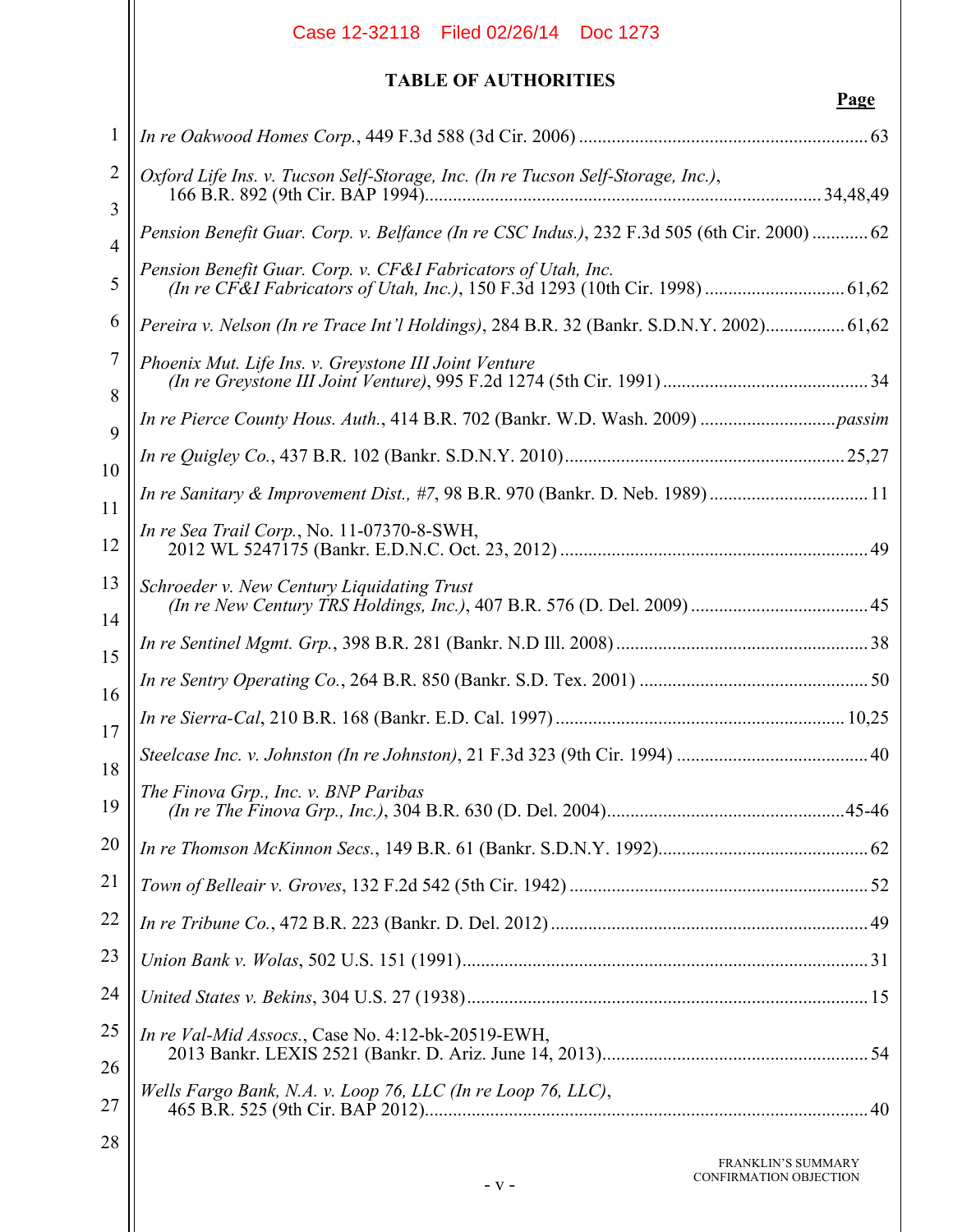## **TABLE OF AUTHORITIES**

## Page

| $1$   West Coast Life Ins. Co. v. Merced Irrigation Dist., 114 F.2d 654 (9th Cir. 1940)  13,15 |
|------------------------------------------------------------------------------------------------|
|                                                                                                |
|                                                                                                |
|                                                                                                |
|                                                                                                |

# $6$  Statutes

| $\overline{7}$ |  |
|----------------|--|
| 8              |  |
| 9              |  |
| 10             |  |
| 11             |  |
| 12             |  |
| 13             |  |
| 14             |  |
| 15             |  |
| 16             |  |
| 17             |  |
| 18             |  |
| 19             |  |
| 20             |  |
| 21             |  |
| 22             |  |
| 23             |  |
| 24             |  |
| 25             |  |
| 26             |  |
| 27             |  |
| 28             |  |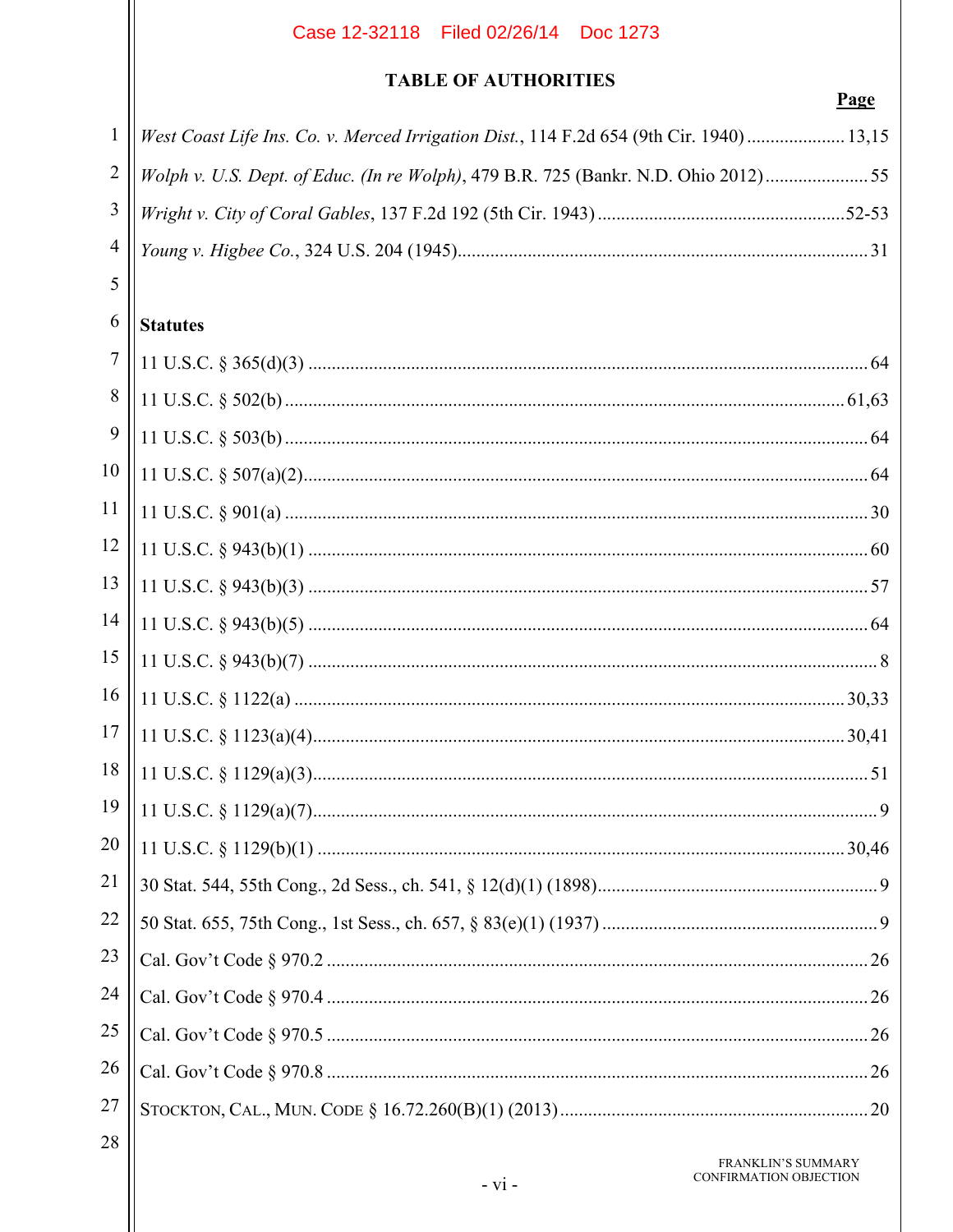|                | Case 12-32118 Filed 02/26/14 Doc 1273                                                                                                                                                                                          |
|----------------|--------------------------------------------------------------------------------------------------------------------------------------------------------------------------------------------------------------------------------|
|                | <b>TABLE OF AUTHORITIES</b><br><b>Page</b>                                                                                                                                                                                     |
| $\mathbf{1}$   |                                                                                                                                                                                                                                |
| 2              | <b>Legislative History</b>                                                                                                                                                                                                     |
| $\overline{3}$ |                                                                                                                                                                                                                                |
| $\overline{4}$ |                                                                                                                                                                                                                                |
| 5              |                                                                                                                                                                                                                                |
| 6              |                                                                                                                                                                                                                                |
| 7              | <b>Secondary Sources</b>                                                                                                                                                                                                       |
| 8              |                                                                                                                                                                                                                                |
| 9              |                                                                                                                                                                                                                                |
| 10             | Fenit Nirappil, California Pension Board Hikes Contributions,                                                                                                                                                                  |
| 11             |                                                                                                                                                                                                                                |
| 12             | G. Eric Brunstad, Jr. & Mike Sigal, Competitive Choice Theory and the<br>Unresolved Doctrines of Classification and Unfair Discrimination<br>in Business Reorganizations under the Bankruptcy Code, 55 Bus. Law. 1 (1999)31,49 |
| 13<br>14       | Governmental Standards Accounting Board Statement No. 45<br>(Accounting And Financial Reporting By Employers)                                                                                                                  |
| 15<br>16       | MOODY'S INVESTORS SERVICE, Special Comment: Without Pension Relief,                                                                                                                                                            |
| 17             | MOODY'S INVESTORS SERVICE,<br>Within Chapter 9 Framework, Recovery Levels Vary Widely, February 6, 2014 48,56                                                                                                                  |
| 18<br>19       | Steven Church, "Stockton Threatens to Be First City to Stiff Bondholders,"                                                                                                                                                     |
| 20             | Tim Reid, California Pension Rate Hikes Loom After CalPERS Vote,                                                                                                                                                               |
| 21             |                                                                                                                                                                                                                                |
| 22             |                                                                                                                                                                                                                                |
| 23             |                                                                                                                                                                                                                                |
| 24             |                                                                                                                                                                                                                                |
| 25             |                                                                                                                                                                                                                                |
| 26             |                                                                                                                                                                                                                                |
| 27             |                                                                                                                                                                                                                                |
| 28             | <b>FRANKLIN'S SUMMARY</b><br>CONFIRMATION OBJECTION<br>- vii -                                                                                                                                                                 |
|                |                                                                                                                                                                                                                                |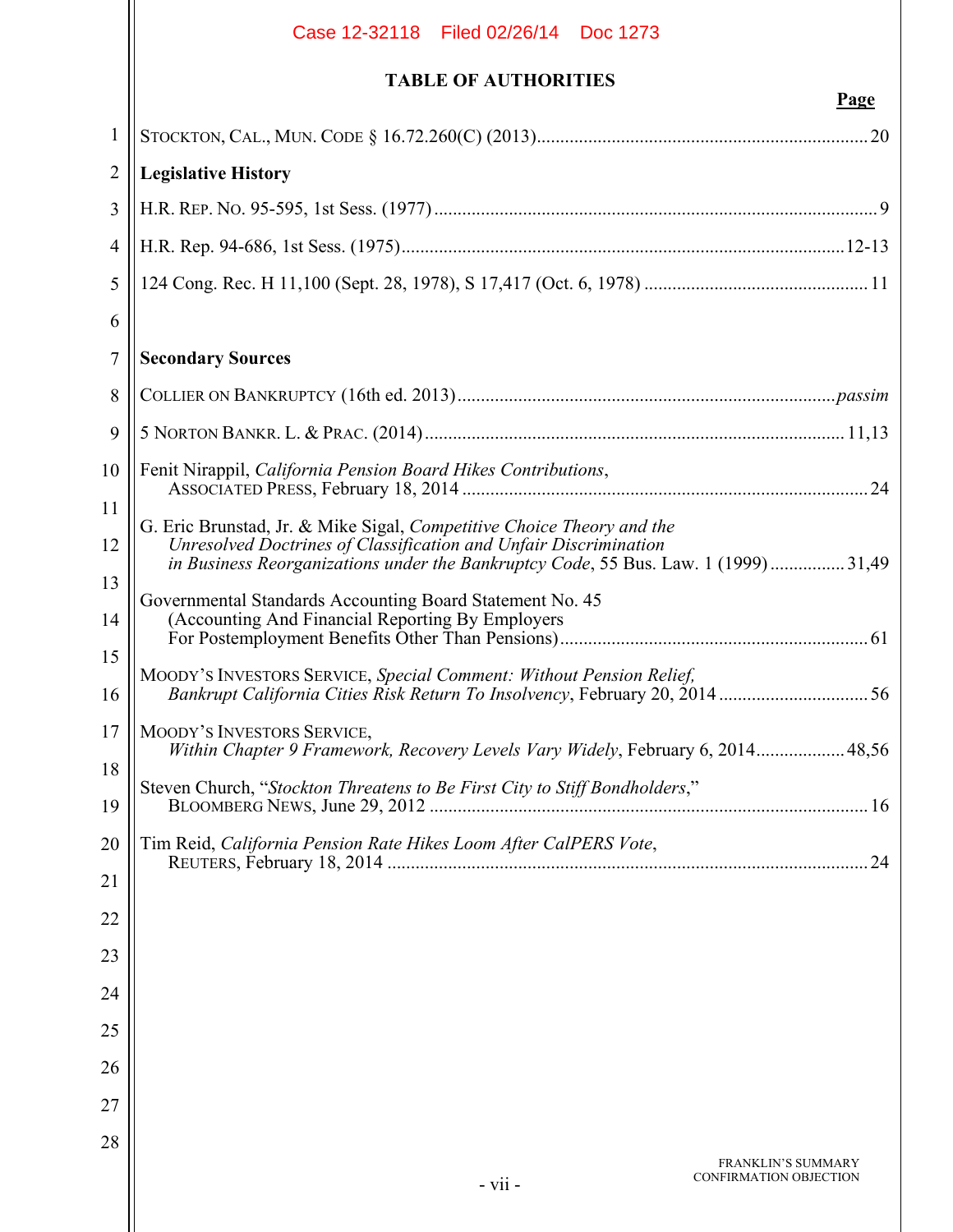1

2

3

5

7

8

Franklin High Yield Tax-Free Income Fund and Franklin California High Yield Municipal Fund (collectively, "Franklin") hereby object to the *First Amended Plan For The Adjustment Of Debts Of City Of Stockton, California (November 15, 2013)* (the "Plan"). Franklin files this Objection in summary form pursuant to the Court's scheduling order to identify issues to be addressed at the confirmation hearing. As contemplated by the scheduling order, Franklin will file a supplemental objection upon conclusion of fact and expert discovery.<sup>1</sup>

**I. PRELIMINARY STATEMENT** 

9 11 12 13 In 2009, Franklin loaned \$35 million to the City. The City used Franklin's loan to build and equip Fire Station No. 13, modernize and improve Fire Station No. 7, relocate and construct the Police Communications Center, acquire land for and construct seven City parks, and acquire, construct and install numerous paving, bridge, widening, lighting, landscaping and other street improvement projects throughout the City. Franklin's funds were put to good civic use.

14 15 16 17 18 The City made just four interest payments – with no repayment of principal – before defaulting on that thirty-year loan prior to bankruptcy. In the ensuing pre-bankruptcy "neutral evaluation" process, the City offered to restructure and extend Franklin's Bonds through a proposal that it claimed would enable Franklin to recover all scheduled principal and interest over the next forty years and ultimately obtain a net present value recovery of 54.5%.

19 20 21 22 23 24 Now, however, the City seeks to cram down a plan of adjustment that essentially provides Franklin with no recovery whatsoever. By the Plan, the City asks the Court to permanently discharge Franklin's claim through a one-time payment of less than \$94,000 – a recovery of approximately one-quarter of one percent  $(\frac{1}{4}\%)$  of Franklin's principal. The City refuses to repay any portion of Franklin's claim from future revenues or otherwise repay the Bonds over time. This attempt to wipe out bond debt through a single minuscule payment is unprecedented in the history of

25 26

 $\overline{a}$ 1 *See Order Governing The Disclosure And Use Of Discovery Information And Scheduling Dates Related To The Trial In The Adversary Proceeding And Any Evidentiary Hearing Regarding Confirmation Of Proposed Plan Of Adjustment* [Doc. No. 1224, as amended by Doc. No. 1242]. Capitalized terms not defined in this Objection have the meanings given to them in the Plan.

28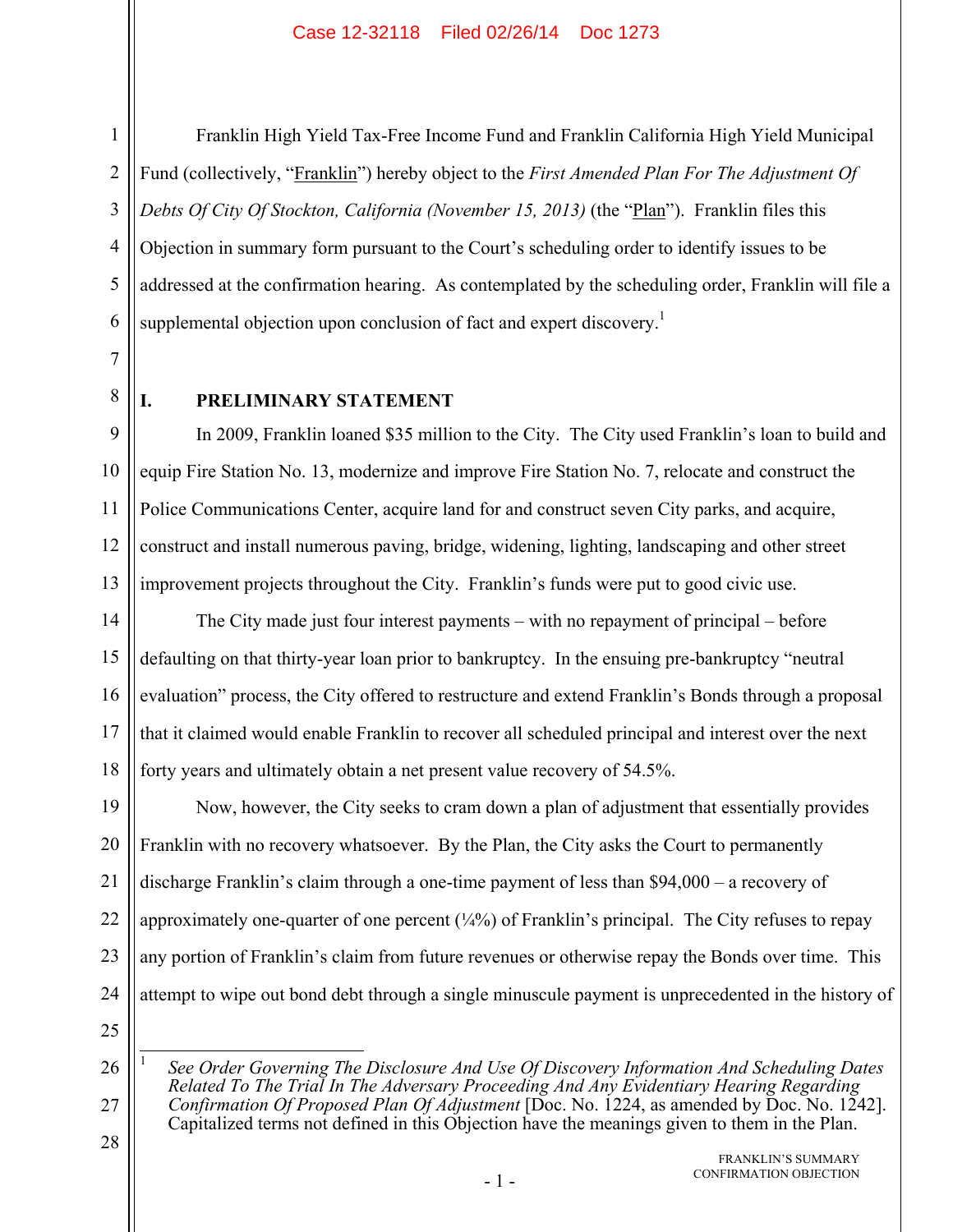2 3 municipal bankruptcy, which the Supreme Court long ago held to require a municipal debtor to propose a plan that devotes a "fair" amount of "probable future revenues" for "satisfaction of creditors." *Kelley v. Everglades Drainage Dist.*, 319 U.S. 415, 420 (1943).

In contrast, the Plan treats every other material category of creditors and class of claims – including bondholders and retirees – much more favorably, honoring the City's obligation to repay claims over time from future revenues. Those creditors have been promised distributions over the course of the next forty years with expected net present values ranging from more than 52% to over 100% of their claims. In the process, the Plan provides treatment for all bondholders – other than Franklin – superior to that offered in the pre-bankruptcy neutral evaluation process, highlighting the punitively discriminatory treatment that the City seeks to impose on Franklin.

11 12 13 14 15 16 17 At the same time, the City ignores the elephant in the room, proposing to assume its massive unfunded pension liabilities and thereby forgo its only opportunity to truly put its financial house in order. The City projects that its annual payments to CalPERS will more than triple in just a decade – from \$14.14 million in Fiscal Year 2011-12 to \$42.43 million in Fiscal Year 2020-21, and then climb to \$54.13 million a decade later in Fiscal Year 2030-31. By Fiscal Year 2019-20, pension payments will consume 18.5% of the City's general fund, with the safety plan accounting for an astounding 57.1% of payroll according to CalPERS.

18 19 20 21 22 23 24 25 By assuming all pension liabilities, the City will continue to pay for its well-documented sins of the past (allowing employees to turn "pension spiking" into an "art form") and expose itself to the absolute discretion of CalPERS, which retains sole control over the City's future pension contribution rates (which have increased three times in just the last twenty-four months). Simply put, if the City is willing and able to assume wholesale a liability that it recently described as "staggering" and unpredictable, without any adjustment in this case, the City cannot credibly claim that it has no future ability whatsoever to pay any portion of its substantially-smaller debt to Franklin.

26 27 As shown below, the Plan as presently constructed violates a number of the Bankruptcy Code's fundamental requirements for confirmation of a plan of adjustment. Among other things –

28

1

4

5

6

7

8

9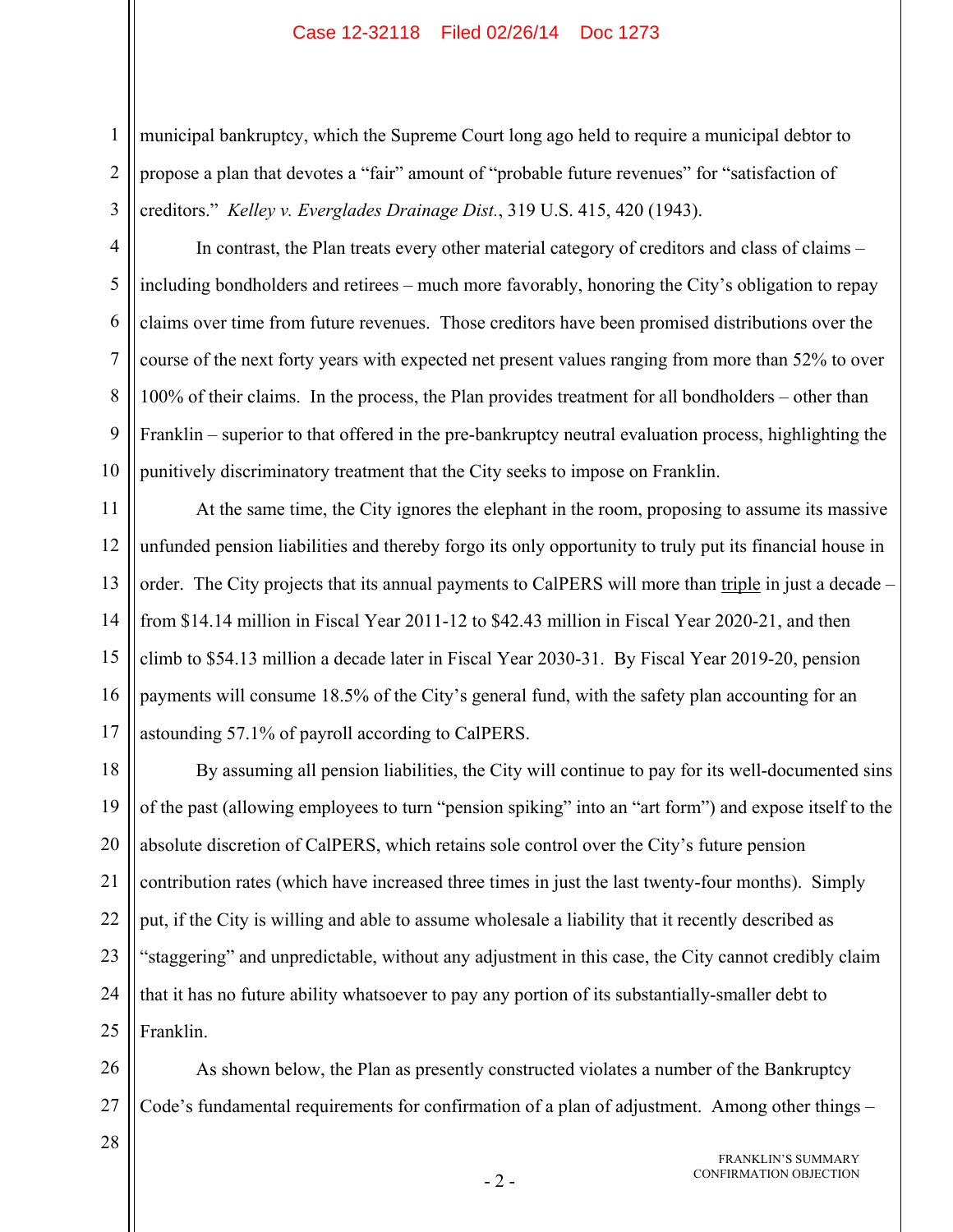2 3 4 5 6 The Plan is not "in the best interests of creditors" as required by section 943(b)(7) of the Bankruptcy Code. The "best interests" standard – which is the fundamental protection for individual dissenting creditors, even in cases where "the vast majority of security holders may have approved a plan," *Kelley*, 319 U.S. at 418-19 – requires the City to "exercise its taxing power to the fullest extent possible for the benefit of creditors" and establish that the "amount proposed to be paid under the plan was all that the creditors could reasonably expect under the circumstances."

7 8 9 10 11 12 13 14 15 The Plan fails that basic standard here, as the City can pay vastly more to Franklin from future revenues. In fact, the City itself projects that it has the capacity to pay Franklin in full by the end of the City's financial forecast period without cutting a single projected expenditure from the Long-Range Financial Plan on which the Plan is based. There also are tens of millions of additional dollars in restricted public facilities fees ("PFFs") that the City can use to pay Franklin's claim but not other general fund liabilities. Prior to bankruptcy, the City offered to use PFFs to provide Franklin a 54.5% recovery, and the Long-Range Financial Plan on which the Plan is based "assumes a conservative \$500,000" in annual available PFF revenues to be used to pay Franklin, but the City now punitively withholds every single dollar of them.

16 17 18 19 20 The Plan improperly classifies, disparately treats, and unfairly discriminates against Franklin's claim, in violation of the requirements of sections 1122(a), 1123(a)(4), and 1129(b) of the Bankruptcy Code. Those provisions operate to ensure fundamental "equality of treatment of creditors" in municipal restructuring, *American United Mut. Life Ins. v. City of Avon Park*, 311 U.S. 138, 147 (1940), but the Plan provides Franklin vastly unequal treatment.

21 22 23 24 25 26 27 To start, after separately classifying each and every one of its other general fund bond obligations (including the wholly-unsecured Pension Obligation Bonds), the City attempts to gerrymander the vote by classifying Franklin's Bonds together with the dissimilar Retiree Health Benefit Claims in an attempt to avoid section 1129(b)'s "cramdown" standards. The Plan then provides disparate treatment to the retiree claims classified together with Franklin, providing retirees with a combined recovery on their health benefit and pension claims (which the City and retirees have linked together via the Retirees Settlement) of over 70% (according to the City's calculations)

28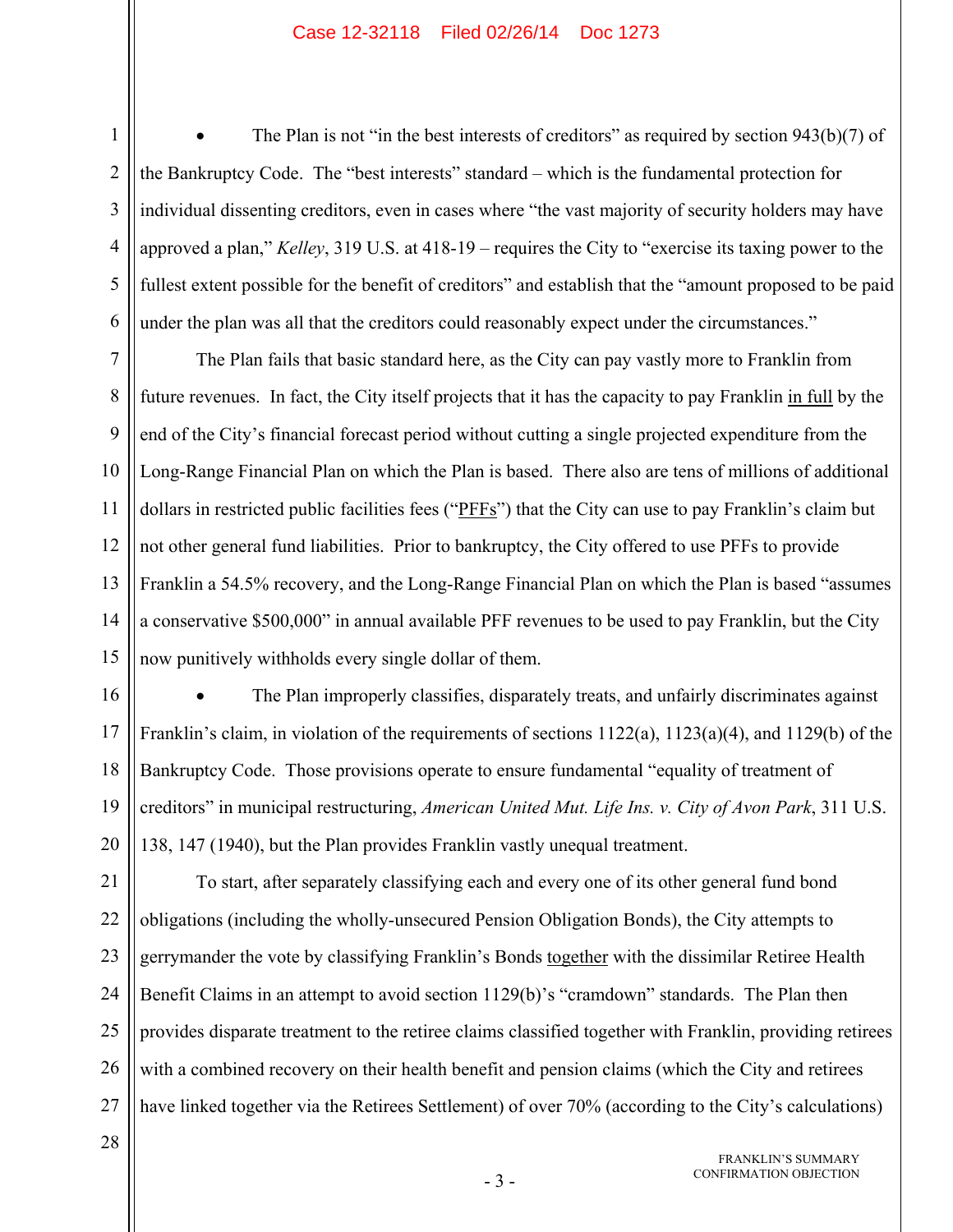while proposing a ¼% recovery for Franklin. Finally, the Plan discriminates unfairly against Franklin, providing similarly-situated creditors dramatically superior recoveries.

 The Plan has not "been proposed in good faith" pursuant to section 1129(a)(3) of the Bankruptcy Code, which the City concedes "requires a fundamental fairness in dealing with one's creditors" and a plan that provides creditors "the potential for the greatest economic return from its assets." There is nothing "fundamentally fair" to Franklin about the Plan here.

7 8 9 10 11 12 13 14 15 Rather than providing the greatest economic return from its assets, the City deliberately is minimizing Franklin's recovery by refusing to use a single dollar of restricted PFFs – which may not be applied to other general fund liabilities – to pay Franklin's claim, despite the fact that it sold the Bonds to Franklin on the premise that PFFs would be sufficient to pay all scheduled debt service, proposed to use PFFs to pay Franklin in the pre-bankruptcy neutral evaluation, and assumed in its own Long-Range Financial Plan that available PFFs would be paid to Franklin over the entire projection period. Just eight months ago, the City recognized that its failure to take all steps to maximize the amount of PFFs available for payment of the Bonds would be "a sign of bad faith." Now, the Plan withholds them all – the opposite of the good faith required by the Bankruptcy Code.

16 17 18 19 20 Moreover, the City's wholesale assumption of its single largest liability – unfunded pensions – further evidences the City's lack of good faith. If the City truly desired to "treat all interested parties fairly" and to "provide creditors the potential for the greatest economic return from its assets," it would have confronted and addressed its growing "pension problem" in this case, which presents the only opportunity for the City to restructure that massive out-of-control liability.

21 22 23 24 25 The Plan violates section 943(b)(3) of the Bankruptcy Code, which requires the Court to find that "all amounts to be paid by the debtor or by any person for services or expenses in the case or incident to the plan have been fully disclosed and are reasonable." The City flouts its disclosure obligations, failing to disclose any of the tens of millions of dollars of fees it has paid to its counsel and other professionals and to the counsel employed by the Retirees Committee.

26 27 The Plan fails to comply with other applicable statutory provisions in violation of section 943(b)(1) of the Bankruptcy Code. Most notably, the City has massively inflated the amount

28

1

2

3

4

5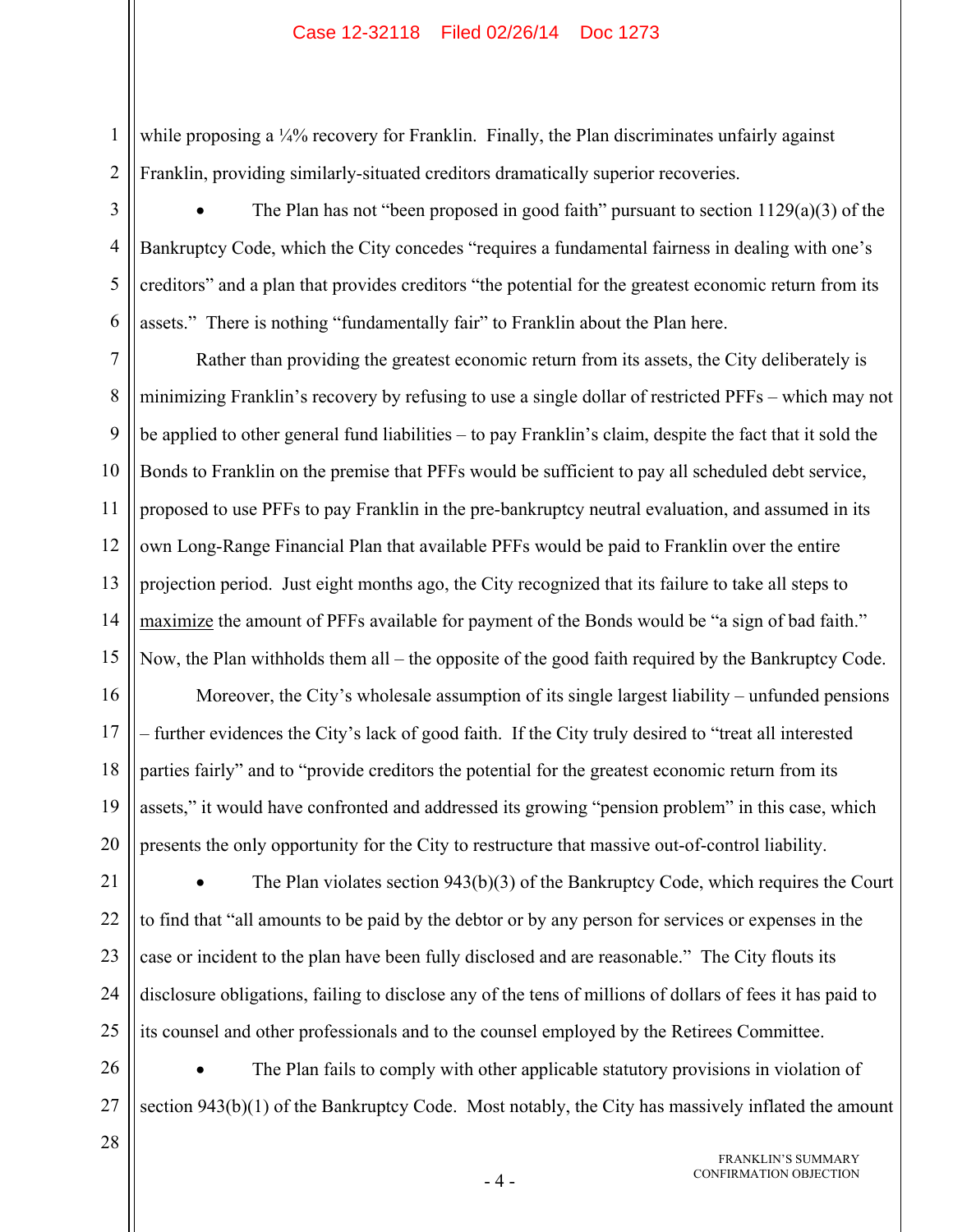1 2 3 4 5 6 7 8 9 of the Retiree Health Benefit Claims in order to drive down the so-called "Unsecured Claim Payout Percentage" (based upon the ratio of distributions to the allowed amount of Retiree Health Claims) that it seeks to apply to Franklin's claim. The City has stipulated to an allowed amount of \$545 million, apparently by simply tallying up the estimated amount that the City would pay for health benefits over the next forty years or more (the expected lifespan for each of the retirees at issue), without discounting those projected expenses to present value. This has the effect of making the claims vastly overstate the actual amount of the City's liability and results in staggering individual claim amounts, with an average listed health benefit amount for each of the 1,100 retirees of nearly \$500,000, and 67 retirees with listed claims over \$1 million.

10 11 12 13 14 In so doing, the City not only ignores the way that it reports its unfunded liability in respect of retiree health claims in its audited financial statements (which discount the City's liability to present value at less than half of the amount to which it has now stipulated) but also contravenes section 502(b) of the Bankruptcy Code, which requires a discounting of claims for future employment-related benefits to present value as of the bankruptcy petition date.

15 16

26

27

28

\* \* \*

17 18 19 20 21 22 23 24 25 The City seeks to portray Franklin as the "bad guy," claiming that Franklin "has decided to litigate instead of settle." Franklin, however, objects to the Plan not because it favors litigation but because the City truly has given it no other choice. While Franklin would like to be a cooperative partner in the City's rehabilitation – as evidenced by Franklin's own good-faith settlement offers both prior to and during the bankruptcy case – Franklin's fiduciary obligations to its stakeholders (including countless retirees and investors who have entrusted their own retirement funds to Franklin) obligate it to fight for the fair recovery to which the Bankruptcy Code entitles it. As shown below, the Plan does not remotely provide such a recovery and cannot be confirmed.

> FRANKLIN'S SUMMARY CONFIRMATION OBJECTION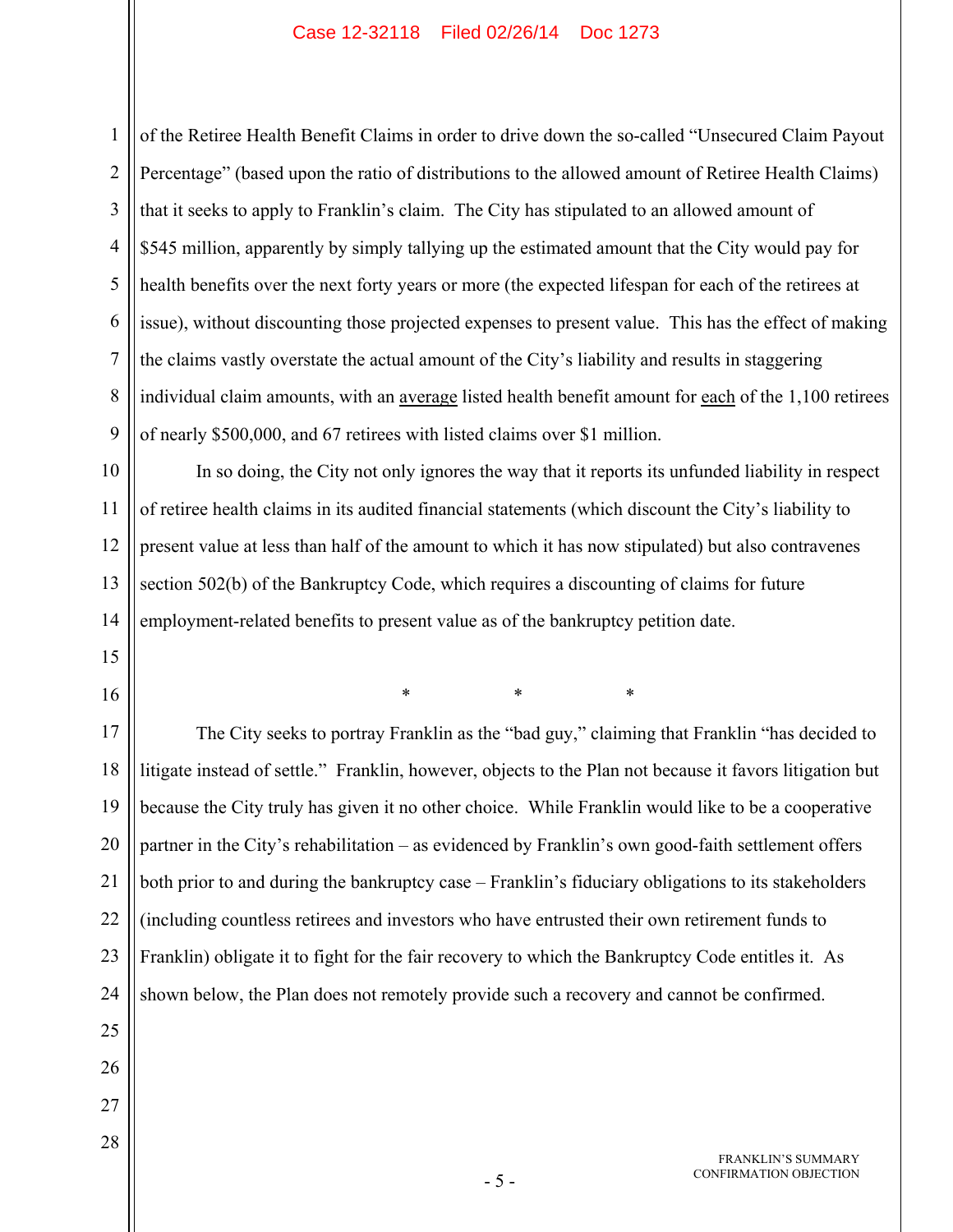#### $1$  ||  $\mathbf{II}$ . **II. BACKGROUND**<sup>2</sup>

| $\overline{2}$ | Franklin is the beneficial owner of 100% of the \$35,080,000 Stockton Public Financing                                                                                                                           |
|----------------|------------------------------------------------------------------------------------------------------------------------------------------------------------------------------------------------------------------|
| 3              | Authority Lease Revenue Bonds, 2009 Series A (Capital Improvement Projects) (the "Bonds")                                                                                                                        |
| $\overline{4}$ | issued pursuant to the Indenture of Trust, dated as of September 1, 2009 (the "Indenture"), between                                                                                                              |
| 5              | the Stockton Public Financing Authority (the "Authority") and Wells Fargo Bank, N.A., as indenture                                                                                                               |
| 6              | trustee ("Wells Fargo"). As described in Franklin's Complaint for Declaratory Relief (the                                                                                                                        |
| $\tau$         | "Complaint") initiating Adversary Proceeding No. 13-02315 (the "Adversary Proceeding"), Franklin                                                                                                                 |
| 8              | has full power and authority to exercise rights and remedies in respect of the Bonds (or to direct                                                                                                               |
| 9              | Wells Fargo to do so).                                                                                                                                                                                           |
| 10             | Franklin purchased the Bonds at issuance in 2009. The City used Franklin's loan to finance                                                                                                                       |
| 11             | major civic works throughout the City, described in the Official Statement for the Bonds as follows:                                                                                                             |
| 12             | Fire Station Facilities Improvements. The City used                                                                                                                                                              |
| 13             | approximately \$5.335 million of proceeds to finance the costs of<br>constructing and installing fire station facilities improvements, including                                                                 |
| 14             | modernizing and expanding Fire Station No 7, located in northern<br>Stockton, from 3,800 square feet to 5,600 square feet; constructing and                                                                      |
| 15             | equipping an approximately 7,250 square foot Fire Station No. 13 in<br>northeast Stockton; and developing a master plan study for fire station                                                                   |
| 16             | facilities within the City.                                                                                                                                                                                      |
| 17             | Police Communication Center Expansion and Relocation. The<br>City used approximately \$3.8 million of proceeds to finance the costs of<br>relocating and constructing an approximately 24,000 square foot Police |
| 18             | Communications Center located at 22 East Weber Street.                                                                                                                                                           |
| 19<br>20       | Park and Facility Improvements. The City used approximately<br>\$11.12 million of proceeds to finance the costs of acquiring land and                                                                            |
|                | constructing seven parks located throughout the City.                                                                                                                                                            |
| 21<br>22       | <b>Street Improvements.</b> The City used approximately<br>\$10.457 million of proceeds to finance the costs of acquiring, constructing                                                                          |
| 23             | and installing various paving, bridge, widening, lighting, landscaping and<br>other street improvements within the City.                                                                                         |
| 24             |                                                                                                                                                                                                                  |
| 25             | 2<br>Discovery is ongoing in this case, and facts and expert opinion remain to be developed. As a                                                                                                                |
| 26             | consequence, and as contemplated by the scheduling order, this Objection does not include<br>detailed citations to the record evidence, although certain documents produced in discovery are                     |
| 27             | cited by Bates number for illustrative purposes. Pursuant to the scheduling order, Franklin will<br>file a supplemental objection upon the conclusion of fact and expert discovery.                              |
| 28             | 3<br>Official Statement at 15-16 (copy attached as Exhibit B to Franklin's Complaint).                                                                                                                           |
|                | <b>FRANKLIN'S SUMMARY</b><br>CONFIRMATION OBJECTION<br>$-6-$                                                                                                                                                     |
|                |                                                                                                                                                                                                                  |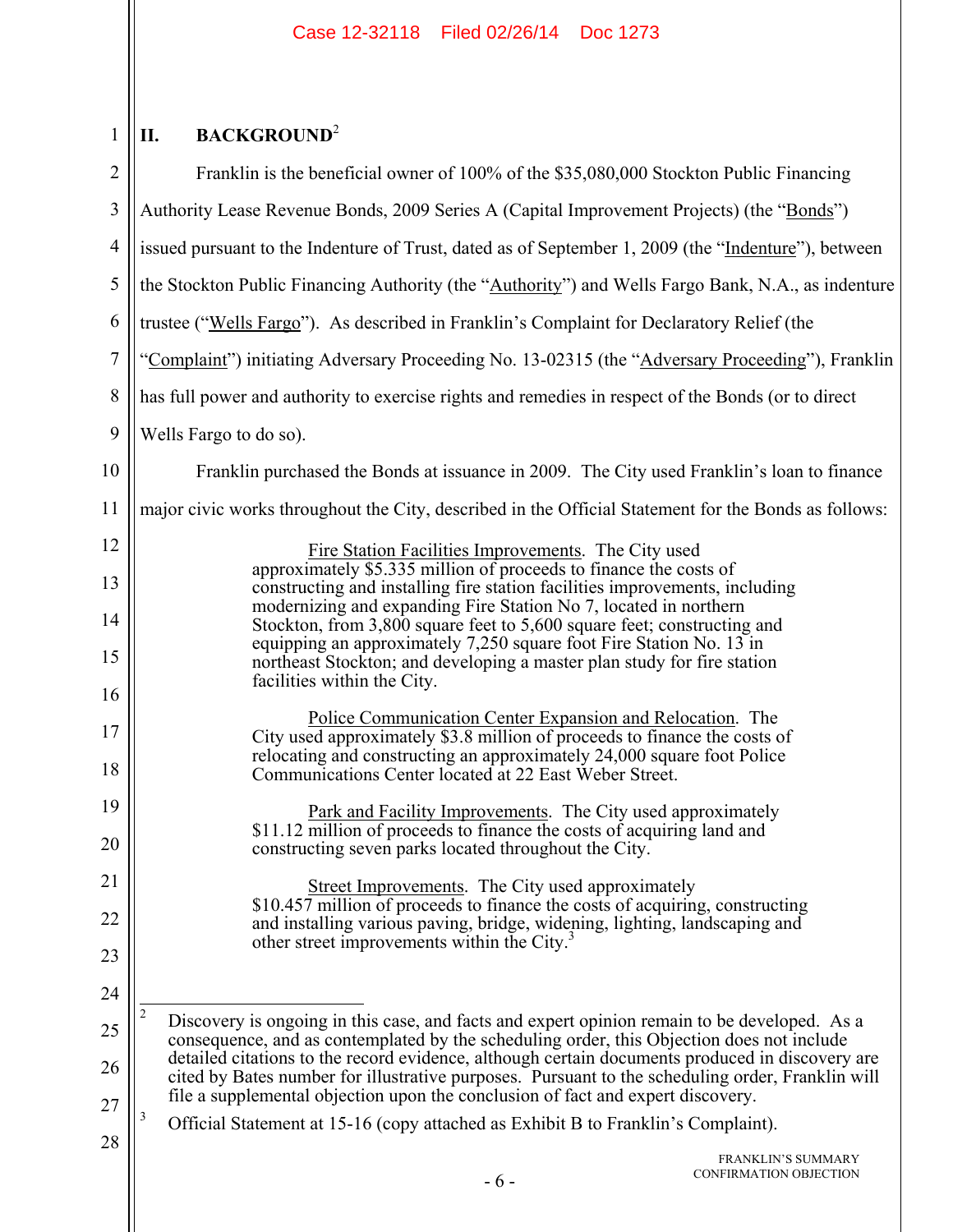1 2 3 4 5 6 7 8 9 10 11 The City made four interest payments on the Bonds and then defaulted by missing the payment due on March 1, 2012. The City subsequently initiated the pre-bankruptcy "neutral evaluation" process required by state law, in which the City proposed (in its "Ask") to repay the Bonds over the next forty years – extending their maturity by twelve years – from restricted  $PFFs.<sup>4</sup>$ The City projected that Franklin would "receive[] its full principal and interest payments including repayment of impaired amounts but [because payment] takes place over an extended period of time [the restructuring] result[s] in a 45.5% discount on a net present value basis."<sup>5</sup> Alone among bondholders and other so-called "capital markets" creditors, Franklin made a counterproposal to the City, $6$  but the parties were unable to reach agreement and the City ultimately commenced this case. During the case, Franklin made several additional offers for a restructuring of the Bonds, all of which were rejected by the City.

12 13 14 15 16 17 18 The City has now filed the Plan. The Plan purports to reject the agreements underlying the Bonds as leases of nonresidential real property and to apply section 502(b)(6) of the Bankruptcy Code to "cap" Franklin's claim at \$10 million (three years of debt service on the Bonds).<sup>7</sup> The Plan classifies that capped claim into Class 12 (General Unsecured Claims), and proposes to discharge it through a one-time payment of no more than 0.93578% (and possibly less) – approximately \$93,578.<sup>8</sup> Accordingly, the City proposes Franklin a recovery of approximately 0.25% on its prepetition claim of principal and interest accrued through the petition date.

19 20 Franklin has cast a ballot against confirmation of the Plan. Franklin also has commenced the Adversary Proceeding seeking, among other things, a declaration that the agreements underlying the

26 7 Disclosure Statement at 31, 56-57.

<sup>21</sup>

<sup>22</sup> 4 City of Stockton's Proposals for Modification to Obligations Under AB506 Process (the "Ask") at 45, 783-86. The Ask was admitted as City Exhibit 50 in the trial on eligibility and, per the scheduling order, remains in evidence for purposes of the hearing on confirmation of the Plan.

<sup>23</sup> 5 Ask at 44-45.

<sup>24</sup> 25 6 *In re City of Stockton, California*, 493 B.R. 772, 783 (Bankr. E.D. Cal. 2013) ("Objector Franklin Advisors did make a counterproposal regarding a different bond issue, which the City concedes was made in good faith but which was too far removed from the relief the City needed on that bond issue to open a path for exploration.").

<sup>27</sup> 8 Disclosure Statement at 82; Plan § I.A.185 (definition of "Unsecured Claim Payout Percentage"). The City also threatens to make the payment to Franklin over two years. *Id.*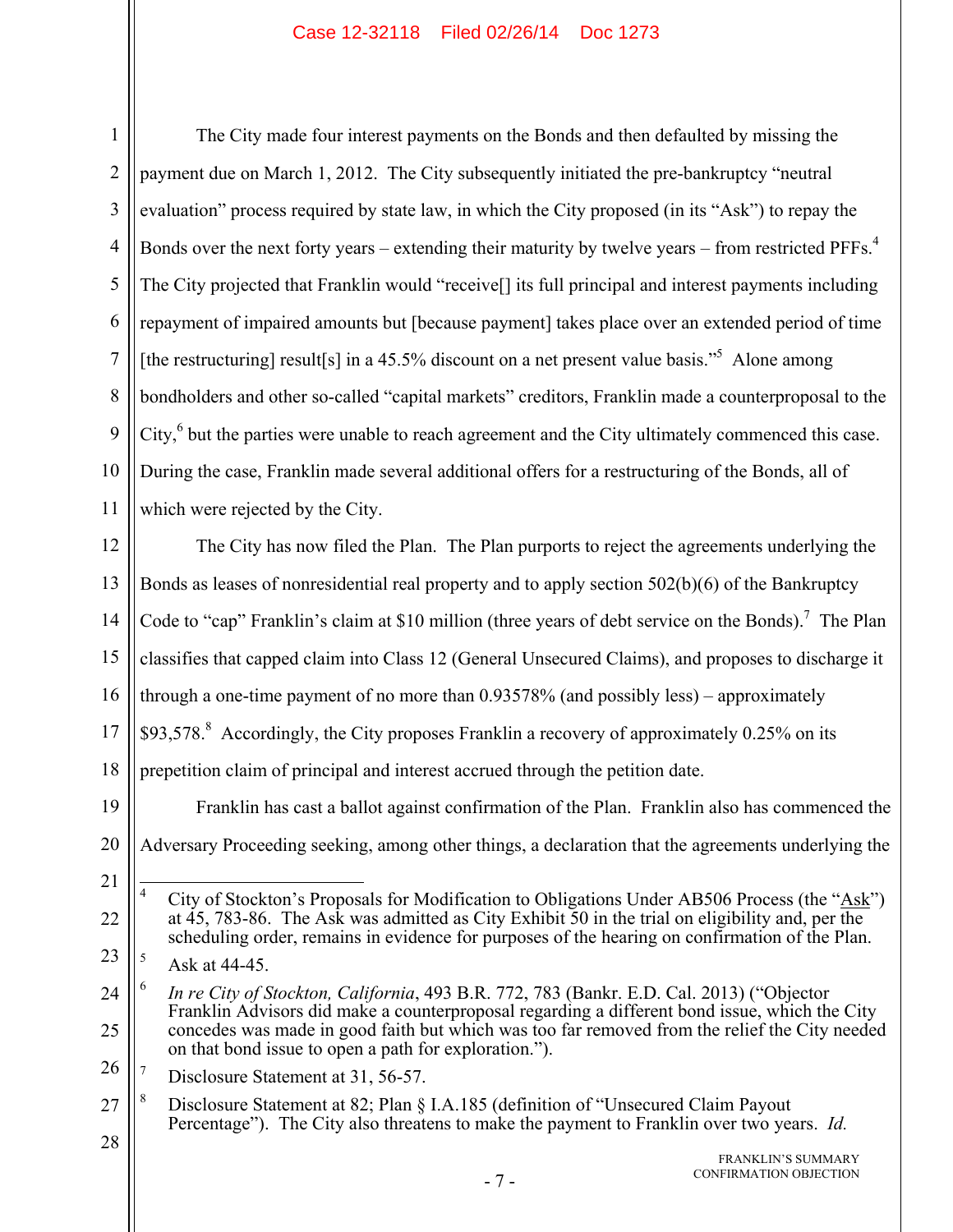Bonds are not leases of nonresidential real property susceptible to rejection under section 365 of the Bankruptcy Code or limitation under section 502(b)(6) of the Bankruptcy Code, that the Bonds are secured by Franklin's interest in certain City property and that, in the event the Court determines the agreements to be leases, Franklin is entitled to payment of an administrative claim for postpetition "rent" in the amount of at least \$7.5 million. $9$ 

Franklin now objects to confirmation of the Plan on the grounds set forth below.

8

1

2

3

4

5

6

7

#### **III. THE PLAN DOES NOT SATISFY THE STATUTORY REQUIREMENTS FOR CONFIRMATION**

9 10 11 12 13 14 15 16 17 Section 943(b) of the Bankruptcy Code establishes the requirements for confirmation of a plan of adjustment in a chapter 9 case. The burden is on the City to prove by a preponderance of the evidence that it has satisfied each of those requirements. *E.g.*, *In re Pierce County Hous. Auth.*, 414 B.R. 702, 715 (Bankr. W.D. Wash. 2009) ("The debtor bears the burden of satisfying the confirmation requirements of § 943(b) by a preponderance of the evidence.") (citing *In re Mount Carbon Metro. Dist.*, 242 B.R. 18, 31 (Bankr. D. Colo. 1999)); *see also Liberty Nat'l Enters. v. Ambanc La Mesa L.P. (In re Ambanc La Mesa L.P.)*, 115 F.3d 650, 653 (9th Cir. 1997) (same burden on chapter 11 debtor). Although discovery is ongoing, the evidence developed to date conclusively establishes that

18 19 the City has not met, and cannot possibly meet, its burden of proof. In fact, the evidence shows that the Plan does not satisfy several of the fundamental criteria for confirmation under section 943(b).

20

21

22

23

24

25

26

## **A. The Plan Is Not In The Best Interests Of Creditors.**

First and foremost, the Plan is not "in the best interests of creditors" as required by section 943(b)(7) of the Bankruptcy Code. 11 U.S.C. § 943(b)(7).

27 28  $\overline{a}$ 9 The Adversary Proceeding is to be tried concurrently with the hearing on confirmation of the Plan and will be the subject of separate briefing.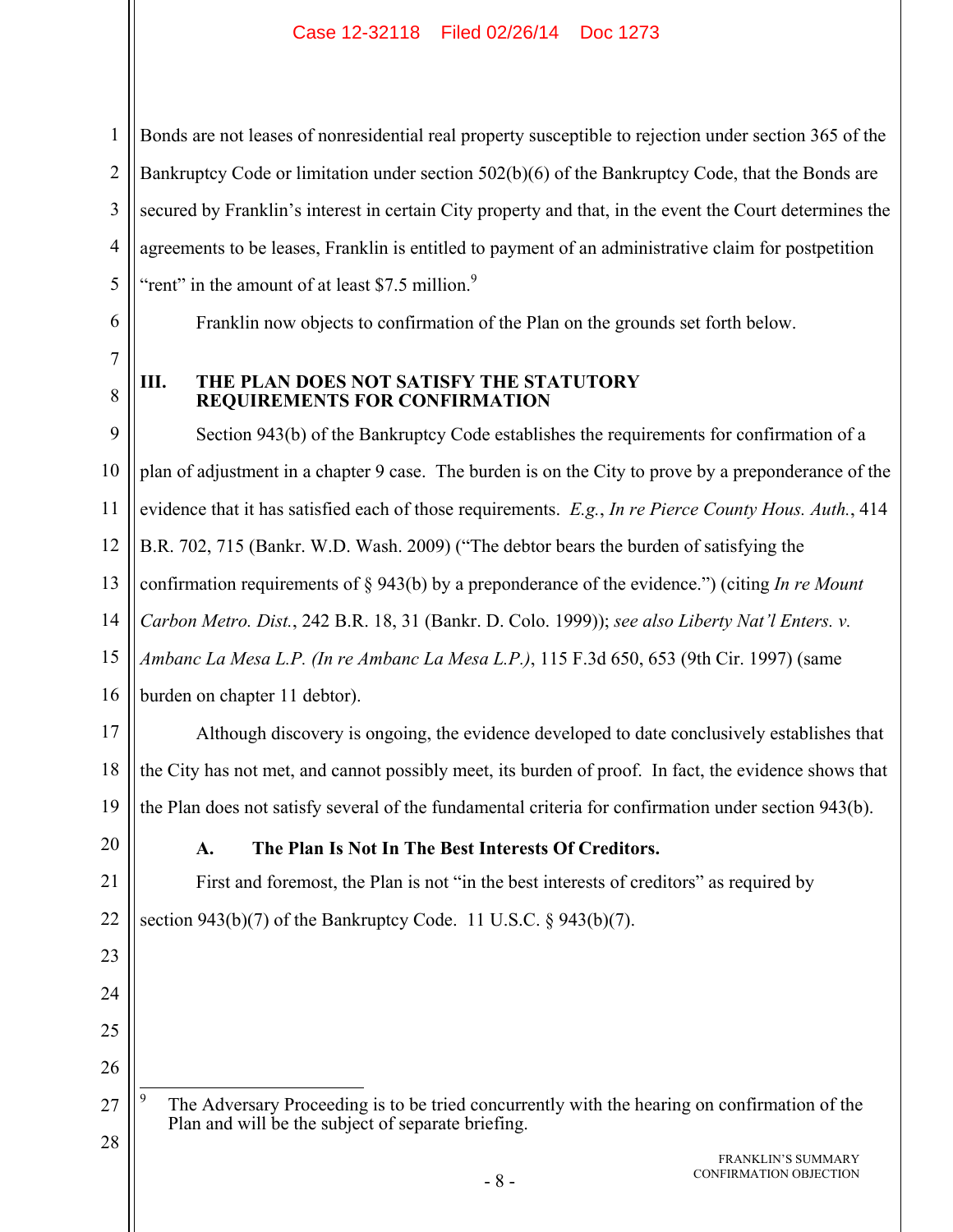3

4

5

6

7

8

#### 1. The "Best Interests" Test Provides Protection To Franklin As A Dissenting Creditor.

The phrase "best interests of creditors" is a familiar one to bankruptcy practitioners. Broadly stated, it embodies the core requirement that a proposed plan provide a recovery to each dissenting creditor that is superior to that otherwise available to the creditor. This basic protection for dissenting creditors has been part of statutory bankruptcy law for well over a century. The earliest bankruptcy laws specifically required that both corporate plans of reorganization (Chapter XI of the Bankruptcy Act)<sup>10</sup> and municipal plans of adjustment (Chapter IX of the Bankruptcy Act)<sup>11</sup> be in the "best interests of creditors."

9 10 11 12 13 14 15 In the 1978 overhaul of the Bankruptcy Act, Congress added specificity to the "best interests" test applicable in chapter 11, requiring a dissenting creditor to receive or retain "property of a value, as of the effective date of the plan, that is not less than the amount that such holder would so receive or retain if the debtor were liquidated under chapter 7 of this title on such date." 11 U.S.C. § 1129(a)(7). The legislative history explains that this provision "incorporates the former 'best interests of creditors' test found in chapter 11, but spells out precisely what is intended." H.R. REP. NO. 95-595, 1st Sess. 412 (1977).

16 17 18 19 20 At the same time, for municipal restructuring under chapter 9 Congress maintained the historic "best interests" terminology in section 943(b)(7). The legislative history notes that the newly-formulated chapter 11 test "is phrased in terms of liquidation of the debtor. Because that is not possible in a municipal case, the test here is phrased in its more traditional form, using the words of art 'best interests of creditors.'" H.R. REP. NO. 95-595, 1st Sess. 400 (1977).

21 22 23 The purpose of the "best interests" test, however, remained unchanged. Specifically, in both chapter 9 and chapter 11, the test operates as the key protection for individual dissenting creditors in a reorganization case. While the "cramdown" protections of section 1129(b) apply in the event that

25

 $10$ 10 *See* 30 Stat. 544, 55th Cong., 2d Sess., ch. 541, § 12(d)(1) (1898) ("The judge shall confirm a composition if satisfied that  $(1)$  it is for the best interests of creditors . . . .").

<sup>1</sup> 2

<sup>24</sup>

<sup>26</sup> 27 11 *See* 50 Stat. 655, 75th Cong., 1st Sess., ch. 657, § 83(e)(1) (1937) ("At the conclusion of the hearing, the judge shall make written findings of fact and conclusions of law thereon, and shall enter an interlocutory decree confirming the plan if satisfied that (1) it is fair, equitable, and for the best interests of creditors and does not discriminate unfairly in favor of any creditor or class of creditors  $\dots$ .").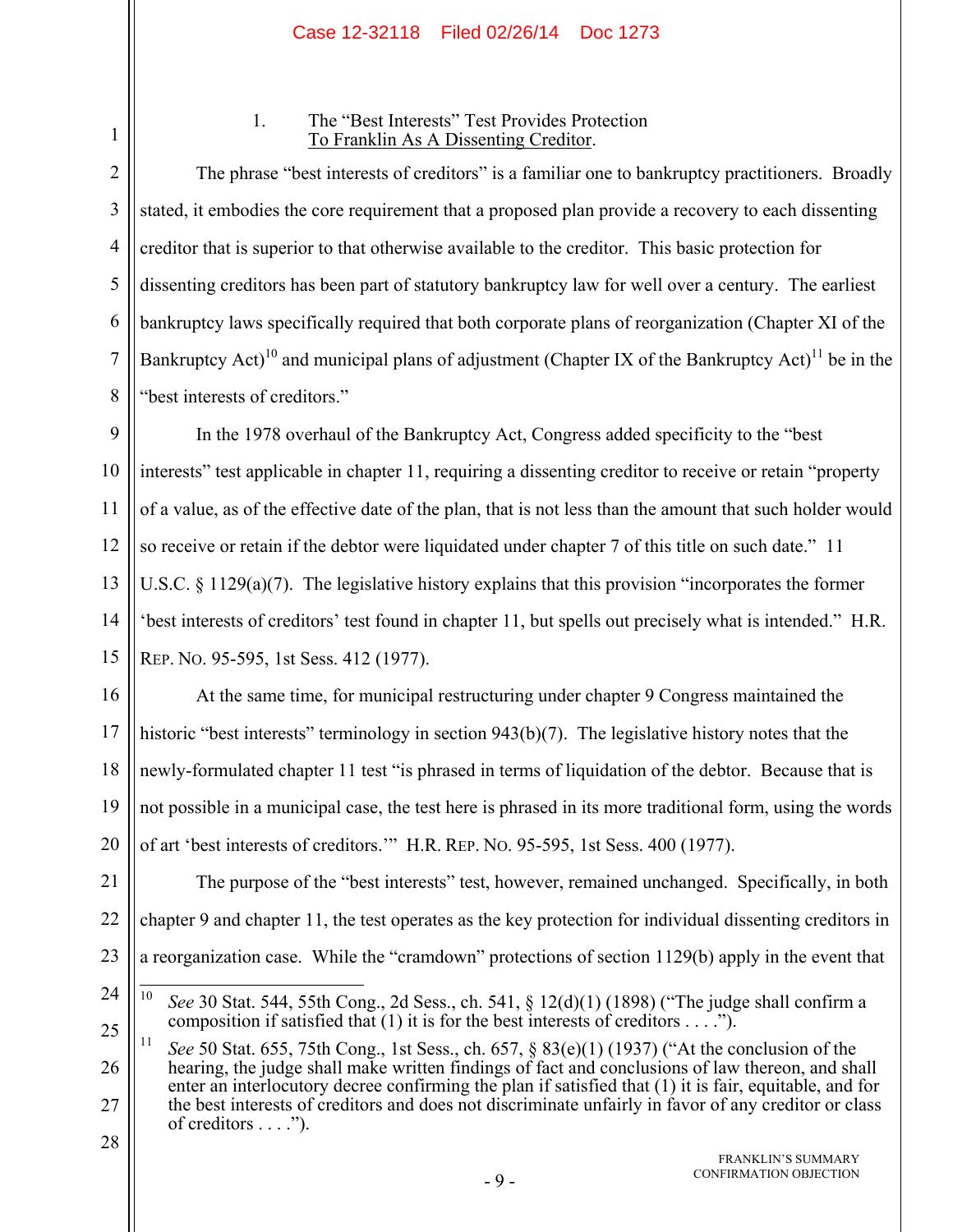1 2 3 4 5 6 7 8 9 10 a dissenting class rejects a proposed plan, the protections of the "best interests" test apply to all individual dissenting creditors, even those whose claims are classified within a class that has accepted the plan. *Bank of Am. Nat'l Trust & Savs. Assoc. v. 203 North LaSalle Street Partnership*, 526 U.S. 434, 441 n.13 (1999) ("The 'best interests' test applies to individual creditors holding impaired claims, even if the class as a whole votes to accept the plan."). Thus, "[i]f even one dissenting member of an impaired class would get less under the Plan than in a hypothetical liquidation, the fact that the class as a whole approved the Plan is immaterial." *ACC Bondholder Grp. v. Adelphia Communications Corp. (In re Adelphia Communications Corp.)*, 361 B.R. 337, 364 (S.D.N.Y. 2007); *see, e.g.*, *In re Sierra-Cal*, 210 B.R. 168, 171 (Bankr. E.D. Cal. 1997) (the "best interests" test "cannot be finessed by a 'cram down' under § 1129(b)").

11 12 13 14 15 16 17 18 19 Consequently, the "best interests" test "is one of the strongest protections individual creditors have." *Adelphia*, 361 B.R. at 364. This Court has described it as "a cornerstone of the theoretical underpinnings of chapter 11. It stands as an 'individual guaranty to each creditor or interest holder that it will receive at least as much in reorganization as it would in liquidation.'" *Sierra-Cal*, 210 B.R. at 172 (quoting 7 COLLIER ON BANKRUPTCY ¶ 1129.03[7] (15th ed. rev. 1997)); *see, e.g.*, *Bonner Mall Partnership v. U.S. Bancorp Mortgage Co. (In Re Bonner Mall Partnership)*, 2 F.3d 899, 914 n.35 (9th Cir. 1993) ("Creditors are given guarantees as individual creditors under the best interests test.") (emphasis in original). As the legislative history quoted above makes clear, the same holds true in chapter 9.

20 21 22 23 24 25 26 27 Simply put, "the best interests test . . . is designed to protect individual creditors even in the face of majority support for a plan." *Adelphia*, 361 B.R. at 367. This has been true in municipal restructurings for as long as chapter 9 has existed. As the Supreme Court held long ago, "minorities under the various reorganization sections of the Bankruptcy Act cannot be deprived of the benefits of the statute by reason of a waiver, acquiescence or approval by the other members of the class. The applicability of that rule to proceedings under Ch. IX is plain. [T]he fact that the vast majority of security holders may have approved a plan is not the test of whether that plan satisfies the statutory standard. The former is not a substitute for the latter. They are independent." *Kelley*, 319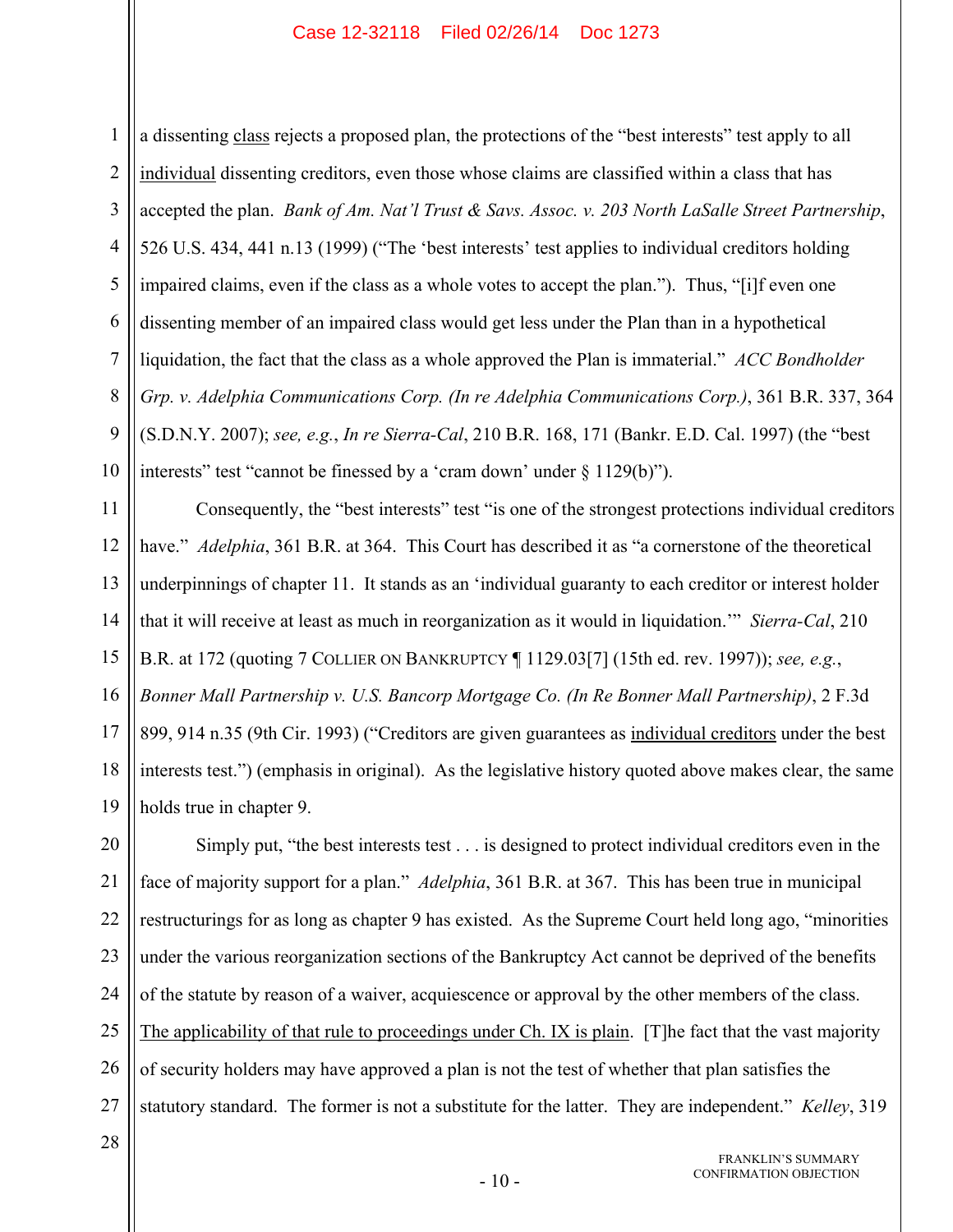2 3 4 5 6 7 U.S. at 418-19 (emphasis added) (quotations and citations omitted); *see, e.g.*, *Fano v. Newport Heights Irrigation Dist.*, 114 F.2d 563 (9th Cir. 1940) (reversing confirmation of proposed plan of adjustment on the grounds that it was not in the "best interests" of a dissenting bondholder despite the fact that 90% of bondholders had accepted the plan); *In re Sanitary & Improvement Dist., #7*, 98 B.R. 970, 971 (Bankr. D. Neb. 1989) (denying confirmation of proposed plan of adjustment on the grounds that it was not in the "best interests" of creditors despite the fact that the plan "has been accepted by all classes of creditors").

8 9 10 11 As shown below, the City's Plan provides Franklin a recovery far less than that which it reasonably can expect under the circumstances and that which it could achieve in the absence of the City's chapter 9 case. As a result, the Plan is not in the "best interests" of Franklin and hence does not satisfy section 943(b)(7) of the Bankruptcy Code.

12

1

13

#### 2. The "Best Interests" Test Requires The City To Provide Franklin A Reasonable Recovery Under The Circumstances.

14 15 16 17 18 19 20 21 22 23 24 25 As noted, in enacting chapter 9 Congress recognized that the "liquidation value" approach to the "best interests" test does not work in the context of municipal restructuring. Instead, Congress directed courts to apply the "traditional" analysis developed in *Kelley* and *Fano*, two Depression-era decisions from the Supreme Court and the Ninth Circuit, respectively: "The best interests of creditors test does not mean liquidation value as under chapter XI of the Bankruptcy Act. In making such a determination, it is expected that the court will be guided by standards set forth in *Kelley v. Everglades Drainage District*, 319 U.S. 415 (1943) and *Fano v. Newport Heights Irrigation District*, 114 F.2d 563 (9th Cir. 1940), as under present law, the bankruptcy court should make findings as detailed as possible to support a conclusion that this test has been met." 124 Cong. Rec. H 11,100 (Sept. 28, 1978), S 17,417 (Oct. 6, 1978); *see* 5 NORTON BANKR. L. & PRAC. 3d § 90:20 (2014) ("The legislative history suggests that determination of the best interests of creditors in a Chapter 9 case may be guided by reference to two cases.") (citing *Kelley* and *Fano*).

26 27 In *Kelley*, the debtor proposed a plan that would provide bondholders a recovery of approximately 57 cents on the dollar. *Kelley*, 319 U.S. at 417-18. A "very small minority" of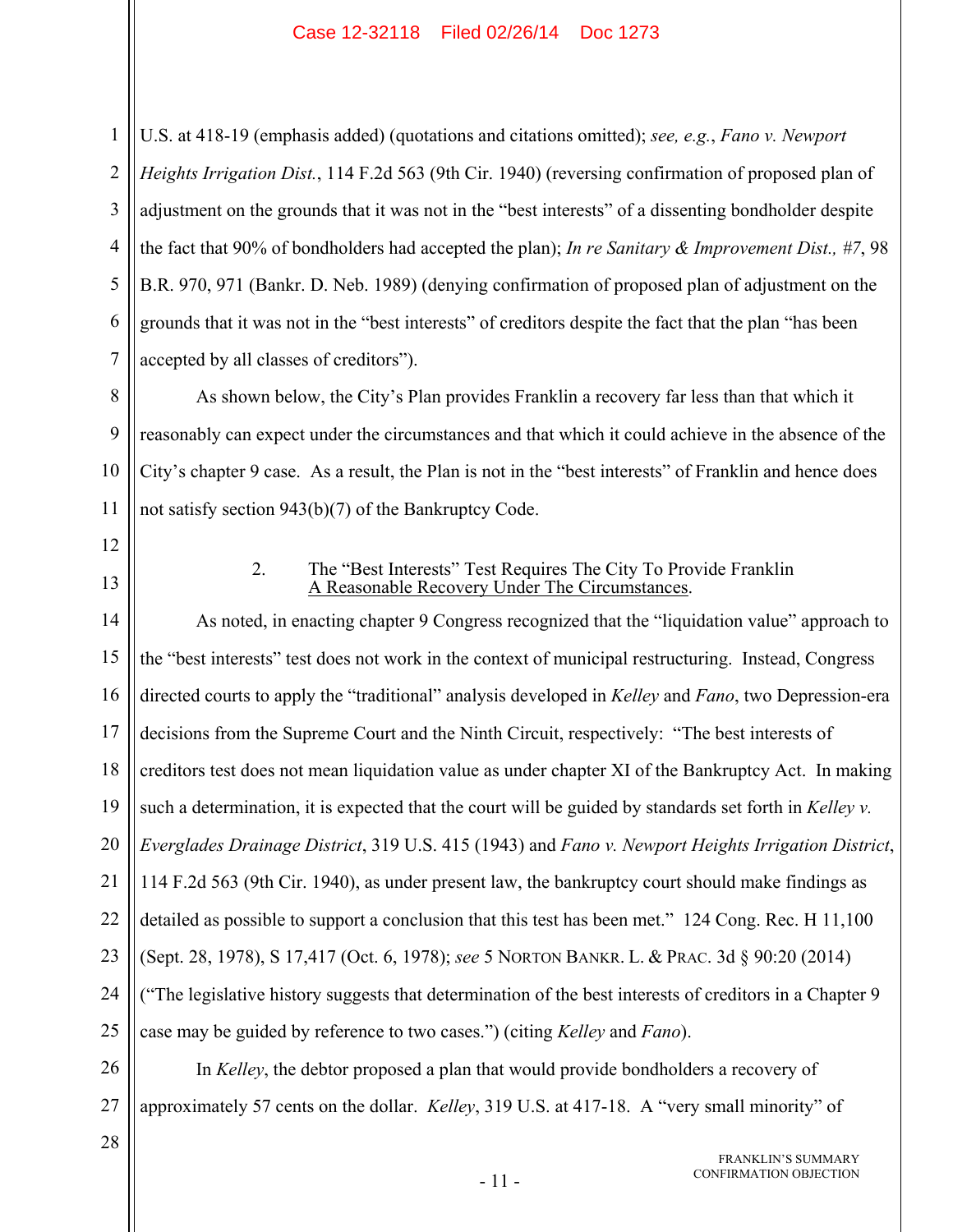1 2 3 4 5 6 7 8 9 10 bondholders objected. *Id.* The Supreme Court reversed an order of confirmation on the grounds that the bankruptcy court had not made findings of fact that would enable it to conclude, among other things, that the plan was in the best interests of creditors. In particular, the Court held that it was necessary for the bankruptcy court to assess the debtor's ability to pay claims from future tax revenues: "[W]here future tax revenues are the only source to which creditors can look for payment of their claims, considered estimates of those revenues constitute the only available basis for appraising the respective interests of different classes of creditors. In order that a court may determine the fairness of the total amount of cash or securities offered to creditors by the plan, the court must have before it data which will permit a reasonable, and hence an informed, estimate of the probable future revenues available for satisfaction of creditors." *Id.* at 420.

11 12 13 14 15 16 Similarly, in *Fano*, the Ninth Circuit reversed an order of confirmation, and sustained the objection of a single dissenting bondholder to a plan accepted by 90% of bondholders, on the grounds the plan was not in the best interests of creditors. The Circuit concluded that payment of 62.5 cents on the dollar to bondholders "would be highly unjust" because there was no "reason why the tax rate should not have been increased sufficiently to meet the [debtor]'s obligations." *Fano*, 114 F.2d at 565-66.

17 18 19 20 21 22 23 The common theme of both *Kelley* and *Fano* is consideration of the municipal debtor's future ability to pay. Under *Kelley* and *Fano*, a plan that impairs and discharges debt based upon a static "snapshot" of the debtor's current assets and liabilities does not satisfy the "best interests" test. Rather, to achieve confirmation over the objection of a dissenting impaired creditor, the debtor must prove that the plan devotes a "fair" amount of "probable future revenues" for "satisfaction of creditors." *Kelley*, 319 U.S. at 420. Congress recognized precisely this point in the legislative history to the bill that served as the precursor of chapter 9:

24

25

26

27

28

Fair and equitable has additional [content] in Chapter IX. The petitioner must exercise its taxing power to the fullest extent possible for the benefit of its creditors, *Fano v. Newport Heights Irr. Dist.*, 144 F.2d 563 (9th Cir. 1940). The court must find that the amount proposed to be paid under the plan was all that the creditors could reasonably expect under the circumstances.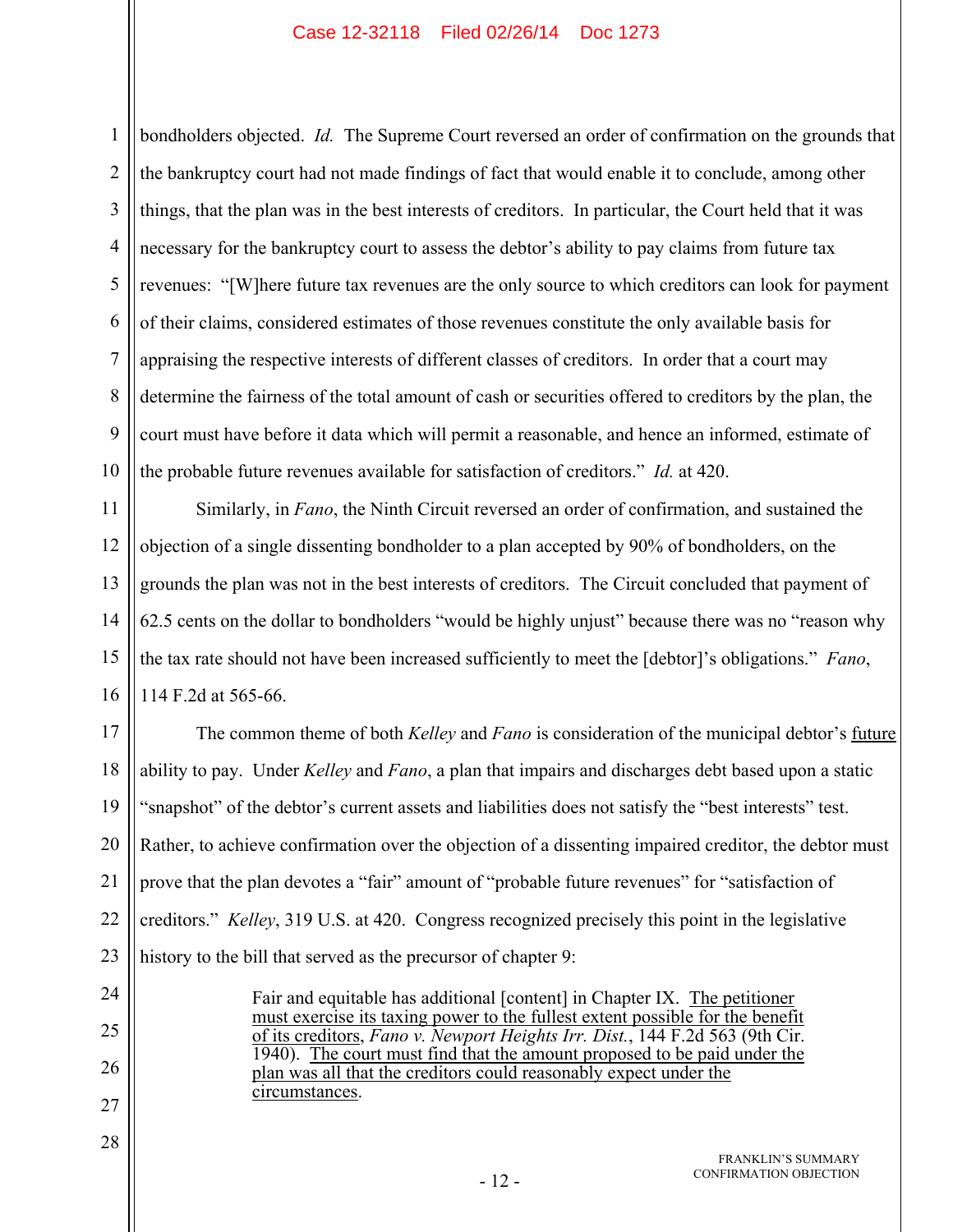H.R. Rep. 94-686, 1st Sess. 33 (1975) (emphasis added).

From *Kelley*, *Fano*, and the legislative history emerge a straightforward inquiry: does the proposed plan of adjustment provide dissenting creditors with "all that could reasonably be expected in all the existing circumstances?" *See, e.g.*, *West Coast Life Ins. Co. v. Merced Irrigation Dist.*, 114 F.2d 654, 678 (9th Cir. 1940) ("[T]he only question before this court is whether or not the 51.501 [cents] on the dollar is all that could reasonably be expected in all the existing circumstances."); *Bekins v. Lindsay-Strathmore Irrigation Dist.*, 114 F.2d 680, 685 (9th Cir. 1940) ("It seems clear to us that the 59.978 cents on the dollar of principal amount of their bonds is all that the bondholders can reasonably expect in the circumstances.").

10 11 12 13 14 15 16 17 18 19 20 21 Relatedly, the "best interests" test also has been interpreted as an inquiry into whether "a proposed plan provide[s] a better alternative for creditors than what they already have." *Mount Carbon*, 242 B.R. at 34 (citing 4 COLLIER ON BANKRUPTCY ¶ 943.07[7] (15th ed. 1999)) (*dicta* due to the fact that the parties had stipulated that the plan at issue satisfied the "best interests" test); *see Pierce County*, 414 B.R. at 718 (same). So phrased, the test "require [s] a reasonable effort by the municipal debtor that is a better alternative to its creditors than dismissal of the case. On the basis of a flexible standard, creditors can hope to receive a reasonable recovery in a chapter 9 case, and the municipality can retain sufficient tax revenues to provide the services that its inhabitants require." 6 COLLIER ON BANKRUPTCY  $\P$  943.03[7] (16th ed. 2013);<sup>12</sup> *see also* 5 NORTON, *supra*, § 90:20 ("The basic consideration is reasonableness. The court should consider evidence of the municipality's tax base, its services requirements to its inhabitants, and the level to which taxes can be raised to fund the plan.").

22

1

2

3

4

5

6

7

8

9

- 23
- 24

Indeed, "since the test is designed to protect the dissenting minority of a class that has

accepted the plan, one must not be so carried away with the potentially adverse consequences of the

<sup>25</sup> 26 27  $12\,$ The City agrees that the "best interests" standard requires "a reasonable effort by the municipal debtor that is a better alternative to its creditors than dismissal of the case." *City Memorandum Of Law In Support Of Confirmation Of First Amended Plan Of Adjustment Of Debts* [docket no. 1243] ("City Mem.") at 22. Tellingly, however, the City omits the latter part of the passage quoted from COLLIER, tacitly recognizing that the City's Plan does not provide Franklin "a reasonable recovery in a chapter 9 case."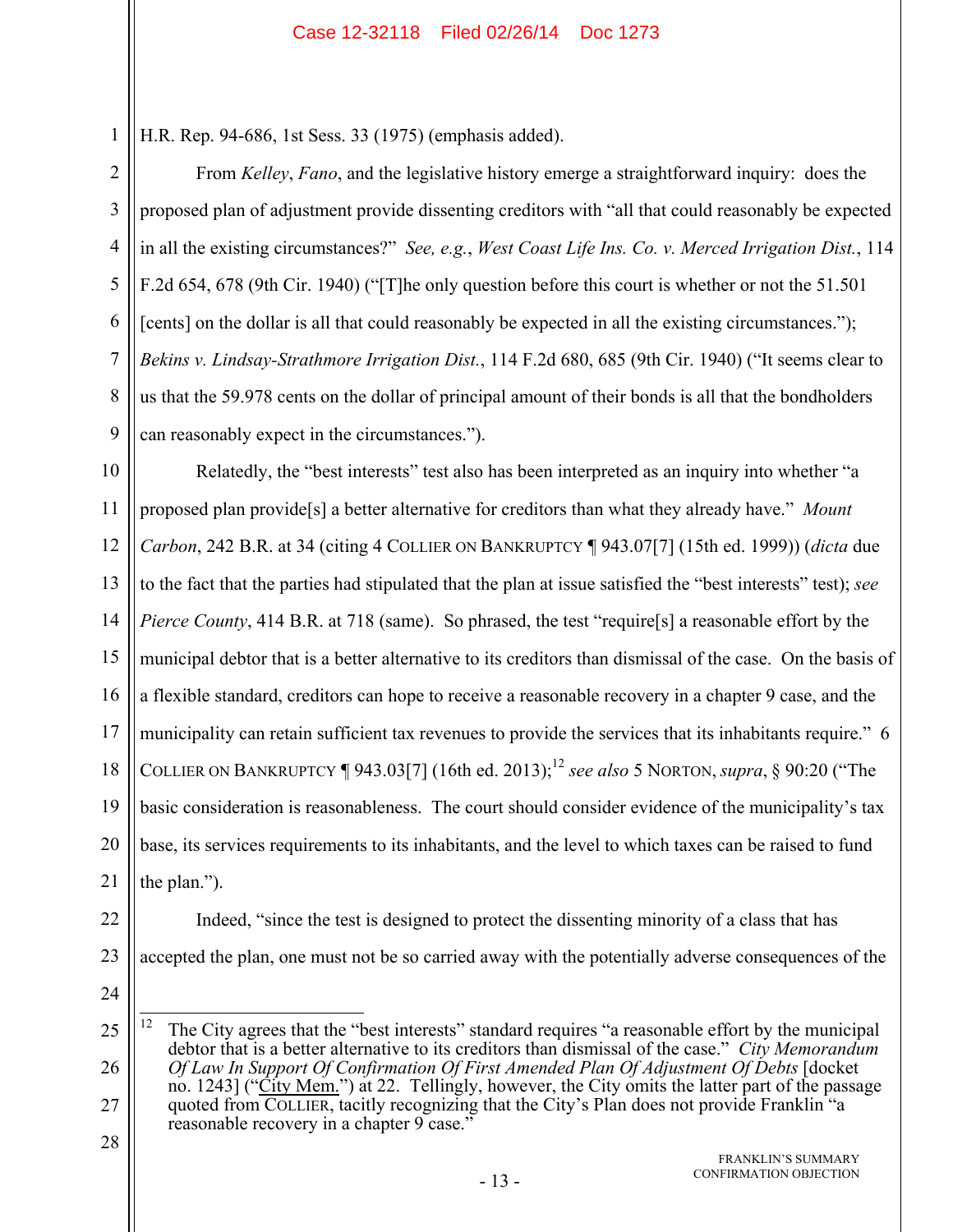2 3 4 5 alternative to a chapter 9 plan that one reaches the conclusion that any plan is better than the alternative." 6 COLLIER, *supra,* ¶ 943.03[7]. Rather, the "best interests" standard is best interpreted as "a floor requiring a reasonable effort at payment of creditors by the municipal debtor." *Pierce County*, 414 B.R. at 718 (quotation omitted). "A plan that makes little or no effort to repay creditors over a reasonable period of time may not be in the best interest of creditors." *Id.* (emphasis added).

Stated in its most straightforward terms, the "best interests" test in chapter 9 requires the debtor to prove that a proposed plan "affords all creditors the potential for the greatest economic return from the debtor's assets." *In re Barnwell County Hosp.*, 471 B.R. 849, 869 (Bankr. D.S.C. 2012) (emphasis added); *accord, e.g.*, *In re Connector 2000 Assn.*, 447 B.R. 752, 765-66 (Bankr. D.S.C. 2011).

11

10

1

6

7

8

9

#### 3. The Plan Fails To Provide Franklin A Reasonable Recovery.

12 13 14 15 16 17 18 19 20 21 22 Prior to bankruptcy, the City recognized its obligation to use best efforts to repay creditors over time when it laid down a set of restructuring "principles" that included the goal of "[e]stablishing debt service payments at a level the City can afford to pay over time without placing essential services at risk of further cutbacks."<sup>13</sup> In the Plan, however, the City has ignored those principles and punitively plunged Franklin through the statutory "floor". While the Plan pays the claims of every other major creditor constituency over the next thirty or more years, the City does not devote any future revenues to the payment of Franklin's claim, much less a "fair" amount of "probable future revenues." *Kelley*, 319 U.S. at 420. The Plan neither represents "a reasonable effort by the municipal debtor" nor provides "a reasonable recovery" to Franklin. 6 COLLIER, *supra,*  ¶ 943.03[7]. To the contrary, the Plan is the epitome of "[a] plan that makes little or no effort to repay creditors over a reasonable period of time." *Id.*

23 24 25 Notably, the City does not attempt to justify the treatment of Franklin's claim or argue that it is making a reasonable effort to provide reasonable recovery to Franklin. Instead, the City's entire argument is premised on its assertion that the Plan is in the "best interests" of creditors

26

27 28

13 Ask at 20 (emphasis added).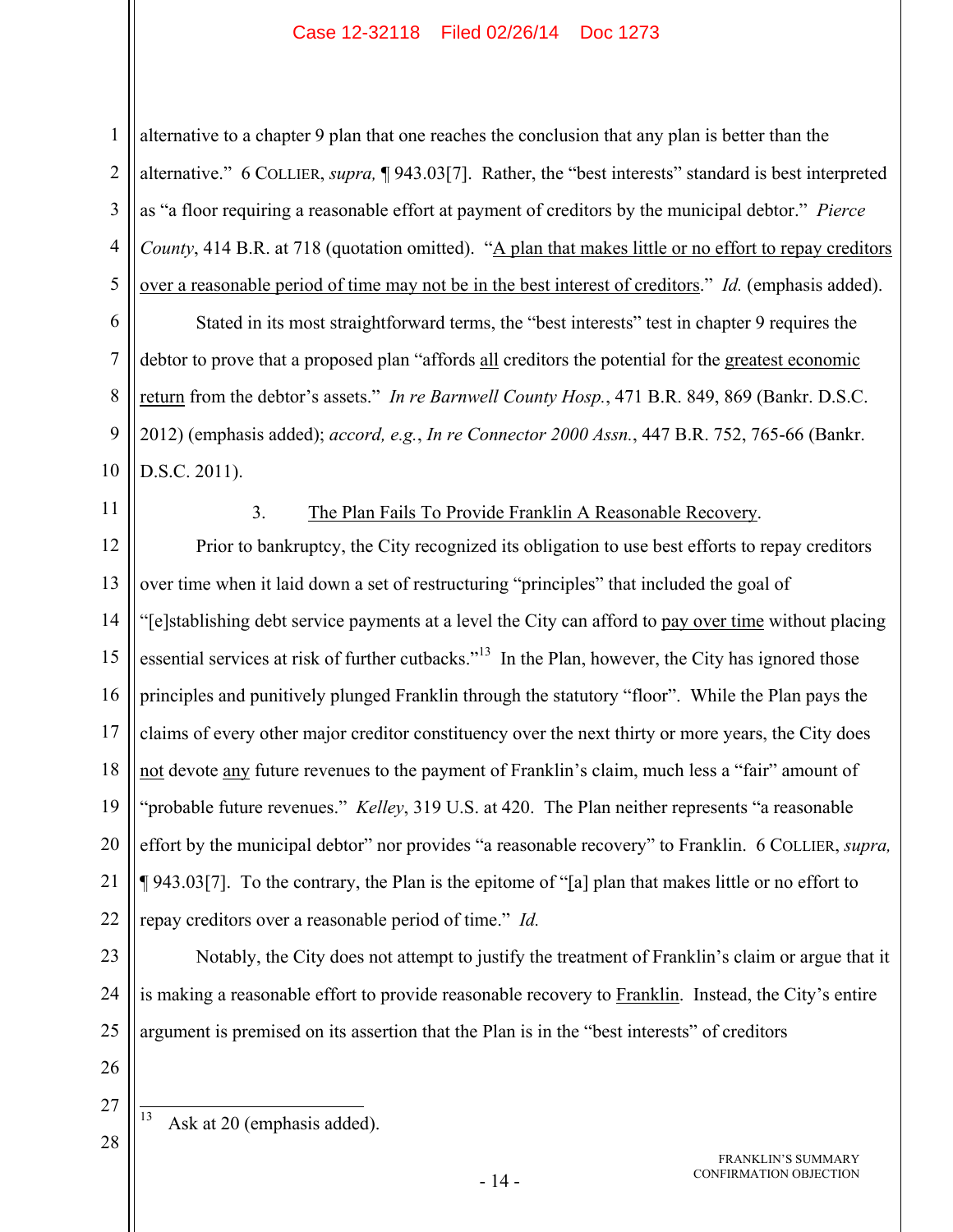collectively.<sup>14</sup> The City goes so far as to assert that the Plan satisfies the statutory standard because police protection to be funded by Measure A will "make the City a safer and more desirable place to live. This outcome can only have a positive impact on the City's future tax and other revenues, which in turn makes the recoveries of its creditors that much more certain."<sup>15</sup>

5 6 7 8 9 10 11 12 Under the Plan, however, Franklin does not benefit in any way from "a positive impact on the City's future tax and other revenues." The City seeks to permanently discharge Franklin's claim through a one-time payment of less than \$94,000. Such a *de minimis* payment is not a reasonable effort by the City and it is not a reasonable recovery for Franklin. The City's allegations about the collective betterment of creditors are irrelevant in the context of the statutory standard established by section 943(b)(7) of the Bankruptcy Code, which protects Franklin individually. Indeed, the recoveries the City provides to other, similarly-situated creditors serve only to demonstrate that Franklin reasonably can expect to do better than the meager payment the City seeks to foist upon it.

13 14 15 16 17 18 19 20 21 The City's attempt to change the subject is not surprising. The Plan's negligible proposed payment to Franklin is unprecedented in the annals of municipal bankruptcy. Even cases decided in the throes of the Great Depression resulted in material payments to bondholders. *See, e.g.*, *Kelley*, 319 U.S. at 417 ("bondholders are to receive 56.918 cents in cash for each dollar of principal amount"); *United States v. Bekins*, 304 U.S. 27, 46 (1938) ("59.978 cents for each dollar of the principal amount"); *Fano*, 114 F.2d at 564 ("The plan proposes that the ratio for reducing and refinancing shall be 62.50 on the dollar of the principal amount of the bonded indebtedness."); *West Coast Life*, 114 F.2d at 658 ("51.501 [cents] on the dollar of bond principal"); *Lindsay-Strathmore*, 114 F.2d at 685 ("59.978 cents on the dollar of principal amount of their bonds").

22 23 24 Modern cases typically have produced even greater recoveries for bondholders, including full recovery of principal in the two largest California chapter 9 cases (County of Orange and City of Vallejo). *See also In re City of Colo. Springs Spring Creek Gen. Imp. Dist.*, 187 B.R. 683, 685

 $15$  City Mem. at 24.

1

2

3

<sup>25</sup> 26 27  $14$ See City Mem. at 22 ("Dismissal of the Chapter 9 Case is not in the best interests of the City's creditors."); at 23 (dismissal "would be disastrous for creditors"); at 23 ("in this Plan, the City makes a reasonable effort to repay its creditors fairly"); at 24 ("This Plan provides creditors with the greatest and earliest possible recoveries")  $\overline{$ (emphasis added in each quote).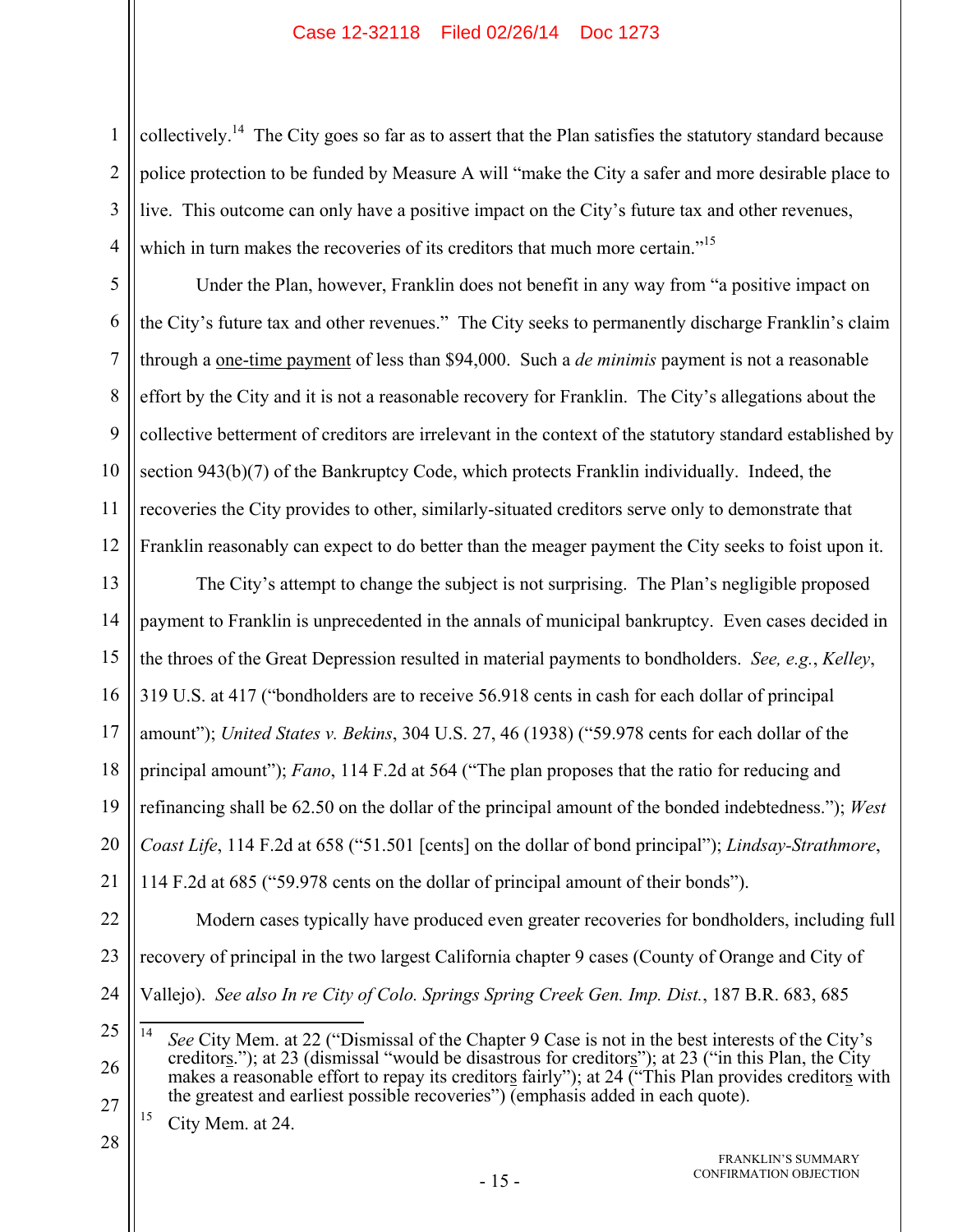1 2 3 4 5 6 7 8 9 10 (Bankr. D. Colo. 1995) (repayment of full principal amount). Commenting on the City's pending case, one source recently observed that, "[s]ince at least 1981, and possibly as far back as the 1930s, no U.S. municipality has used bankruptcy to force bondholders to take less than the full principal due" over time through a cramdown. Steven Church, "*Stockton Threatens to Be First City to Stiff Bondholders*," BLOOMBERG NEWS, June 29, 2012.<sup>16</sup> The municipal debtors in those cases observed their statutory duty to make a reasonable effort to provide a reasonable recovery to all of their creditors. Here, in contrast, the City seeks to cram down a plan providing a one-time payment of 0.25% of Franklin's principal, for which it seeks a permanent discharge of the entirety of Franklin's claim. Franklin is unaware of any case in which a municipality proposed a recovery for bondholders remotely in the range of that which the City attempts here.

11

12 13 As shown below, the City demonstrably has the ability to pay Franklin substantially more.

#### a) *The City's Own Projections Demonstrate That The City Is Able To Pay Franklin In Full*.

14 15 16 17 18 19 20 21 22 Most fundamentally, the City itself projects that it has the capacity to pay Franklin in full by the end of its financial forecast period without cutting a single projected expenditure from the City's existing Long-Range Financial Plan (which is attached as Exhibit B to the Disclosure Statement). The Long-Range Financial Plan represents "[t]he financial underpinning of the Plan."<sup>17</sup> By the City's own admission, the Long-Range Financial Plan "model[s] likely fiscal performance in a conservative manner" with the consequence "that on balance [the City] can expect that variances are somewhat more likely to be 'good news' than 'bad news."<sup>18</sup> In fact, the City already has exceeded its revenue projections by \$3 million through "the receipt of an estimated \$3,000,000 in one-time property tax administration fee refunds from San Joaquin County,"<sup>19</sup> which apparently are not

- 23
- 24 25

26 <sup>17</sup> Disclosure Statement at 96.

- 27 <sup>18</sup> Long-Range Financial Plan at 2.
- $19$  City Mem. at 24.
- 28

<sup>16</sup> 16 Available at: http://www.bloomberg.com/news/2012-06-29/stockton-threatens-to-be-first-cityto-stiff-bondholders.html.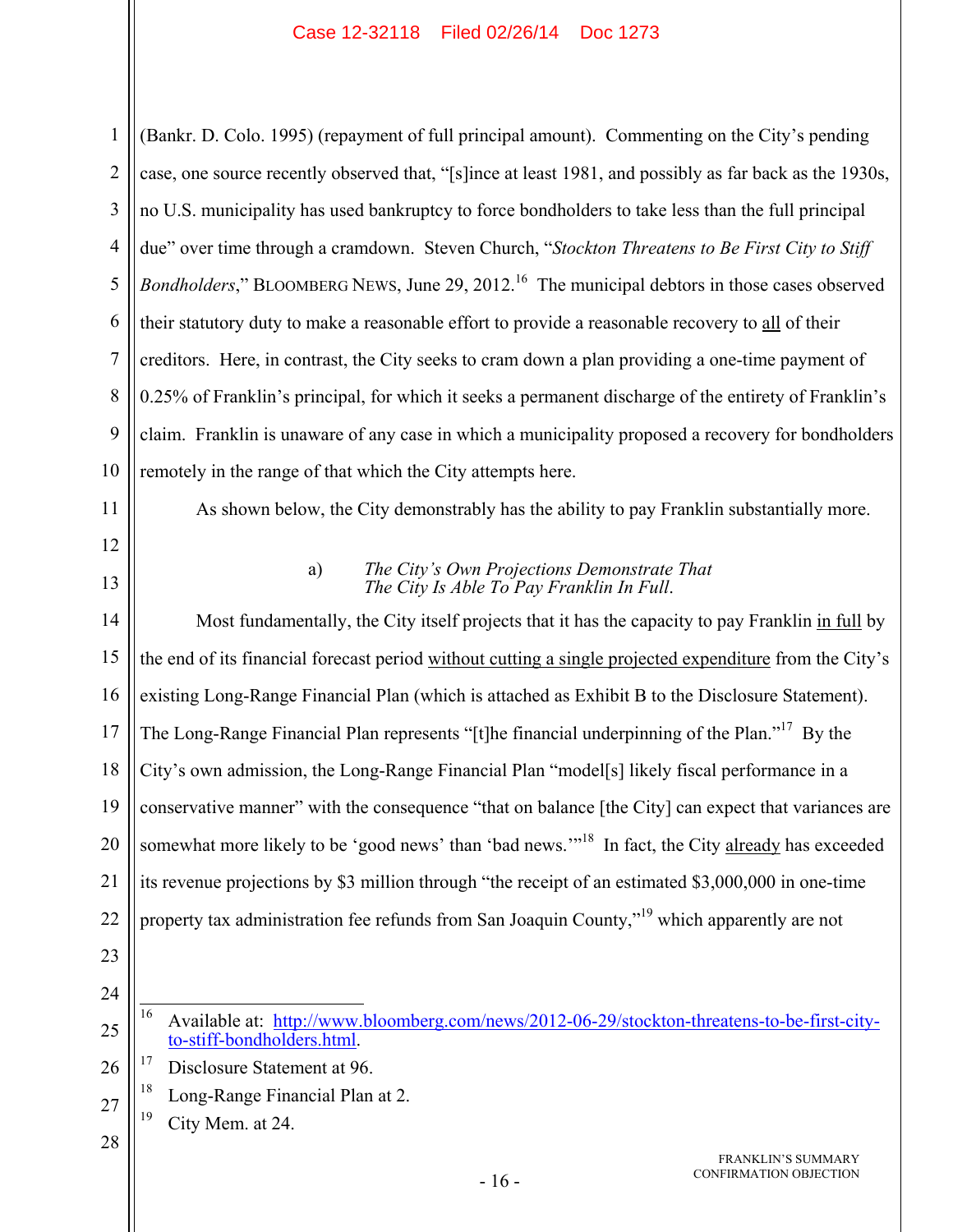|                | Case 12-32118 Filed 02/26/14 Doc 1273                                                                                                                                                                                                                                                      |  |
|----------------|--------------------------------------------------------------------------------------------------------------------------------------------------------------------------------------------------------------------------------------------------------------------------------------------|--|
|                |                                                                                                                                                                                                                                                                                            |  |
| $\mathbf{1}$   | otherwise accounted for in the Long-Range Financial Plan. According to the City, even a half-                                                                                                                                                                                              |  |
| $\overline{2}$ | percent annual increase in revenue produces nearly half a billion dollars in additional excess funds:                                                                                                                                                                                      |  |
| 3              | [W] e have been conservative in developing model assumptions, so it is                                                                                                                                                                                                                     |  |
| $\overline{4}$ | possible that actual performance will be somewhat better than projected.<br>Small ongoing improvements to base revenues, compounded over time,                                                                                                                                             |  |
| 5              | can significantly improve the fund balance outlook and capacity to address<br>unmet needs. For example, if our annual growth in core revenues (all                                                                                                                                         |  |
| 6<br>7         | taxes, including Measure A) is just 0.5% better than projected.<br>mission critical spending capacity over the entire 30-year period increases<br>from \$253 million under the forecasted revenue level to \$735 million<br>under a "forecast+0.5%" growth in core revenues. <sup>20</sup> |  |
| 8              | Even as "conservatively" modeled, the City predicts that it will have built up a cash reserve                                                                                                                                                                                              |  |
| 9              | of \$58.3 million by the end of the forecast period. <sup>21</sup> Additionally, the City also budgets for a                                                                                                                                                                               |  |
| 10             | \$2 million annual "contingency" that is not otherwise allocated to any specific forecasted expense. <sup>22</sup>                                                                                                                                                                         |  |
| 11             | The \$2 million contingency is repeated every year in the forecast regardless of whether the                                                                                                                                                                                               |  |
| 12             | contingency is needed in prior years, resulting in cumulative "contingency" funds – which are not                                                                                                                                                                                          |  |
| 13             | projected to be used and which may or may not be needed in any given year $-$ of \$57.5 million. As a                                                                                                                                                                                      |  |
| 14             | result, the <i>pro forma</i> cash balance at the conclusion of the City's own forecast is \$115.8 million, not                                                                                                                                                                             |  |
| 15             | including the additional \$3 million the City already has received from San Joaquin County but                                                                                                                                                                                             |  |
|                | 16    apparently not included in the Long-Range Financial Plan.                                                                                                                                                                                                                            |  |
| 17             | The City of course needs a prudent level of reserves to account for unforeseen contingencies.                                                                                                                                                                                              |  |
| 18             | The evidence and expert testimony, however, will show that, in light of the acknowledged                                                                                                                                                                                                   |  |
| 19             | "conservative" nature of the City's forecasting, the appropriate way for the City to maintain a                                                                                                                                                                                            |  |
| 20             | reserve is through maintenance of a minimum cash balance, not a blanket \$2 million annual                                                                                                                                                                                                 |  |
| 21             | "contingency" reserve that accumulates every year regardless of whether or not the "contingency"                                                                                                                                                                                           |  |
| 22             | funds were used in the prior year. In fact, even in the most prosperous of times (2006), the City                                                                                                                                                                                          |  |
| 23             | adopted an aspirational reserve target of no more than 10% of its budgeted general fund annual                                                                                                                                                                                             |  |
| 24             |                                                                                                                                                                                                                                                                                            |  |
| 25             |                                                                                                                                                                                                                                                                                            |  |
| 26             | 20<br>Long-Range Financial Plan at 3 (emphasis added).                                                                                                                                                                                                                                     |  |
| 27             | 21<br>Long-Range Financial Plan at 36, line 108.<br>22<br>Long-Range Financial Plan at 31-36, line 101.                                                                                                                                                                                    |  |
| 28             | FRANKLIN'S SUMMARY                                                                                                                                                                                                                                                                         |  |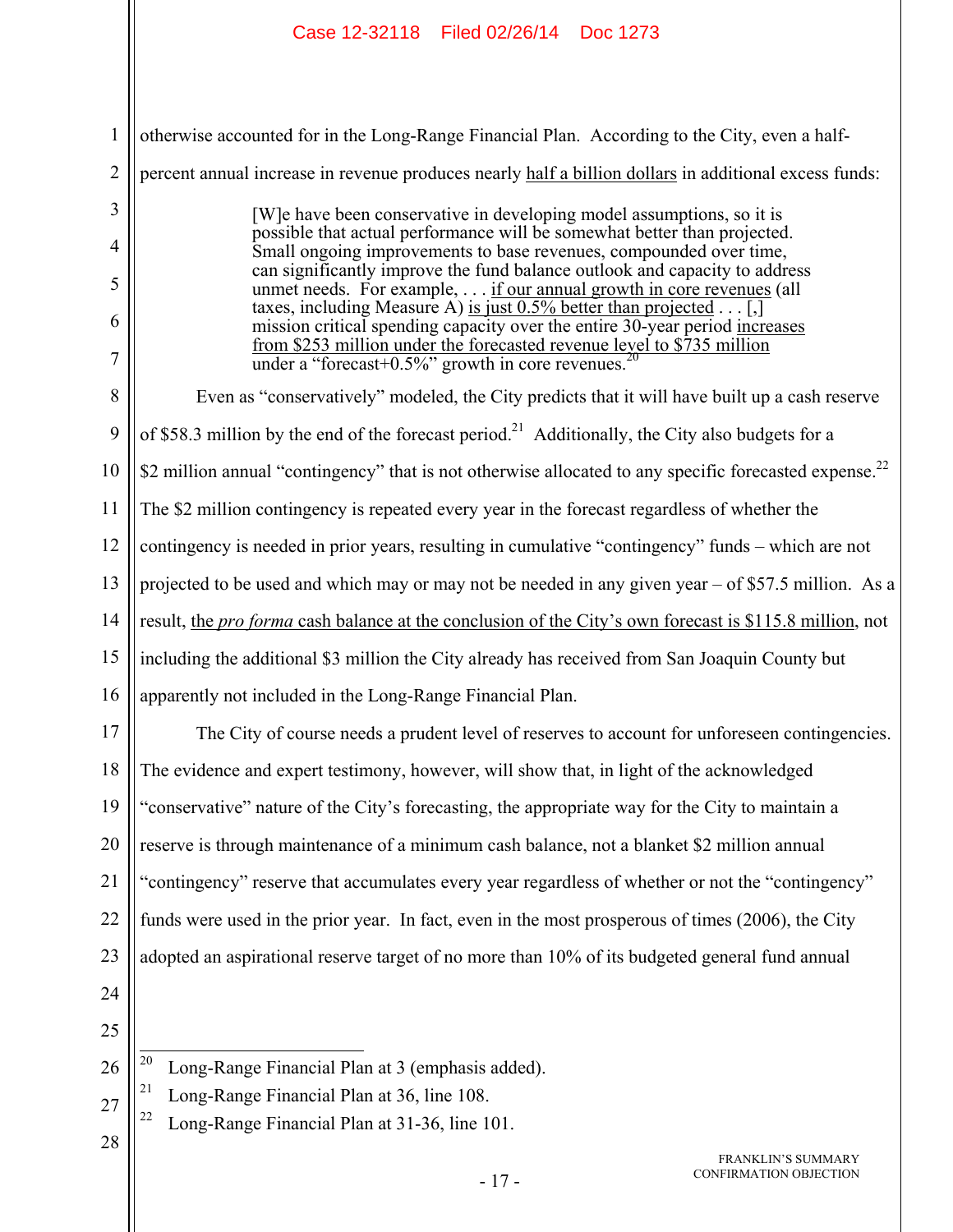appropriations and transfers.<sup>23</sup> In practice, the City typically has maintained reserves of far less than that, averaging a reserve of approximately 5% of the budgeted general fund annual appropriations and transfers over the last fourteen years (the earliest data available to Franklin).

Unlike the City's new perpetually-accumulating annual "contingency", a minimum cash reserve enables a municipality to deploy excess cash in years when positive variances occur, and to draw upon the cash reserve to pay for unforeseen expenses in years when contingencies arise. In contrast, the City's "annual contingency" methodology illogically assumes that only negative variances from the forecast will occur and that they will occur every year, year after year.

9 10 11 12 13 14 15 16 17 18 Using the City's own Long-Range Financial Plan, but substituting a prudent minimum cash balance for the blunderbuss flat \$2 million annual contingency approach, produces more than adequate funds to pay Franklin in full. Table 1 shows that Franklin would be paid in full or receive substantial payment by the end of the forecast period (Fiscal Year 2040-41) if the City simply maintained a minimum cash reserve, with Franklin being paid its scheduled debt service only in years when excess cash is available (with unpaid amounts carrying over to subsequent periods, accruing interest at the contract rate). Franklin's recoveries would be even greater if the City used excess cash to repay it through Fiscal Year 2051-52 (the extended maturity date for the restructured Bonds proposed by the City in the Ask) or Fiscal Year 2052-53 (the extended maturity date of the restructured Pension Obligation Bonds provided to Assured under the Plan).

|                                                 | Table 1                                                                   |                                                                           |
|-------------------------------------------------|---------------------------------------------------------------------------|---------------------------------------------------------------------------|
| <b>Minimum Cash</b><br><b>Balance</b>           | <b>Cash Available</b><br><b>To Pay Franklin</b><br><b>Through 2040-41</b> | <b>Result For Franklin</b><br>(Net Present Value<br><b>Of Principal</b> ) |
| 5% of general fund                              | \$87,563,123                                                              | 100%                                                                      |
| 10% of general fund<br>(2006 aspirational goal) | \$78,024,000                                                              | 95.5%                                                                     |
| 15% of general fund                             | \$59,117,500                                                              | 64.4%                                                                     |
| $16\frac{2}{3}$ % of general fund <sup>24</sup> | \$52,802,729                                                              | 56.4%                                                                     |

25

19

20

21

22

23

24

1

2

3

4

5

6

7

8

26  $23$ 23 City of Stockton City Council Policy No. 700-4, Reserve Policy-General Fund, adopted by Resolution No. 06-0299 dated June 6, 2006.

27 28  $24$  This is the reserve level that the City claims to be recommended by the Government Finance Officers Association. Long-Range Financial Plan at 14 n.3. The City, however, ignores the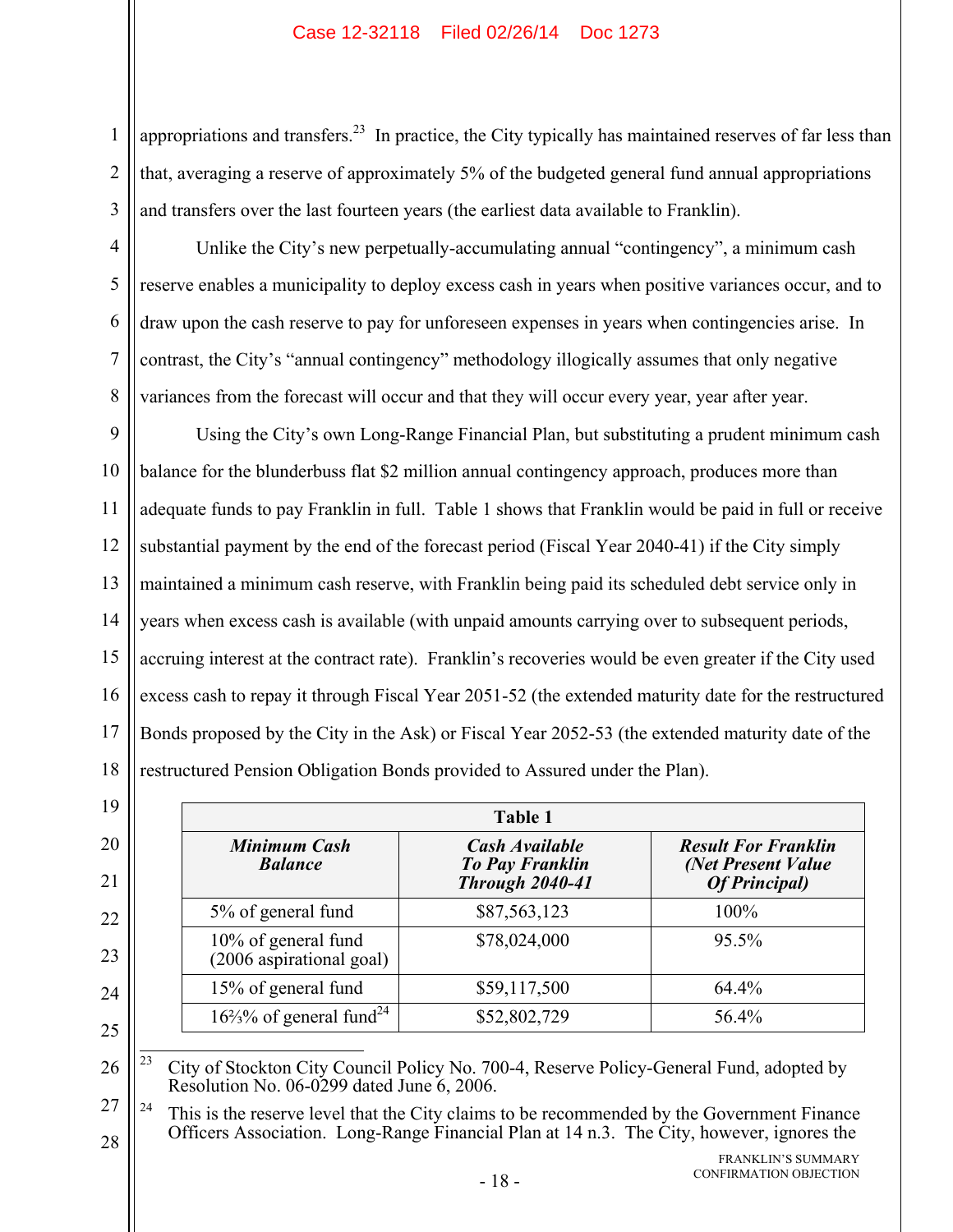| 1              | Moreover, the City's "conservative" projections are just that. In particular, the evidence and                                                                                                          |                                                                    |  |
|----------------|---------------------------------------------------------------------------------------------------------------------------------------------------------------------------------------------------------|--------------------------------------------------------------------|--|
| $\overline{2}$ | expert testimony will show that the City's projection of future property tax, sales tax, utility user tax,                                                                                              |                                                                    |  |
| 3              | and other revenues are low when considered in light of historical results and current economic                                                                                                          |                                                                    |  |
| $\overline{4}$ | factors. In fact, when times were good, the City actually cut taxes, reducing its utility user tax from                                                                                                 |                                                                    |  |
| 5              | 8% to 6% between 2005 and 2007, resulting in a reduction of revenue of more than 10%. <sup>25</sup> Now                                                                                                 |                                                                    |  |
| 6              | that it is mired in fiscal crisis, the City has not even attempted to raise the tax back to its baseline                                                                                                |                                                                    |  |
| $\overline{7}$ | level. The evidence and expert testimony also will show that the City has not undertaken – and is                                                                                                       |                                                                    |  |
| 8              | not projecting for - certain basic initiatives that would enhance future revenues and reduce future                                                                                                     |                                                                    |  |
| 9              | expenses, freeing up still more funds for the payment of Franklin's claim. <sup>26</sup>                                                                                                                |                                                                    |  |
| 10             | Finally, the evidence and expert testimony will show that, while the City proposes to cram                                                                                                              |                                                                    |  |
| 11             | down a miniscule one-time 0.25% recovery on Franklin, the Long-Range Financial Plan                                                                                                                     |                                                                    |  |
| 12             | contemplates ample spending on various non-essential services. Table 2 contrasts the City's                                                                                                             |                                                                    |  |
| 13             | proposed annual expenditures in certain categories with the amounts necessary to pay the full                                                                                                           |                                                                    |  |
| 14             | scheduled debt service on the Bonds (principal and interest), in each case as an average percentage                                                                                                     |                                                                    |  |
| 15             | of projected annual general fund expenses over the term of the Long-Range Financial Plan.                                                                                                               |                                                                    |  |
| 16             | <b>Table 2</b>                                                                                                                                                                                          |                                                                    |  |
| 17             | <b>Expense</b><br>Category                                                                                                                                                                              | <b>Annual Average Of Projected</b><br><b>General Fund Expenses</b> |  |
| 18             | Recreation                                                                                                                                                                                              | 1.7%                                                               |  |
| 19             | <b>Entertainment Venues</b>                                                                                                                                                                             | 1.5%                                                               |  |
| 20             |                                                                                                                                                                                                         |                                                                    |  |
|                | Library                                                                                                                                                                                                 | 2.4%                                                               |  |
|                | Full debt service on the Bonds                                                                                                                                                                          | 1.2%                                                               |  |
| 21             |                                                                                                                                                                                                         |                                                                    |  |
| 22             |                                                                                                                                                                                                         |                                                                    |  |
| 23             | recommendations of the Government Finance Officers Association, which for example also has                                                                                                              |                                                                    |  |
|                | recommended that cities adopt an approach of pre-funding retiree health care benefits.                                                                                                                  |                                                                    |  |
|                | 25<br>Long-Range Financial Plan at 6.                                                                                                                                                                   |                                                                    |  |
| 24<br>25       | 26<br>For example, the City projects that it will achieve a total of \$3 million in "efficiencies" and<br>"improved cost recoveries" in the first several years of the Long-Range Financial Plan. Long- |                                                                    |  |
| 26             | Range Financial Plan at 32, line 100. Beyond that point, however, the City projects not a single                                                                                                        |                                                                    |  |
| 27             | dollar of additional savings from efficiencies or cost recoveries, meaning that the City forecasts a<br>total of \$3 million in savings for the entire thirty-year projection period.                   |                                                                    |  |
| 28             | $-19-$                                                                                                                                                                                                  | <b>FRANKLIN'S SUMMARY</b><br>CONFIRMATION OBJECTION                |  |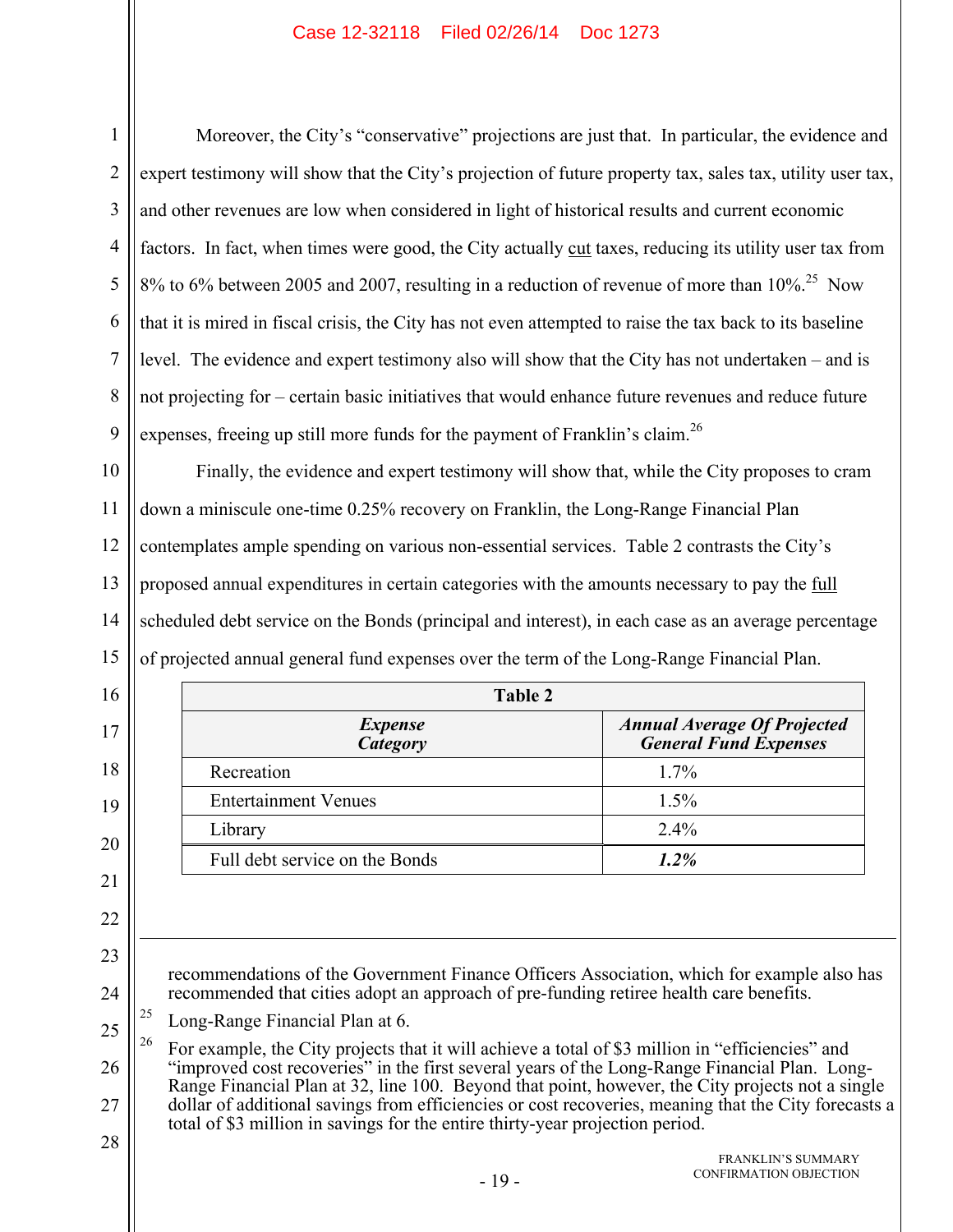In light of its willingness to fund such discretionary expenditures, the City's paltry one-time payment to Franklin does not constitute a "a reasonable effort by the municipal debtor" or "a reasonable recovery" to Franklin, and it certainly does not represent a "fair" amount of "probable future revenues." *Kelley*, 319 U.S. at 420.

#### b) *There Are Millions Of Dollars Of Public Facility Fees Available To Pay Franklin.*

In addition to the tens of millions of dollars of excess general fund revenues that the Long-Range Financial Plan projects to be available, the City also will have tens of millions of dollars of restricted PFFs that it can use to pay Franklin's claim.

10 11 12 13 14 15 16 17 18 19 The City levies a public facilities fee on the issuance of building permits "to pay for municipally owned public facilities, including but not limited to City office space, fire stations, libraries, police stations, community recreation centers, street improvements, and water and sewage facilities, and to pay for acquisition, enhancement, restoration, maintenance, and/or operation of habitat/open space conservation lands." STOCKTON, CAL., MUN. CODE § 16.72.260(B)(1) (2013).<sup>27</sup> PFFs are restricted funds maintained in separate accounts (not the general fund) and, with exceptions not relevant here, may be used only for the construction and payment of such public facilities and "[t]o reimburse the City for designated public facilities constructed by the City with funds . . . from other sources." *Id.* § 16.72.260(C). The ability to "reimburse" itself for projects constructed with general funds enables the City to pay debt service on bonds used to finance public facilities.

20 21 22 23 24 As noted, Franklin's Bonds financed more than \$30 million in qualifying public facilities and infrastructure. As a consequence, the City is able to use various PFFs to make the debt service and principal payments on the Bonds. According to the City, the City is able to utilize PFFs "from four different funds (Funds 910-915 Street Improvements, Fund 940 Fire Stations, Fund 960 Police Stations and Fund 970 Parkland) to make debt service payment [with] each fund paying its

25 26

27

28

1

2

3

4

5

6

7

8

9

27 Available at: http://qcode.us/codes/stockton/view.php?topic=16-3-16\_72-16<sup>72</sup> 260&frames=on.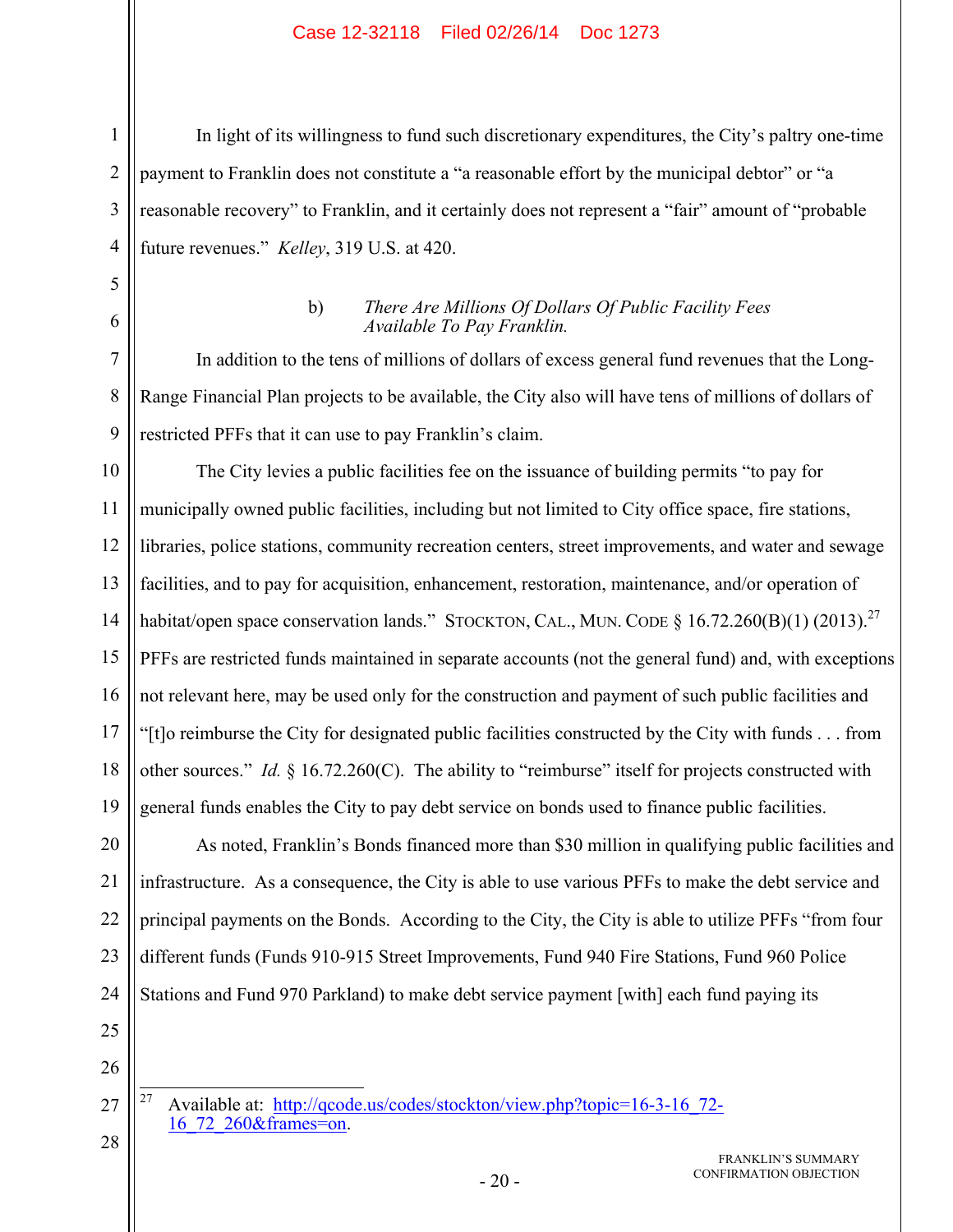respective share" according to the amount of Bond proceeds used for construction of the facilities for which such funds are maintained. $28$ 

3 4 5 6 7 8 9 10 In fact, when it sold the Bonds to Franklin the City stated that it "expects that the Public Facilities Impact Fees generated from the General City Office Space, Fire Stations, Parkland, Street Tree and Street Signs and Police Stations [Funds] will be sufficient to pay the debt service, when due on the 2009 Bonds."<sup>29</sup> In other words, the City projected that the entirety of the Bonds would be repaid from PFFs. To that end, prior to bankruptcy the City historically allocated 34.05% of the debt service on the Bonds to the Streets Funds, 17.37% to the Fire Stations Fund, 12.37% to the Police Stations Fund, and  $36.21\%$  to the Parkland Fund.<sup>30</sup> To this day, the City commonly refers to the Bonds as the "2009 PFFs"<sup>31</sup> and "2009 Public Facilities Fees."<sup>32</sup>

11 12 13 14 15 16 17 18 In its pre-bankruptcy "Ask", the City proposed to continue this practice by using the PFFs deposited into the applicable Funds "to pay up to that account's legally allocable share of the debt service" on the Bonds for the next forty years, "until the end of Fiscal Year FY51-52."<sup>33</sup> The City stated that this would enable Franklin to receive "full principal and interest payments . . . over an extended period of time," and valued Franklin's recovery at 54.5% on a net present value basis.<sup>34</sup> In contrast, under the Plan, the City proposes to discharge Franklin's claim through a one-time payment of less than \$94,000 without using any of its future PFF revenue. Given the availability of PFFs to pay some or all of the claim, this treatment does not reflect "a reasonable effort at payment of

19

20

1

2

24 <sup>31</sup> Ask at 43; CTY064080.

<sup>28</sup> Ask at 785.

<sup>21</sup> 22 <sup>29</sup> Official Statement at A-8 (emphasis added). The Long-Range Financial Plan confirms that "PFFs from the streets, police, fire and parklands funds were expected to be used as an internal source of funds as available" to pay the Bonds. Long-Range Financial Plan at 19.

<sup>23</sup> 30 Ask at 785.

<sup>32</sup> CTY016914.

<sup>25</sup> 26 27 <sup>33</sup> Ask at 785-86. The City proposed first "to restore any of the historical negative balances in those accounts," and asserted that the Fire Stations Fund and the Police Stations Fund had "negative fund balances." *Id.* To date, the City has been unable to substantiate that assertion or explain how it is possible (or legally permissible) for any PFF Fund to have a negative balance.

 $34$  Ask at 44-45.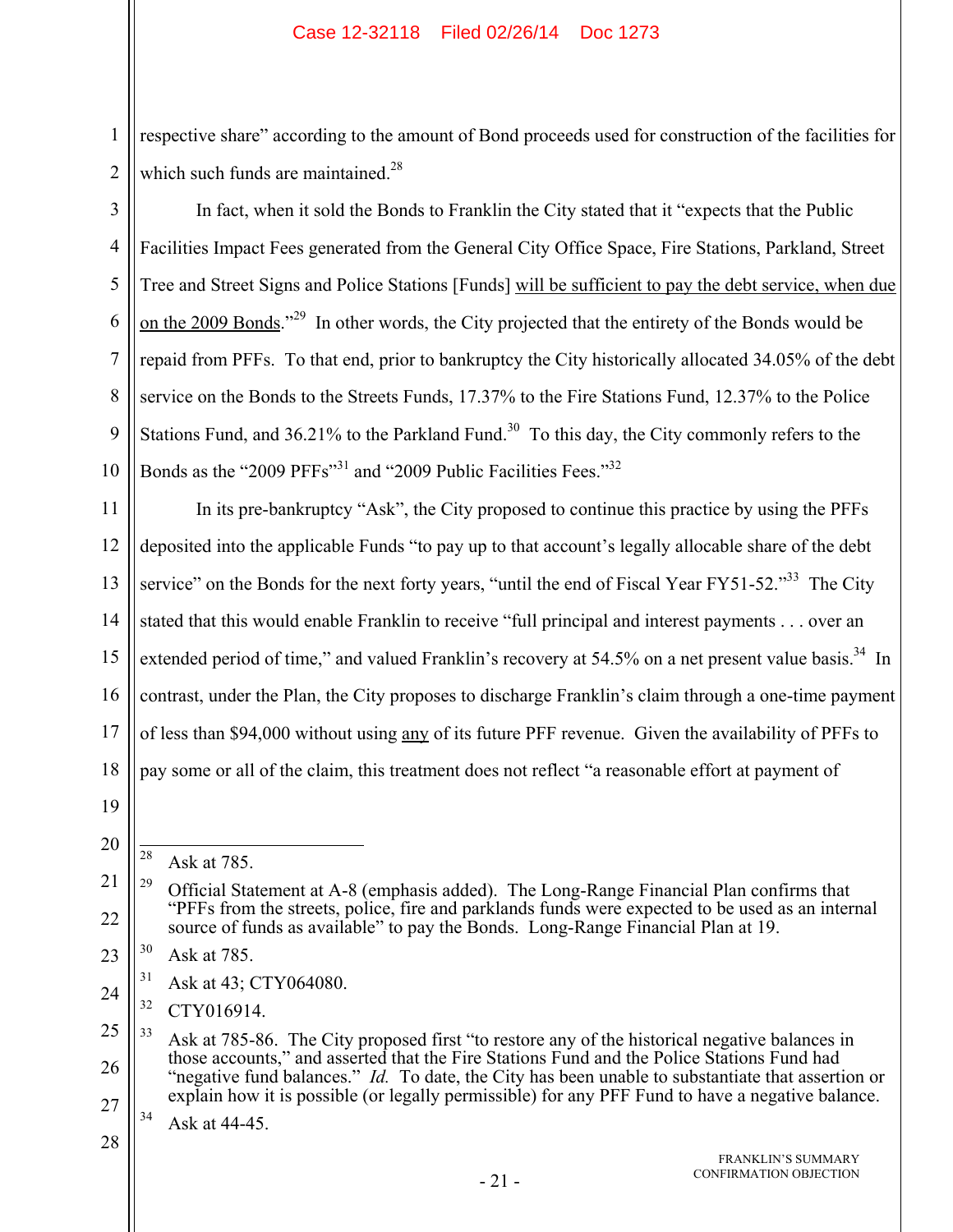creditors" and does not provide Franklin with a "fair" amount of "probable future revenues." *Kelley*, 319 U.S. at 420.

Moreover, while development permits (and hence PFF revenues) have dropped materially from the historical highs achieved in the latter part of the last decade, PFFs are still a significant source of potential revenue with which to pay Franklin. The Long-Range Financial Plan itself "assumes a conservative \$500,000 in available PFF revenues" annually for payment of debt service on the Bonds.<sup>35</sup> The evidence will show that, in fact, the City can expect substantially greater available PFF revenues than those that it "conservatively" forecasts.

9 10 11 12 13 14 15 16 17 18 19 20 For example, in determining the appropriate rate of building permit fees last Summer the City concluded that "a profitable, sustainable new home market will return to Stockton on its own accord, in two to three years."<sup>36</sup> History supports that conclusion. Over the twenty years prior to the petition date, the City averaged 1,332 building permits a year, with a median of 1,192. Removing the five years with the highest and lowest single family residence permits – to adjust for the late-2000s boom and bust – results in an average of 1,145 single-family residence permits and a median of 1,139.<sup>37</sup> Using the City's historical allocations across the various PFF Funds that can be used to repay the Bonds and applying the current single family residence permit fee amount, the Bonds could be repaid in full from PFF revenue if there is an average of just 650 building permits a year during the period of the Long-Range Financial Plan. During the bankruptcy case the City's own consultants projected a "sustained average" of approximately 700 permits during that period,  $38$  and the City itself forecast more than 600 permits a year by Fiscal Year 2020/21.<sup>39</sup>

Even if those forecasts are wildly optimistic, PFF revenue nevertheless could provide a

source of substantial payment to Franklin. The City would generate more than \$1.8 million that

21 22 23

1

2

3

4

5

6

7

8

- 25 36 CTY023542.
- 37 CTY257649-53.
- 26 27 38 CTY133495; *see also* Long-Range Financial Plan at 4 ("a market absorption study prepared for the City projects an average of 700 units annually going forward").
	- 39 CTY031660.

<sup>35</sup> Long-Range Financial Plan at 19.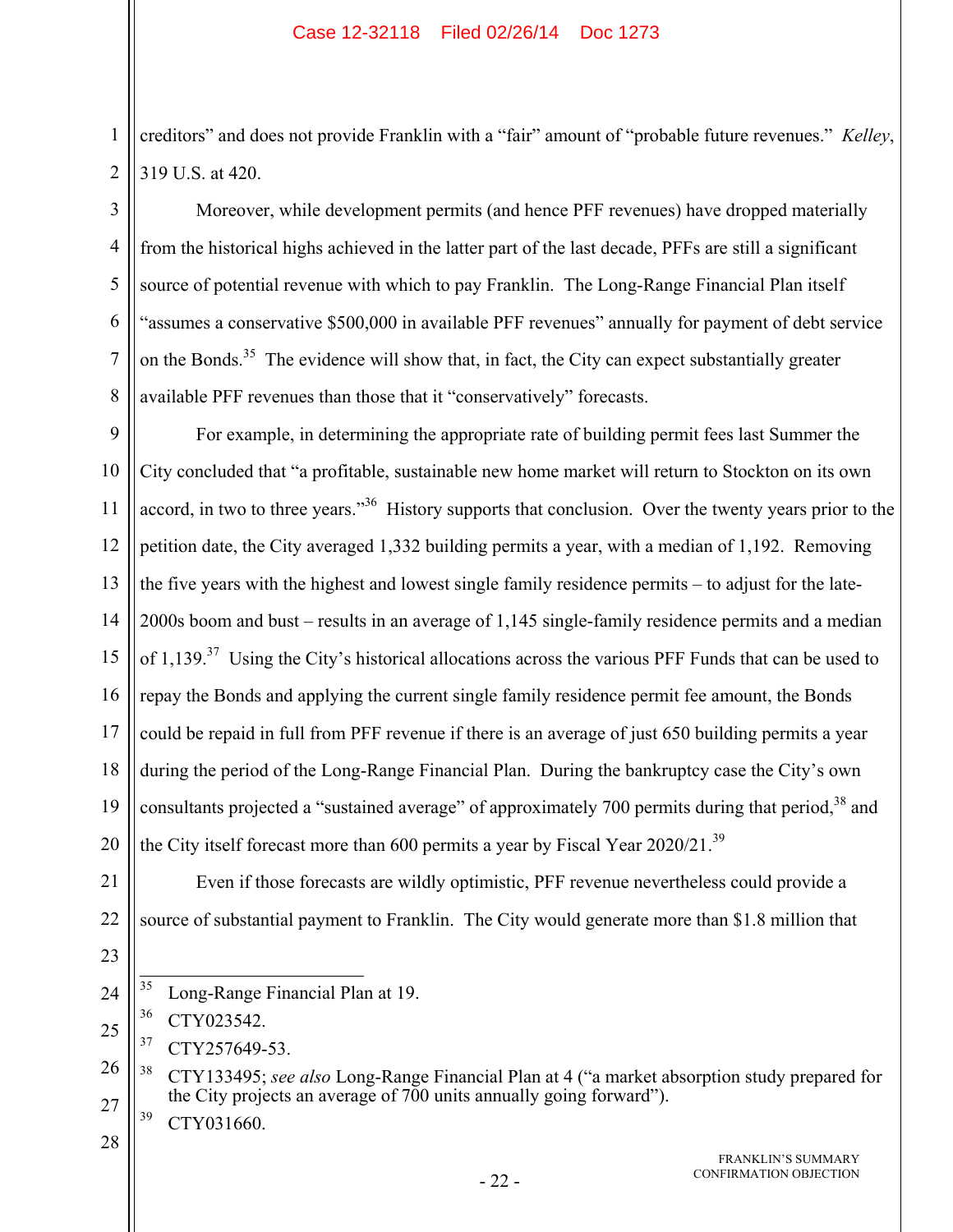1 2 3 4 5 could be applied to payment of the Bonds at 300 permits a year, around \$1.6 million at 200 permits a year, and nearly \$1 million at 100 permits a year, even assuming that the Fire Stations Fund and the Police Stations Fund contribute nothing toward debt service due to the alleged "negative balances" within those funds. The revenue available for debt service would increase even more if the Fire Stations Fund and Police Stations Fund also paid their historically-allocated share of debt service.

The City's refusal to apply the restricted PFF revenues – which cannot be used for general fund purposes – to payment of Franklin's claim makes a mockery of the "best interests" standard and provides further, independent evidence that the Plan fails to satisfy the requirements of section 943(b)(7) of the Bankruptcy Code.<sup>40</sup>

## 10

6

7

8

9

11

## c) *The City's Refusal To Confront Its Pension Problem Provides No Justification For Franklin's Meager Proposed Recovery*.

12 13 14 15 16 Independently, the City's voluntary agreement to assume its massive liability for unfunded pension obligations deprives it of any reasonable basis to claim that it cannot "afford" to pay Franklin more than \$94,000. The City's willingness to pay tens of millions of dollars every single year for the next thirty or more years to satisfy the prepetition pension claim completely undercuts its assertion that it cannot make any future payments in any amount to Franklin.

17 18 19 20 21 22 23 24 25 26 The evidence and expert testimony will show that the City's pension liabilities are a serious issue. The City projects that its annual payments to CalPERS will more than triple in just a decade – from \$14.14 million in Fiscal Year 2011-12 to \$42.43 million in Fiscal Year 2020-21, and then climb to \$54.13 million a decade later in Fiscal Year 2030-31.<sup>41</sup> By Fiscal Year 2019-20, pension payments will consume 18.5% of the general fund – well above the City's historical norms and above the payments made by "peer cities" of comparable size and demographics. The liabilities also are completely disproportionate to the size of the City's workforce. According to CalPERS Stockton's safety plan contributions currently are 34.6% of payroll and are projected to reach an 40 Notably, the City proposes to use PFFs to make future debt service payments on the 2006 SEB Bonds and to use other restricted funds to make future debt service payments on the Pension

- 27 Obligation Bonds. *See* Long-Range Financial Plan at 17 and 18. It is only Franklin that punitively has been denied access to the PFFs available to pay its claim.
	- 41 Long-Range Financial Plan at 31-33, line 51.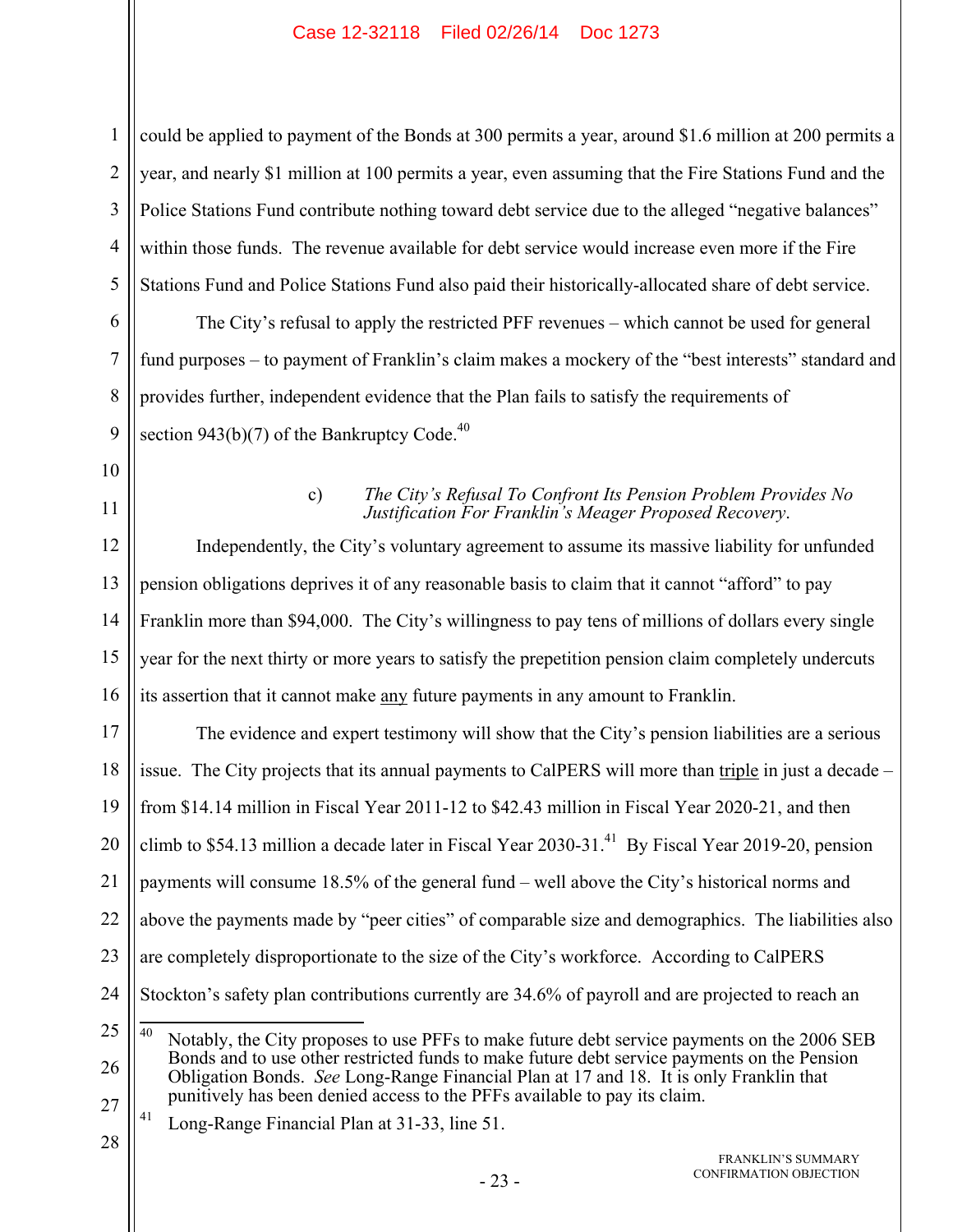astounding 57.1% of payroll by Fiscal Year 2019-20. Here again, the ratio of pension liability to payroll exceeds those of the peer cities and is forecast to grow at a substantially greater rate than the peer cities.

The reasons the City's pension contributions are high in relation to its peers are well documented. As the City freely admits, its past practices enabled employees to turn "pension spiking into an art form" and thus get "much larger pensions for the rest of their lives."<sup>42</sup> While the City apparently now has curbed those abuses, it will continue to pay for its past mistakes – for the next three decades or more – due to its wholesale assumption of the pension liabilities.

9 10 11 12 13 14 15 16 17 18 To make matters worse, the pension liabilities are unpredictable and completely out of the City's control, as they are dependent on contribution rates established by CalPERS. Those contribution rates have tended to increase year over year, making it difficult if not impossible to prepare responsible and accurate forecasts. For example, the 2010 CalPERS valuation report for the City forecast a safety plan contribution rate for 2016-17 of 34.6% of payroll. The 2011 CalPERS valuation report then increased that forecast rate to 40.6%, and the 2012 CalPERS valuation report increased it yet again to 47.7%. Just last week CalPERS announced yet another increase to contribution rates – the third announced increase in the last twenty-four months. *See, e.g.*, Tim Reid, *California Pension Rate Hikes Loom After CalPERS Vote*, REUTERS, February 18, 2014;<sup>43</sup> Fenit Nirappil, *California Pension Board Hikes Contributions*, ASSOCIATED PRESS, February 18, 2014.44

19 20 21 22 23 The City knows this. At the Disclosure Statement hearing, the City's lawyer candidly admitted that the City has no idea how high the pension liabilities might rise: "MR. LEVINSON: And let alone CalPERS, who knows what's going to happen in 10, 20, 30 years. The fact of the matter is, CalPERS' obligation is staggering. It's laid out in Exhibit B to the Disclosure Statement, with our projections, and that's our best information as of today. That CalPERS' projections may be

24

28

1

2

3

4

5

6

7

8

FRANKLIN'S SUMMARY CONFIRMATION OBJECTION

<sup>25</sup> 42 Eligibility Ex. 410 at 1.

<sup>26</sup> 43 Available at: http://www.reuters.com/article/2014/02/19/us-usa-pensions-calpersidUSBREA1I08120140219.

<sup>27</sup> 44 Available at: http://hosted2.ap.org/CAANR/703431ceb9e54ef59a493df79e81e2f3/Article\_2014-02-18-California%20Pensions/id-df0a23663b57466c901518fbf7df5784.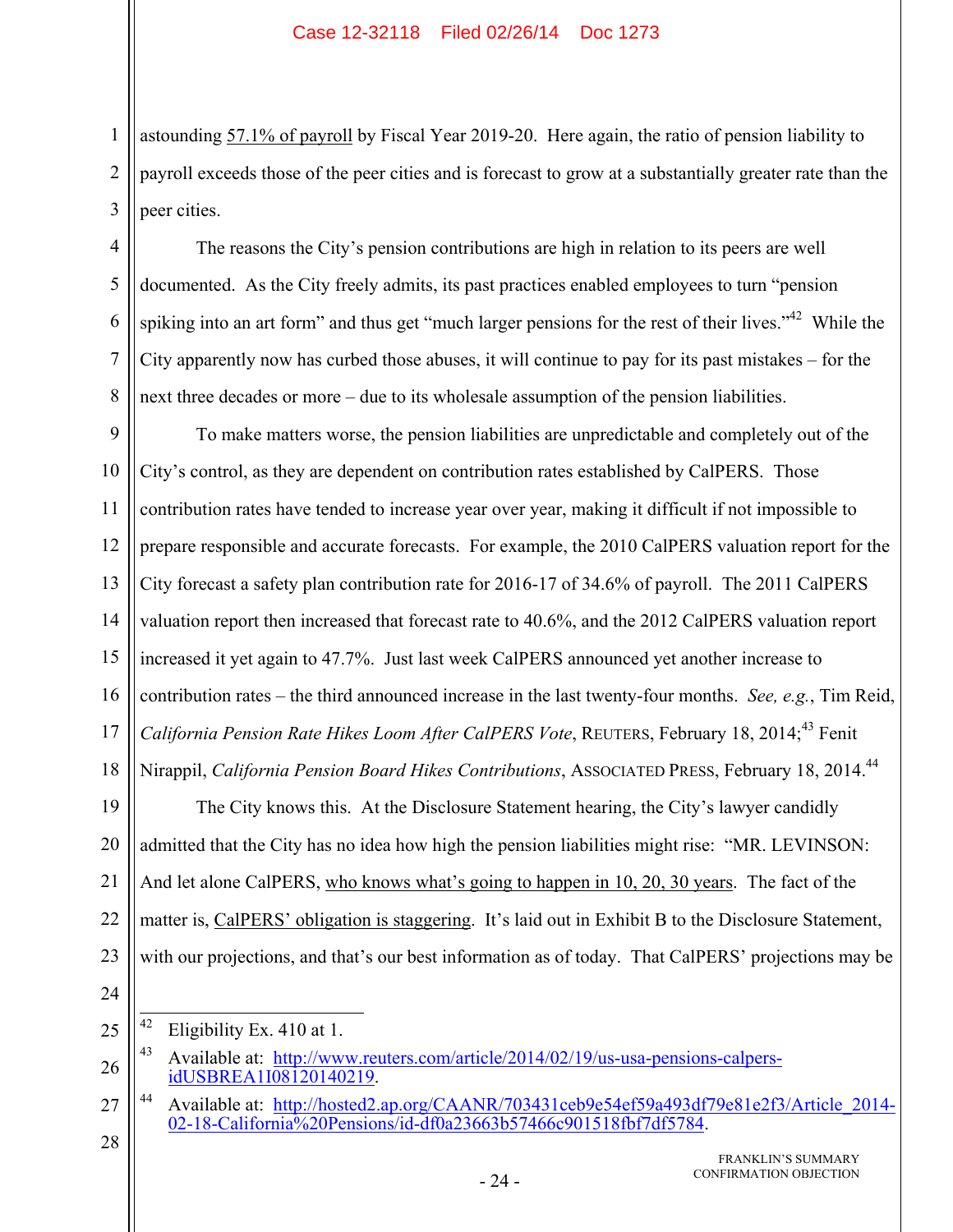different is okay. That's CalPERS projections. These are our projections. These are the ones that our financial team has put together using the best information it could."<sup>45</sup>

If the City is willing and able to assume that "staggering", unpredictable liability without any adjustment in this case, the City cannot credibly claim that it has no future ability whatsoever to pay any portion of its substantially smaller debt to Franklin.

6 7

1

2

3

4

5

d) *Franklin Could Recover Substantially More Outside Of Bankruptcy*. Finally, Franklin would collect far more on its claim in the absence of the Plan and outside of

8 9 10 bankruptcy. To start, the City seeks to limit Franklin's claim to three years of scheduled debt service by invoking section 502(b)(6) of the Bankruptcy Code, a claim for more than \$35 million in principal at a mere \$10 million.<sup>46</sup>

11 12 13 14 15 16 17 18 19 20 21 Franklin will demonstrate in its Adversary Proceeding that section 502(b)(6) has no applicability to its claims against the City. However, if the City is correct that the statutory cap does apply, Franklin clearly would be better off in the absence of this bankruptcy case because there is no such claim limitation outside of bankruptcy. Given the *de minimis* distribution that the City proposes to make in respect of the capped claim, this by itself is sufficient to cause the Plan to fail the "best interests" test. *See In re Quigley Co.*, 437 B.R. 102, 144 (Bankr. S.D.N.Y. 2010) (the "best interests" analysis must account for situations in which "a Code provision may affect the amount of a creditor's claim under one chapter but not the other, altering the distribution to the remaining creditors"); *Sierra-Cal*, 210 B.R. at 175-76 (plan fails "best interest" test where claimants would receive a greater distribution in chapter 7 due to the automatic disallowance of certain claims pursuant to section 502(d) of the Bankruptcy Code).

22

23 24 Moreover, in the event of dismissal, Franklin would have available to it a host of rights that the City seeks to permanently strip away from it via the Plan. Most notably, for at least the next thirty-five years, Franklin would have the right to bring suit every six months and obtain a judgment

25 45 45 Tr. 11/18/13 at 44:14-22 (emphasis added).

FRANKLIN'S SUMMARY CONFIRMATION OBJECTION

<sup>26</sup> 27 28 46 *See* City Mem. at 15 n.6. This is the reason that Franklin's recovery under the Plan is 0.25% rather than the "Unsecured Claim Payout Percentage" applicable to the General Unsecured Claims classified with Franklin into Class 12, which are to receive a recovery of approximately 0.93578%.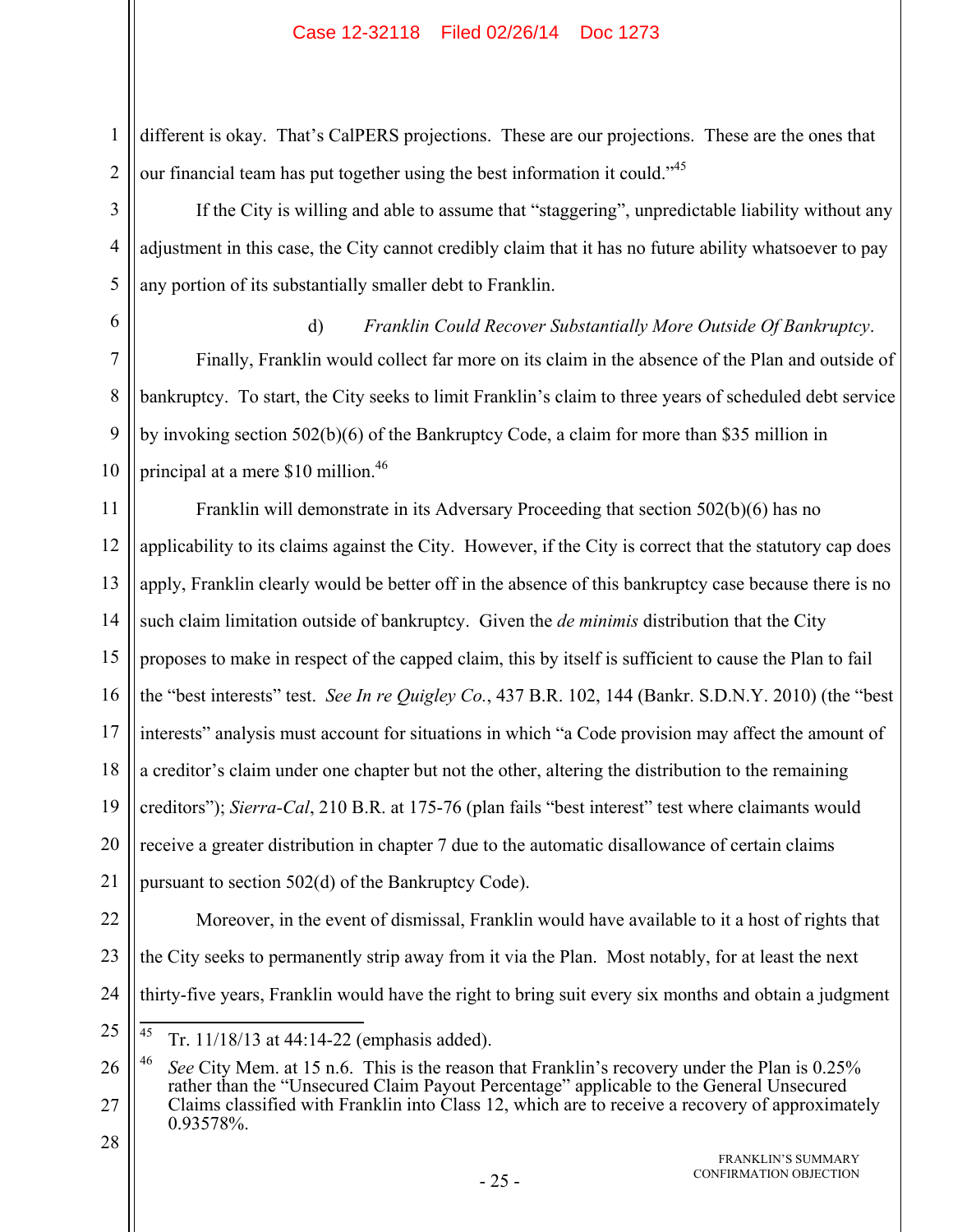1 2 3 4 5 6 7 for each missed installment payment on the Bonds, plus all accrued interest and attorneys' fees and expenses.<sup>47</sup> To the extent that the City did not pay, the judgments would accumulate over time with interest and be payable at any time the City had sufficient unappropriated funds to pay some or all of them.<sup>48</sup> The City would be obligated to include in its budget for each fiscal year funds sufficient to pay the judgments,<sup>49</sup> and Franklin could enforce its rights by a writ of mandate compelling the City to deliver all available funds (including PFFs) to it.<sup>50</sup> All of this is in addition to Franklin's rights to possess and re-lease the collateral for the entire term of the Bonds.<sup>51</sup>

8 9 10 11 12 13 14 15 16 In contrast, the Plan permanently would cut off Franklin's rights to sue for unpaid amounts in exchange for a one-time payment of less than  $$94,000$ .<sup>52</sup> Courts regularly hold that a plan fails the "best interests" test where, as here, it seeks to strip or otherwise limit rights available to a creditor outside of the reorganization case. For example, in *Pierce County*, the court held that a proposed chapter 9 plan did not satisfy the "best interests" test because it prohibited dissenting creditors from pursuing possible insurance claims unless an independent examiner first determined that the claims were viable. *Pierce County*, 414 B.R. at 719 ("The Court agrees that it is not in the best interest of creditors to go through the added step and cost of requiring an examiner to review and approve for tender every claim solely due to the Debtor's expressed intent of limiting litigation."). The court

<sup>17</sup> 18 19 47 47 *See* Leaseback Agreement §§ 9.2, 9.5 (copy attached as Exhibit D to Franklin's Complaint). As the owner of the entirety of the Bonds, Franklin has the ability to direct Wells Fargo to exercise its remedies under the Indenture. *See* Indenture § 7.05 (copy attached as Exhibit A to Franklin's Complaint). Franklin and Wells Fargo have the right to enforce all of the Authority's rights and remedies under the Leaseback Agreement. Indenture § 5.01; Leaseback Agreement § 9.7.

<sup>20</sup> 48 *See* Cal. Gov't Code § 970.4.

<sup>21</sup> 49 *See* Cal. Gov't Code § 970.8; Cal. Gov't Code § 970.5.

<sup>50</sup> *See* Cal. Gov't Code § 970.2.

<sup>22</sup> 23 24 51 *See* Leaseback Agreement § 9.2 (Upon an event of default, "the Authority may exercise any and all rights of entry and re-entry upon the Property. The City irrevocably consents to the Authority's repossession of the Project if such an Event of Default shall occur and consents to the Authority's re-letting of the Project for the account of the City.").

<sup>25</sup> 26 27  $52$  The City also purports to limit and eliminate Franklin's rights to possess and re-lease the collateral and threatens to "request that the Court enter an order" "protecting" the City from alleged adverse consequences of Franklin's possession and use of the collateral. *See* Disclosure Statement at 56-62. Franklin disputes the City's ability to place any restriction on its rights in respect of the collateral. If the City attempts to do so, the nature and contours of Franklin's rights will be adjudicated either in the Adversary Proceeding or in connection with any such "request" made by the City.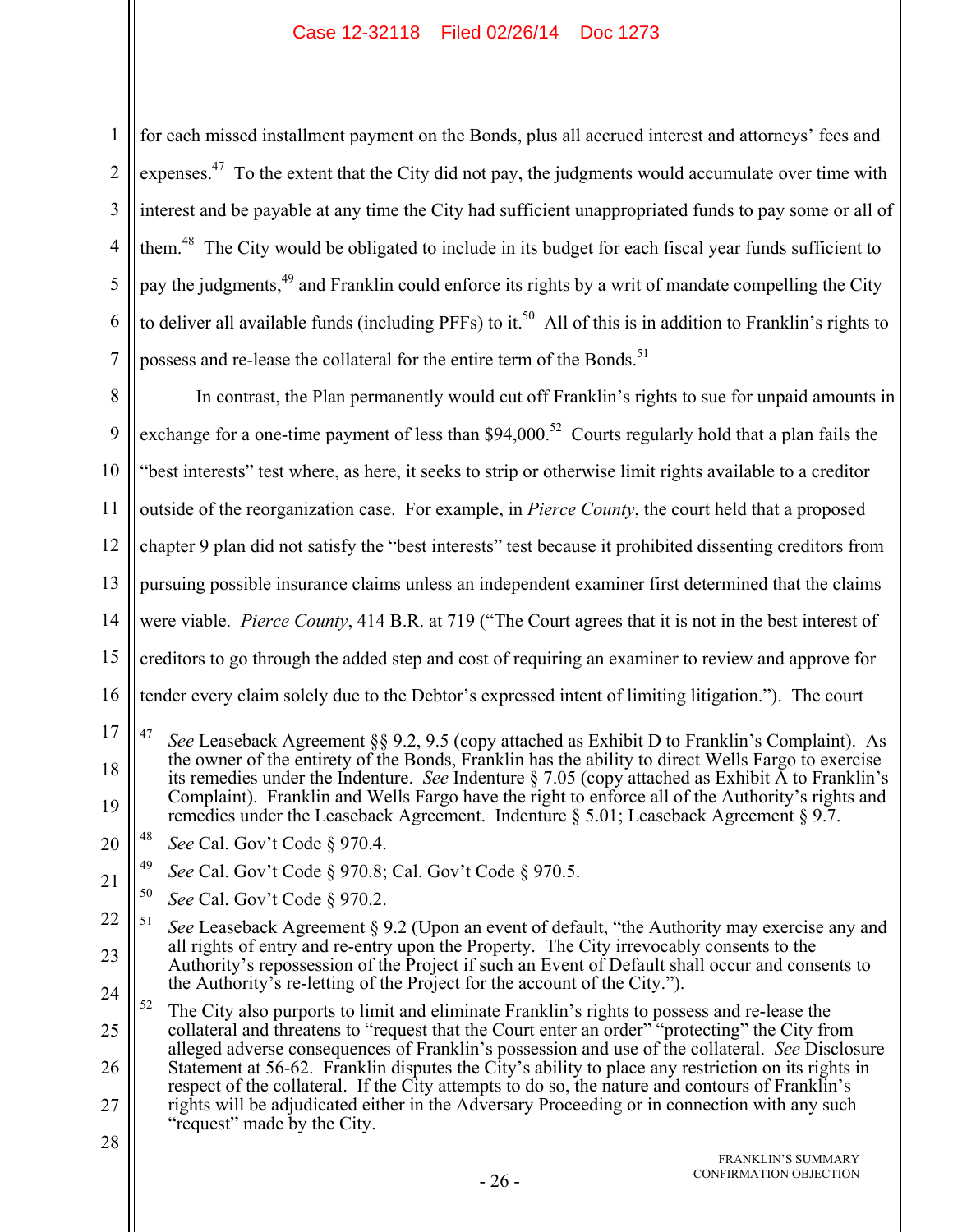concluded that "the Debtor's attempts to forestall the ability of [creditors] to investigate potential sources of recovery does not indicate a sincere attempt by the Debtor to readjust its debts by maximizing the creditors' recovery." *Id.* at 720 Similarly, in *Quigley*, the court held that the plan at issue failed the "best interests" test because it purported to release derivative claims that would have been available to individual dissenting creditors to pursue in a chapter 7 case. *Quigley*, 437 B.R. at 108 ("Once the derivative claims against Pfizer are factored into the equation, the Fourth Plan fails the 'best interest' test.").

8 9 10 11 12 13 14 15 16 17 18 The City asserts that creditors' generic nonbankruptcy rights are a "hollow remedy" because "a mad scramble to litigate their claims in state court" ultimately would produce minimal recoveries.<sup>53</sup> The burden, however, is on the City to prove that Franklin (not just creditors generally) would fare worse in the event of dismissal of this case. The City has not attempted to and cannot do so. In fact, the City concedes that some creditors are "financially equipped" to "win 'the race to the courthouse" and thus "would benefit disproportionately" outside of bankruptcy.<sup>54</sup> Franklin undoubtedly is "financially equipped" to do so and promptly would pursue all available rights and remedies. Moreover, because Franklin has the right to sue the City every six months for the unpaid installments, the amount of the judgments in Franklin's favor would be relatively small and more likely to be paid by the City in the ordinary course (including from PFFs) or dealt with through the appropriations process on a year-by-year basis. There is every reason to believe that, at some point over the next thirty-five years, Franklin could and would recover more than .25% of its claim outside of bankruptcy. The City certainly has not proven otherwise.

1

2

3

4

5

6

7

Interestingly, the City cites the Supreme Court's decision in *Faitoute Iron* for the proposition that the Plan satisfies the "best interests" test because, upon dismissal, "the right to enforce claims against the city through mandamus is the empty right to litigate." *Faitoute Iron & Steel Co. v. City of Asbury Park*, 316 U.S. 502, 510 (1942).<sup>55</sup> *Faitoute Iron*, however, proves Franklin's point.

- 54 Disclosure Statement at 96.
- 55 City Mem. at 22-23.

<sup>53</sup> 53 City Mem. at 22; *see also* Disclosure Statement at 96.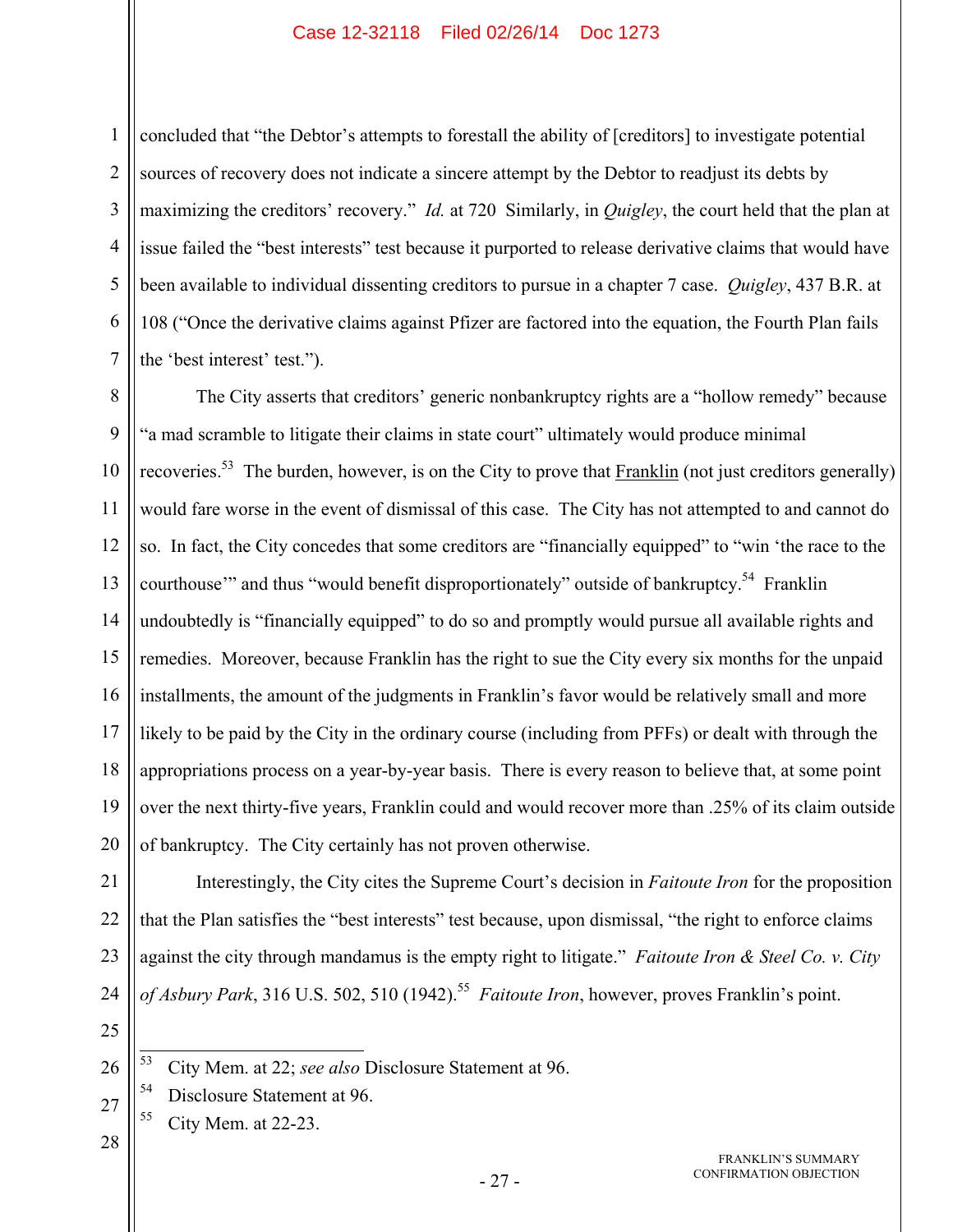| 1              | That case involved an objection to a proposed plan of adjustment under New Jersey's state-                                                                                                                                                                                                                                                                                                                                                                                                  |  |
|----------------|---------------------------------------------------------------------------------------------------------------------------------------------------------------------------------------------------------------------------------------------------------------------------------------------------------------------------------------------------------------------------------------------------------------------------------------------------------------------------------------------|--|
| $\overline{2}$ | law statutory scheme for municipal restructuring, and a challenge to the constitutionality of the state                                                                                                                                                                                                                                                                                                                                                                                     |  |
| 3              | law itself. As with its federal counterpart, the state law required the trial court to find that the                                                                                                                                                                                                                                                                                                                                                                                        |  |
| $\overline{4}$ | proposed plan "is in the interest of all the creditors affected thereby." <i>Id.</i> at 504. The plan of                                                                                                                                                                                                                                                                                                                                                                                    |  |
| 5              | adjustment at issue provided for bondholders to be repaid the full principal amount of their bonds                                                                                                                                                                                                                                                                                                                                                                                          |  |
| 6              | through an issue of refunding bonds with a lower interest rate and a maturity twenty-eight years into                                                                                                                                                                                                                                                                                                                                                                                       |  |
| 7              | the future, $id. -a$ far cry from the City's desired cramdown of Franklin through a one-time payment                                                                                                                                                                                                                                                                                                                                                                                        |  |
| 8              | of 0.25%.                                                                                                                                                                                                                                                                                                                                                                                                                                                                                   |  |
| 9              | In the course of upholding the statute, as the City now notes, Justice Frankfurter writing for                                                                                                                                                                                                                                                                                                                                                                                              |  |
| 10             | the Court did observe that a creditor's right to litigate a claim in fact may be "empty":                                                                                                                                                                                                                                                                                                                                                                                                   |  |
| 11             | [T] he practical value of an unsecured claim against the city is inseparable<br>from reliance upon the effectiveness of the city's taxing power. The only<br>remedy for the enforcement of such a claim is a mandamus to compel the<br>levying of authorized taxes. The experience of the two modern periods of<br>municipal defaults, after the depressions of '73 and '93, shows that the<br>right to enforce claims against the city through mandamus is the empty<br>right to litigate. |  |
| 12             |                                                                                                                                                                                                                                                                                                                                                                                                                                                                                             |  |
| 13             |                                                                                                                                                                                                                                                                                                                                                                                                                                                                                             |  |
| 14             |                                                                                                                                                                                                                                                                                                                                                                                                                                                                                             |  |
| 15             | <i>Id.</i> at 510. Justice Frankfurter, however, made that observation in the course of explaining why a                                                                                                                                                                                                                                                                                                                                                                                    |  |
| 16             | collective insolvency proceeding was the best way to enforce claims against the municipality and to                                                                                                                                                                                                                                                                                                                                                                                         |  |
| 17             | maximize recoveries for creditors:                                                                                                                                                                                                                                                                                                                                                                                                                                                          |  |
| 18             | How, then, can claims against a financially embarrassed city be enforced?                                                                                                                                                                                                                                                                                                                                                                                                                   |  |
| 19             | Experience shows that three conditions are essential if the municipality is<br>to be kept going as a political community and, at the same time, the utmost                                                                                                                                                                                                                                                                                                                                  |  |
| 20             | for the benefit of the creditors is to be realized: impartial, outside control<br>over the finances of the city; concerted action by all the creditors to avoid<br>destructive action by individuals; and rateable distribution. In short, what                                                                                                                                                                                                                                             |  |
| 21             | is needed is a temporary scheme of public receivership over a subdivision                                                                                                                                                                                                                                                                                                                                                                                                                   |  |
| 22             | of the State. A policy of every man for himself is destructive of the<br>potential resources upon which rests the taxing power which in actual fact<br>constitutes the security for unsecured obligations outstanding against a                                                                                                                                                                                                                                                             |  |
| 23             | city.                                                                                                                                                                                                                                                                                                                                                                                                                                                                                       |  |
| 24             | <i>Id.</i> (emphasis added).                                                                                                                                                                                                                                                                                                                                                                                                                                                                |  |
| 25             | In other words, the Court concluded that the state law was effective (and constitutional)                                                                                                                                                                                                                                                                                                                                                                                                   |  |
| 26             | because it served as a way to ensure the ongoing and future collection of taxes to generate funds to                                                                                                                                                                                                                                                                                                                                                                                        |  |
| 27             | pay creditors and provide services. Justice Frankfurter made precisely this point:                                                                                                                                                                                                                                                                                                                                                                                                          |  |
| 28             | <b>FRANKLIN'S SUMMARY</b><br>CONFIRMATION OBJECTION<br>$-28-$                                                                                                                                                                                                                                                                                                                                                                                                                               |  |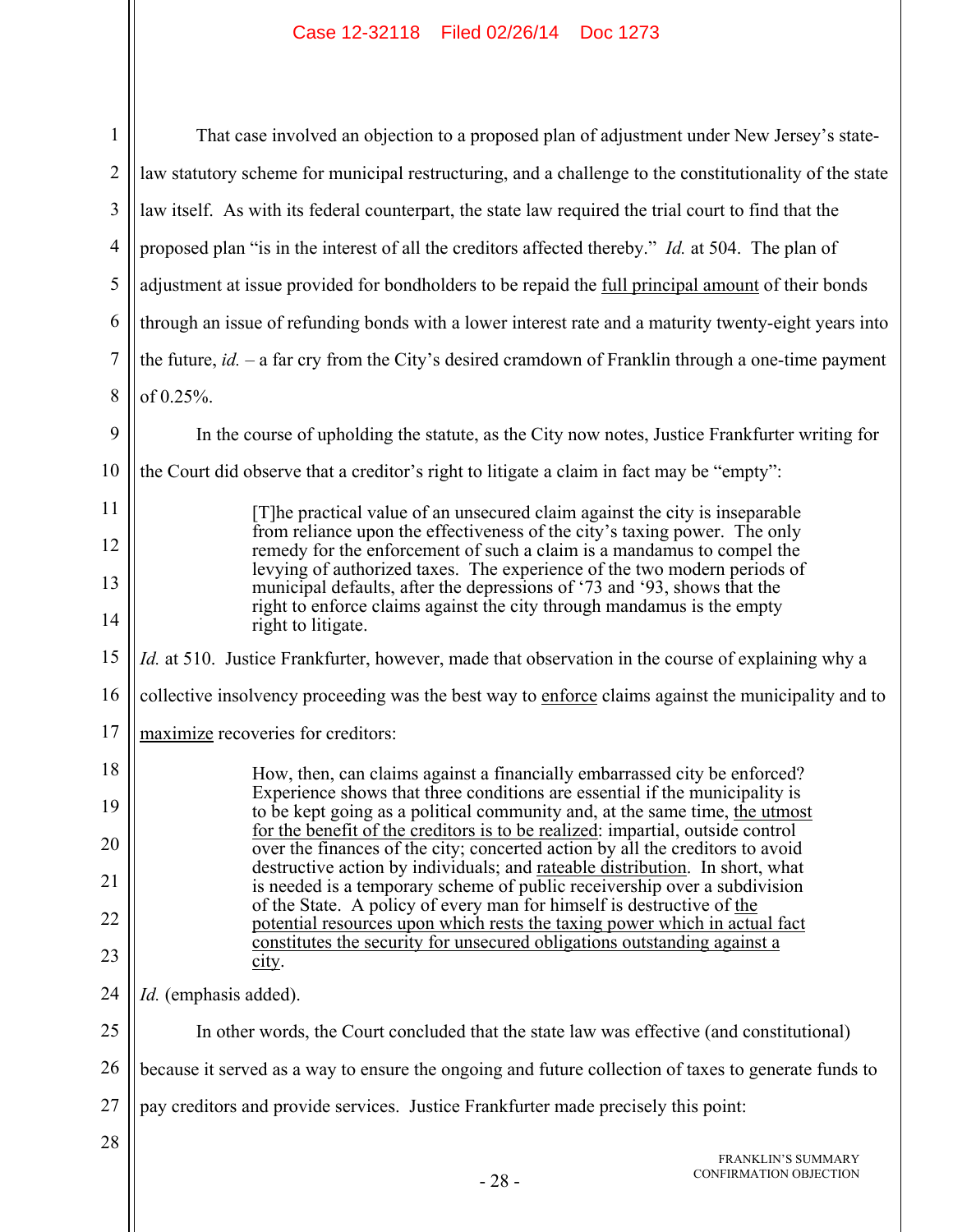|                                    | Case 12-32118 Filed 02/26/14 Doc 1273                                                                                                                                                                                                                                                                                                                                                                                                                                                                                                                                                                                                                                                                                              |  |  |  |  |
|------------------------------------|------------------------------------------------------------------------------------------------------------------------------------------------------------------------------------------------------------------------------------------------------------------------------------------------------------------------------------------------------------------------------------------------------------------------------------------------------------------------------------------------------------------------------------------------------------------------------------------------------------------------------------------------------------------------------------------------------------------------------------|--|--|--|--|
| 1<br>$\overline{2}$<br>3<br>4<br>5 | The whole history of New Jersey legislation leaves no doubt that the State<br>was bent on <u>holding the municipalities</u> to their obligations by utilizing the<br>most widely approved means for making them effective. The intervention<br>of the State in the fiscal affairs of its cities is plainly an exercise of its<br>essential reserve power to protect the vital interests of its people by<br>sustaining the public credit and maintaining local government. The<br>payment of the creditors was the end to be obtained, but it could be<br>maintained only by saving the resources of the municipality – the goose<br>which lays its golden eggs, namely, the taxes which alone can meet the<br>outstanding claims. |  |  |  |  |
| 6                                  | <i>Id.</i> at 512 (emphasis added).                                                                                                                                                                                                                                                                                                                                                                                                                                                                                                                                                                                                                                                                                                |  |  |  |  |
| 7                                  | In concluding that the state law did not violate the Contracts Clause, Justice Frankfurter                                                                                                                                                                                                                                                                                                                                                                                                                                                                                                                                                                                                                                         |  |  |  |  |
| 8                                  | returned again to the fundamental point that the challenged state law enabled the municipal debtor to                                                                                                                                                                                                                                                                                                                                                                                                                                                                                                                                                                                                                              |  |  |  |  |
| 9                                  | generate future tax revenues for the payment of creditor claims:                                                                                                                                                                                                                                                                                                                                                                                                                                                                                                                                                                                                                                                                   |  |  |  |  |
| 10                                 | Here we have no security whatever except the effective taxing power                                                                                                                                                                                                                                                                                                                                                                                                                                                                                                                                                                                                                                                                |  |  |  |  |
| 11                                 | of the municipality; the effective taxing power of the municipality<br>prostrate without state intervention to revive the famished finances of the                                                                                                                                                                                                                                                                                                                                                                                                                                                                                                                                                                                 |  |  |  |  |
| 12                                 | city; state intervention, carefully devised, worked out with scrupulous<br>detail and with due regard to the interests of all the creditors, and<br>scrutinized to that end by the state judiciary with the result that that which                                                                                                                                                                                                                                                                                                                                                                                                                                                                                                 |  |  |  |  |
| 13                                 | was a most depreciated claim of little value has, by the very scheme<br>complained of, been saved and transmuted into substantial value. To call a                                                                                                                                                                                                                                                                                                                                                                                                                                                                                                                                                                                 |  |  |  |  |
| 14                                 | law so beneficent in its consequences on behalf of the creditor who,<br>having had so much restored to him, now insists on standing on the paper                                                                                                                                                                                                                                                                                                                                                                                                                                                                                                                                                                                   |  |  |  |  |
| 15                                 | rights that were merely paper before this resuscitating scheme, an<br>impairment of the obligation of contract is indeed to make of the                                                                                                                                                                                                                                                                                                                                                                                                                                                                                                                                                                                            |  |  |  |  |
| 16<br>17                           | Constitution a code of lifeless forms instead of an enduring framework of<br>government for a dynamic society.                                                                                                                                                                                                                                                                                                                                                                                                                                                                                                                                                                                                                     |  |  |  |  |
| 18                                 |                                                                                                                                                                                                                                                                                                                                                                                                                                                                                                                                                                                                                                                                                                                                    |  |  |  |  |
|                                    | Id. at 515-16 (emphasis added).                                                                                                                                                                                                                                                                                                                                                                                                                                                                                                                                                                                                                                                                                                    |  |  |  |  |
| 19                                 | Now compare <i>Faitoute Iron</i> to this case. In place of a restructured obligation that repays                                                                                                                                                                                                                                                                                                                                                                                                                                                                                                                                                                                                                                   |  |  |  |  |
| 20                                 | creditors the full amount of their principal, we have a Plan that seeks to discharge Franklin's thirty-                                                                                                                                                                                                                                                                                                                                                                                                                                                                                                                                                                                                                            |  |  |  |  |
| 21                                 | five year obligation through a one-time payment of $\frac{1}{4}$ cent on the dollar. Instead of a plan that                                                                                                                                                                                                                                                                                                                                                                                                                                                                                                                                                                                                                        |  |  |  |  |
| 22                                 | preserves the municipal debtor for the purpose of generating future revenues for the payment of                                                                                                                                                                                                                                                                                                                                                                                                                                                                                                                                                                                                                                    |  |  |  |  |
| 23                                 | claims, we have a Plan that deprives Franklin of even a penny of the City's future taxes, including                                                                                                                                                                                                                                                                                                                                                                                                                                                                                                                                                                                                                                |  |  |  |  |
| 24                                 | the Measure A tax revenues specifically enacted to enable the City to restructure its debts and PFFs                                                                                                                                                                                                                                                                                                                                                                                                                                                                                                                                                                                                                               |  |  |  |  |
| 25                                 | that can only be used to satisfy Franklin's claim and no other general fund liabilities. And, instead                                                                                                                                                                                                                                                                                                                                                                                                                                                                                                                                                                                                                              |  |  |  |  |
| 26                                 | of the "rateable distribution" at issue in <i>Faitoute Iron</i> , we have a Plan that provides similarly-                                                                                                                                                                                                                                                                                                                                                                                                                                                                                                                                                                                                                          |  |  |  |  |
| 27                                 |                                                                                                                                                                                                                                                                                                                                                                                                                                                                                                                                                                                                                                                                                                                                    |  |  |  |  |
| 28                                 |                                                                                                                                                                                                                                                                                                                                                                                                                                                                                                                                                                                                                                                                                                                                    |  |  |  |  |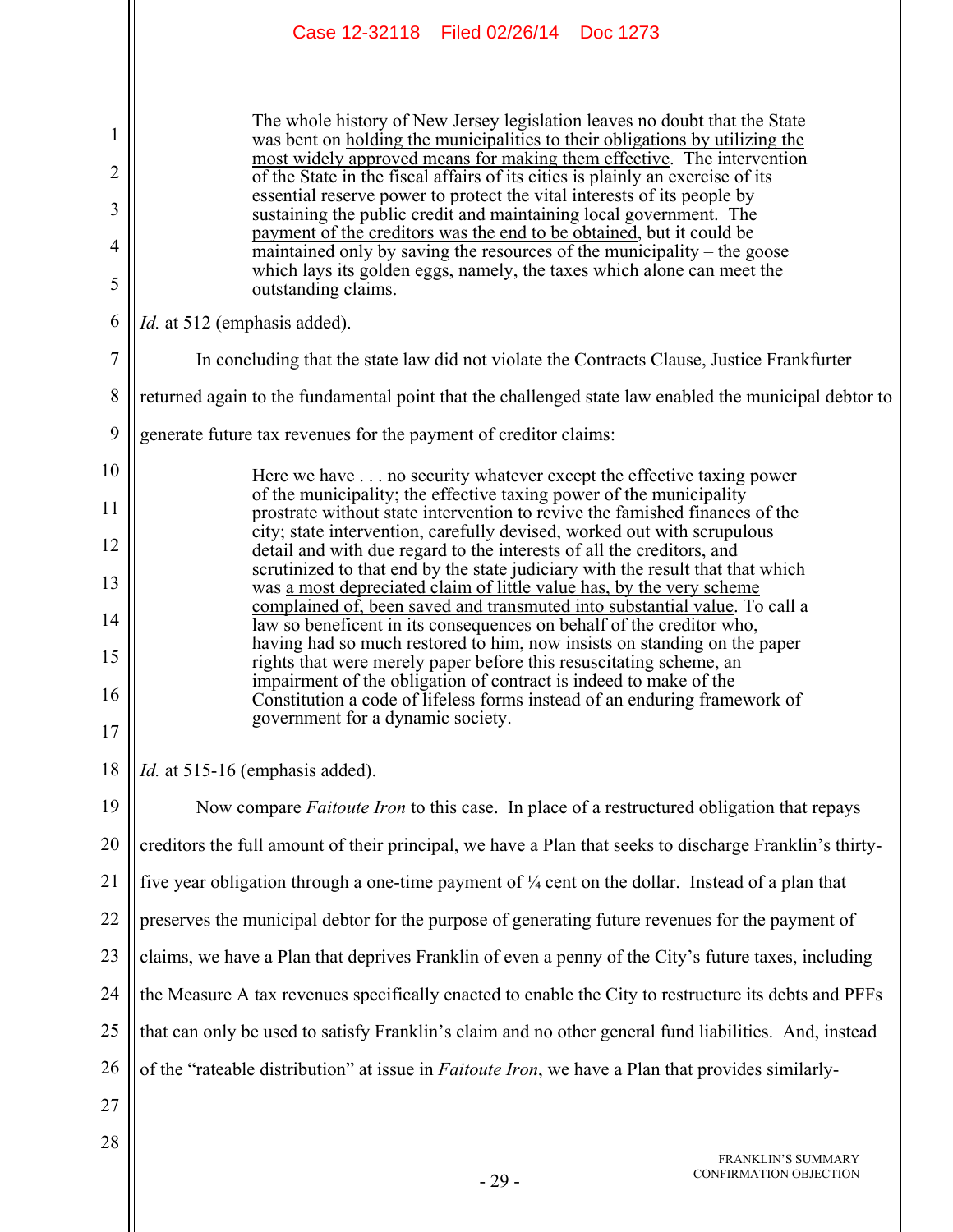2 situated creditors with wildly-divergent recoveries, ranging from Franklin's 0.25% to over 100% for creditors with more leverage against the City. *See* Section III.B., below.

In simple terms, the Plan's treatment of Franklin is as bad as it can possibly get, and not remotely consistent with Justice Frankfurter's reasoning. The City's citation to *Faitoute Iron* betrays its deep misunderstanding of the nature and purpose of the "best interests" test and municipal restructuring in general. The Plan here does not satisfy the "best interests" of Franklin and dismissal of the case would be a welcome improvement of the treatment the City now deigns to provide on account of Franklin's claim. Any allegedly-dire consequences of dismissal, or an unraveling of the "monumental work that already has been done,"<sup>56</sup> would be squarely of the City's own making.

11

10

1

3

4

5

6

7

8

9

12

## **B. The Plan Improperly Classifies, Disparately Treats, And Unfairly Discriminates Against Franklin's Claim.**

13 14 15 16 17 18 19 20 21 22 Section 943(b)(1) requires that a plan of adjustment "compl[y] with the provisions of this title made applicable by sections 103(e) and 901 of this title," 11 U.S.C. § 943(b)(1), including sections 1122, 1123(a)(4), and 1129(b)(1), 11 U.S.C. § 901(a). Section 1122(a) provides that, except with respect to a convenience class, "a plan may place a claim or an interest in a particular class only if such claim or interest is substantially similar to the other claims or interests of such class." 11 U.S.C. § 1122(a). Section 1123(a)(4) in turn provides that, absent creditor consent, "a plan shall . . . provide the same treatment for each claim or interest of a particular class." 11 U.S.C.  $\S$  1123(a)(4). And section 1129(b)(1) provides in part that a debtor may not achieve confirmation over the objection of a dissenting class unless the court determines that "the plan does not discriminate unfairly." 11 U.S.C. § 1129(b)(1).

Although discrete, all three statutory provisions operate in tandem to prohibit unfairly

23

24

25

26

discriminatory treatment of similarly-situated claims: "One of the cardinal principles underlying bankruptcy law is equality of treatment of similarly situated creditors. Case law suggests that a concern for this principle underlies virtually all of the cases that have dealt with classification

27 28

56

City Mem. at 23.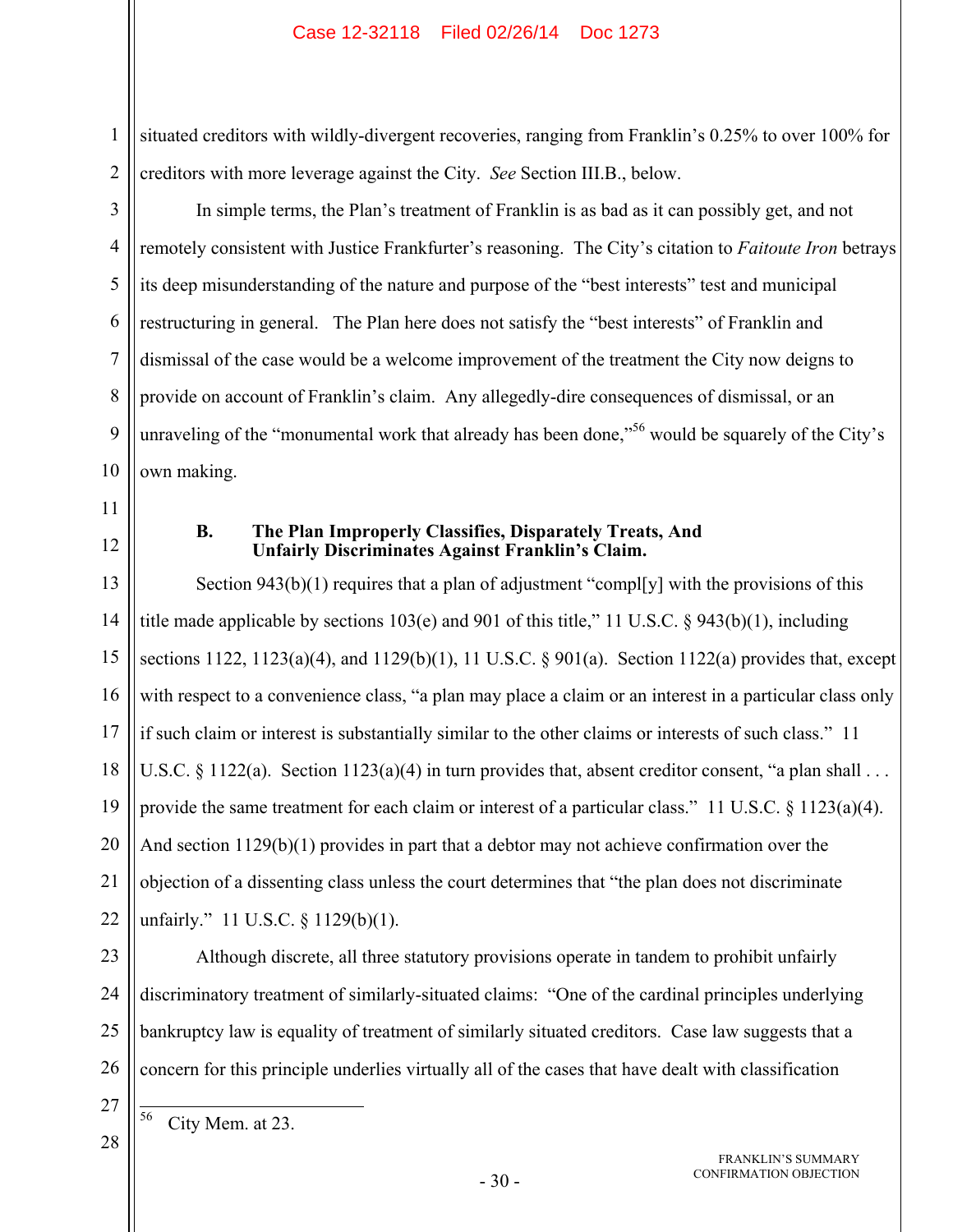2 3 4 5 6 7 8 controversies." 7 COLLIER, *supra*, ¶ 1122.03 (footnotes omitted); *see* G. Eric Brunstad, Jr. & Mike Sigal, *Competitive Choice Theory and the Unresolved Doctrines of Classification and Unfair Discrimination in Business Reorganizations under the Bankruptcy Code*, 55 Bus. Law. 1, 17 (1999) ("the history of these doctrines is one marked by two dominant ambitions: the enforcement of equality of distribution among claims and interests of the same rank, and the facilitation of reorganization to salvage viable businesses and enhance the creditors' return"); *id.* at 50 (rules regarding classification and unfair discrimination "operate in tandem to achieve the larger goals of the Chapter 11 process").

9 10 11 12 13 14 15 16 17 18 19 "[H]istorically one of the prime purposes of bankruptcy law has been to bring about a ratable distribution among creditors of a bankrupt's assets." *Young v. Higbee Co.*, 324 U.S. 204, 210 (1945); *see Howard Delivery Serv. v. Zurich Am. Ins.*, 547 U.S. 651, 667 (2006) ("Any doubt concerning the appropriate characterization [of a statutory provision] is best resolved in accord with the Bankruptcy Code's equal distribution aim."); *Union Bank v. Wolas*, 502 U.S. 151, 161 (1991) (noting "the policy of favoring equal distribution"). The "policy favoring equal distributions" is as strong, if not stronger, in municipal bankruptcy cases. As the Supreme Court stated long ago, "[c]ompositions under Ch. IX [now chapter 9] envisage equality of treatment of creditors." *Avon Park*, 311 U.S. at 147; *see* Brunstad & Sigal, *supra*, at 31-32 (noting that *Avon Park* embraces "the need to scrutinize the classification process in order to maximize equality of treatment among similarly situated parties") (footnote omitted).

20 21 22 23 24 25 26 Sections 1122, 1123(a)(4) and 1129(b) all work toward the goal of equality: "in determining whether a separate classification under  $\S 1122(a)$  and, similarly, treatment of separate classes under  $\S 1123(a)(1)$  through (4) is appropriate, courts must be guided by the mandate of  $\S 1129(b)(1)$  that the plan not discriminate unfairly with respect to a class of creditors that is impaired under the plan and has not voted to accept the plan." *In re Corcoran Hosp. Dist.*, 233 B.R. 449, 455 (Bankr. E.D. Cal. 1999); *see, e.g.*, *In re MCorp Fin.*, 137 B.R. 219, 227 (Bankr. S.D. Tex. 1992) ("The key to proper classification would seem to be equality of treatment for similarly situated creditors . . . .").

27 28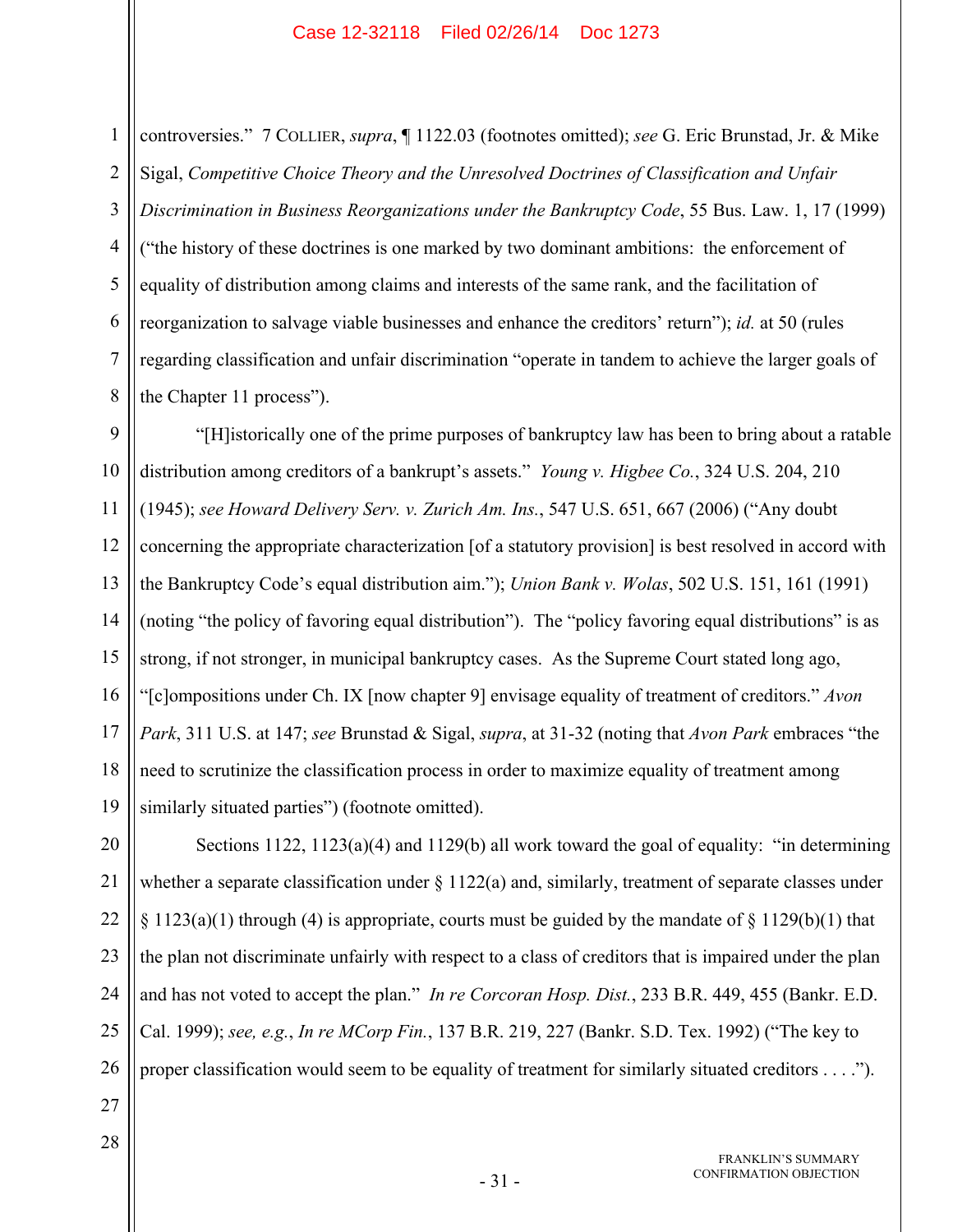|                | Case 12-32118   Filed 02/26/14   Doc 1273                                                                                                                                                                                                                                                                                         |  |  |  |  |
|----------------|-----------------------------------------------------------------------------------------------------------------------------------------------------------------------------------------------------------------------------------------------------------------------------------------------------------------------------------|--|--|--|--|
| $\mathbf{1}$   | Consequently, as COLLIER notes (citing a chapter 9 case), consideration of a plan's classification                                                                                                                                                                                                                                |  |  |  |  |
| $\overline{2}$ | scheme goes hand-in-hand with an analysis of the plan's discriminatory impact on creditors:                                                                                                                                                                                                                                       |  |  |  |  |
| 3              | [S] eparate classification, when coupled with materially different economic                                                                                                                                                                                                                                                       |  |  |  |  |
| 4              | treatment of the classes, can have the effect of unfair discrimination<br>among similarly situated creditors. Classes may, by voting for the plan,                                                                                                                                                                                |  |  |  |  |
| 5              | accept the different treatment, but courts should be cautious about carrying<br>this reasoning too far. Although the "unfair discrimination" standard                                                                                                                                                                             |  |  |  |  |
| 6              | technically applies only under section 1129(b) when a class has not<br>accepted the plan, a court should consider a confirmation objection based                                                                                                                                                                                  |  |  |  |  |
| 7              | on alleged improper classification raised by a dissenting creditor in an<br>accepting class if the combination of separate classification and materially                                                                                                                                                                          |  |  |  |  |
| 8              | different treatment results in substantially different economic effects<br>between the two classes and the purpose and effect is other than the                                                                                                                                                                                   |  |  |  |  |
| 9              | debtor's good faith effort to protect its future business operations.                                                                                                                                                                                                                                                             |  |  |  |  |
| 10             | 7 COLLIER, supra, 1122.02[3][a] (emphasis added) (citing In re Jersey City Med. Ctr., 817 F.2d                                                                                                                                                                                                                                    |  |  |  |  |
| 11             | 1055 (3d Cir. 1987)); see, e.g., In re Lettick Typographic, Inc., 103 B.R. 32, 38 (Bankr. D. Conn.                                                                                                                                                                                                                                |  |  |  |  |
| 12             | 1989) ("Classes must be carefully scrutinized to prevent manipulative classifications from eroding                                                                                                                                                                                                                                |  |  |  |  |
| 13             | the Bankruptcy Code goal of according similar treatment to similar claims.").                                                                                                                                                                                                                                                     |  |  |  |  |
| 14             | The City's Plan – with its dramatically unequal treatment of creditors – runs afoul of all three                                                                                                                                                                                                                                  |  |  |  |  |
| 15             | statutory provisions and the basic bankruptcy policy of equality among creditors.                                                                                                                                                                                                                                                 |  |  |  |  |
| 16             | 1. The Plan Improperly Classifies Franklin's Claim.                                                                                                                                                                                                                                                                               |  |  |  |  |
| 17             | The Plan's classification scheme is bizarre and convoluted. The Plan separately classifies,                                                                                                                                                                                                                                       |  |  |  |  |
| 18             | into nineteen different classes, virtually every major claim against the City that the City has not                                                                                                                                                                                                                               |  |  |  |  |
| 19             | already paid in full during the bankruptcy case. For example, other than Franklin's claims in respect                                                                                                                                                                                                                             |  |  |  |  |
| 20             | of the Bonds, every single one of the City's other bond issues – including lease revenue bonds                                                                                                                                                                                                                                    |  |  |  |  |
| 21             | identical in structure to the Bonds – are placed into separate individual classes. <sup>57</sup> All other material                                                                                                                                                                                                               |  |  |  |  |
| 22             | claims – again excepting Franklin's claims – similarly are placed into their own separate classes. <sup>58</sup>                                                                                                                                                                                                                  |  |  |  |  |
| 23             |                                                                                                                                                                                                                                                                                                                                   |  |  |  |  |
| 24             | 57<br>Class 1 (2003 Fire/Police/Library Certificates); Class 2 (2006 SEB Bonds); Class 3 (2004 Arena                                                                                                                                                                                                                              |  |  |  |  |
| 25             | Bonds); Class 4 (2004 Parking Bonds); Class 5 (2007 Office Building Bonds); Class 6 (Pension<br>Obligation Bonds); and Class 10 (Restricted Revenue Bonds and Notes).                                                                                                                                                             |  |  |  |  |
| 26<br>27       | 58<br>Class 7 (DBW claims); Class 8 (SCC 16 claims); Class 9 (Thunder claims); Class 11 (Special<br>Assessment and Special Tax claims); Class 14 (Tort claims); Class 15 (CalPERS claims);<br>Class 16 (Equipment Lease claims); Class 17 (Workers' Compensation claims); Class 18 (SPOA<br>claims); and Class 19 (Price claims). |  |  |  |  |
| 28             | <b>FRANKLIN'S SUMMARY</b><br>CONFIRMATION OBJECTION<br>$-32-$                                                                                                                                                                                                                                                                     |  |  |  |  |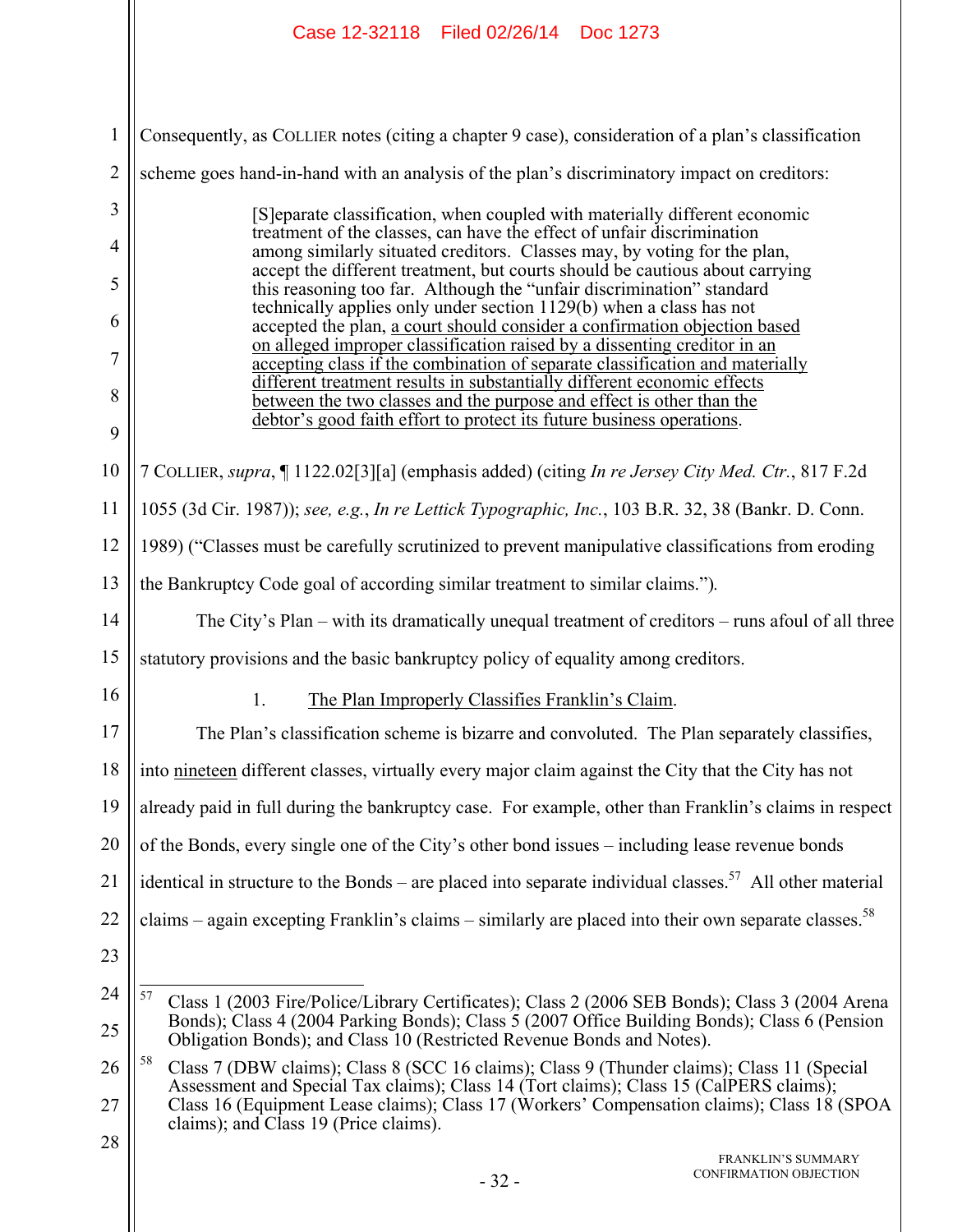2 3 4 5 6 7 In contrast, Franklin's claim is placed into Class 12 which, unlike the other classes, contains two materially-different types of claims: Franklin's \$35+ million in claims in respect of the Bonds and the alleged \$545 million in "Retiree Health Benefit Claims" resulting from the "Retirees Settlement," by which the City stipulated to allowance of retiree claims in exchange for a commitment by  $1,100$  retirees to vote in favor of the Plan.<sup>59</sup> There are no other material claims within Class 12 because the City already has paid in full all of its millions of dollars of prepetition trade debt and ordinary course liabilities, which it never had any intention of impairing.<sup>60</sup>

# 8

1

## a) *The Plan Gerrymanders Franklin's Claim*.

9 10 11 12 13 The City has made no secret of its purpose in classifying Franklin with the retirees, and separately from the other individual classes of bond-related claims: the City wants to swamp Franklin's "no" vote on the Plan in order to avoid application of section 1129(b)'s "cramdown" requirements.<sup>61</sup> This effort to "gerrymander" the vote violates section 1122 of the Bankruptcy Code and renders the Plan unconfirmable.

14 15 16 17 18 Section 1122(a) permits the classification only of "substantially similar" claims within the same class. 11 U.S.C. § 1122(a). While section 1122(a) does not mandate that all "substantially similar" claims be placed into a single class, a plan proponent does not have unfettered discretion to separately classify similar claims. Rather, the proponent must establish a "legitimate business or economic justification" for placing similar claims in different classes, *Barakat v. The Life Ins. Co.* 

19

24 25 26 27 61 *See* City Mem. at 17 ("Although voting will not be complete until February 10, 2014, the City believes that it is likely that all of the Impaired Classes will vote to accept the Plan. In particular, as shown above, Class 12 will accept the Plan in spite of the anticipated negative vote of Wells Fargo/Franklin, because Franklin does not hold a 'blocking position'. Even if section 502(b)(6) were inapplicable to the amount of Franklin's Claim (and the City believes it is applicable, thereby limiting the amount of Franklin's Claim to about \$10 million), and Franklin's Claim were Allowed in an amount of the outstanding amount of the relevant bonds (of about \$35 million), Franklin still would not hold one-third in dollar amount of the Claims in Class 12.").

<sup>20</sup> 59 59 As shown in Section III.E.1., below, the City's stipulated amount of Retiree Health Benefit Claims is overstated by hundreds of millions of dollars.

<sup>21</sup> 22 23  $60$  CTY084289-90; Tr. 11/18/13 at 41:17-25 and 44:7-13. The Disclosure Statement indicates that there are a *de minimis* amount of sick leave buyout claims, also held by retirees, classified into Class 12. The Disclosure Statement indicates that such claims total "approximately \$806,000" while the City's counsel stated on the record that the claims aggregate \$400,000. *Compare* Disclosure Statement at 31 *with* Tr. 11/18/13 at 41:17-22.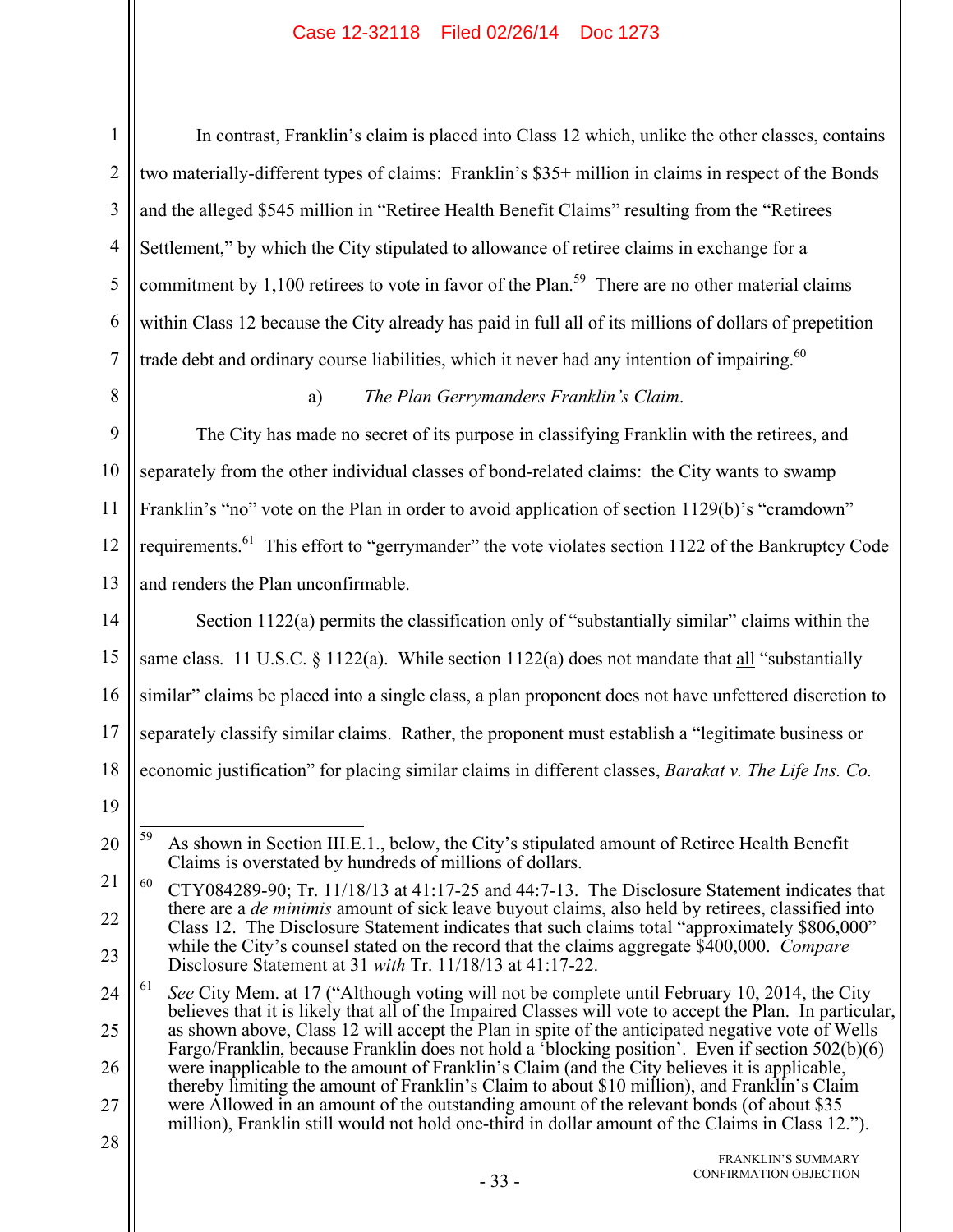2 3 *(In re Barakat)*, 99 F.3d 1520, 1526 (9th Cir. 1996), a rule that applies with equal force in chapter 9 cases, *Corcoran Hosp.*, 233 B.R. at 455 ("there must be a business or economic justification for separate classification of unsecured claims").

4 5 6 7 8 9 10 11 "Separate classifications for unsecured creditors are only justified where the legal character of their claims is such as to accord them a status different from the other unsecured creditors." *Oxford Life Ins. v. Tucson Self-Storage, Inc. (In re Tucson Self-Storage, Inc.)*, 166 B.R. 892, 897 (9th Cir. BAP 1994) (quoting *Granada Wines, Inc. v. New England Teamsters & Trucking Indus. Pension Fund*, 748 F.2d 42, 46 (1st Cir. 1984)). Thus, "unsecured claims will, generally speaking, comprise one class, whether trade, tort, publicly held debt or a deficiency of a secured creditor, because they are claimants of equal legal rank entitled to share pro rata." *Id.* (quoting *In re Fairfield Executive Assoc.*, 161 B.R. 595, 600 n.6 (D.N.J. 1993)).

12 13 14 15 16 17 18 19 20 The reason for this is plain: "[T]here must be some limit on a debtor's power to classify creditors. . . . The potential for abuse would be significant otherwise. If the plan unfairly creates too many or too few classes, if the classifications are designed to manipulate class voting, or if the classification scheme violates basic priority rights, the plan cannot be confirmed." *Id.* (quoting *In re Holywell Corp.*, 913 F.2d 873, 880 (11th Cir. 1990)). One rampant type of abuse – classification designed to manipulate voting – has led to what the Ninth Circuit described as "one clear rule": "thou shalt not classify similar claims differently in order to gerrymander an affirmative vote on a reorganization plan." *Barakat*, 99 F.3d at 1525 (quoting *Phoenix Mut. Life Ins. v. Greystone III Joint Venture (In re Greystone III Joint Venture)*, 995 F.2d 1274, 1279 (5th Cir. 1991)).

21 22 23 24 25 26 27 That is exactly what the City has done in the Plan. The Plan, in fact, turns the general rule of joint classification of unsecured claims on its head. The City has separately classified every material category of unsecured claims other than the Retiree Health Benefit Claims and Franklin's claims in respect of the Bonds, which the City classifies together. This by itself is facially suspect. *See, e.g.*, *In re AOV Indus.*, 792 F.2d 1140, 1151 (D.C. Cir. 1986) ("while there is no restriction on the total number of classifications, logistics and fairness dictate consolidation rather than proliferation of classes").

28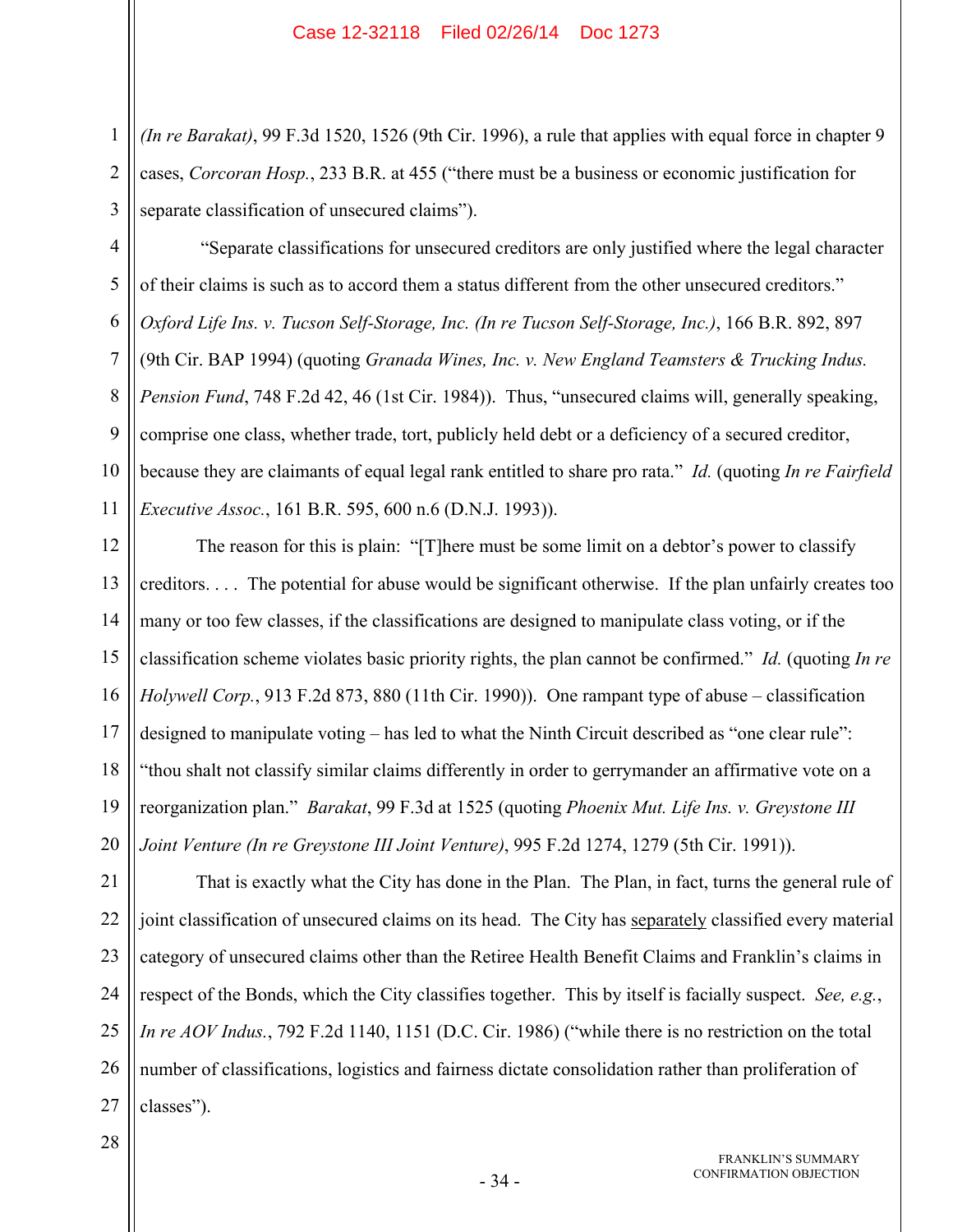More importantly, the City's effort to avoid section 1129(b) by placing Franklin in a class that will accept the Plan is a classic gerrymander. *E.g.*, *Barakat*, 99 F.3d at 1525 ("[I]f the classifications are designed to manipulate class voting . . . , the plan cannot be confirmed.") (quoting *Holywell*, 913 F.2d at 880); *John Hancock Mut. Life Ins. v. Route 37 Bus. Park Assocs.*, 987 F.2d 154, 159 (3d Cir. 1993) (improper gerrymander where "the sole purpose and effect of creating multiple classes is to mold the outcome of the voting"). Critically, the City has offered no "legitimate business or economic justification" for the Plan's balkanized classification. *Barakat*, 99 F.3d at 1526.

9 10 11 12 13 14 15 To start, note that the claims in the various separate classes of the City's "capital markets" debt share identical legal rights against the City. The Disclosure Statement candidly admits that claims arising from the so-called "Lease Out/Lease Back Transactions" "have a similar structure" and describes an identical structure applicable to all.<sup>62</sup> Yet, the Plan provides for separate classification of claims under each "financing lease" transaction other than the transaction resulting in issuance of Franklin's Bonds. Similarly, the Plan also separately classifies the City's obligations in respect of the Pension Obligation Bonds, which are straight general unsecured claims.

16 17 18 19 The City apparently will attempt to justify its separate classification of the financing lease obligations on the ground that various "leased" properties (*i.e.*, the collateral) are important (or are controlled by parties who also control other important collateral). As the City's lawyer stated at the hearing on the Disclosure Statement:

> MR. LEVINSON: Assured and NPFG and Ambac are in a different position than Franklin. They have collateral and collateral counts. So the fact that NPFG is getting better recovery than Franklin – read the term sheet, you'll see – it has nothing to do with any animus towards Franklin. This has always been about dollars. It has everything to do about the legal rights, just like in any Plan when you have a secured creditor, the secured creditor will do well if it  $[has]$  collateral.<sup>63</sup>

24 62

20

21

22

<sup>25</sup> 26 62 Disclosure Statement at 33-34. These "financing lease" transactions are, in substance, loan agreements, as will be established in Franklin's pending Adversary Proceeding. Regarding classification issues, the key point is that the legal rights arising from the transactions – whether they be financings or leases – are the same.

<sup>27</sup> 28  $63$  11/18/13 Tr. at 46:10-18. The assertion that holders of "lease financing" bonds have "collateral" – and that "collateral counts" – completely undercuts the City's allegation that Franklin's "lease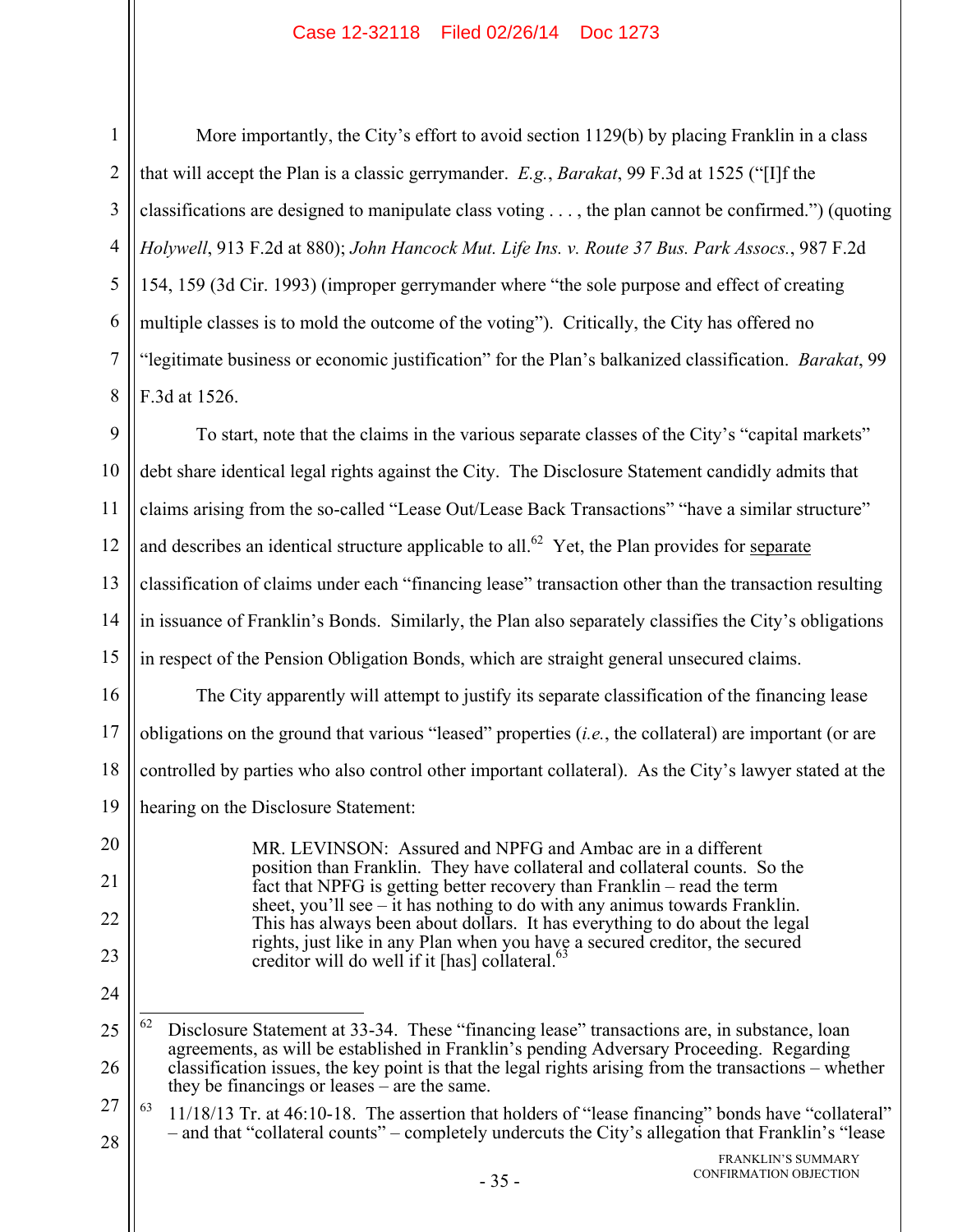1

To date, the City has proffered no evidence to support its bald assertions in this regard. Moreover, even if the evidence ultimately does confirm those assertions, the City cannot justify the classification of the Pension Obligation Bonds, which are not "financing leases" and have no collateral whatsoever. The Pension Obligation Bonds represent no superior legal rights to those held by Franklin in respect of the Bonds. Franklin's rights, in fact, are superior, because Franklin has collateral (the properties subject to the "financing lease") and the holders of the Pension Obligation Bonds do not. At the very worst, even if Franklin's collateral is valueless as the City asserts, the rights of holders of the Pension Obligation Bonds are the same as Franklin's rights.

9 To date, the City has offered three grounds for the separate classification of the Pension Obligation Bonds: (1) 17% of the debt service on the Pension Obligation Bonds may be paid from "Restricted Funds" that are not part of the general fund. "Thus, the legal character of the Pension Obligation Bonds is different than the legal character of the Class 12 General Unsecured Claims, and it is therefore appropriate for the City to separately classify the Pension Obligation Bonds." (2) "Assured Guaranty (the insurer of the Pension Obligation Bonds) has asserted that the Pension Obligation Bonds have special status because they represent the same underlying liability as the City's other pension funding obligations (which are being assumed under the Plan) and thus are obligations imposed by law." (3) "Assured Guaranty also holds Claims against the City relating to the 400 East Main Street Office Building Property, a commercial office building that the City had intended to become its new City Hall. After arduous negotiations under the auspices of Judge Perris, the City agreed to settle the disputes as to both the Pension Obligation Bonds and the 400 East Main Street Office Building Property, including what the City believes is a very favorable lease of a portion of that property. . . . The City believes that Assured Guaranty would not have entered into the New 400 E. Main Lease on the same terms had it not reached an acceptable settlement on the

1

28

financing" claim is governed by a "lease," is wholly unsecured, and is susceptible to rejection under section 365 and limitation in amount under section 502(b)(6).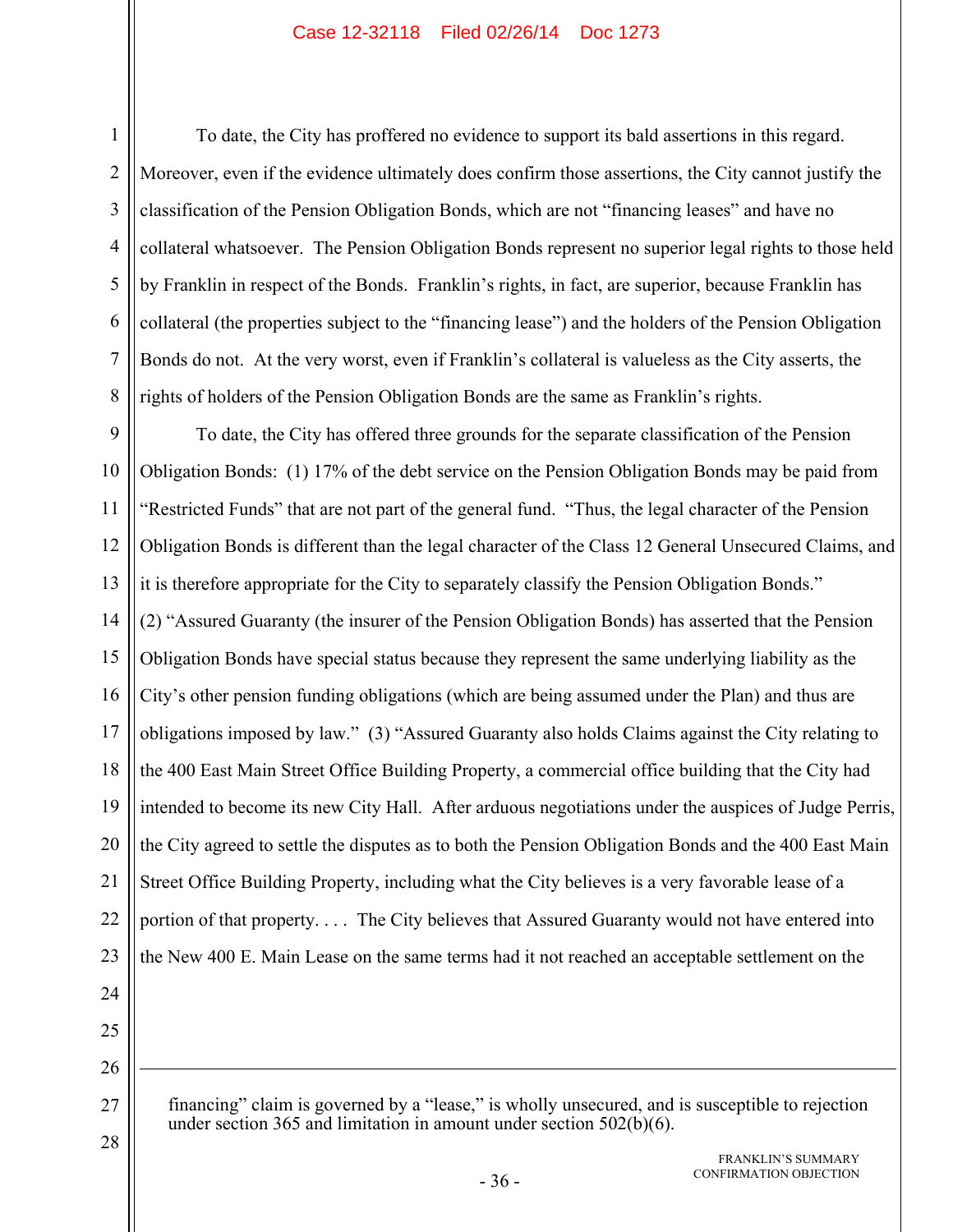Pension Obligation Bonds Claims. Therefore, the City had an additional business justification for separately classifying these Claims."<sup>64</sup>

3 4 5 6 7 8 9 10 11 These flimsy pretextual grounds for separate classification do not withstand scrutiny. Taking each contention in turn: (1) The ability to pay a portion of the Pension Obligation Bonds from restricted funds does not distinguish them in any way from Franklin's Bonds. As noted above, Franklin's Bonds also can be paid from restricted funds (PFFs). In fact, at the time of issuance the City contemplated that those restricted funds would be sufficient to pay the entirety of the debt service on the Bonds. The City cannot have it both ways. If the ability to pay from restricted funds makes the Pension Obligation Bonds of "different legal character" from the straight General Unsecured Claims in Class 12, so too does the ability to pay from restricted PFFs make Franklin's Bonds of "different legal character" from those Class 12 Claims. (More on this below).

12 13 14 15 16 17 18 19 (2) Neither the City nor Assured has cited any authority for the proposition that the Pension Obligation Bonds somehow transmogrify into, or have the same legal rights as, pension claims themselves. Assured has never made such a claim in any of its pleadings in this case, and the City itself "has disputed and does dispute such contention."65 The City repeatedly has stated that the Pension Obligation Bonds are "an unsecured obligation payable from the General Fund" as to which "there is no collateral."<sup>66</sup> "The obligation of the City to pay the principal and interest on the Series" 2007 Bonds when due is an unsecured obligation of the City, and payment of principal of and interest on the Series 2007 Bonds is not limited to or secured by any special source of funds."<sup>67</sup>

20 21 22 Notably, the offering materials for the Pension Obligation Bonds expressly state that "[t]he assets of PERS are not available for payment of the Series 2007 Bonds and the Series 2007 Bonds do not constitute an obligation of PERS."<sup>68</sup> Moreover, holders of the Pension Obligation Bonds

23

1

2

- 24
- 64 City Mem. at 7-8.
- 25 65 City Mem. at 8.
- 26  $66$  Ask at 46.
- 27 67 Ask at 769.
	- 68 STOCK120807 (emphasis in original).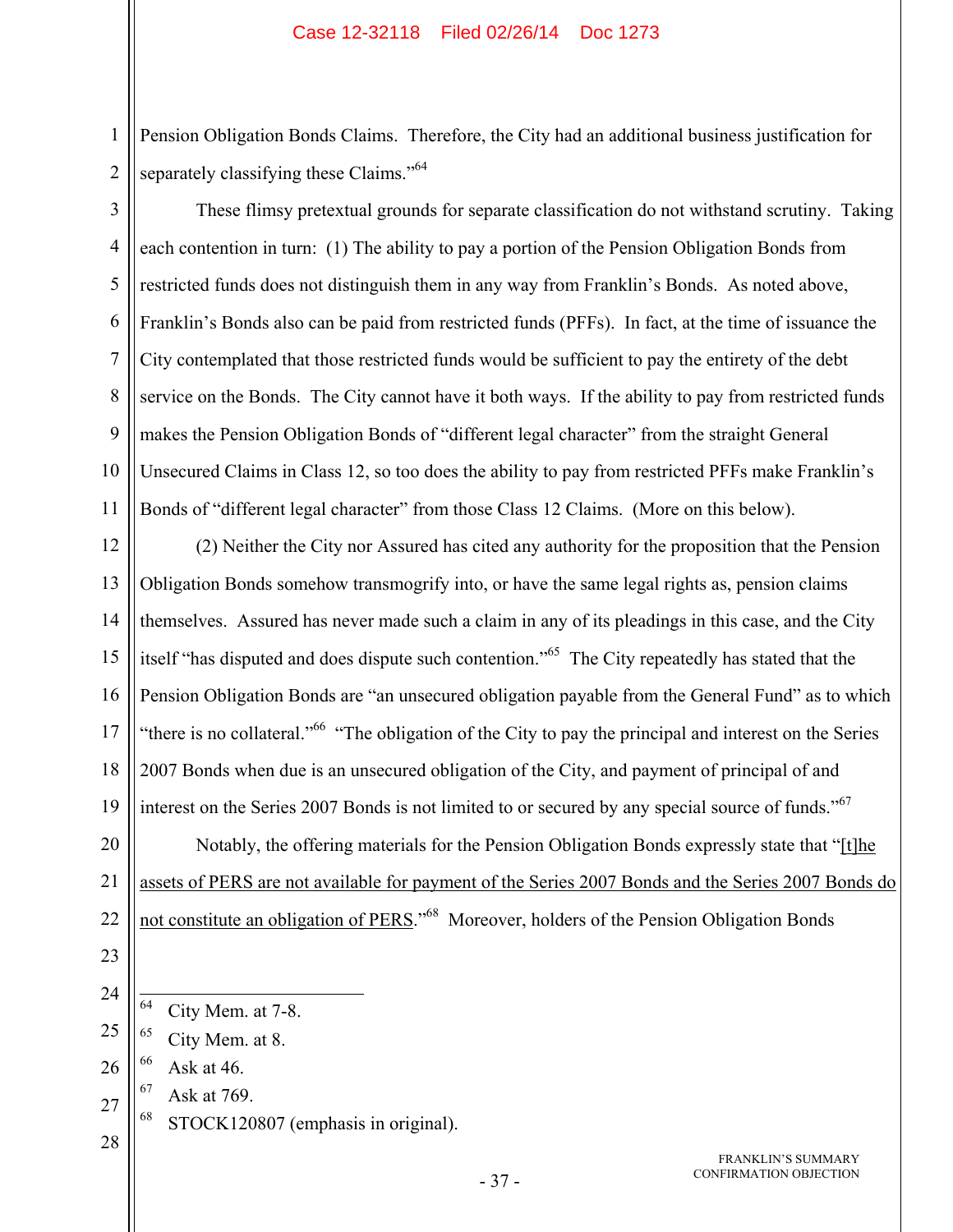1 2 3 explicitly were warned that their claims could be impaired in bankruptcy.<sup>69</sup> Assured's specious after-the-fact claim to "pension status" provides no basis for separate classification of the Pension Obligation Bonds.

4 5 6 7 8 9 10 11 12 13 14 15 16 (3) The ability of Assured to leverage control over the 400 East Main facility into a favorable deal on the Pension Obligation Bonds provides no justification for separate classification. To start, "only the nature of the claim or interest is supposed to be relevant to classification, not the identity of the holder of the claim or interest." 7 COLLIER, *supra*, ¶ 1122.03[3]; *see, e.g.*, *In re Sentinel Mgmt. Grp.*, 398 B.R. 281, 297 (Bankr. N.D Ill. 2008) ("This determination should focus on the nature or legal attributes of the claims and not on the status or circumstances of the claimants."); *In re Frascella Enters.*, 360 B.R. 435, 442 (Bankr. E.D. Pa. 2007) ("The similarity of claims is not judged by comparing creditor claims *inter se*. Rather, the question is whether the claims in a class have the same or similar legal status in relation to the assets of the debtor."); *In re Coram Healthcare, Corp.*, 315 B.R. 321, 350 (Bankr. D. Del. 2004) ("a proper determination of what claims are 'substantially similar' focuses on the legal attributes of the claims, not who holds them"). Assured's rights as a holder of the Office Building Bonds are irrelevant to the proper classification of the Pension Obligation Bonds.

17 18 19 20 21 22 23 24 Moreover, the City's assertion that Assured's settlement regarding the Office Building Bonds required separate classification of the Pension Obligation Bonds leads inexorably to the conclusion that the Retiree Health Benefit Claims (held by retirees who also settled their pension claims) would have to be classified separately from Franklin's claims. Here again, the City cannot have it both ways – if the settlement of one set of claims held by a claimant (Assured) justifies the separate classification of a different set of claims held by the same claimant, the settlement of one set of claims by the retirees (pension claims) requires the separate classification of the other claims held by those same claimants (the Retiree Health Benefit Claims). (More on this below).

<sup>25</sup> 26 27 28 69 STOCK120810 ("The rights of the owners of the Series 2007 Bonds are subject to the limitations on legal remedies against cities in the State of California, including applicable bankruptcy, insolvency, reorganization, moratorium or similar laws affecting the enforcement of creditors' rights . . . . Bankruptcy proceedings . . . may entail risks of delay, limitation or modification of their rights.").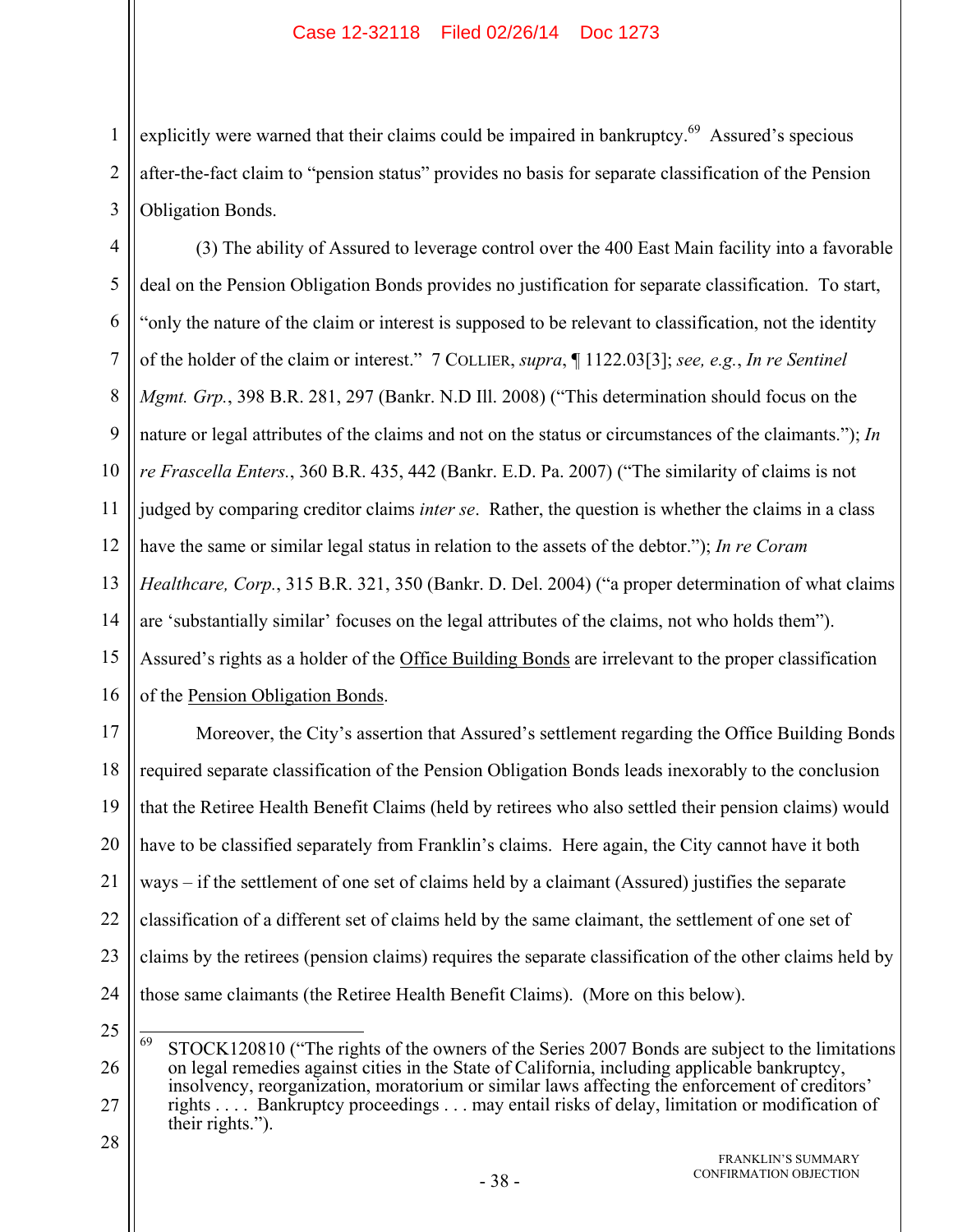1 2 3 4 5 6 7 8 9 10 11 The City may cite *Corcoran Hospital* in an effort to justify the Plan's gerrymandered classes, but nothing in that case supports the City. In *Corcoran Hospital*, Judge Rimel approved the separate classification of an unsecured claim held by DHS on the ground that the debtor and DHS had entered into a settlement that made the proposed plan of adjustment possible. *Corcoran Hosp.*, 233 B.R. at 455-56. Unlike here, however, that settlement provided for DHS to "significantly reduce[]" its claim (by 74%), forgo set off rights and administrative expense claims, and be paid ten cents on the dollar of the reduced claim over seven years. *Id.* at 455. In contrast, the City seeks to use Assured's settlement of one set of claims (the Office Building Bonds) to justify separate classification and an improved sweetheart deal for an entirely different set of claims (the Pension Obligation Bonds), which are to receive vastly more favorable treatment than the General Unsecured Claims of Class 12 (into which the Pension Obligation Bonds logically should be classified).

12 13 14 15 16 Neither *Corcoran Hospital* nor any other authority supports the City's scheme. Indeed, Judge Rimel approved separate classification in *Corcoran Hospital* only after considering whether the proposed classification resulted in unfair discrimination against the impacted creditors. *Id.* As the City's Plan is structured specifically to provide for such discrimination, the City can take no refuge in that case.

17 18 19 20 For all these reasons, the Plan's classification of Franklin's Bonds with the Retiree Health Benefit Claims and separately from the City's other funded debt obligations – particularly the Pension Obligation Bonds – constitutes impermissible gerrymandering prohibited by section 1122(a) of the Bankruptcy Code.

- 21
- 22

## b) *The Plan Classifies Franklin's Claim With Claims That Are Not Substantially Similar To Franklin's Claim*.

23 24 25 26 27 Even absent the City's patent effort to gerrymander Franklin's dissenting vote in order to evade the cramdown requirements of section 1129(b), the Plan's classification scheme cannot stand because Franklin's claims are not substantially similar to the Retiree Health Benefit Claims, meaning that Class 12 violates section 1122(a)'s command that only "substantially similar" claims be classified together.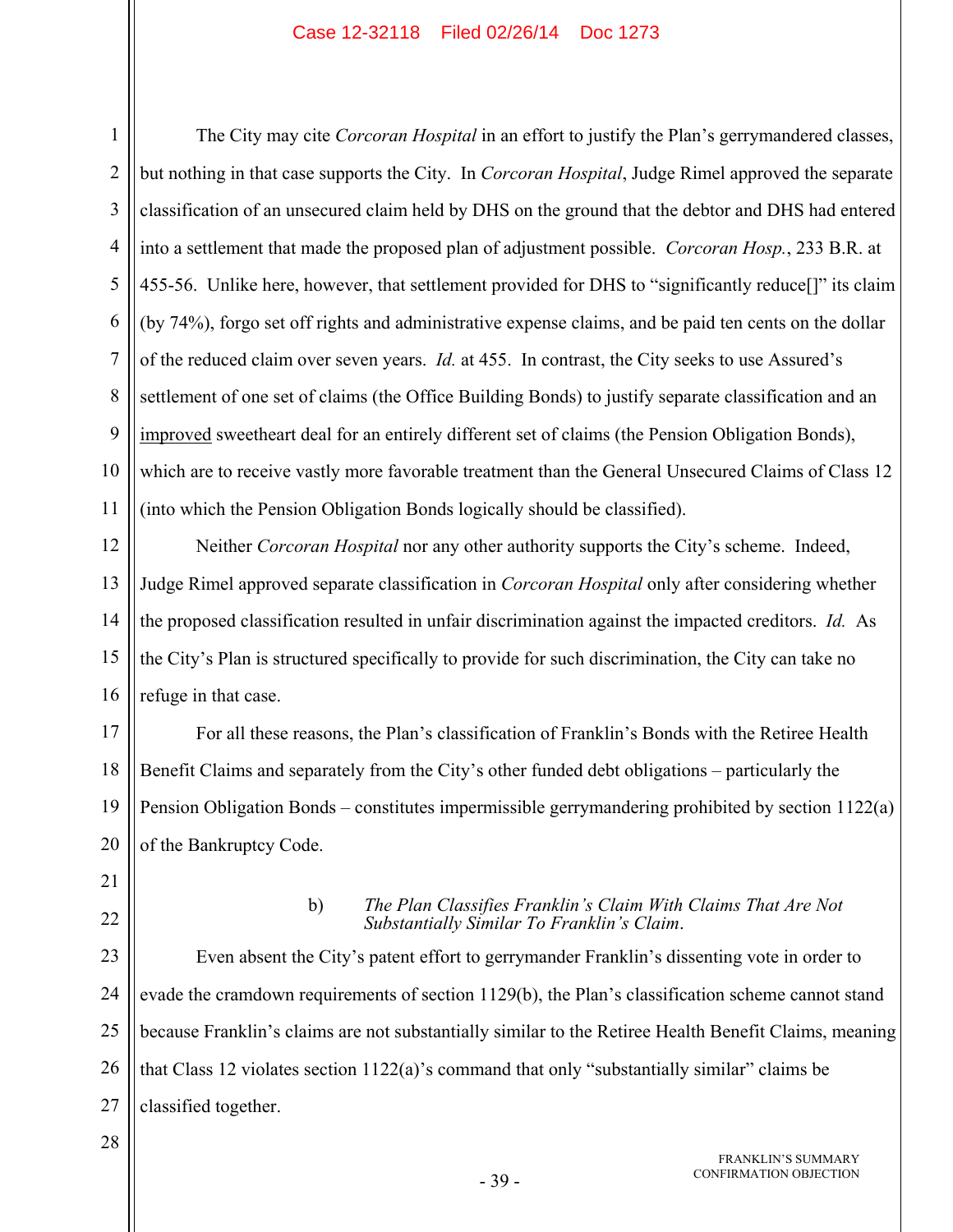1 2 3 4 5 6 7 8 9 10 11 12 13 14 To start, the Bonds are payable at least in part from restricted funds. In justifying its separate classification of the Pension Obligation Bonds, the City recognized that claims that can be paid in part from restricted funds have a different "legal character" than the straight General Unsecured Claims classified into Class 12 and are not substantially similar within the meaning of section  $1122(a)$ .<sup>70</sup> The City is correct in this regard. In the Ninth Circuit, the existence of "a thirdparty source for payment" on an unsecured claim renders the claim dissimilar from unsecured claims without an additional avenue of recovery and requires separate classification of the claim. This is the precise holding of *Wells Fargo Bank, N.A. v. Loop 76, LLC (In re Loop 76, LLC)*, 465 B.R. 525 (9th Cir. BAP 2012), in which the Ninth Circuit BAP concluded that an unsecured claim supported by a third-party guarantee was dissimilar and must be separately classified from other general unsecured claims. *Id.* at 541 (citing *Steelcase Inc. v. Johnston (In re Johnston)*, 21 F.3d 323, 328 (9th Cir. 1994)). Similarly, in *Johnston* the Ninth Circuit held that the ability of a creditor to recover from collateral of a third party rendered the creditor's unsecured claim dissimilar from other general unsecured claims. *Johnston*, 21 F.3d at 328.

15 16 17 18 19 The same reasoning applies to Franklin's Bonds. The Bonds can be paid from restricted PFFs. Indeed, the City sold the Bonds on the premise that the PFFs would pay the entirety of the debt service on the Bonds. Just as with the Pension Obligation Bonds, the City's ability to use restricted funds to pay all or a portion of the Bonds renders the Bonds dissimilar from the remainder of the Class 12 General Unsecured Claims.

20 21 22 23 24 25 26 Moreover, as will be established in the Adversary Proceeding, the Bonds are at least partially secured. In *Johnston*, the Ninth Circuit held that where a potentially-secured creditor was "embroiled in litigation" with the debtor over the nature and extent of its claim, the claim was not substantially similar to other general unsecured claims. *Id*. The same holds true here. Franklin's litigation to establish the true nature of its claim – which entails issues regarding the secured nature of the claim, whether the claim arises from a "lease" that may be rejected by the City, and whether section 502(b)(6) applies to cap the amount of the claim – renders the claim dissimilar from the other

27 28

City Mem. at 7.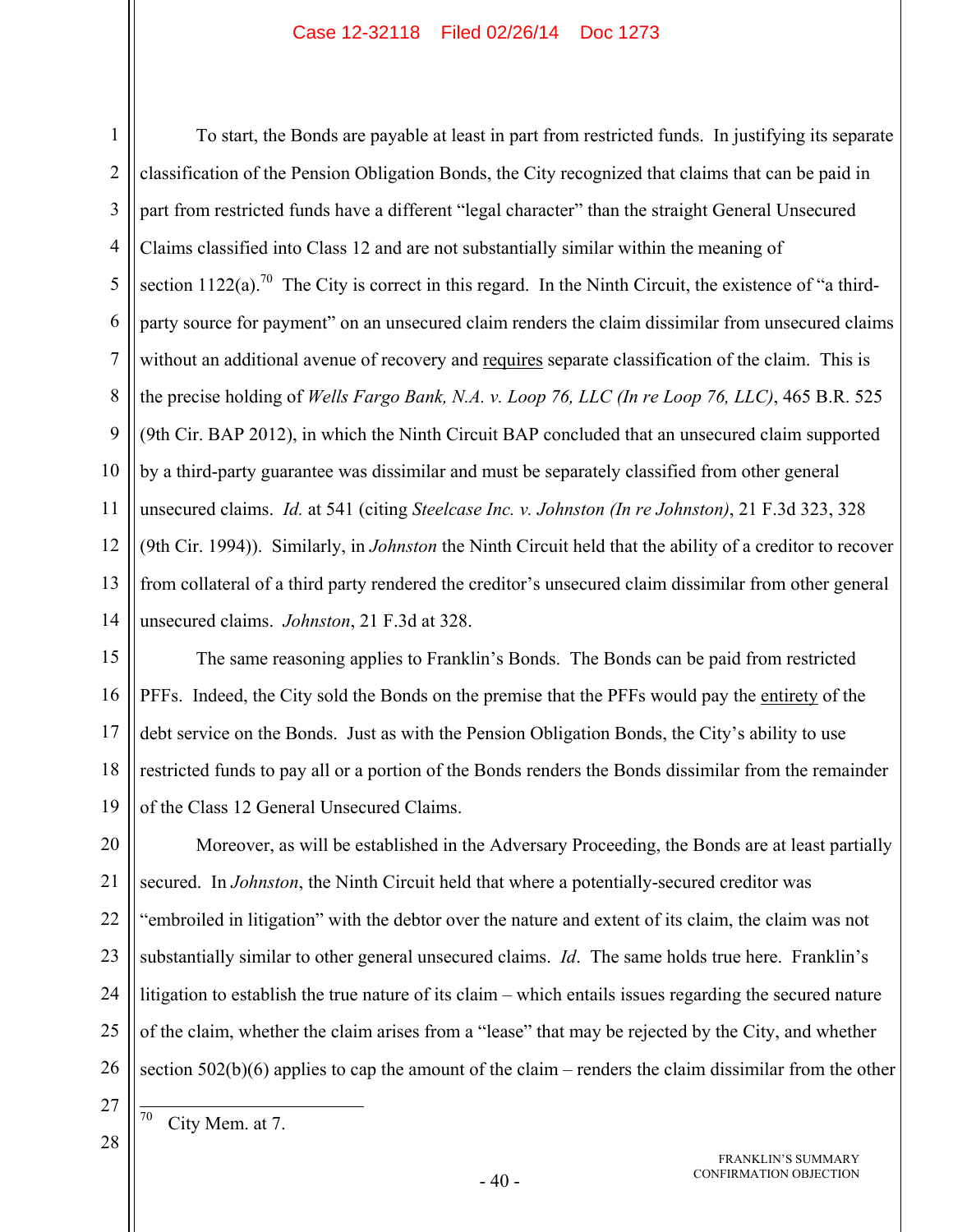Class 12 Claims, including the Retiree Health Benefit claims to which the City has stipulated and listed as undisputed.

Thus, because Franklin's claims in respect of the Bonds are not substantially similar to the Retiree Health Benefit Claims and the other General Unsecured Claims classified within Class 12, the Plan violates section  $1122(a)$ .<sup>71</sup>

6

1

2

3

4

5

## 2. The Plan Disparately Treats Franklin's Claim.

7 8 9 10 11 12 Section 1123(a)(4) requires that a plan "provide the same treatment for each claim or interest of a particular class." 11 U.S.C. § 1123(a)(4). This provision provides "[a]n important corollary to section 1122" and is yet another way in which the Bankruptcy Code operates to prohibit unfair discrimination against dissenting creditors. 7 COLLIER, *supra*, ¶ 1122.02. To the extent that the Court upholds the classification of Franklin's claim with the Retiree Health Benefit Claims, the Plan plainly violates this statutory command.

13 14 15 16 17 18 19 20 While the Plan's treatment of Class 12 Claims superficially is the same – a meager fraction of one penny on the dollar – retirees holding Retiree Health Benefit Claims in fact are receiving substantially superior treatment on their claims against the City for retirement benefits. Specifically, retirees are receiving 100% payment in full on all of the City's unfunded pension obligations to them – an unsecured claim estimated by CalPERS at more than \$291 million as of the petition date. When the City's total obligation to its retirees (pension and health benefits) is considered, retirees are to receive a recovery more than 70% on their claims (in the allowed amounts to which the City has stipulated) according to the City's own calculations<sup>72</sup> – far superior to the treatment the City seeks to

<sup>22</sup> 23 24 25  $71\,$ The Plan also violates section 1122(a) because it fails to separately classify, much less provide a treatment for, Franklin's secured claim in respect of the Bonds. The nature of Franklin's claim will be determined in the Adversary Proceeding. To the extent that the Court concludes that the claim is at least partially secured, the Plan must classify and treat that secured claim separately. *See, e.g.*, *Brady v. Andrew (In re Commercial W. Fin. Corp.)*, 761 F.2d 1329, 1338 (9th Cir. 1985) ("creditors with claims against different properties generally are entitled to separate classification").

<sup>26</sup> 27 28 <sup>72</sup> Long-Range Financial Plan at 11 (with respect to the group of retirees "consist[ing] of those that retired under the more enhanced programs provided in the early 2000s," the Plan results in "an approximately 30% reduction in this group's overall benefits") (with respect to the "more senior retiree group consist[ing] of those that retired under benefit packages prior to enhancement in the early 2000s . . . [w]e do not propose a change in overall benefits to this group"); RET20010560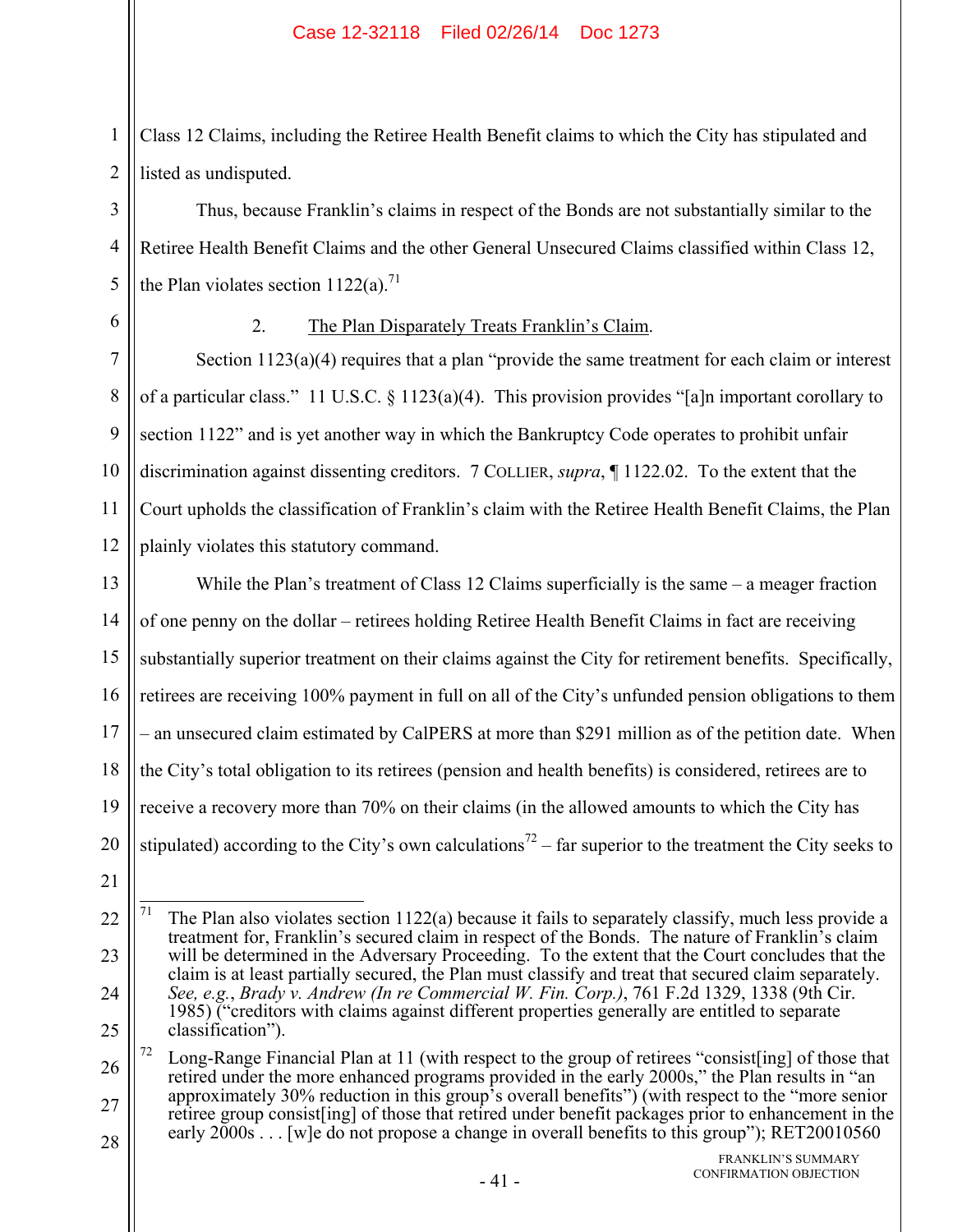cram down on Franklin. When the amount of the retiree claims is calculated correctly, as described in Section III.E.1., below, retirees actually achieve an even greater percentage recovery.

3 4 5 6 7 8 9 10 11 12 13 14 15 16 It is crystal clear that the Plan's treatment of retiree obligations is a single, unified treatment despite the fact that the City has purported to classify the Retiree Health Benefit Claims separately from the pension claims. Indeed, it is inconceivable that any retiree would vote in favor of a plan discharging health-benefit claims for a cent on the dollar in the absence of a promise of an unimpaired pension. The Retirees Committee has admitted this, stating that: "one of the five material terms of the Retirees Settlement with the City is that the Plan shall not impair in any way the provisions of the existing pension benefit plans under which employees retired, including pension amounts and the capped annual cost-of-living adjustment.<sup> $73$ </sup> In its letter to retirees accompanying the Plan ballots and solicitation package, the Retirees Committee reiterated that linkage, informing retirees that, "[w]hile the . . . Plan . . . significantly adversely affects the interests of retirees who lost health benefits the City was to provide, the Plan does not impair the City's obligations to CalPERS. In other words, your CalPERS pension benefits will not be altered in any way by the Plan. . . . If the Plan is not approved, we run the risk that the City may also have to substantially reduce your CalPERS pension benefits in order to settle all claims."<sup>74</sup>

17 18 19 20 21 Similarly, retiree correspondence from the Association of Retired Employees of the City of Stockton ("ARECOS") – the leaders of which are members of and in control of the Retirees Committee<sup>75</sup> – repeatedly links preservation of pensions and concessions regarding health benefit claims. For example, after the City announced the Plan in late September of last year, the first bullet point on the first page of the ARECOS newsletter describing the Plan states "No reduction in

22

 $\overline{a}$ 

1

2

23

("The elimination of City-paid health benefits for current retirees and their dependents on average amounted to 30% of their total postemployment benefits . . . .").

24 25 26 73 *Official Committee Of Retirees' Objections And Responses To Franklin High Yield Tax-Free Income Fund And Franklin California High Yield Municipal Fund's First Set Of Interrogatories* at 2-3.

74 RET20000272.

27  $75$  Eight of the ten members of the ARECOS Board of Directors are members of the thirteenmember Retirees Committee.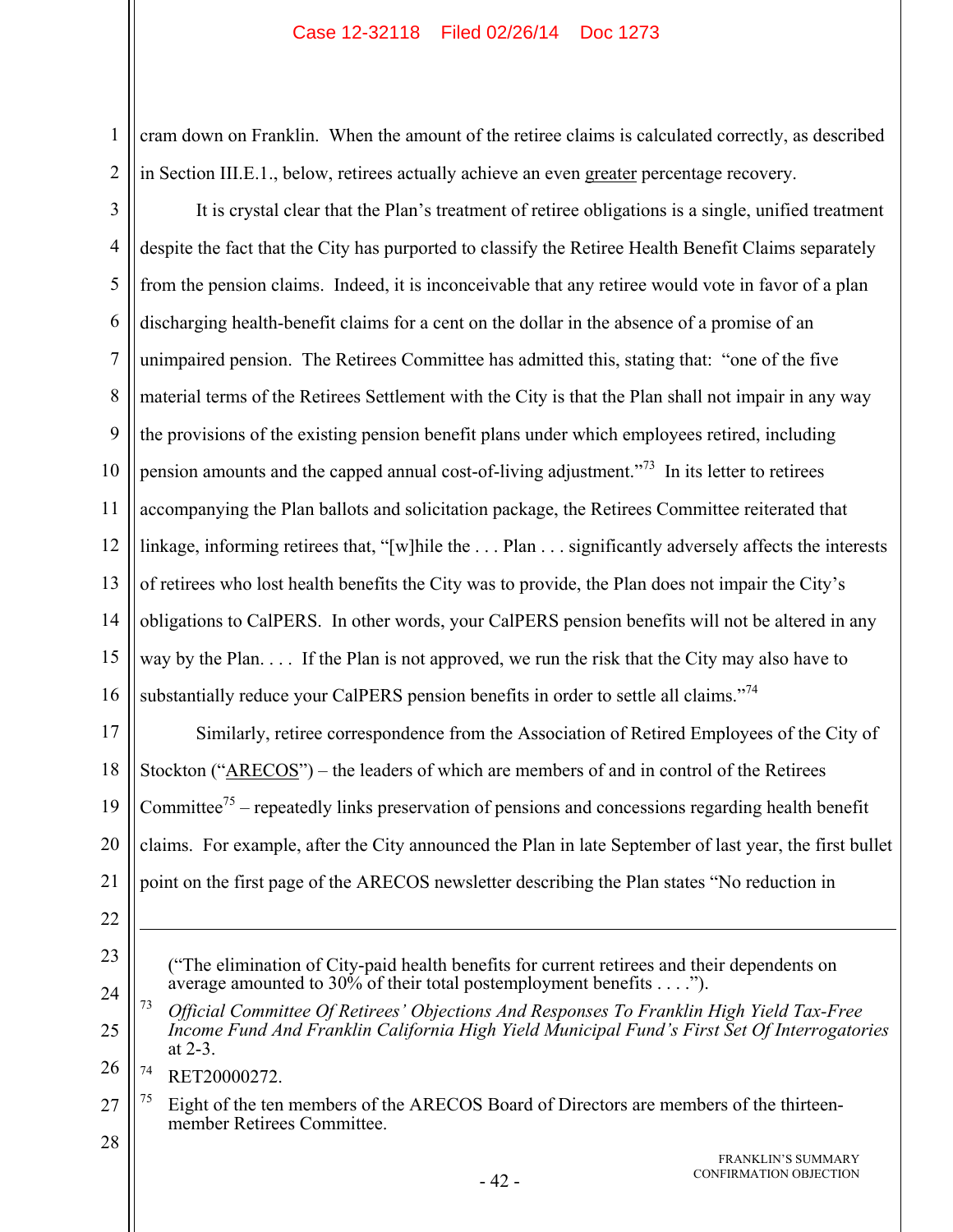1 2 3 4 5 6 7 pensions are proposed for retirees." Later on the first page, ARECOS reiterates that "**Retiree Pensions are Not Proposed to be Reduced.**"<sup>76</sup> On the first page of a follow-up newsletter in October, ARECOS was even more explicit, noting that although payment on the Retiree Health Benefit Claims "is a very small amount," "**the accompanying condition is that the City Plan provides that there will be no reduction in pensions for retirees**."77 In December, ARECOS delivered another newsletter that stated on its first page that, "[a]gain, CalPERS pension benefits will not be altered in any way by the Plan."<sup>78</sup>

8 9 10 11 12 13 14 15 From the beginning of the restructuring process, the City itself has recognized that any analysis of the treatment of retirees must account for both retiree health benefits and pensions. Thus, in outlining its restructuring goals and objectives in the pre-bankruptcy Ask, the City expressly linked the treatment of health and pension claims: "In determining how to restructure its obligations, City management . . . developed a proposal which tries to strike an equitable balance with respect to retiree obligations and keeps the City a competitive employer. Specifically the City has elected to target retiree medical costs for restructuring, but to attempt [to] preserve pension funding for current retirees and current employees who will retire under the CalPERS system."<sup>79</sup>

16 17 18 19 Simply put, the treatment of the City's retiree obligations (pension and health) is inexorably joined. Far from receiving less than a penny on the dollar as Franklin is to receive, retirees are to receive more than 70 cents on the dollar. This plainly violates the "same treatment" requirement of section  $1123(a)(4)$ .

20 21 22 23 24 Several cases are instructive in this regard. The first is the Supreme Court's decision in *Avon Park*, a municipal restructuring case decided before the Bankruptcy Code made the "same treatment" requirement explicit in section 1123(a)(4). In *Avon Park*, the Court reversed an order confirming a plan of adjustment in which the debtor classified all bond claims into a single class, which was to receive refunding bonds. The City's fiscal agent (Crummer) held bonds classified into that class.

- 25 76 RET20010559-10564 (emphasis in original).
- 26  $77$  RET20010565-10569 (emphasis in original).
- 27  $78$  RET20010570-10574 (emphasis in original).
	- $79$  Ask at 38.
- 28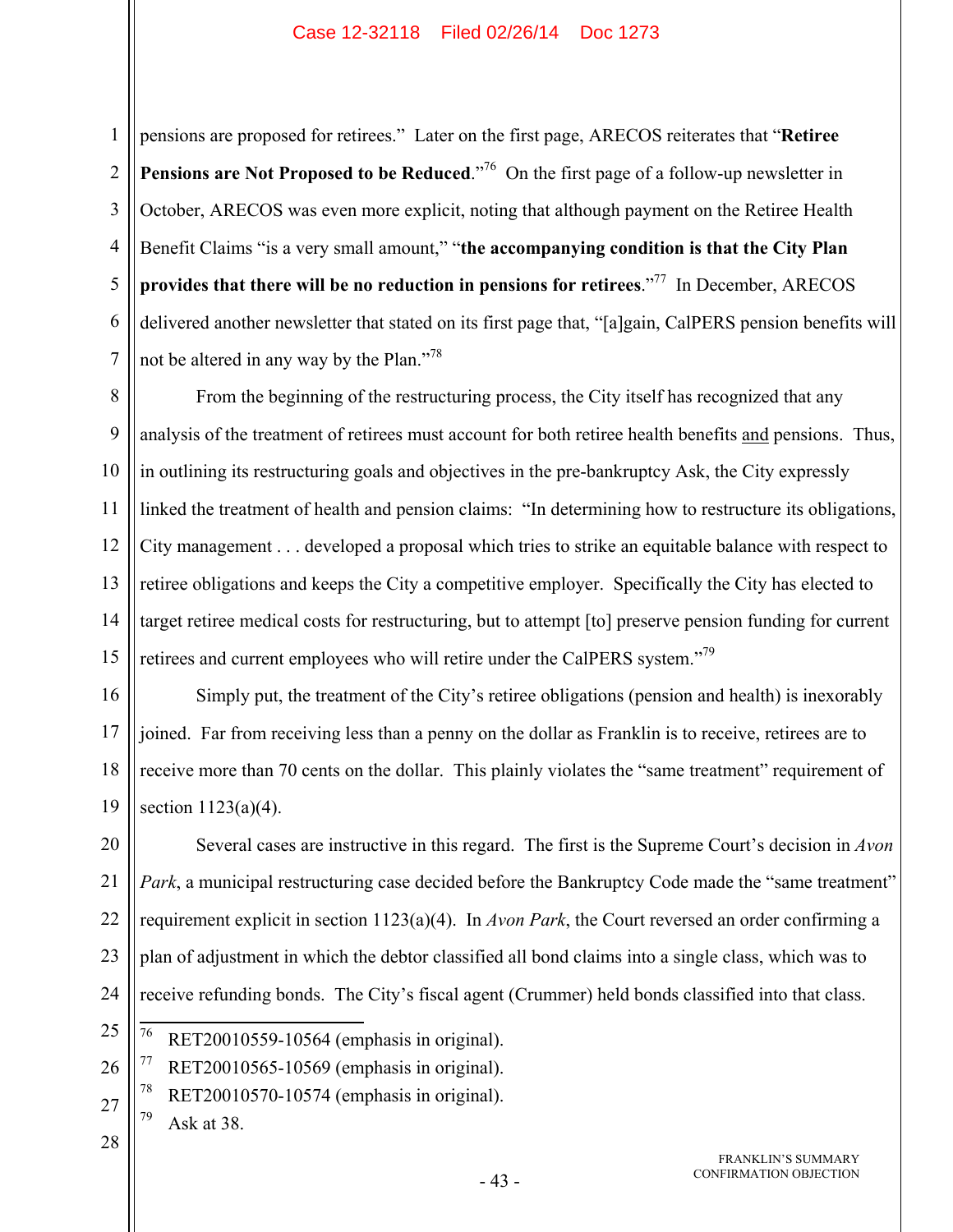| Under the plan, the City proposed to pay Crummer additional amounts, apparently for its assistance                                                                                                                   |  |  |
|----------------------------------------------------------------------------------------------------------------------------------------------------------------------------------------------------------------------|--|--|
| in facilitating the refunding. Avon Park, 311 U.S. at 141. The Court held that this additional                                                                                                                       |  |  |
| consideration, which was not available to other bondholders classified within the same class,                                                                                                                        |  |  |
| violated basic principles of municipal restructuring:                                                                                                                                                                |  |  |
| Compositions under Ch. IX envisage equality of treatment of creditors.                                                                                                                                               |  |  |
| Under that section and its antecedents, a composition would not be<br>confirmed where one creditor was obtaining some special favor or                                                                               |  |  |
| inducement not accorded the others, whether that consideration moved<br>from the debtor or from another [I]f a vote is influenced by the<br>expectation of advantage, though without any positive promise, it cannot |  |  |
| be considered an honest and unbiased vote. That rule of compositions is<br>but part of the general rule of "equality between creditors" applicable in                                                                |  |  |
| all bankruptcy proceedings. That principle has been imbedded by<br>Congress in Ch. IX by the express provision against unfair discrimination.                                                                        |  |  |
| That principle as applied to this case necessitates a reversal. In absence of<br>a finding that the aggregate emoluments receivable by the Crummer                                                                   |  |  |
| interests were reasonable, measured by the services rendered, it cannot be<br>said that the consideration accruing to them, under or as a consequence of                                                             |  |  |
| the adoption of the plan, likewise accrued to all other creditors of the same<br>class.                                                                                                                              |  |  |
|                                                                                                                                                                                                                      |  |  |
| <i>Id.</i> at 147-48 (emphasis added) (quotations and citations omitted).                                                                                                                                            |  |  |
| Congress codified this aspect of <i>Avon Park</i> in section $1123(a)(4)$ , and courts have continued                                                                                                                |  |  |
| to apply the reasoning of Avon Park in situations analogous to those here. For example, in Adelphia                                                                                                                  |  |  |
| the district court held that there was a substantial possibility that the bankruptcy court had erred in                                                                                                              |  |  |
| confirming a plan providing for a class of bondholders to receive specified pro rata distributions but                                                                                                               |  |  |
| also for certain bondholders who had voted to approve the plan to receive other consideration                                                                                                                        |  |  |
| (including releases and exculpation):                                                                                                                                                                                |  |  |
| There is no doubt here that in return for approving the Plan, some                                                                                                                                                   |  |  |
| claimants will receive a more valuable settlement than others $(i.e.,$<br>additional benefits on top of their pro rata distributions). While such an                                                                 |  |  |
| outcome may be permissible where the added benefit is given for truly<br>collateral reasons <i>(i.e., independent from their status as claimants)</i> , here                                                         |  |  |
| the benefit is given in exchange for the claimant's affirmative vote for the<br>Plan – an added benefit that is tied directly to the Plan itself and given to                                                        |  |  |
| some claimants in a class, but not all. Such an inducement may well have<br>led some claimants to approve the Plan when they otherwise may have                                                                      |  |  |
| rejected it. As a result, creditors opposing the Plan may have been<br>prejudiced by a quid pro quo exchange of Plan approval for valuable                                                                           |  |  |
| releases and exculpations.                                                                                                                                                                                           |  |  |
| <b>FRANKLIN'S SUMMARY</b><br>CONFIRMATION OBJECTION<br>$-44-$                                                                                                                                                        |  |  |
|                                                                                                                                                                                                                      |  |  |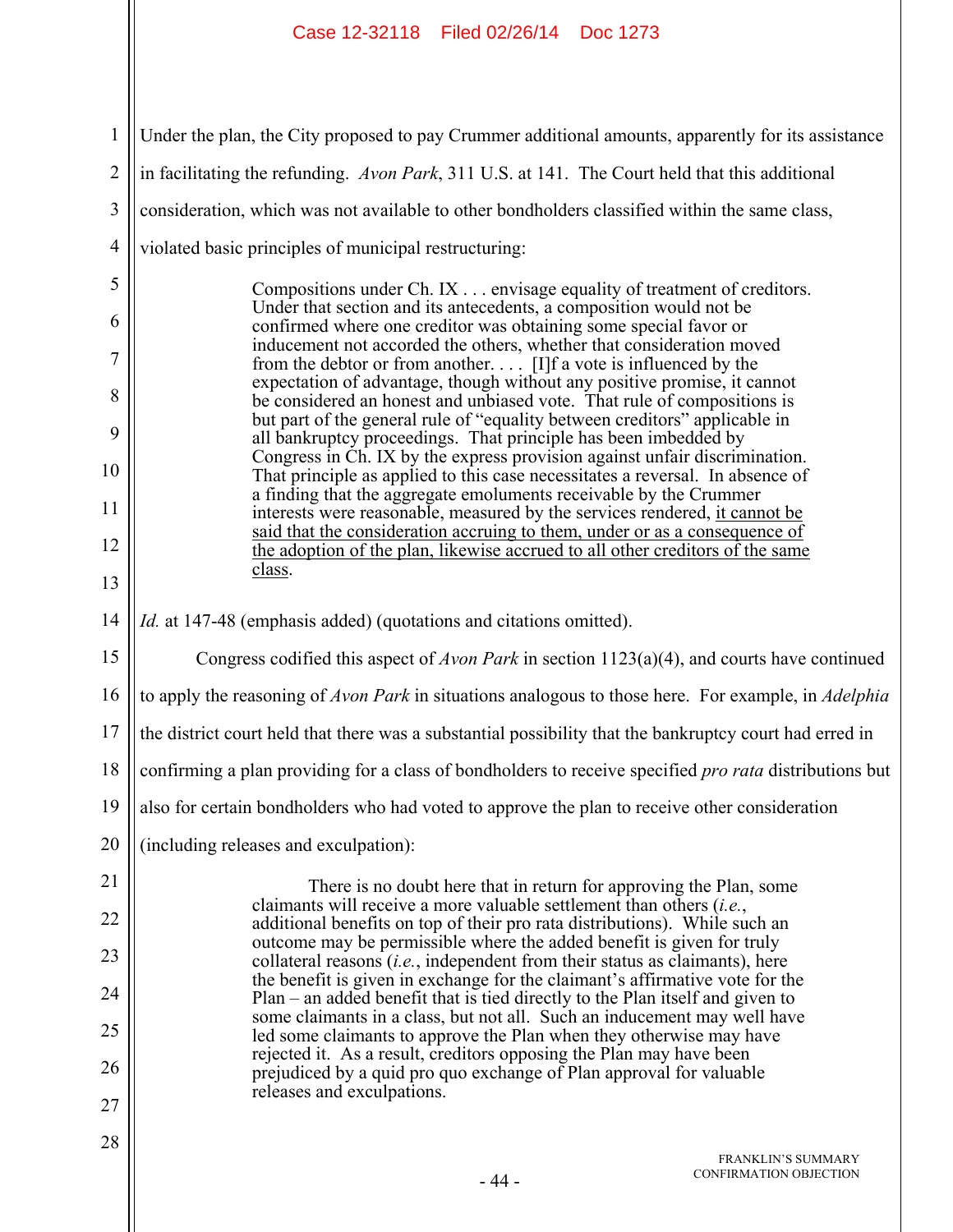Section 1123(a)(4) guarantees that each class member will be treated equally, regardless of how it votes on a proposed plan. Where the receipt of valuable benefits in a plan is conditioned on a vote to accept that plan, there is a very real possibility of dissuading or silencing opposition to the plan. In this context, the Bankruptcy Court's semantic distinction between the treatment of claims and claimants goes against the spirit of section 1123(a)(4) and what it seeks to protect. If an appeal of that issue is heard, there is a substantial possibility that Appellants will succeed in their argument that the distribution of certain benefits to some claimants but not others within a class violates section 1123(a)(4).

*Adelphia*, 361 B.R. at 363-64 (emphasis added).

7 8 9 10 11 12 13 14 15 16 17 18 19 Similarly, in *New Century* the district court reversed the bankruptcy court's order confirming a plan of reorganization that classified various employee claims together (in class HC3b) and provided for certain claims to be paid at 100% and others to be paid at 130%, with the justification that those receiving a greater distribution had waived and relinquished other claims that would have been classified into class HC10b. *Schroeder v. New Century Liquidating Trust (In re New Century TRS Holdings, Inc.)*, 407 B.R. 576, 592 (D. Del. 2009). In essence, the plan at issue in *New Century* was a mirror image of the City's Plan, with a set of claimants (the retirees) agreeing to forgo distributions in one class (the Retiree Health Benefit Claims) in exchange for more favorable treatment in another class (the pension claims). The district court held that such an arrangement violated section  $1123(a)(4)$ : "[I]t is clear that the plan treats the 100% claims in that class less favorably than the 130% claims without the holders' – or at least appellants' – consent. Thus, the bankruptcy court erred in finding that the plan was in compliance with  $\S 1123(a)(4)$ , and the plan confirmation must be reversed." *Id.*

20 21 22 23 24 25 26 27 Finally, in *Finova* the district court affirmed the bankruptcy court's denial of confirmation on the grounds that a proposed plan violated section  $1123(a)(4)$  despite the fact that it nominally provided the same treatment to all claims classified within the applicable class. The class at issue provided for bank creditors to receive payment of principal and interest but not "facility or other fees." *The Finova Grp., Inc. v. BNP Paribas (In re The Finova Grp., Inc.)*, 304 B.R. 630, 633 (D. Del. 2004). The bankruptcy and district courts concluded that this was unequal treatment because the "utilization fees" of some banks were denominated as interest (and thus paid) while the utilization fees of other banks (Chase and BNP) were denominated as fees (and thus not paid). As

28

1

2

3

4

5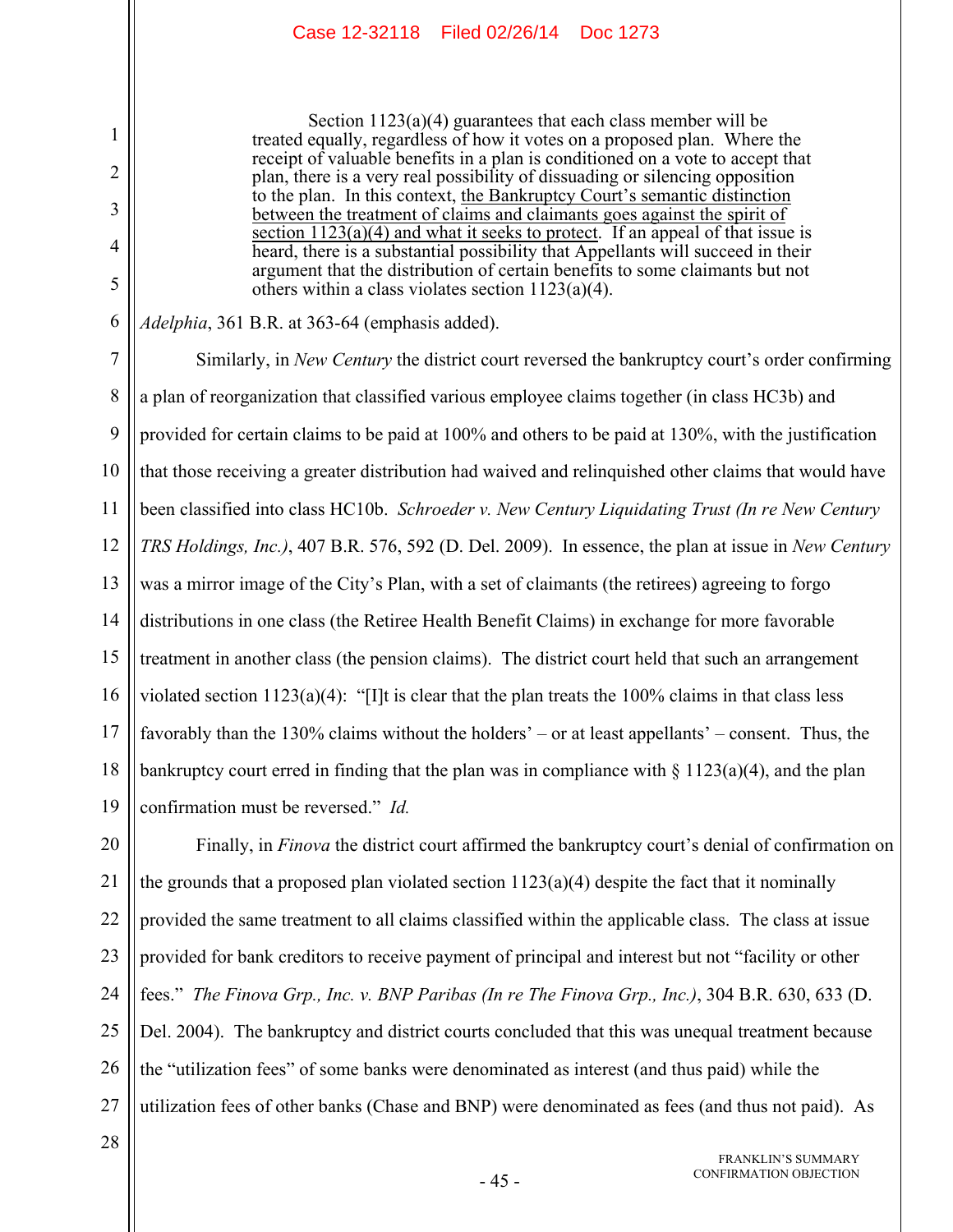the district court held: "To treat Chase and BNP differently would be to ignore the economic realities of their Credit Agreements, elevate form over substance and violate the equal treatment mandate of Section 1123(a)(4)." *Id.* at 637.

The same reasoning applies here. To treat the retirees as having separate, unrelated claims – one entitled to 100% payment and another to  $\leq$ 1% payment – would "elevate form over substance" and violate the equal treatment mandate" of section  $1123(a)(4)$ . As a consequence, the Plan cannot be confirmed for this independent reason.

8

11

13

14

15

16

17

18

19

20

21

22

23

1

2

3

4

5

6

7

3. The Plan Unfairly Discriminates Against Franklin's Claim.

9 10 12 Properly classified separately from the Retiree Health Benefit Claims, Franklin's rejection of the Plan will cause its class to reject the Plan and trigger application of section 1129(b)'s "cram down" standards, including the requirement that the Plan "not discriminate unfairly." 11 U.S.C.  $§ 1129(b)(1).$ <sup>80</sup> The Plan patently violates that statutory command.

As shown in Table 3, the City proposes to make distributions that are as wildly divergent and discriminatory as conceivable:<sup>81</sup>

| Table 3                |                                      |                                                                             |
|------------------------|--------------------------------------|-----------------------------------------------------------------------------|
| Class/Claim            | <b>Security</b>                      | <b>Recovery On</b><br><b>Prepetition Claim</b>                              |
| 1/Ambac Bonds          | Police and fire<br>stations; library | 106.4%                                                                      |
| 2/NPFG SEB Bonds       | <b>Eberhardt Building</b>            | $100 + \%$ (assumed/unimpaired)                                             |
| 3/NPFG Arena Bonds     | Stockton Arena                       | 96.7%                                                                       |
| 4/NPFG Parking Bonds   | Parking structures                   | $103.5\%$ (plus additional<br>collateral                                    |
| 5/Assured Office Bonds | 400 East Main<br><b>Building</b>     | 53.9% (based on Assured's<br>2012 appraisal; not<br>independently verified) |

<sup>24</sup> 80 Class 14 (tort claims) also has rejected the Plan, meaning that the City must satisfy the requirements of section 1129(b) in any event. *See Declaration Of Catherine Nownes-Whitaker Regarding Tabulation And Certification Of Ballots* [docket no. 1268].

25 26 27  $81$  The Court will recall that the City refused to include in the Disclosure Statement any information regarding recovery ranges or collateral values for various classes of claims under the Plan. The amounts set forth in Table 3 are estimates that Franklin will support through the evidence and expert testimony at trial. Consistent with the methodology employed by the City, payments over time are discounted to present value using a 5% discount rate.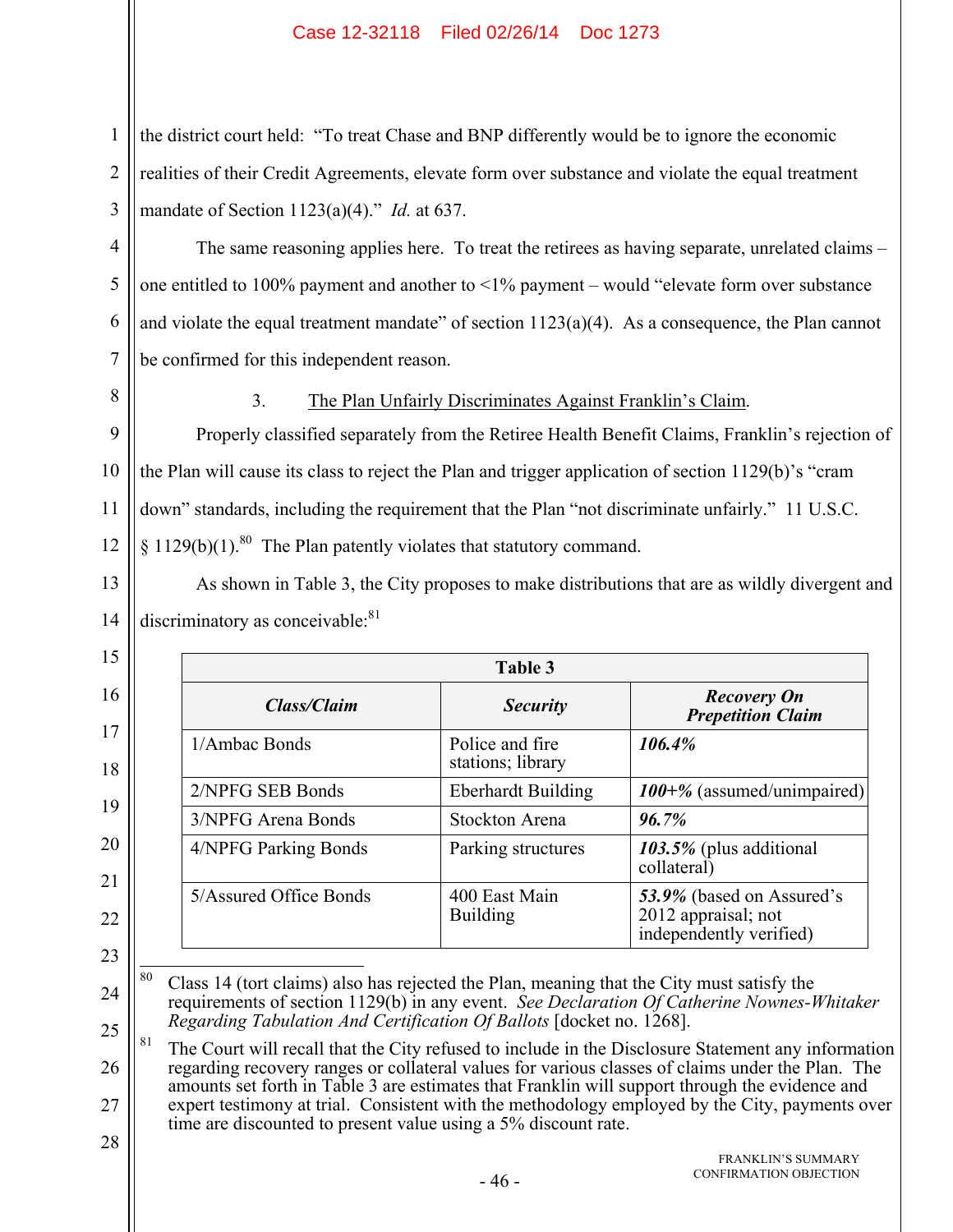20

21

22

23

24

25

26

27

| <b>Table 3</b>                               |                                           |                                                                                |  |  |
|----------------------------------------------|-------------------------------------------|--------------------------------------------------------------------------------|--|--|
| <b>Class/Claim</b>                           | <b>Security</b>                           | <b>Recovery On</b><br><b>Prepetition Claim</b>                                 |  |  |
| 6/Assured Pension Obligation<br><b>Bonds</b> | None                                      | 51.9% ( <i>plus</i> contingent note<br>payable from future revenues)           |  |  |
| 7/DBW Claims                                 | Marina revenues                           | Cannot be calculated from<br>current information; City has<br>refused to value |  |  |
| 8/SCC 16 Claims                              | Setoff rights                             | $100+%$ (unimpaired)                                                           |  |  |
| 9/Thunder Claims                             | None                                      | Cannot be calculated from<br>current information; City has<br>refused to value |  |  |
| 10/Restricted Revenue Bonds                  | Special revenues                          | $100+%$ (unimpaired)                                                           |  |  |
| 11/Special Tax Claims                        | Special revenues                          | 100+% (unimpaired)                                                             |  |  |
| 12/General Unsecured Claims                  | None (excluding<br>Franklin's collateral) | $0.25\%$ for Franklin                                                          |  |  |
| 13/Convenience Claims                        | None                                      | 100%                                                                           |  |  |
| 14/Tort Claims                               | None                                      | Unknown - paid from<br>insurance where available                               |  |  |
| 15/Pension Claims                            | None                                      | 100+% (assumed/unimpaired)                                                     |  |  |
| 16/Equipment Leases                          | Equipment                                 | 100+% (assumed/unimpaired)                                                     |  |  |
| 17/Workers Comp Claims -<br>City SIR Portion | None                                      | $100+%$ (unimpaired)                                                           |  |  |
| 18/SPOA Claims                               | None                                      | Cannot be calculated from<br>current information; City has<br>refused to value |  |  |
| 19/Price Claims                              | None                                      | Unknown $-$ City to perform<br>under consent decree as<br>modified             |  |  |

Moreover, the City already has paid in full virtually all of the millions of dollars of prepetition unsecured claims that otherwise would have qualified as "General Unsecured Claims" and been classified into Class 12 had the City not voluntarily chosen to pay them (as it would have been prohibited from doing in a non-municipal case). The evidence reveals that the City filed its bankruptcy petition with no desire whatsoever to attempt to adjust those liabilities, intending from the outset to discriminate against bondholders.<sup>82</sup> As the Court already has held, the City's payment of prepetition claims during the case is highly relevant in the context of plan confirmation:  $82$ 82 CTY084289-90 ("In a municipality bankruptcy case, the City will control who it pays without approval required by the Bankruptcy Court. . . . The focus of the City's recovery plan will be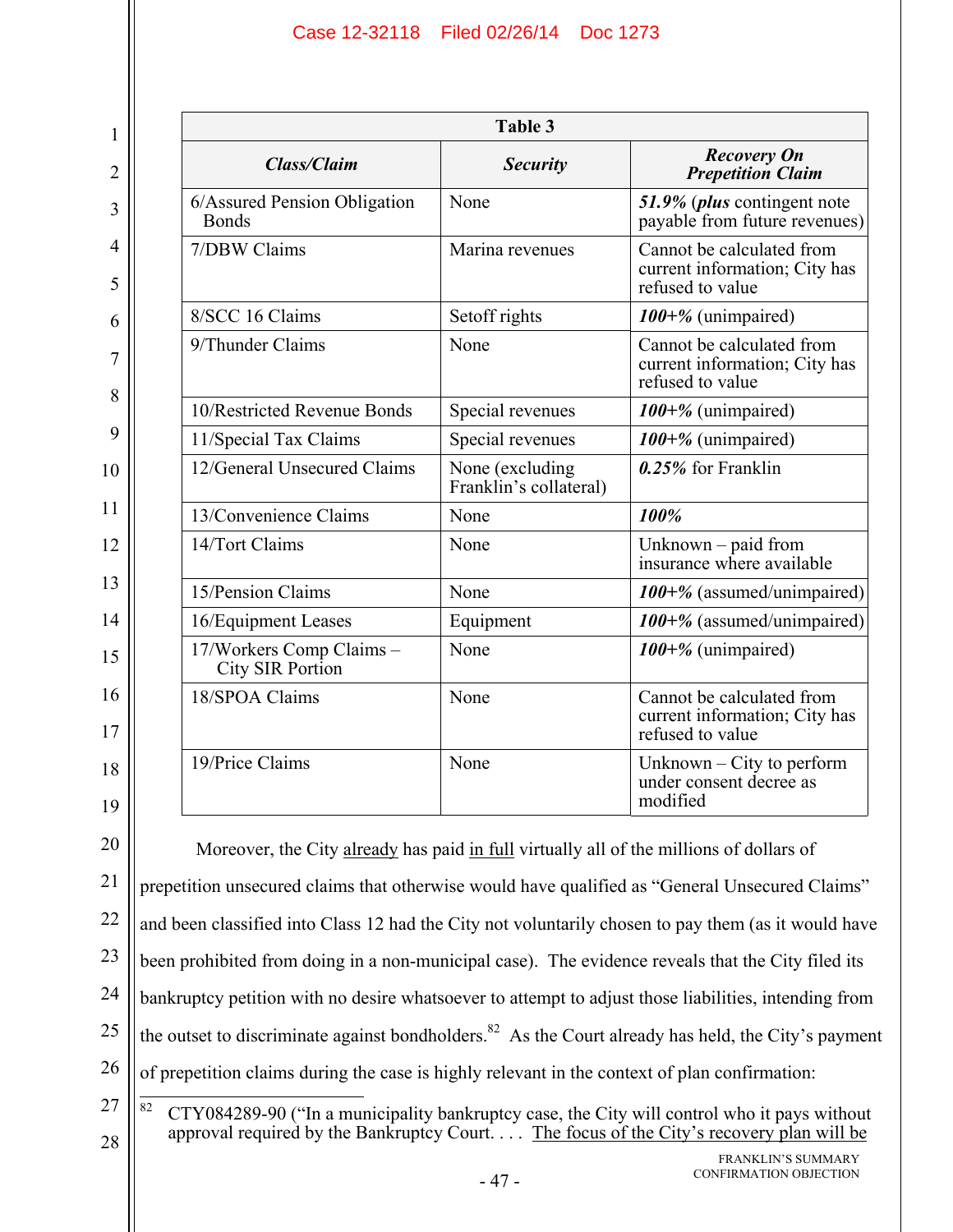[T]he day of reckoning comes at the plan confirmation hearing. If any impaired class of claims does not accept the plan, then confirmation will require a so-called cramdown pursuant to  $\S$  1129(b)(1) in which the City must prove that the plan "does not discriminate unfairly," and is "fair and equitable" with respect to that non-accepting impaired class. . . . . .

[T]he capital market creditors have, in effect, given notice that they reserve the right to litigate the debtor's conduct and management and spending choices during the case at the time of plan confirmation. That is the limiting principle and the protection to which they are entitled.

*In re City of Stockton, California*, 486 B.R. 194, 199-200 (Bankr. E.D. Cal. 2013) (emphasis added).

7 8 9 10 11 12 Observers have noted the City's blatant discrimination among creditors, with Moody's Investor Service recently commenting that "[p]roposed recovery rates for lease revenue and other general-fund supported bonds range from 1% to 100% . . . [and] [b]etween these two extremes, holders of pension obligation bonds, which are secured by a bare contractual repayment obligation, would see a 50% recovery." Moody's trenchantly notes that those proposed recoveries may "deviate from what the bankruptcy code provides for certain classes of debt."<sup>83</sup>

13 14 15 16 17 18 19 Indeed they do. The basic function of section 1129(b)'s prohibition on unfair discrimination is straightforward – it operates to ensure that a plan does not "single[] out the holder of some claim or interest for particular treatment." *Tucson Self-Storage*, 166 B.R. at 898; *see* Brunstad & Sigal, *supra*, at 40 ("the doctrine exists to enforce the concept of equality of distribution among similarly situated creditors regardless of how their claims are classified"). Thus, "[c]ourts have denied confirmation of Chapter 11 plans that proposed widely disparate treatment of similarly situated creditors as unfairly discriminatory." *Tucson Self-Storage*, 166 B.R. at 898.

20 21 22 23 24 The Ninth Circuit holds that a plan proponent must establish "four criteria" for discriminatory treatment to be considered "fair" within the meaning of section 1129(b): "(1) the discrimination must be supported by a reasonable basis; (2) the debtor could not confirm or consummate the Plan without the discrimination; (3) the discrimination is proposed in good faith; and (4) the degree of the discrimination is directly related to the basis or rationale for the

25

 $\overline{a}$ 

26

1

2

3

4

5

6

restructuring of above market pay and benefits and unsustainable debt. . . . [O]ur trade vendors and service providers are not subject to any reduction or delay in payment.") (emphasis added).

27 83 MOODY'S INVESTORS SERVICE, *Within Chapter 9 Framework, Recovery Levels Vary Widely*, February 6, 2014, at 12 (attached as Exhibit A).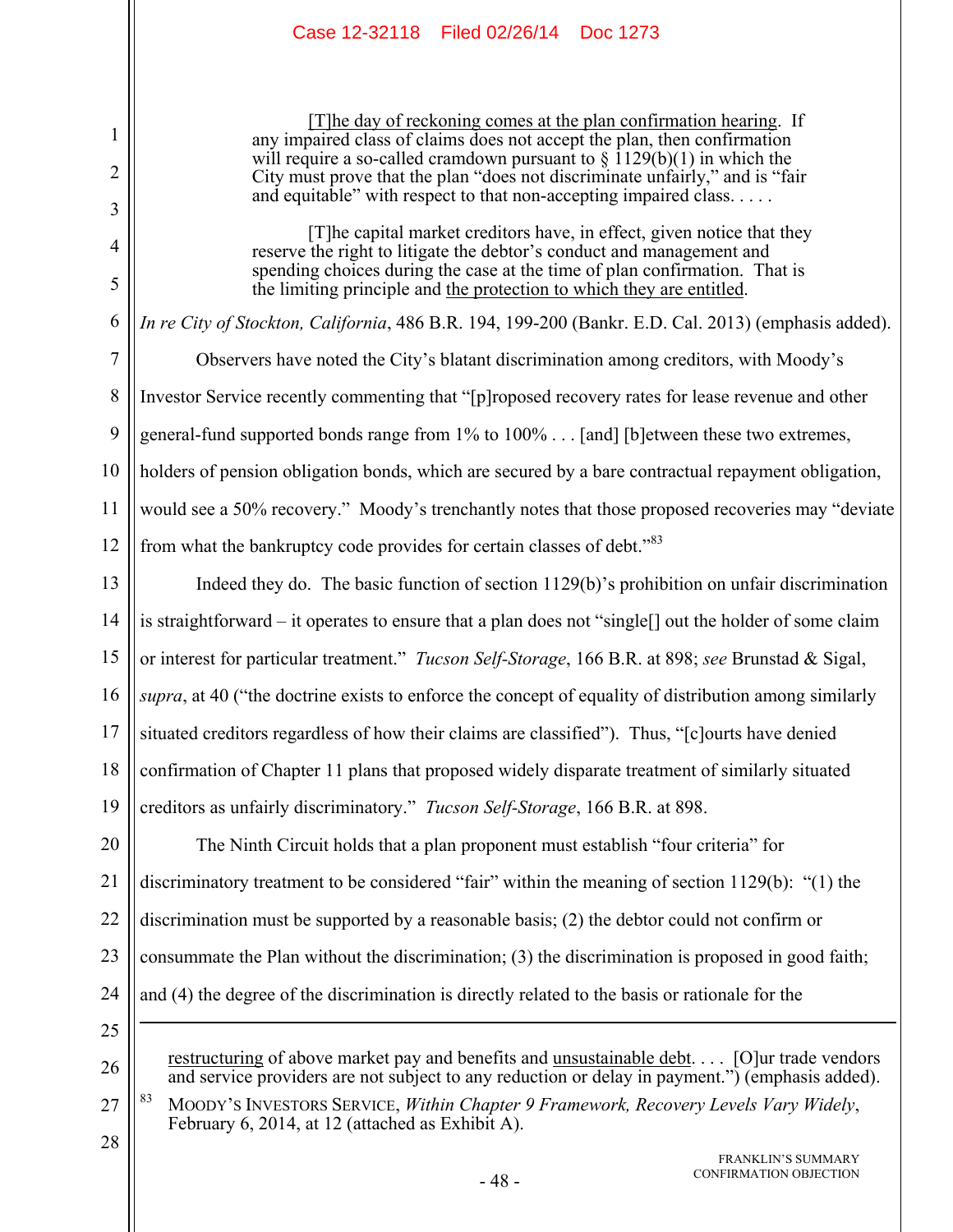discrimination." *Ambanc*, 115 F.3d at 656. This formulation has been criticized as being unnecessarily duplicative of other confirmation standards, and ultimately distilled as an inquiry into "whether the proposed discrimination has a reasonable basis and is necessary for reorganization." 7 COLLIER, *supra*, ¶ 1129.03[3][a].

5 6 7 8 9 10 11 12 13 14 15 16 Recently, most courts have adopted the "rebuttable presumption" standard, holding that a presumption of unfair discrimination arises whenever a plan provides for "a materially lower percentage recovery for the dissenting class (measured in terms of the net present value of all payments)" in comparison to payments made to "another class of the same priority." *In re Armstrong World Indus.*, 348 B.R. 111, 121 (D. Del. 2006) (quotations omitted). That presumption may be rebutted only "by showing that, outside of bankruptcy, the dissenting class would similarly receive less than the class receiving a greater recovery, or that the alleged preferred class had infused new value into the reorganization which offset its gain." *Id.* (quotations omitted); *see, e.g.*, *In re Dow Corning Corp.*, 244 B.R. 696, 701-03 (Bankr. E.D. Mich. 1999) (same); Brunstad & Sigal, *supra*, at 77 ("the unfair discrimination doctrine should ordinarily require that a dissenting class of unsecured claims be treated equally (in economic terms) with other unsecured classes of the same rank").

17 18 19 20 21 22 23 24 25 26 27 Regardless of the formulation, the inquiry centers on "the disparity of treatment proposed in the plan, and whether such disparity can be justified under the Code." 7 COLLIER, *supra*, ¶ 1129.03[3][a]; *see, e.g.*, *In re Sea Trail Corp.*, No. 11-07370-8-SWH, 2012 WL 5247175, \*8 (Bankr. E.D.N.C. Oct. 23, 2012) ("A crucial distinction . . . between cases in which plans have been determined to be unfairly discriminatory and those that have not is the magnitude of the difference in the amount of recovery between similarly-situated classes"). "Courts considering the issue of unfair discrimination have roundly rejected plans proposing grossly disparate treatment (50% or more) to similarly situated creditors, while at least two courts decided that unfair discrimination did not exist when the difference in recoveries was 4% or less." *In re Tribune Co.*, 472 B.R. 223, 243 (Bankr. D. Del. 2012); *see, e.g.*, *Tucson Self-Storage*, 166 B.R. at 898 (unfair discrimination where plan provided 100% recovery for unsecured trade creditors and 10% to unsecured deficiency claims); *In* 

28

1

2

3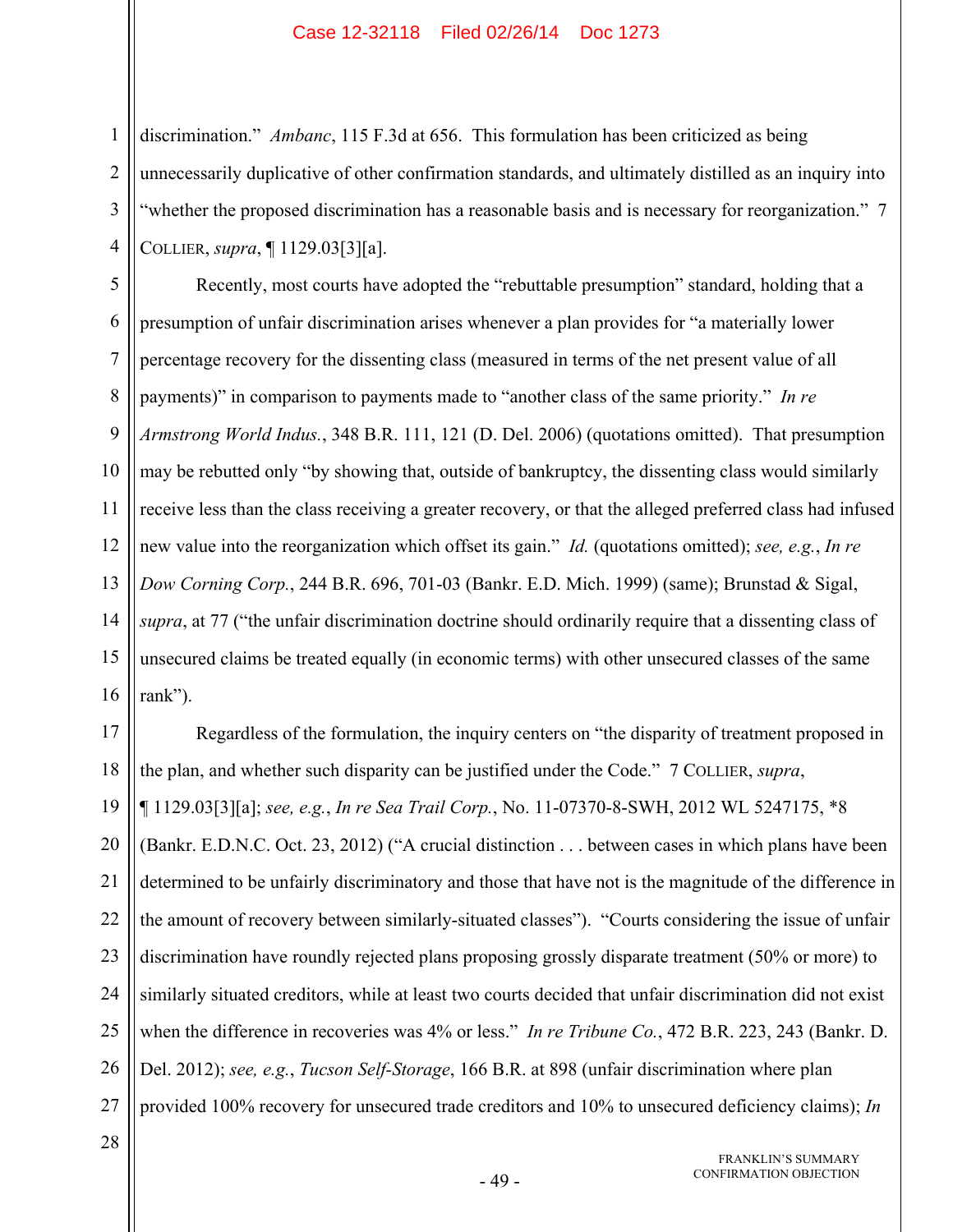1 2 3 4 5 6 7 8 9 10 11 12 13 14 15 *re Greate Bay Hotel & Casino, Inc.*, 251 B.R. 213, 231 (Bankr. D.N.J. 2000) ("Courts which have rejected confirmation on the basis of unfair discrimination have confronted plans proposing grossly disparate treatment (50% or more) to similarly situated creditors."); *In re Sentry Operating Co.*, 264 B.R. 850, 863-64 (Bankr. S.D. Tex. 2001) (unfair discrimination where plan provided for 100% recovery for one class of unsecured claims and 1% recovery to another class of unsecured claims); *In re Crosscreek Apartments, Ltd.,* 213 B.R. 521, 538 (Bankr. E.D. Tenn. 1997) (unfair discrimination where plan provided for 100% recovery for one class of unsecured claims and 50% recovery to another class of unsecured claims); *In re Barney & Carey Co.*, 170 B.R. 17, 25-26 (Bankr. D. Mass. 1994) (unfair discrimination where plan provided for unsecured deficiency claims to be paid 100% over ten years and for unsecured trade claims to be paid 15% upon consummation); *In re Cranberry Hill Assocs., L.P.*, 150 B.R. 289, 290-91 (Bankr. D. Mass. 1993) (unfair discrimination where plan provided for 100% recovery for one class of unsecured claims and 50% recovery to another class of unsecured claims); *In re Aztec Co.*, 107 B.R. 585, 591 (Bankr. M.D. Tenn. 1989) (unfair discrimination where plan provided for a class of unsecured claims to be paid in full and for a class of unsecured deficiency claims to be paid 3%).

16 17 18 19 20 21 22 23 24 25 26 Here, the City proposes to pay Franklin a fraction of a cent on the dollar while paying other, similarly-situated unsecured claims far more. To take the most straightforward example, the City proposes to provide Assured with guaranteed payments on the Pension Obligation Bonds having a present value of at least 52%, plus a contingent note that would appear to add an additional 10% or more to Assured's recovery if the City exceeds its "conservative" revenue forecast by just half a percent annually (something that the City already anticipated in the Long-Range Financial Plan<sup>84</sup>). As noted above, the Pension Obligation Bonds are general unsecured claims. Even if Franklin's claims in respect of the Bonds are wholly unsecured (an issue to be determined in connection with the Adversary Proceeding), Franklin would have rights against the City that are identical to Assured's with respect to the Pension Obligation Bonds. Paying more than 52 cents on the dollar to

FRANKLIN'S SUMMARY CONFIRMATION OBJECTION

<sup>27</sup> 28 84 84 *See* Long-Range Financial Plan at 3 (projecting half a billion in additional revenue in the event of a 0.5% annual growth in core revenues).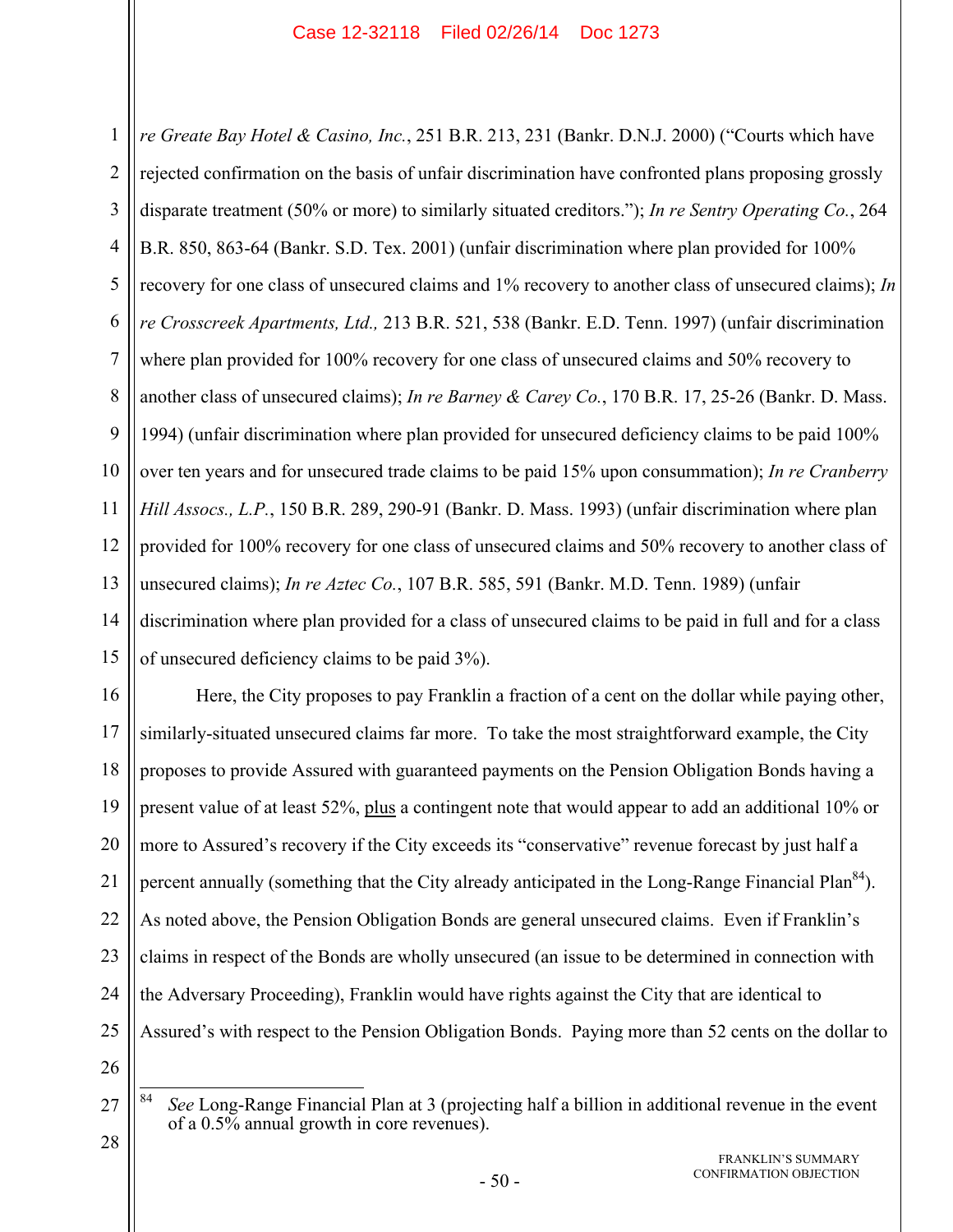Assured while providing a  $\frac{1}{4}$  cent-on-the-dollar cram down recovery to Franklin is the epitome of grossly disparate treatment and unfair discrimination.

Similarly, as noted above, by the City's own calculations the Plan provides retirees with a recovery of more than 70 cents on the dollar in respect of their general unsecured claims for promised retirement benefits (health and pension). This too is grossly disproportionate to Franklin's recovery, and particularly inappropriate given the City's reckless unwillingness to fix its "pension problem" – and tame its out-of-control pension liabilities – in the course of adjusting its debts in this case.

9 10 11 12 13 14 15 Finally, the City has made no showing of the value of any of the collateral securing the leaserevenue bonds that it proposes to pay in full or nearly in full under the Plan –  $e.g., Class 1 (2003)$ Fire/Police/Library Certificates); Class 2 (2006 SEB Bonds); Class 3 (2004 Arena Bonds); and Class 4 (2004 Parking Bonds). In fact, the City steadfastly refused to disclose such value in the Disclosure Statement. To the extent that those bonds are not fully secured (or nearly so), the holders have material unsecured deficiency claims that are treated far more favorably than the City proposes to treat Franklin.

16 17 18 19 20 This gross disparity in treatment clearly amounts to unfair discrimination and renders the Plan unconfirmable under section 1129(b)(1). The City has not even attempted to justify that discrimination, whether under the *Ambanc* four-factor analysis or the rebuttable presumption approach.<sup>85</sup> To the extent the City seeks to resuscitate its case in its supplemental memorandum in support of confirmation, Franklin will respond in turn.

21

1

2

3

4

5

6

7

8

## **C. The Plan Is Not Proposed In Good Faith.**

22 23 24 25 26 Section 1129(a)(3) of the Bankruptcy Code – made applicable by section 901(a) of the Code – requires a plan proponent to prove that a plan "has been proposed in good faith." 11 U.S.C.  $§$  1129(a)(3). Good faith requires, at a minimum, that a proposed chapter 9 plan "treat all interested parties fairly and that the efforts used to confirm the plan must comport with due process." *Mount Carbon*, 242 B.R. at 39. As the City admits, section 1129(a)(3) "requires a fundamental fairness in

<sup>27</sup> 28

See City Mem. at 17.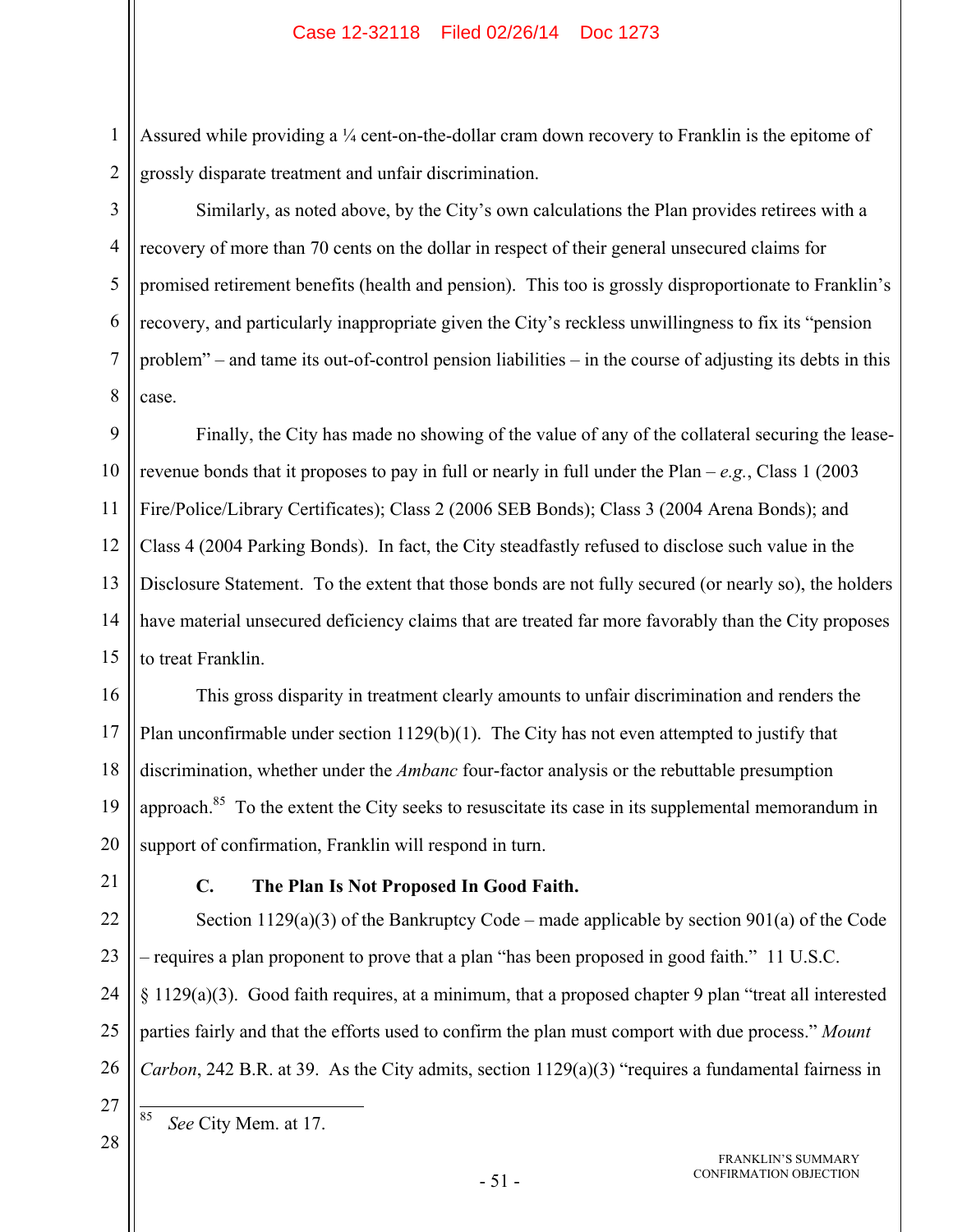dealing with one's creditors" and a plan that "provide[s] its creditors the potential for the greatest economic return from its assets."<sup>86</sup>

The requirement of good faith has been a critical component of municipal restructuring since the earliest enactment of Chapter IX. *See Avon Park*, 311 U.S. at 144-46 (reversing order of confirmation for, among other things, lack of good faith); *Town of Belleair v. Groves*, 132 F.2d 542, 543 (5th Cir. 1942) (affirming denial of confirmation and dismissal of case on bad faith grounds where the proposed plan did not "embod[y] a fair and equitable bargain openly arrived at and devoid of overreaching"); *Kaufman County Levee Imp. Dist. No. 4 v. Mitchell*, 116 F.2d 959, 960 (5th Cir. 1941) (affirming denial of confirmation where "the plan was unfair and discriminated in favor of the bondholders owning lands and against those who did not").

11 12 13 14 15 16 17 18 19 20 Modern courts have not hesitated to deny confirmation of proposed plans of adjustment where the debtor seeks to abuse the restructuring process or achieve results not consistent with the purposes of the Bankruptcy Code. *See, e.g.*, *Ault v. Emblem Corp. (In re Wolf Creek Valley Metro. Dist. No. IV)*, 138 B.R. 610, 618-19 (D. Colo. 1992) (reversing confirmation order on grounds that proposed plan singled out one landowner for discriminatory treatment while unduly benefitting another landowner); *Pierce County*, 414 B.R. at 719-20 (denying confirmation due to lack of good faith where the proposed plan would have limited creditor recoveries from other sources and hence "does not indicate a sincere attempt by the Debtor to readjust its debts by maximizing the creditors' recovery"); *Mount Carbon*, 242 B.R. at 39-42 (denying confirmation where the plan unduly benefitted one landowner and was inconsistent with the purpose of chapter 9).

21 22 23 24 25 26 One early case – *Wright v. City of Coral Gables*, 137 F.2d 192 (5th Cir. 1943) – highlights the importance of a municipal debtor's good faith in its dealings with creditors and illustrates the City's lack of good faith in seeking to cram down the Plan on Franklin. In *Wright*, the Fifth Circuit reversed an order confirming a plan of adjustment that had been accepted prepetition by more than 94% of bondholders. Of particular concern, the Circuit perceived the debtor to be using the chapter 9 process to unfairly cram down the plan on the dissenting minority bondholders using

27 28

86

1

2

3

4

5

6

7

8

9

City Mem. at 13-14.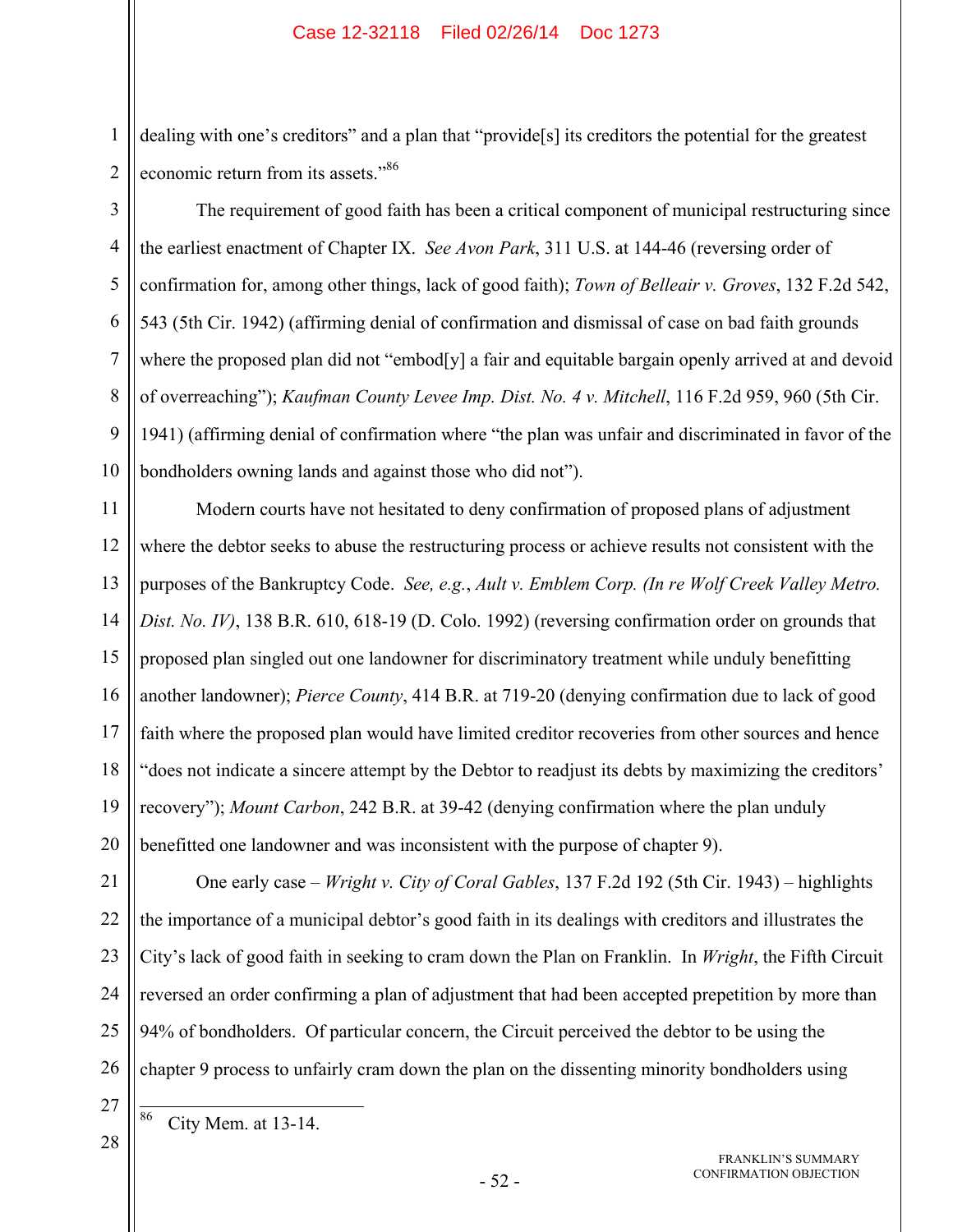prepetition acceptances of other bondholders or, as the Circuit put it, "to bludgeon into submission those with whom the city had not been able to make settlements satisfactory to itself." *Id.* at 195.

3 4 5 6 7 8 9 10 11 12 13 14 15 16 17 18 19 That is an apt description of the City's conduct here. By the Plan, the City is attempting to bludgeon Franklin into submission because the City has been unable to make a settlement with Franklin satisfactory to itself. In the process, the City is not remotely attempting to maximize Franklin's recovery or otherwise acting in good faith toward Franklin. In fact, the City deliberately is minimizing Franklin's recovery by refusing to apply even a single dollar of restricted PFFs – which may not be applied to other general fund liabilities – to pay Franklin's claim. The City's bad faith in this regard is made crystal clear by the fact that, in its pre-bankruptcy "Ask", it previously proposed to use each available PFF fund "to pay up to that account's legally allocable share of the debt service" on the Bonds for the next forty years, "until the end of Fiscal Year FY51-52."<sup>87</sup> The City projected that such a restructuring would result in a recovery on the Bonds of 54.5% on a net present value basis.<sup>88</sup> Indeed, even the Long-Range Financial Plan on which the Plan is premised "conservatively" assumes that the City will pay Franklin \$500,000 annually from available PFFs.<sup>89</sup> Just eight months ago, the City recognized that its failure to take all steps to maximize the amount of PFFs available for payment of the Bonds would be "a sign of bad faith." Specifically, in recommending rejection of a commission's recommendation that the City lower the amount of the applicable building permit fees, City staff stated the following:

[T]he Bankruptcy Ask seeks to renegotiate the terms of our debt obligations under the 2009 Lease Revenue Bonds Series A. We have defaulted on the bonds. The source of repayment is development impact fees collected to finance the construction of fire stations, police stations, parklands and street improvements throughout Stockton. The City cannot forgo the collection of the very same fees backing those negotiations. To do so would be seen as a sign of bad faith by the Bankruptcy Court and creditors. This could have major detrimental impact on our bankruptcy negotiations. The City's imperative need to exit bankruptcy, in a timely and sustainable manner, makes the recommendations of the Development Oversight Commission a non-starter.<sup>9</sup>

25 87 Ask at 785-86.

26 88 Ask at 44-45.

89 Long-Range Financial Plan at 19.

27  $90$  CTY023541

20

21

22

23

24

1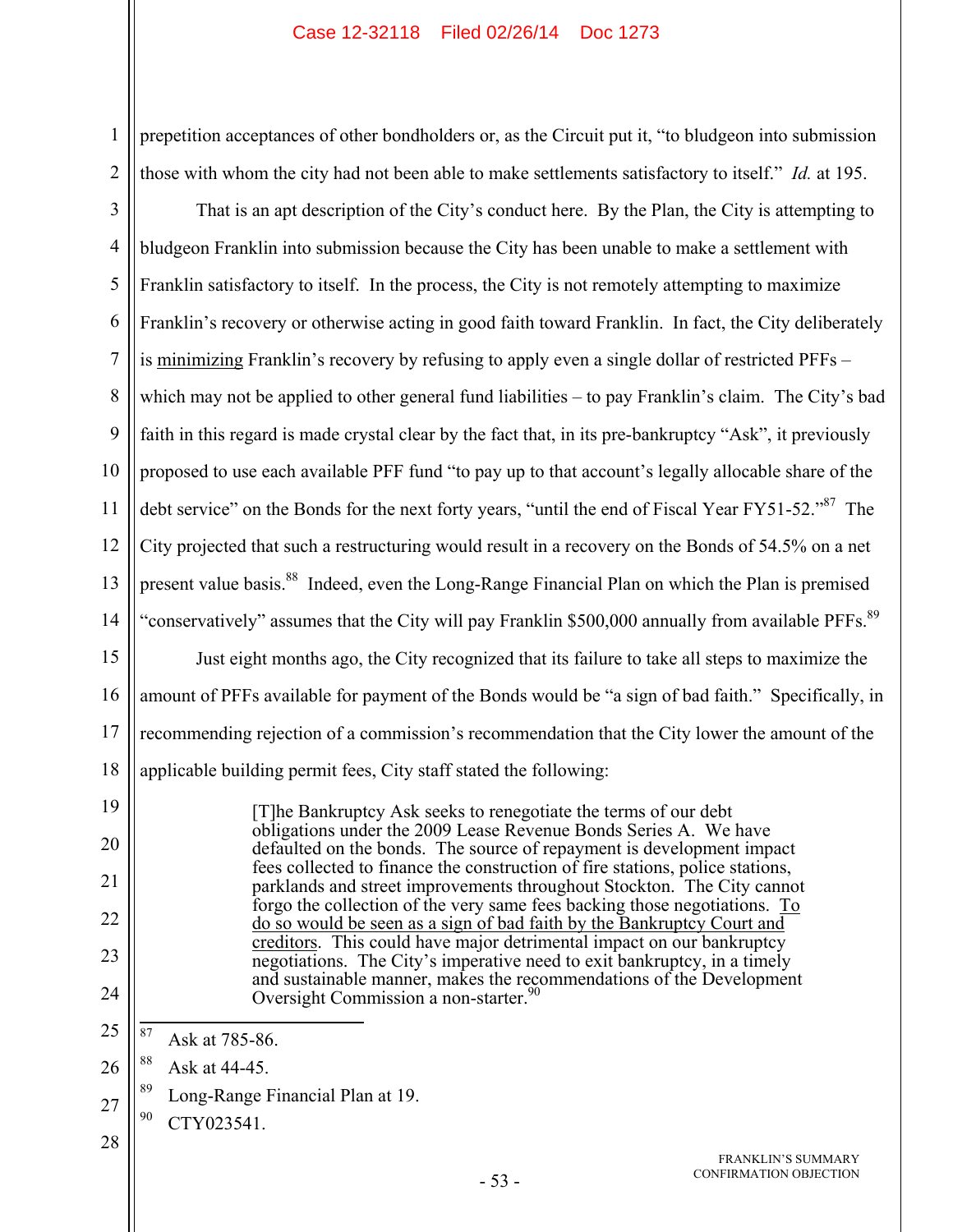1 2 3 4 5 6 7 8 9 10 11 Three months later, the City filed the Plan, punitively refusing to apply any PFFs to payment of the Bonds and proposing a recovery for Franklin that is a fraction of that proposed prior to bankruptcy. In contrast, the Plan's treatment of every other class of bond debt is superior to the proposals made in the Ask. For example, in the Ask the City proposed to terminate all general fund debt service on the Pension Obligation Bonds and to make payments only from "solvent restricted fund sources," which the City estimated could not exceed 17.38% of the amounts due.<sup>91</sup> The City described the Pension Obligation Bonds as being "deeply or fully impaired" under the Ask.<sup>92</sup> In contrast, the Plan now guarantees forty years of payments from the general fund for debt service on the unsecured Pension Obligation Bonds – with a present value of 52% of the principal amount of the Pension Obligation Bonds – plus a contingent note that is likely to add an additional 10% or more to Assured's recovery.

12 13 14 15 16 17 18 19 The City's refusal to apply available PFFs to payment of the Bonds – particularly in light of the more favorable treatment of the other "capital markets" creditors – is the opposite of the good faith required by the Bankruptcy Code. In fact, "[k]nowingly sacrificing prospectively significant value demonstrates a lack of good faith within the totality-of-circumstances analysis of 1129(a)(3)." *In re Val-Mid Assocs.*, Case No. 4:12-bk-20519-EWH, 2013 Bankr. LEXIS 2521, at \*9 (Bankr. D. Ariz. June 14, 2013); *see, e.g.*, *In re Multiut Corp*., 449 B.R. 323, 342 (Bankr. N.D. Ill. 2011) (failure to maximize value for creditors "directly bears on the Plan's good faith"); *Pierce County*, 414 B.R. at 719-20 (same).

20 21 22 23 The City's wholesale assumption of its single largest liability – unfunded pensions – further evidences that the Plan lacks the good faith basis necessary for confirmation. If the City truly desired to "treat all interested parties fairly" and to "provide creditors the potential for the greatest economic return from its assets," it would have confronted and addressed in this case its growing

<sup>24</sup> 25 26 27 91 Ask at 46 ("Since there is no collateral securing this obligation the City does not intend to pay any debt service from the General Fund moving forward, but will continue to pay the portion of debt service legally allocable to restricted funds.") and at 769 ("Approximately 82.62% of the obligation is currently paid from the General Fund and approximately 17.38% is paid from restricted fund sources. The City's proposal is to continue only the payment from solvent restricted fund sources and to discontinue payments from the General Fund.").

 $92$  Ask at 45.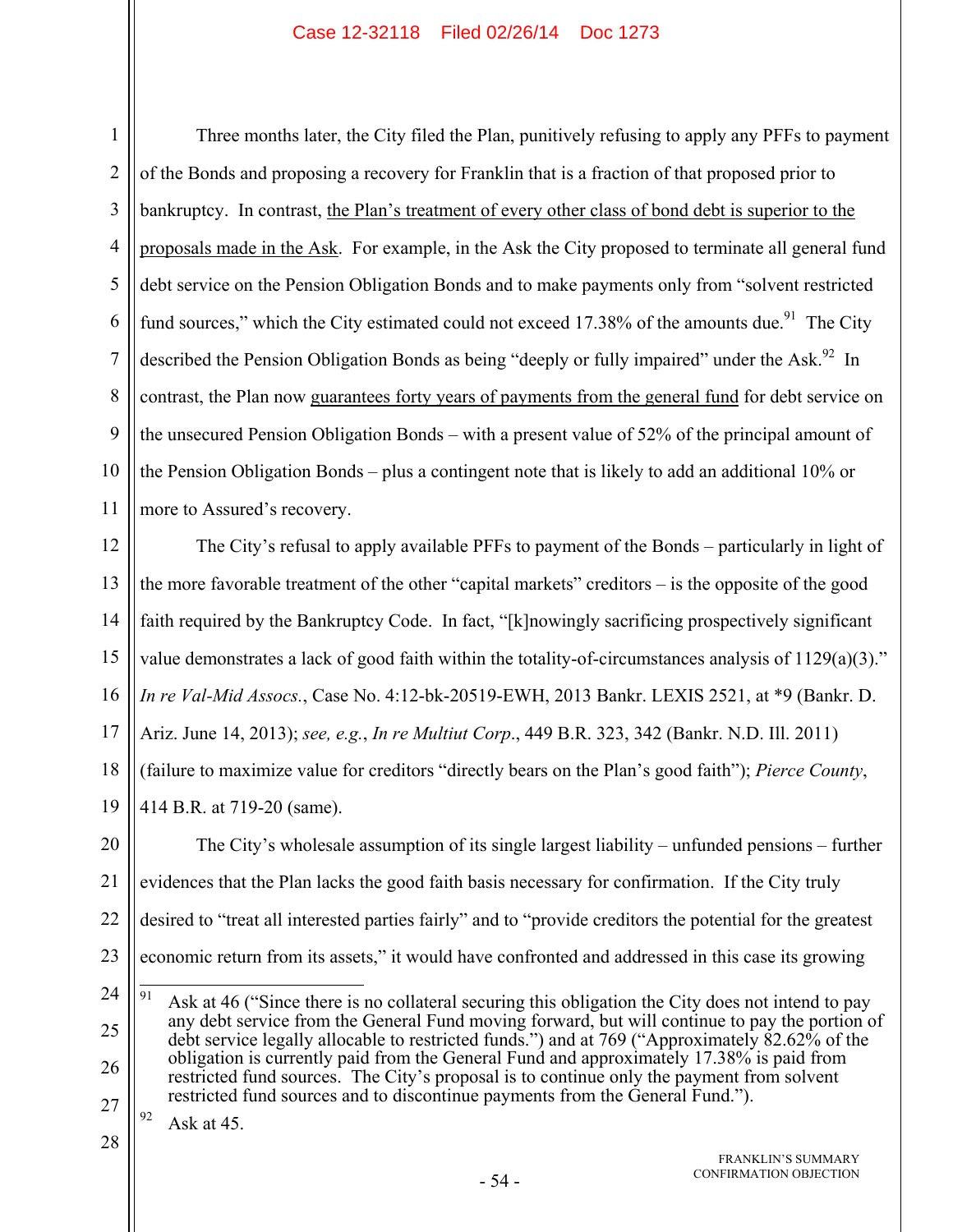"pension problem." Chapter 9 presents the only opportunity for the City to restructure the massive and out-of-control pension liability. Notably, despite the repeated protests of CalPERS, the City conspicuously does not take the position that pension liabilities cannot be adjusted in this case. Nor could it. *See In re City of Detroit*, 504 B.R. 97, 2013 Bankr. LEXIS 5120, at \*127 (Bankr. E.D. Mich. 2013) ("Because under the Michigan Constitution, pension rights are contractual rights, they are subject to impairment in a federal bankruptcy proceeding. Moreover, when, as here, the state consents, that impairment does not violate the Tenth Amendment."). <sup>93</sup> The City simply chooses not to do so. $94$ 

9 10 11 12 13 14 15 16 17 18 19 20 21 22 There is, of course, nothing wrong with a distressed municipality deciding that it has enough money to pay its debts after all. If it makes such a determination, however, it then has to then pay all of its debts, not just some of them. Here, the City's assumption of its massive pension liability is not indicative of the good faith necessary for confirmation of a plan that proposes to discharge Franklin's claim without any effort whatsoever at future repayment, particularly the proposed discharge through a *de minimis* payment of a quarter cent on the dollar. *Cf. Wolph v. U.S. Dept. of Educ. (In re Wolph)*, 479 B.R. 725, 732 (Bankr. N.D. Ohio 2012) ("The Court also finds troubling the disparate treatment the Plaintiff afforded to her student-loan creditors. In this adversary proceeding, the Plaintiff came to an accommodation with one of her creditors, Sallie Mae, whereby the Plaintiff agreed to partially repay the obligation. The Plaintiff explained that she was motivated to make such an accommodation for one reason: her parents were jointly liable on the obligation. For the Court, however, such a personal motive to pay one of her educational debts, while seeking to discharge all of her remaining educational obligations, does not square with the good faith prong of the Brunner test.").

23

1

2

3

4

5

6

7

8

<sup>24</sup>

<sup>93</sup> Franklin is prepared to address this issue in detail should the City ever indicate a willingness to impair its pension liabilities or if the Court otherwise so requests.

<sup>25</sup> 26 27 <sup>94</sup> The City answered Franklin's interrogatory asking whether the pension liabilities could be impaired in this way: "The City has determined in the exercise of its business judgment that it should assume the CalPERS agreement and obligations in order to preserve its work force, particularly sworn police officers. In light of such determination, the City need not opine or speculate as to whether the Class 15 Claims could be impaired."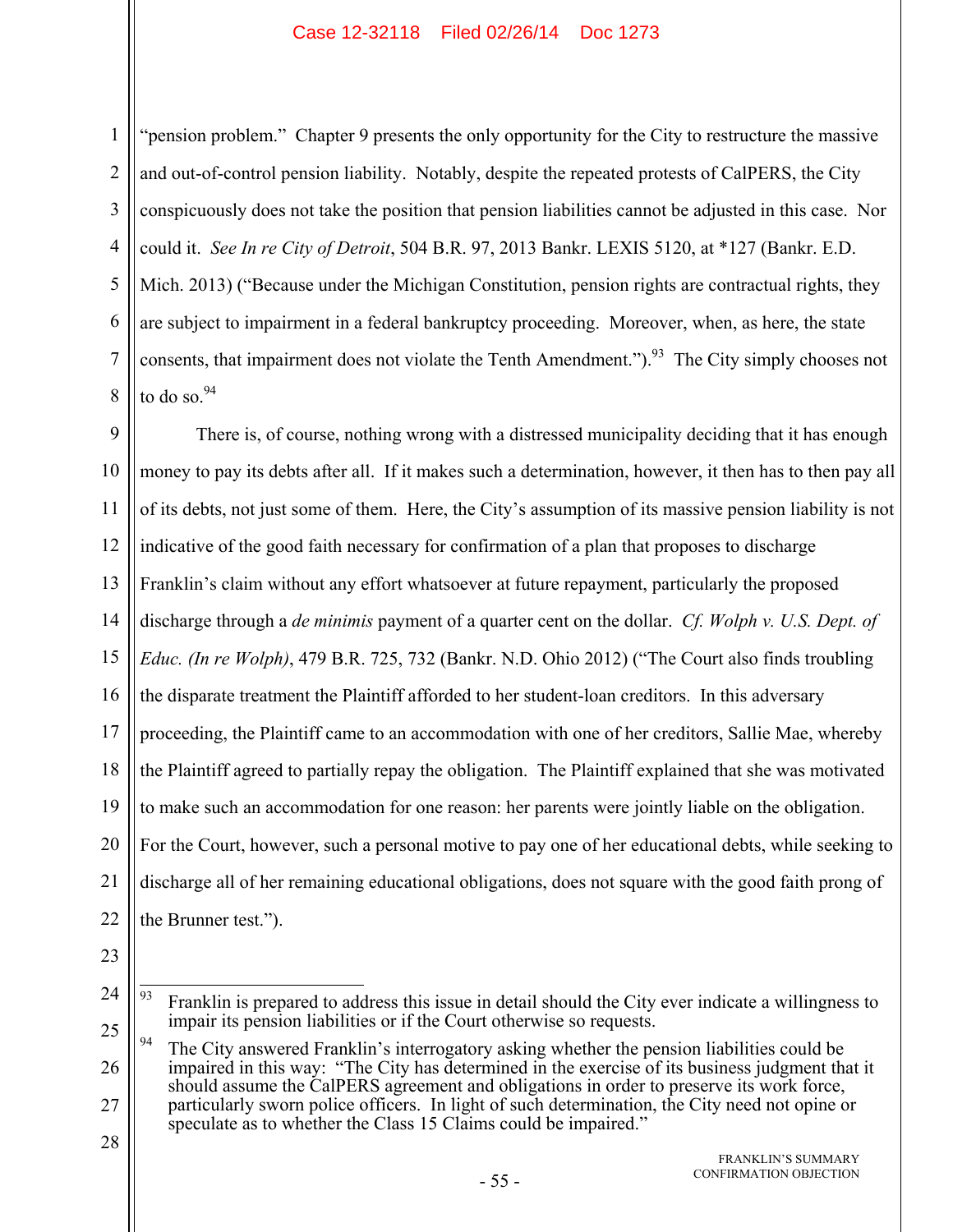1 2 3 4 5 6 7 8 9 10 11 12 13 14 15 16 17 The City's lack of good faith is highlighted by its disregard of the cautionary tale of the City of Vallejo, which recently exited chapter 9 (guided by the same counsel as that now representing the City) having failed to adjust its pension liabilities. It is now clear that Vallejo made a grave mistake in doing so, and very well may have to seek "chapter 18" relief in order to finally confront its own "pension problem." Specifically, Vallejo is facing another budget crisis less than two years after exiting bankruptcy, projecting budget deficits for this fiscal year and next due to ballooning obligations to CalPERS. Like the City, Vallejo has been unable to forecast its future pension expenses with any accuracy, with pension expenses for the current fiscal year already 38% higher than those projected in its Disclosure Statement filed just three years ago. Commentators note that "Vallejo's post-bankruptcy experience provides a warning for Stockton," and observe: "As Vallejo is discovering since it exited bankruptcy in 2011, when an already financially weak city avoids dealing with pensions in bankruptcy, it can create a significant impediment to a successful long-term restructuring. The city has a persistent structural budgetary imbalance, and it risks a second bankruptcy filing if [it] continues on its current path.<sup>"95</sup> More directly: "Stockton is not looking to reduce pensions in bankruptcy. So, it is not clear whether it can emerge from Chapter 9 and avoid the type of future pension funding challenges that plague Vallejo, a fellow California city that exited bankruptcy and continues to struggle to fund onerous pension payments.<sup>"96</sup>

18 19 20 21 22 23 The City's lack of good faith also is evidenced by its payment during the case of virtually all unsecured trade debt and related prepetition obligations. Those liabilities would have been "General Unsecured Claims" classified into Class 12 and paid at a rate of less than 1%. However, because the City unilaterally acted to pay its favored prepetition liabilities – without any showing that such payments otherwise comport with the Bankruptcy Code's confirmation standards – the claims instead received a recovery of 100%. This conduct indeed is "probative" of the City's good faith.

24

<sup>26</sup> 95 95 MOODY'S INVESTORS SERVICE, *Special Comment: Without Pension Relief, Bankrupt California Cities Risk Return To Insolvency*, February 20, 2014, at 1, 6 (attached as Exhibit B).

<sup>27</sup> 96 MOODY'S INVESTORS SERVICE, *Municipal Bankruptcy: Update and Insights*, February 6, 2014, at 11 (attached as Exhibit A).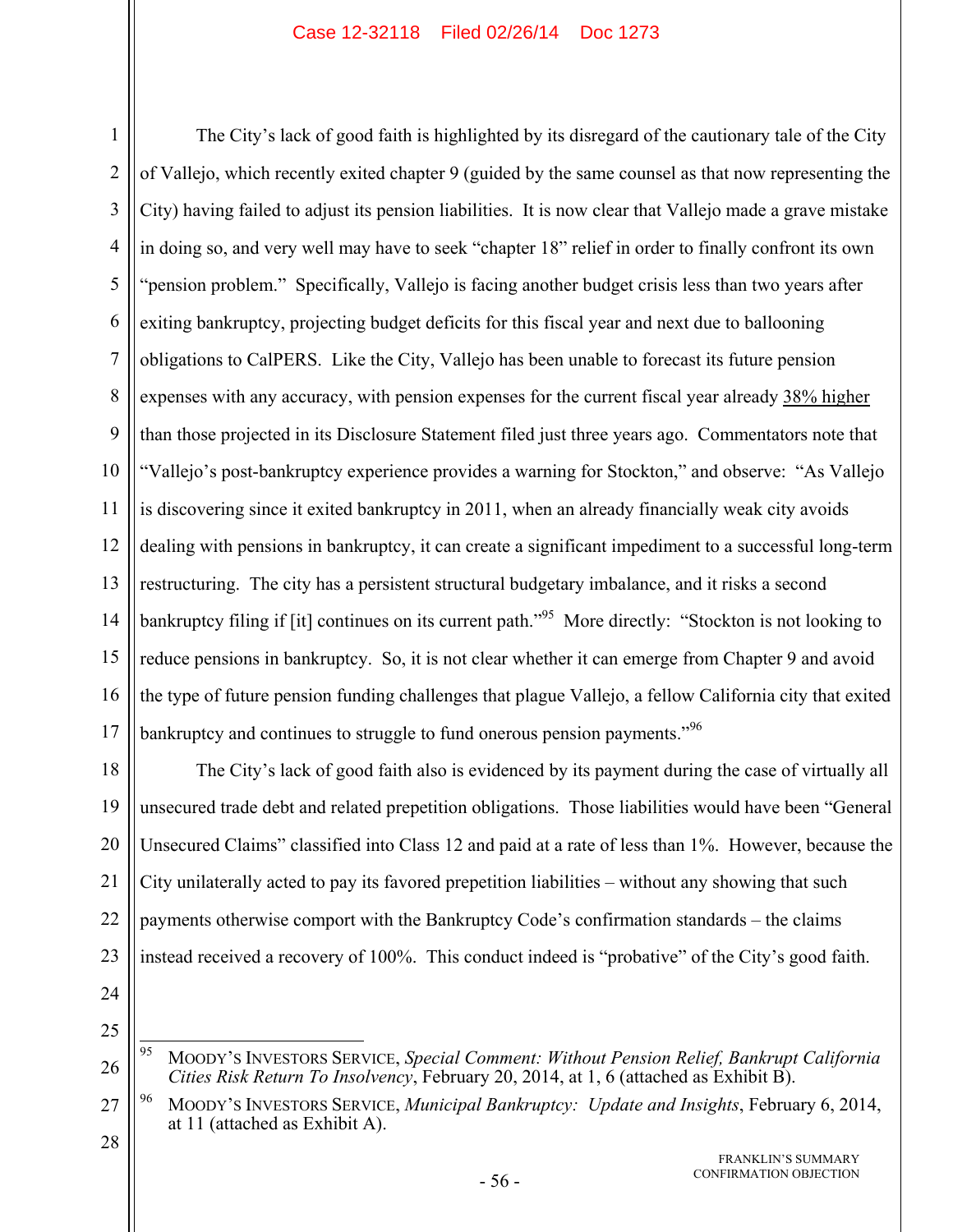*City of Stockton*, 486 B.R. at 199 ("It is not difficult to imagine arguments that evidence of untoward [pre-confirmation] settlements could be probative of  $\S 1129(a)(3)$ ] issues.").

3 4 5 6 7 8 9 10 11 12 Finally, the City's characterization of Franklin as having "drawn battle lines by filing the Adversary and propounding discovery" is patently ludicrous.<sup>97</sup> It is not Franklin that has "drawn" battle lines." Franklin is facing a recovery of less than \$94,000 in respect of the \$35 million that it loaned the City, with which the City constructed and equipped two fire stations, the police communications center, seven parks, and numerous street, paving, bridge, and other civic works throughout the City. It is the City that seeks to treat the Bonds as leases and to cap Franklin's claim (something that has never before been attempted) and it is the City's aggressive, unsupportable treatment proposal that escalated the Plan into a "battle", as it left Franklin with no choice whatsoever but to litigate to protect its rights and the rights of its investors (many of whom are retirees who rely on Franklin's funds for safe and steady income) under the Bankruptcy Code.

13 14 15 16 17 Further, the City's "offer" of a *de minimis* ¼ cent-on-the-dollar recovery belies its insinuation that Franklin somehow made unreasonable demands in settlement negotiations over the Plan. The Court can infer from the Plan the nature of the demands the City previously made of Franklin, and the Plan serves to illustrate the City's bad faith in dealing with Franklin throughout the restructuring process.

18

1

2

19

## **D. The Plan Violates Section 943(b)(3) Due To The City's Failure To Disclose Payments To Its Counsel And Other Professionals.**

20 21 22 23 24 25 Section 943(b)(3) of the Bankruptcy Code requires that, prior to confirming a plan of adjustment, the Court find that "all amounts to be paid by the debtor or by any person for services or expenses in the case or incident to the plan have been fully disclosed and are reasonable." 11 U.S.C.  $§$  943(b)(3). The City, however, has not disclosed – and apparently does not intend to disclose – any of the tens of millions of dollars in fees it has paid to its counsel and other professionals and to the counsel and professionals employed by the Retirees Committee during this case. Indeed, the City

26

97 City Mem. at 15.

<sup>27</sup> 28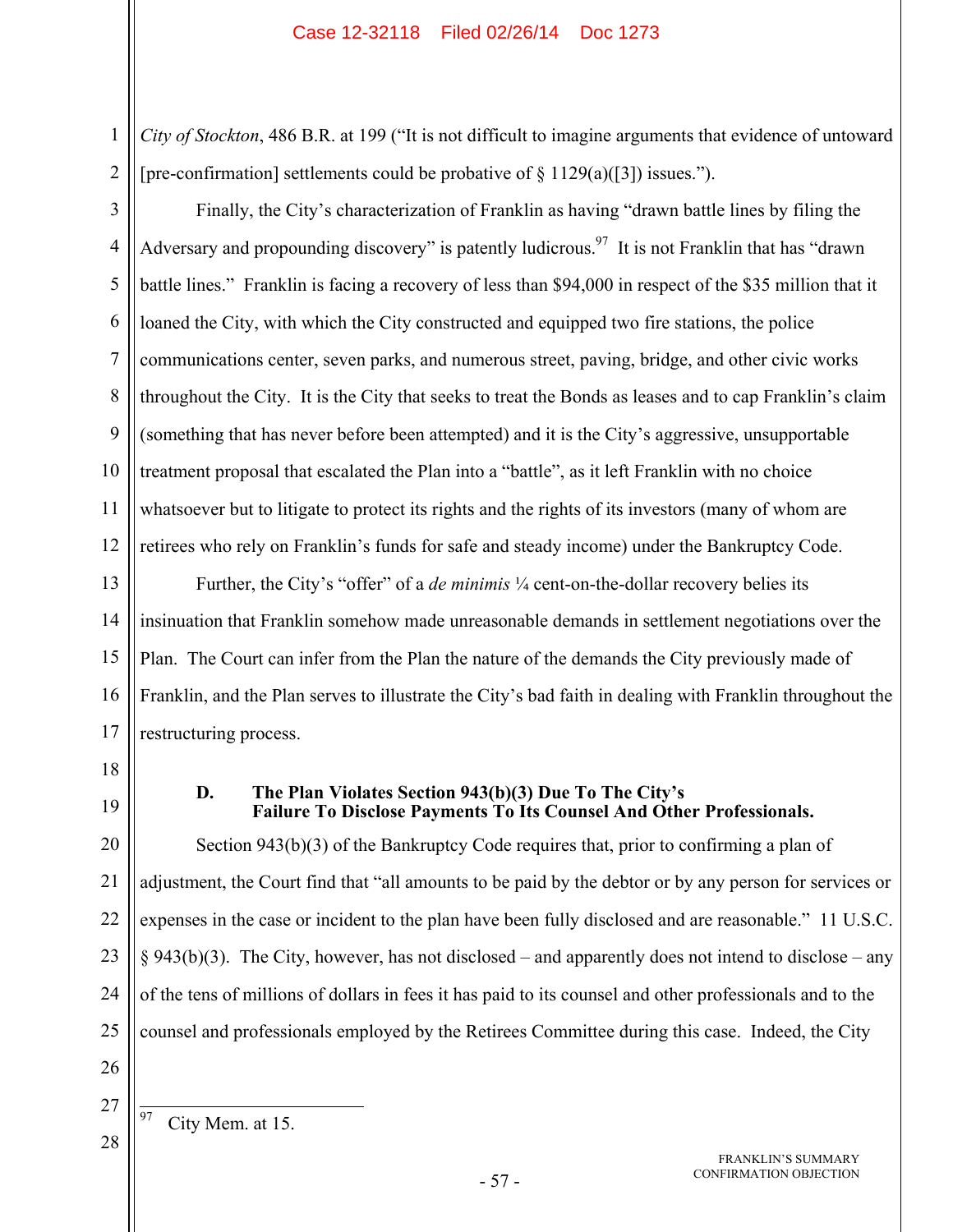has not even produced in discovery any of the invoices of its professionals, and the Retirees Committee has fully redacted the invoices of its professionals.

The City asserts that it need not make such disclosure because, "[a]s with its vendors, the City has been paying its professionals on a current basis and does not expect that there will be any future payments that fall within the ambit of section  $943(b)(3)$ .<sup>98</sup> Apparently relying on the "to be" paid" language in the statutory text, the City contends that section 943(b)(3) applies prospectively only and does not operate to require disclosure or ensure the reasonableness of payments made during the bankruptcy case prior to confirmation.

9 10 11 12 13 14 15 16 17 18 19 20 This cavalier argument is another example of the City's lack of good faith. The entire purpose of section 943(b)(3) is for "[t]he courts [to] monitor the payment of fees and the reimbursement of expenses in or in connection with a chapter 9 case to insure that the fees and expenses are reasonable, that there is no overreaching by attorneys or agents either of the debtor or of creditors, and that there is full disclosure so that those whose rights are affected directly by the plan and directly or indirectly by compensation arrangements are aware of the practice in a particular case and can determine whether the plan is being proposed for the benefit of the debtor and its creditors or is a scheme to benefit private interests at the expense of the debtor and/or its creditors." 6 COLLIER, *supra*, ¶ 943.03[3]. Congress surely did not intend for municipal debtors to be able to evade that basic statutory function by paying professionals during the case – without any disclosure whatsoever – leaving nothing left "to be paid" at the time of confirmation. There is no logical reason at all for the artificial distinction that the City seeks to draw.

1

2

3

4

5

6

7

8

City Mem. at 19.

98

In fact, disclosure of professional fees has been a required component of municipal restructuring from the earliest days of chapter 9. As noted above, in *Avon Park* the Supreme Court reversed an order confirming a plan of adjustment precisely because the debtor had not disclosed amounts it paid to a fiscal agent (Crummer) in connection with the plan. The Court held that "[t]he very minimum requirement for fair dealing was the elementary obligation of full disclosure of all of [Crummer's] interests," and that "allowance of compensation to Crummer without scrutiny of

> FRANKLIN'S SUMMARY CONFIRMATION OBJECTION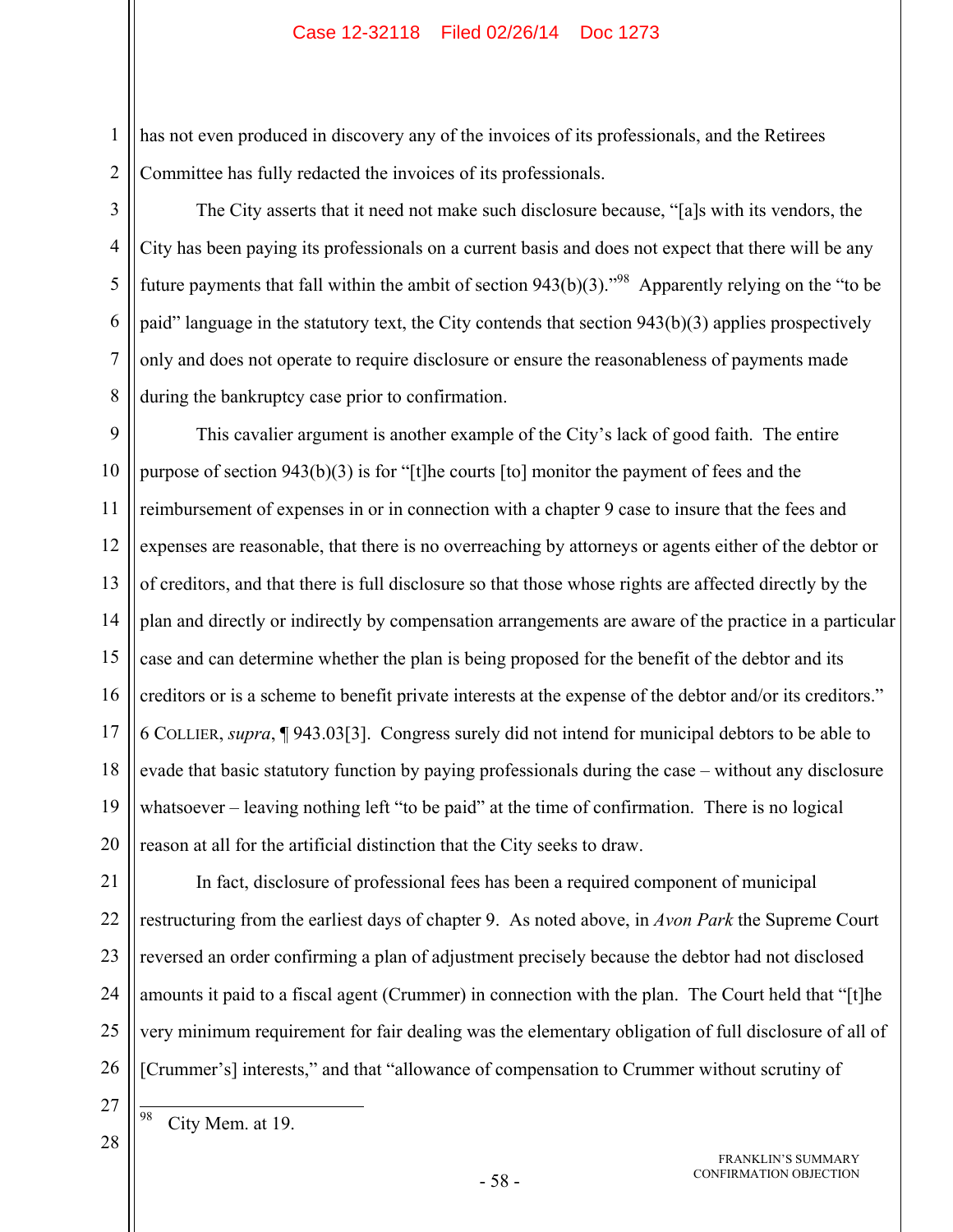1 2 3 Crummer's speculation in the securities does not comport with the standards for surveillance required of courts of bankruptcy before confirming plans of composition or reorganization or before making such allowance." *Avon Park*, 311 U.S. at 145, 147.

4 5 6 7 8 9 10 11 12 13 14 15 16 17 18 19 Since *Avon Park*, courts have taken the "monitoring" responsibility noted by COLLIER seriously, examining at confirmation all of the debtor's fees and expenses in a chapter 9 case, regardless of whether or not the debtor previously had paid for them during the case. *See, e.g.*, *Barnwell County*, 471 B.R. at 868; *Colorado Springs*, 187 B.R. at 685-86; *In re Colorado Centre Metro. Dist.*, 139 B.R. 534, 535 (Bankr. D. Colo. 1992) ("In a Chapter 9, the Court must determine if the fees paid by the Debtor or any person have been fully disclosed and are reasonable."); *see also In re County of Orange*, 179 B.R. 195, 199-200 & n.13 (Bankr. C.D. Cal. 1995) ("Section 943 provides that if a plan is to be confirmed, all allowed administrative expenses, including committee/subcommittee professional fees, must be satisfied on the effective date of the plan. . . . This requirement does not violate  $\S 904(2)$  because in order for the County to obtain the benefits of a Chapter 9 adjustment of debts, it must pay its administrative claims. The price for these benefits is the County's implied consent to this court's power to apply all the provisions of 943. If the County does not wish to pay this price, it can dismiss the case at any time."); *In re Castle Pines N. Metro. Dist.*, 129 B.R. 233, 235 (Bankr. D. Colo. 1991) ("Can counsel for the Committee charge unreasonable fees? Of course not! Congress provided that the court would oversee such fees in  $\S$  $943(b)(3)$ .").

20 21 22 The City seeks to evade that basic oversight of the Court. It wants to pay millions of dollars to its counsel and others with total impunity and no scrutiny but then claim poverty and an inability to pay Franklin more than \$94,000. The City's failure to disclose what it has paid to its counsel and professionals, and to the Retirees Committee's counsel and professionals, renders the plan unconfirmable pursuant to section 943(b)(3).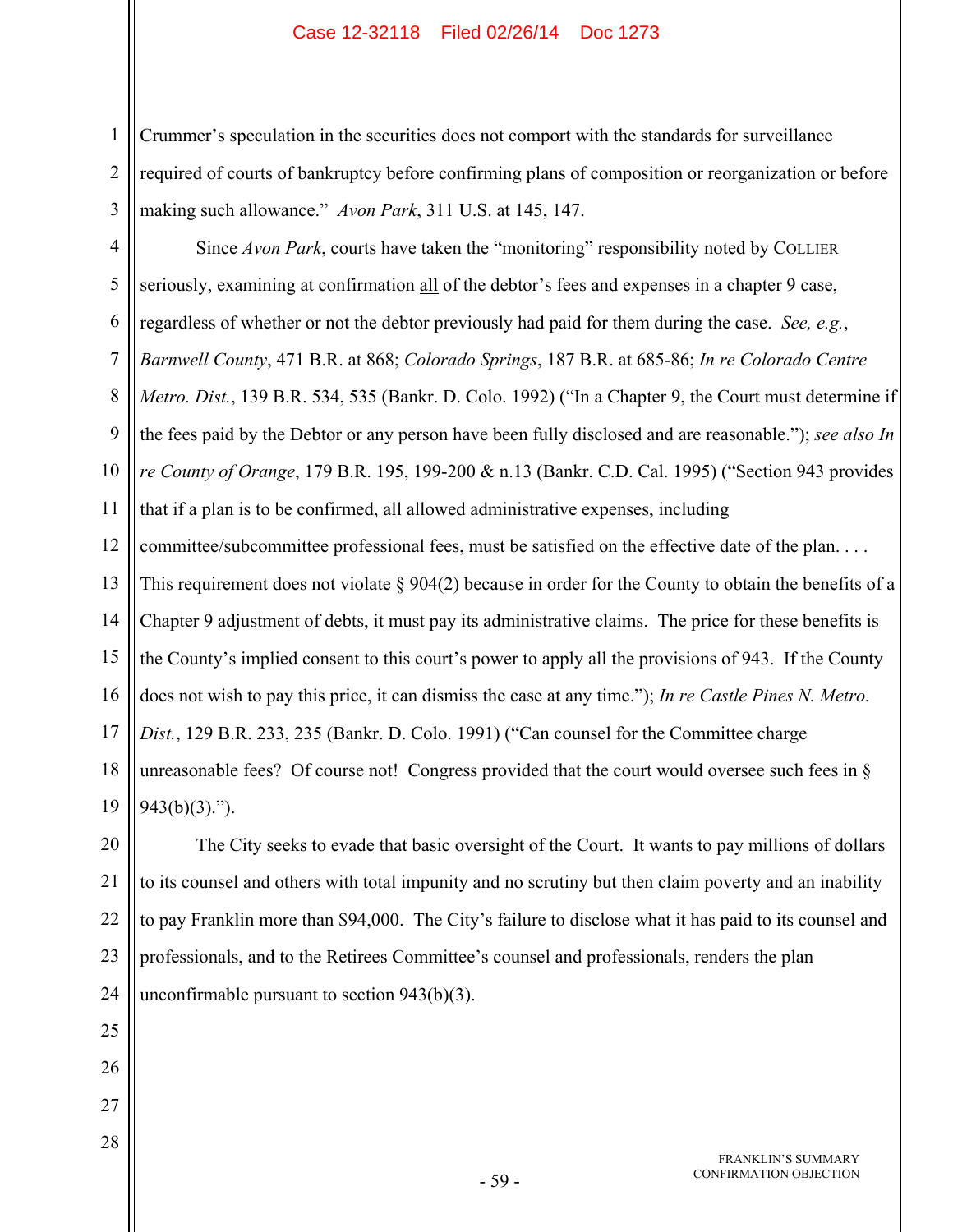1

2

3

4

5

## **E. The Plan Does Not Comply With Other Applicable Provisions Of The Bankruptcy Code.**

Section 943(b)(1) of the Bankruptcy Code provides that the Court may confirm the Plan only if the Plan "complies with the provisions of this title made applicable by sections  $103(e)$  and  $901$  of this title." 11 U.S.C. § 943(b)(1). The Plan fails this basic requirement in several ways.

## 1. The Plan Massively Inflates The Retiree Health Benefit Claims.

6 7 8 9 10 11 Pursuant to the Retirees Settlement, the City agreed to allow the Retiree Health Benefit Claims in an aggregate amount of \$545 million and to make a cash payment of \$5.1 million in respect of those alleged claims (which the City had disputed in their entirety at the outset of the bankruptcy case).<sup>99</sup> The ratio of the \$5.1 million in distributions to the \$545 million in "allowed" Retiree Health Benefit Claims is defined in the Plan as the "Unsecured Claim Payout Percentage," which the City calculates as "0.93578%, i.e., \$5,100,000 divided by \$545,000,000."<sup>100</sup>

12 13 14 15 16 17 As other holders of Class 12 General Unsecured Claims (*i.e.*, Franklin) are to receive the Unsecured Claim Payout Percentage of their claims, the City's stipulated amount of the Retiree Health Benefit Claims serves as a cornerstone of the Plan. The evidence and expert testimony will show that the City has inflated those claims, with the effect being a substantial reduction in the "Unsecured Claim Payout Percentage" to be paid to Franklin and any other claimant not already paid or favored with a "settlement" with the City.

18 19 20 21 22 Specifically, the stipulated \$545 million amount of the Retiree Health Benefit Claims appears to be a calculation of the estimated amount that the City would pay to procure health benefits over the expected lifespan of each of the retirees at issue.<sup>101</sup> In other words, it is simply the sum total of payments that the City might make over the next forty years or more. The City did not discount to present value those estimated future payments in any way.

- 23
- 24

<sup>99</sup> Disclosure Statement at 82.

<sup>25</sup> 100 Plan § I.A.185.

<sup>26</sup> 27 101 *Motion For Order (1) Fixing A November 26, 2013 Bar Date For Retiree Health Benefit Claims, (2) Approving Form Of Notice Of Bar Date, And (3) Requiring City To Transmit Notice Of Bar Date To Retiree Health Benefit Claimants By No Later Than October 18, 2013* [docket no. 1119] at 3-5; RET20001475-1479.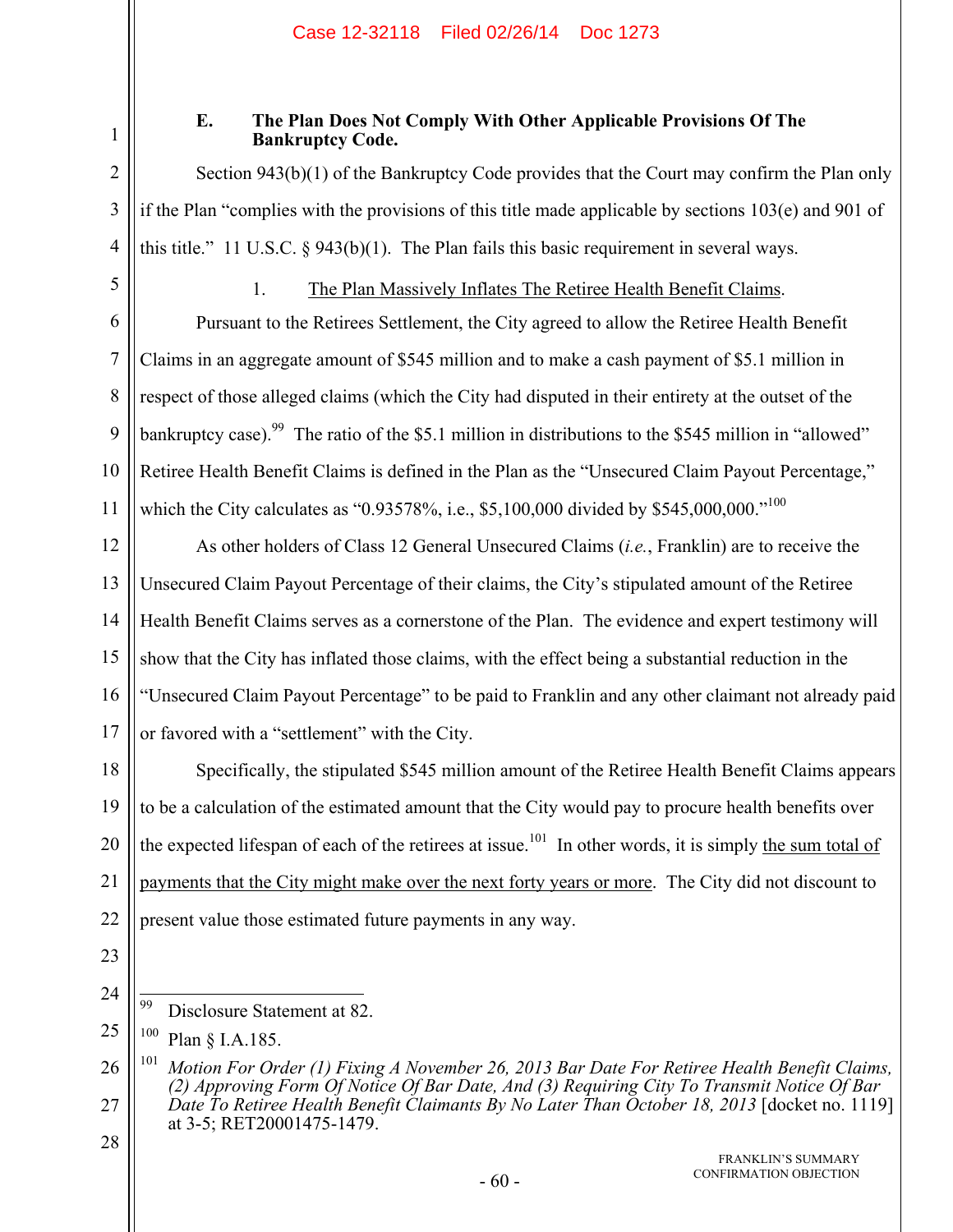This has the effect of vastly overstating the actual amount of the City's liability. Indeed, the individual claim amounts to which the City has stipulated are staggering. By Franklin's calculation, the average listed health benefit claim amount for each of the 1,100 retirees is nearly \$500,000. There are 131 retirees with listed claims over \$750,000, and an unbelievable 67 with listed claims of more than \$1 million.<sup>102</sup>

6 7 8 9 10 11 12 The City's calculation of the Retiree Health Benefit Claims directly conflicts not only with the way that the City reports its unfunded liability in respect of retiree health liability in its audited financial statements, which reflect the City's calculation of the net present value of that liability,<sup>103</sup> but also with the standards of the Governmental Standards Accounting Board.<sup>104</sup> Thus, for example, in 2011 the City's present value calculation of its unfunded liability for health benefits to retirees was approximately \$261.9 million, less than half the amount of the claim to which the City has now stipulated.<sup>105</sup>

13 14 15 16 17 18 19 20 21 More importantly, the City's contrived approach plainly contravenes section 502(b) of the Bankruptcy Code. "To insure the relative equality of payment between claims that mature in the future and claims that can be paid on the date of bankruptcy, the Bankruptcy Code mandates that all claims for future payment must be reduced to present value. 11 U.S.C. § 502(b)." *Pension Benefit Guar. Corp. v. CF&I Fabricators of Utah, Inc. (In re CF&I Fabricators of Utah, Inc.)*, 150 F.3d 1293, 1300 (10th Cir. 1998). Such "[d]iscounting is consistent with the fundamental goal of treating similar claims in the same manner, and reflects the economic reality that a sum of money received today is worth more than the same amount received tomorrow." *Pereira v. Nelson (In re Trace Int'l Holdings)*, 284 B.R. 32, 38 (Bankr. S.D.N.Y. 2002) (citations omitted).

22

1

2

3

4

5

23

<sup>105</sup> RET20007304.

<sup>24</sup>  $102\,$ 102 *Amended List Of Creditors And Claims Pursuant To 11 U.S.C. §§ 924 And 925 (Retiree Health Benefit Claims)* [docket no. 1150].

<sup>25</sup>  $103$  Comprehensive Annual Financial Report For The Fiscal Year Ended June 30, 2012 Stockton, California, available at: http://www.stocktongov.com/files/2012\_CAFR.pdf.

<sup>26</sup> 27 104 *See* Governmental Standards Accounting Board Statement No. 45 (Accounting And Financial Reporting By Employers For Postemployment Benefits Other Than Pensions).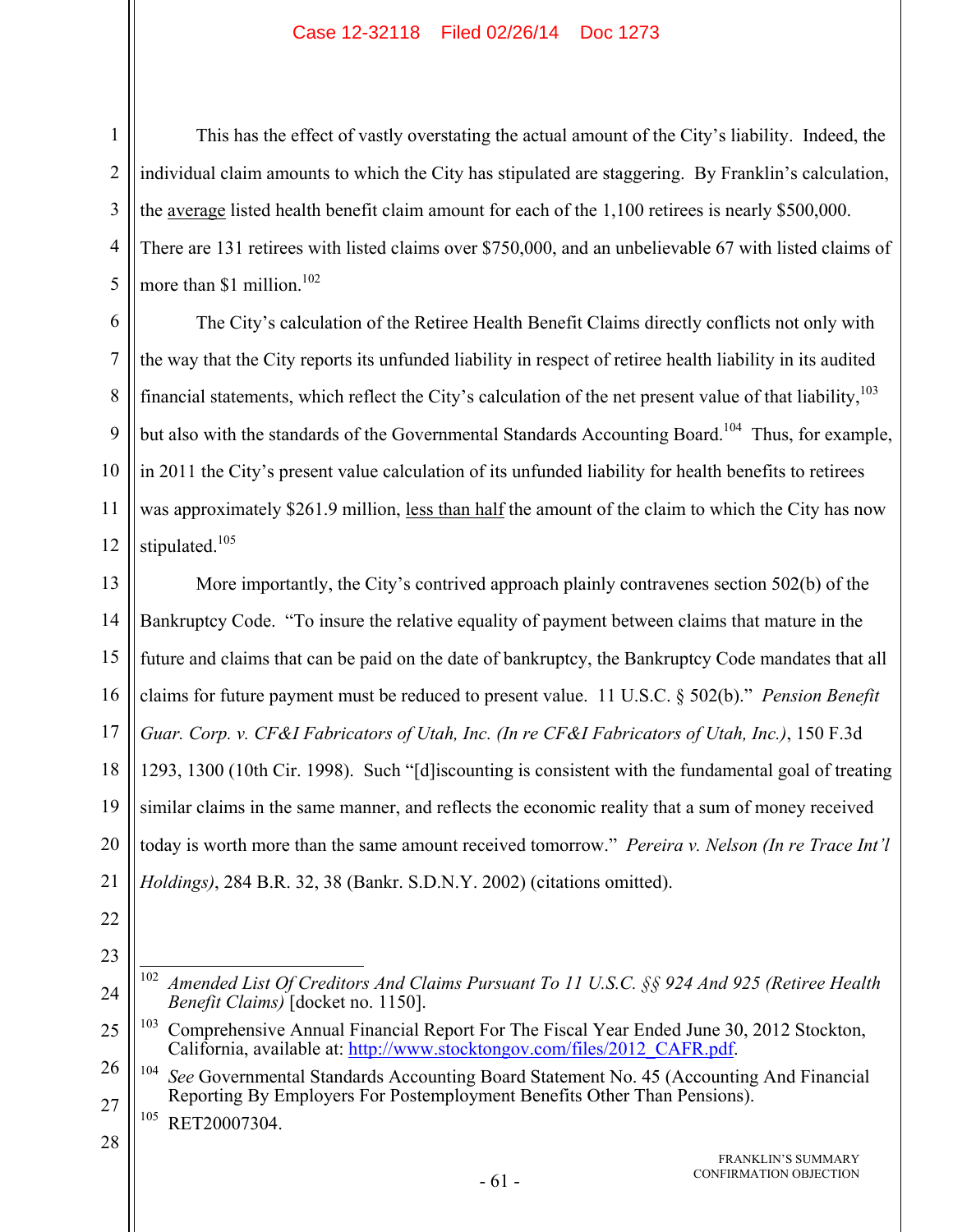1 2 3 4 5 6 7 8 9 10 11 12 13 14 15 16 17 18 19 Thus, courts routinely discount claims for future employment-related benefits to present value as of the bankruptcy petition date, including claims for unfunded pension liabilities and for deferred compensation. *See, e.g.*, *Pension Benefit Guar. Corp. v. Belfance (In re CSC Indus.)*, 232 F.3d 505, 508 (6th Cir. 2000) ("the bankruptcy court must value present claims and reduce claims for future payment [of pension benefits] to present value, while also keeping in mind that a fundamental objective of the Bankruptcy Code is to treat similarly situated creditors equally"); *CF&I*, 150 F.3d at 1300 ("Inasmuch as those [pension] liabilities are for beneficiaries' payments that extend into the future, the amount of the liability must be reduced to present value so the debt can be dealt with under the reorganization plan."); *Kucin v. Devan*, 251 B.R. 269, 273 (D. Md. 2000) (claims for deferred compensation properly discounted to present value as of the petition date); *Trace Int'l*, 284 B.R. at 38 (same) ("Absent bankruptcy, a creditor like Nelson would have to wait many years before receiving and using the entire payout. Paying the face amount on an accelerated basis would overcompensate the creditor by enabling him to receive and use the money sooner."); *In re Thomson McKinnon Secs.*, 149 B.R. 61, 75 (Bankr. S.D.N.Y. 1992) (same); *LTV Corp. v. Pension Benefit Guar. Corp. (In re Chateaugay Corp.)*, 115 B.R. 760, 770 (Bankr. S.D.N.Y. 1990) ("Once the value of the aggregate future [pension] liabilities has been determined, the present value of those future liabilities is determined as a matter of bankruptcy law so that all similar claims for future liabilities are treated in an economically similar manner."), *vacated by consent order*, 1993 U.S. Dist. LEXIS 21409 (S.D.N.Y. 1993).

20 21 22 23 24 25 26 27 Courts similarly discount to present value other claims for non-interest bearing future obligations as well. *See, e.g.*, *Gas Power Mach. v. Wisconsin Trust Co. (In re Wisconsin Engine Co.)*, 234 F. 281, 282-83 (7th Cir. 1916) (claims under non-interest bearing promissory notes must be discounted to present value); *In re O.P.M. Leasing Servs.*, 79 B.R. 161, 167 (S.D.N.Y. 1987) (rejection damage claims for future installment payments must be discounted to present value) ("Equality of treatment at distribution is a fundamental principle underlying the bankruptcy laws. By discounting a claim arising from the postpetition rejection of an executory contract or unexpired lease, the postpetition claimant is treated the same as the pre-petition claimant . . . .") (citation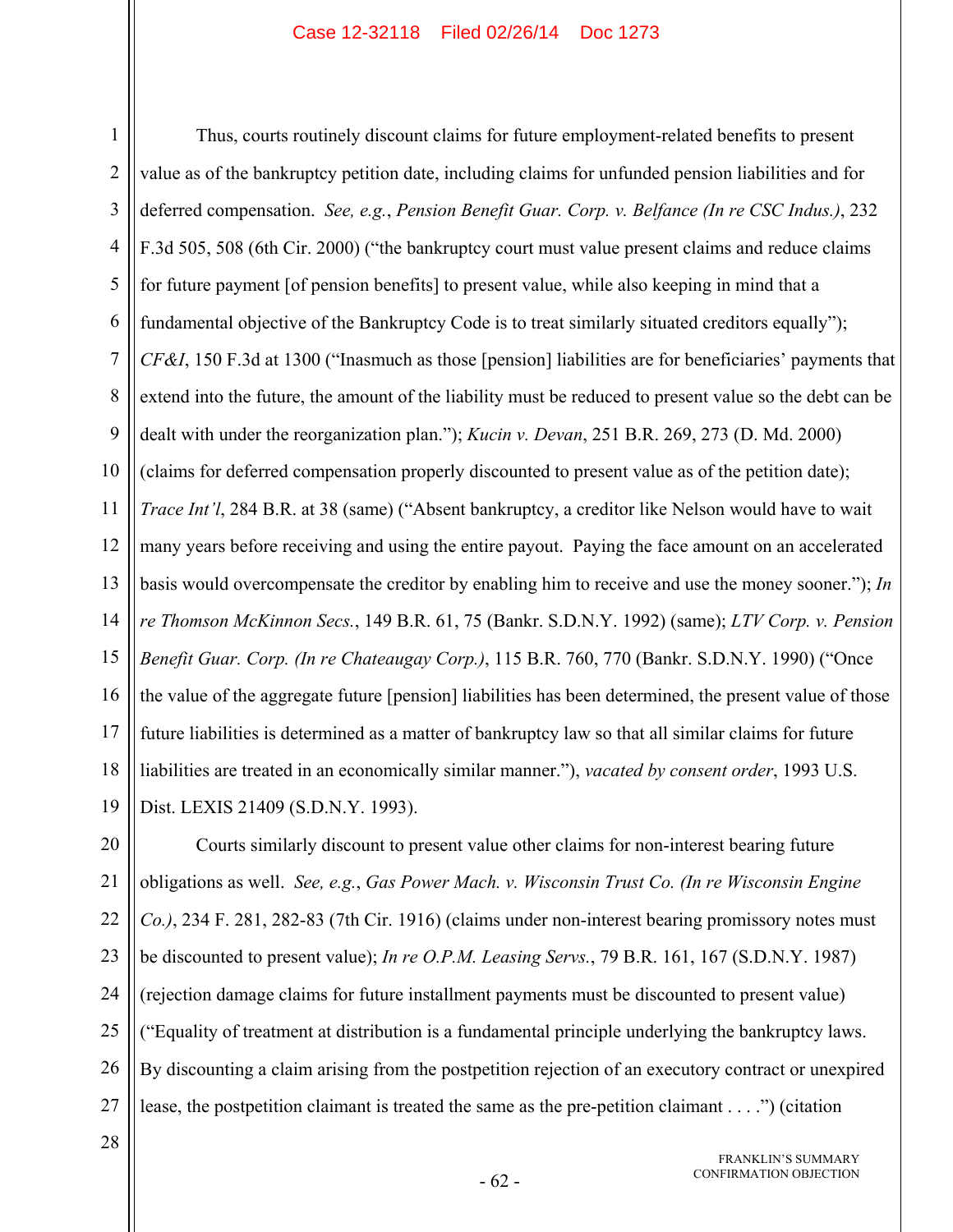2 omitted); *In re Loewen Grp. Int'l*, 274 B.R. 427, 432-39 (Bankr. D. Del. 2002) (claims under noninterest bearing promissory notes must be discounted to present value).<sup>106</sup>

"The rationale for discounting all of these claims is the same – where a claim has been asserted in respect to a future liability of the debtor payable post-petition, the claim must be discounted to present value as of the petition date." *Loewen Grp.*, 274 B.R. at 437-38. Had the City discounted the stipulated \$545 million amount of Retiree Health Benefit Claims to present value, the actual amount of such claims would decrease materially and, as a consequence, the Unsecured Claim Payout Percentage based upon the allowed amount of the Retiree Health Benefit Claims would increase materially, directly impacting creditor recoveries.

10

1

3

4

5

6

7

8

9

11

## 2. The Plan Improperly Caps Franklin's Claim And Fails To Account For Franklin's Claim For Administrative Rent.

12 13 14 15 16 17 18 The Plan provides for Franklin's claims in respect of the Bonds to "capped by section 502(b)(6)," with the result allegedly that claims for recovery of \$35 million loaned to the City are to be transformed into "lease rejection claims" of "approximately \$10 million."107 In the Adversary Proceeding, Franklin will establish that its claims are not "for damages resulting from the termination of a lease of real property" and do not fall within the purview of section 502(b)(6). As a consequence, the Plan violates section 502 of the Bankruptcy Code by improperly limiting Franklin's allowed claim. 11 U.S.C. § 502(b).

19

<sup>20</sup> 21 22 23 24 25 26 27 106 This is to be distinguished from the case of interest-bearing obligations (like Franklin's Bonds), the principal of which is not discounted to present value because "the interest already has been disallowed pursuant to § 502(b)(2)." *In re Oakwood Homes Corp.*, 449 F.3d 588, 600 (3d Cir. 2006). In *Oakwood Homes*, the Third Circuit explained this critical difference, using the example of two 10-year promissory notes for \$1,000, one with no interest and one bearing interest at 5%: "The point is to recognize what the creditor bargained for, while avoiding a windfall. The key difference between interest- and non-interest-bearing debt is in that bargain – the holder of a non-interest-bearing note bargained to receive only his  $$1,000$ , spread out over the 10 years. The holder of interest-bearing debt, however, bargained for much more than the  $$1,000 - $1,628.89$ , in fact. Giving him  $$1,000$  today, then, means that by the end of what would have been the note's 10-year lifetime, he could have reinvested at the same theoretical rate of interest, and earned his \$1,628.89. A creditor who bargained to receive only the \$1,000 in principal, without interest, would be fully compensated by \$613.91, which he would be able to grow into his \$1,000 by the end of the 10 years; not so for the creditor who bargained to receive interest, who is shortchanged by only receiving \$613.91." *Id.* at 601 (emphasis in original). 107 Disclosure Statement at 31.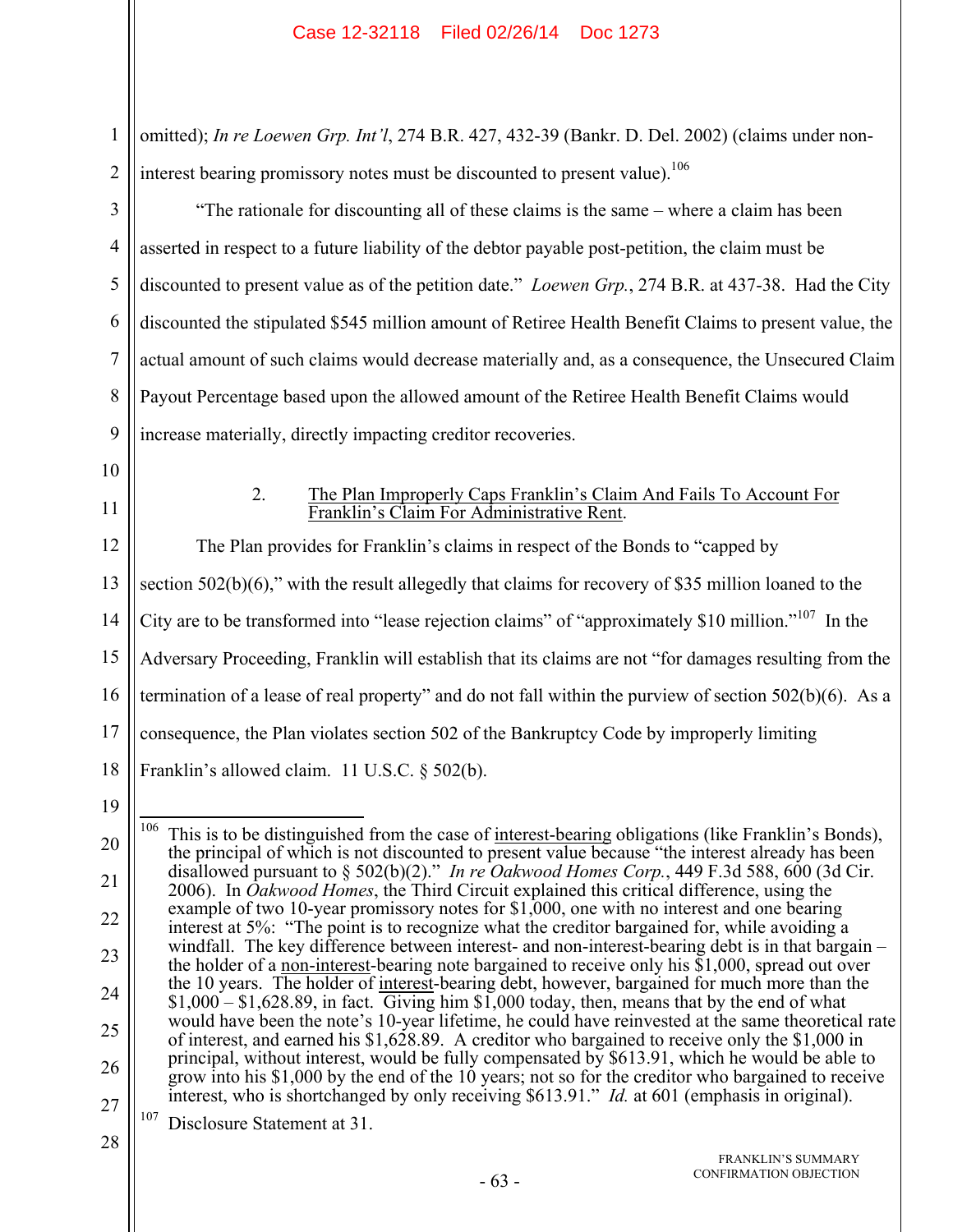1 2 3 4 5 6 7 Similarly, to the extent that the Court concludes that Franklin's claims do arise from a lease of real property, Franklin will establish in the Adversary Proceeding that it is entitled to an administrative claim, in the amount of at least \$7.5 million, for unpaid "rent" from and after the petition date. The Plan apparently makes no provision for the payment of that claim<sup>108</sup> and therefore violates sections  $365(d)(3)$ ,  $503(b)$ ,  $507(a)(2)$ , and  $943(b)(5)$  of the Bankruptcy Code, which require that claims for administrative rent be paid in full in cash on the effective date of a plan of adjustment. 11 U.S.C.  $\S$ § 365(d)(3), 503(b), 507(a)(2), and 943(b)(5).

8 9

## 3. The Disclosure Statement Did Not Provide Adequate Information About The City's Creditor Settlements.

10 11 12 According to the City, the Plan is premised on "consensual agreements with all of its major creditors (including its nine labor unions and the Retirees Committee, on behalf of the approximately 1,100 holders of Retiree Health Benefit Claims that it represents), except for Franklin."109

13 14 15 16 17 18 19 20 Yet, despite the allegedly critical importance of those settlements, the City has not complied with its obligations to disclose many of the settlement agreements (or even the terms) of the various compromises that the City purportedly has negotiated. In particular, after Franklin objected to the City's proposed Disclosure Statement on the ground that, among other things, the City had failed to disclose the terms of its settlements, the Court ordered the City to file its "Plan Supplement" by no later than January 27, 2014 – two weeks before the deadline for voting on the Plan.<sup>110</sup> The "Plan" Supplement" was to include "the Assured Guaranty Settlement Documents, the NPFG Arena Settlement Documents, the NPFG Parking Settlement Documents, the Price Settlement Documents,

- 21
- 22

26 <sup>109</sup> City Mem. at 23 (emphasis in original).

27 110 *Order Governing The Disclosure And Use Of Discovery Information And Scheduling Dates Related To The Trial In The Adversary Proceeding And Any Evidentiary Hearing Regarding Confirmation Of Proposed Plan Of Adjustment* [docket no. 1224] ¶ 52.

<sup>23</sup>

<sup>24</sup> 25 108 See Disclosure Statement at 70 (claiming that "the City has endeavored to satisfy postpetition expenses as they became due" and that "most claims that otherwise would constitute Allowed Administrative Claims previously have been or will be satisfied in the ordinary course of business").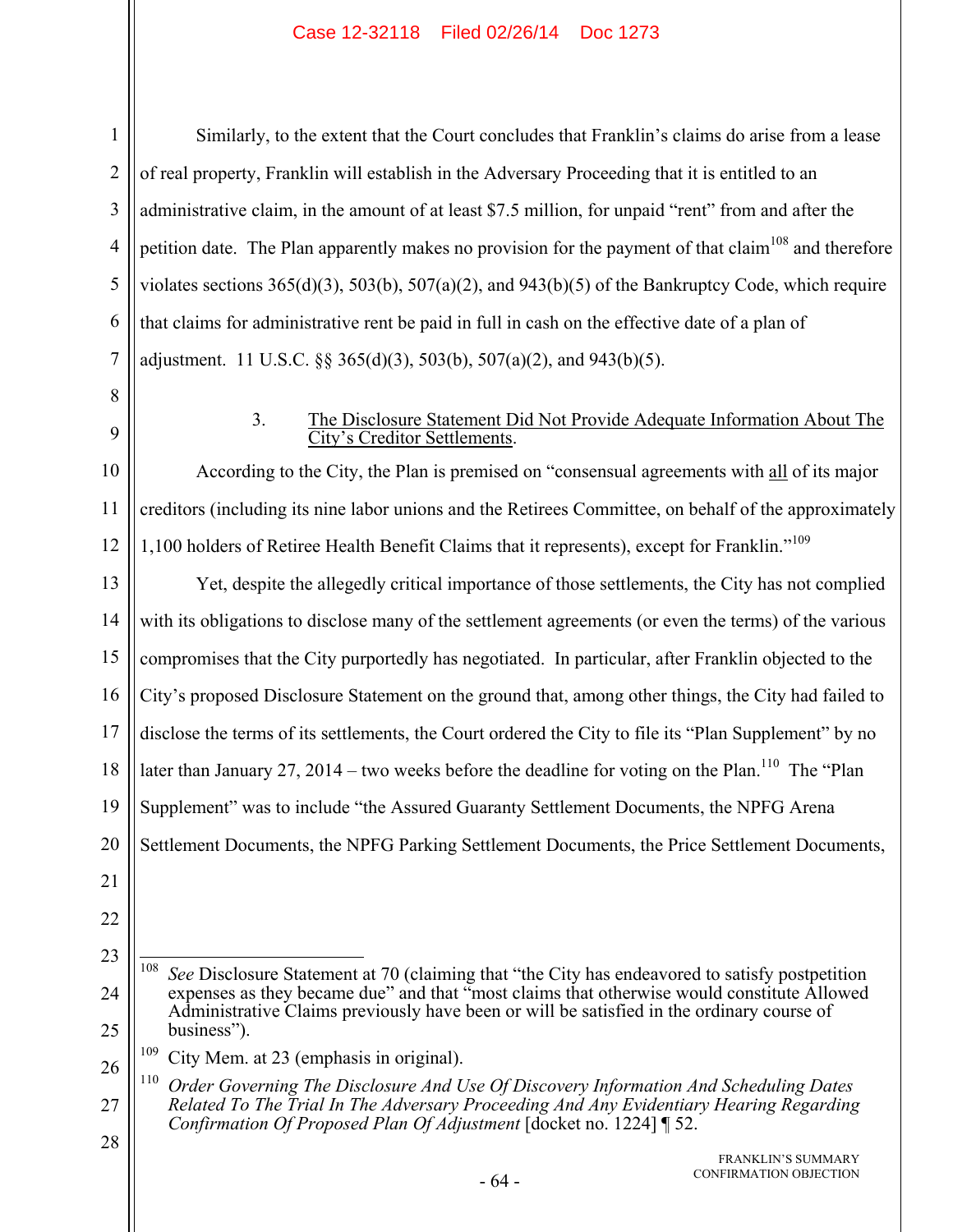and any other agreement or instrument contemplated by, or to be entered into pursuant to, the  $Plan.^{,111}$ 

3 4 5 6 7 8 9 10 11 The City did in fact file a "Plan Supplement" by that date, but the City's disclosures were materially deficient by its own admission. The City admitted in the Plan Supplement that "[s]everal of the Plan Documents are not yet ready to be filed. Moreover, the attached Plan Documents remain in draft form, are subject to revision, have not yet been approved by the City Council, and may require approval of officials of the counterparties to such Plan Documents as well."<sup>112</sup> In particular, the City omitted critical parts of the NPFG settlement agreement – including the revised payment schedule for the Arena Bonds and a description of the new collateral to secure the Parking Bonds – and any disclosure whatsoever regarding the DBW settlement, the Price settlement, the Ports settlement, the Thunder settlement, or the Retirees Settlement.

12 13 14 15 16 17 18 Then, two weeks later – on the day of the voting deadline for the Plan – the City filed a "Supplemental Plan Supplement" that the City again conceded was deficient.<sup>113</sup> In particular, there was no disclosure – and to this day there has been no disclosure – of the new collateral to secure the Parking Bonds or any agreement documenting the Ports settlement, the Thunder settlement, or the Retirees Settlement. This lack of disclosure independently renders the Plan unconfirmable. *See, e.g.*, *In re Michelson*, 141 B.R. 715, 719 (Bankr. E.D. Cal. 1992) ("Nor does the scrutiny of the accuracy of the disclosure statement end with the pre-solicitation hearing on the question of whether

19

1

2

28

<sup>20</sup>  $\overline{a}$ <sup>111</sup> Plan § I.A.140.

<sup>21</sup> <sup>112</sup> Plan Supplement In Connection With The First Amended Plan For The Adjustment Of Debts Of *City Of Stockton, California (November 15, 2013)* [docket no. 1236] at 1.

<sup>22</sup> 23 24 25 26 27 113 *Supplemental Plan Supplement In Connection With The First Amended Plan For The Adjustment Of Debts Of City Of Stockton, California (November 15, 2013)* [docket no. 1259] at 2 ("The City and the other parties to the Plan Documents have worked diligently to finalize the Plan Documents, with negotiations continuing through the date hereof and some drafts circulating through this afternoon. Two of the Plan Documents are not yet ready to be filed because the negotiations, while encouraging, are not yet completed. The attached Plan Documents are in close to final form, but remain drafts that are subject to revision. None of the attached has been approved by the City Council, and one or more may require approval of officials of the counterparties to such Plan Documents. Therefore, while the City does not believe that any modifications will be material, the City reserves the right to alter, amend, modify or supplement any of the attached Plan Documents in accordance with the provisions of the Plan. A second supplemental Plan Supplement will be filed and served in the future.").